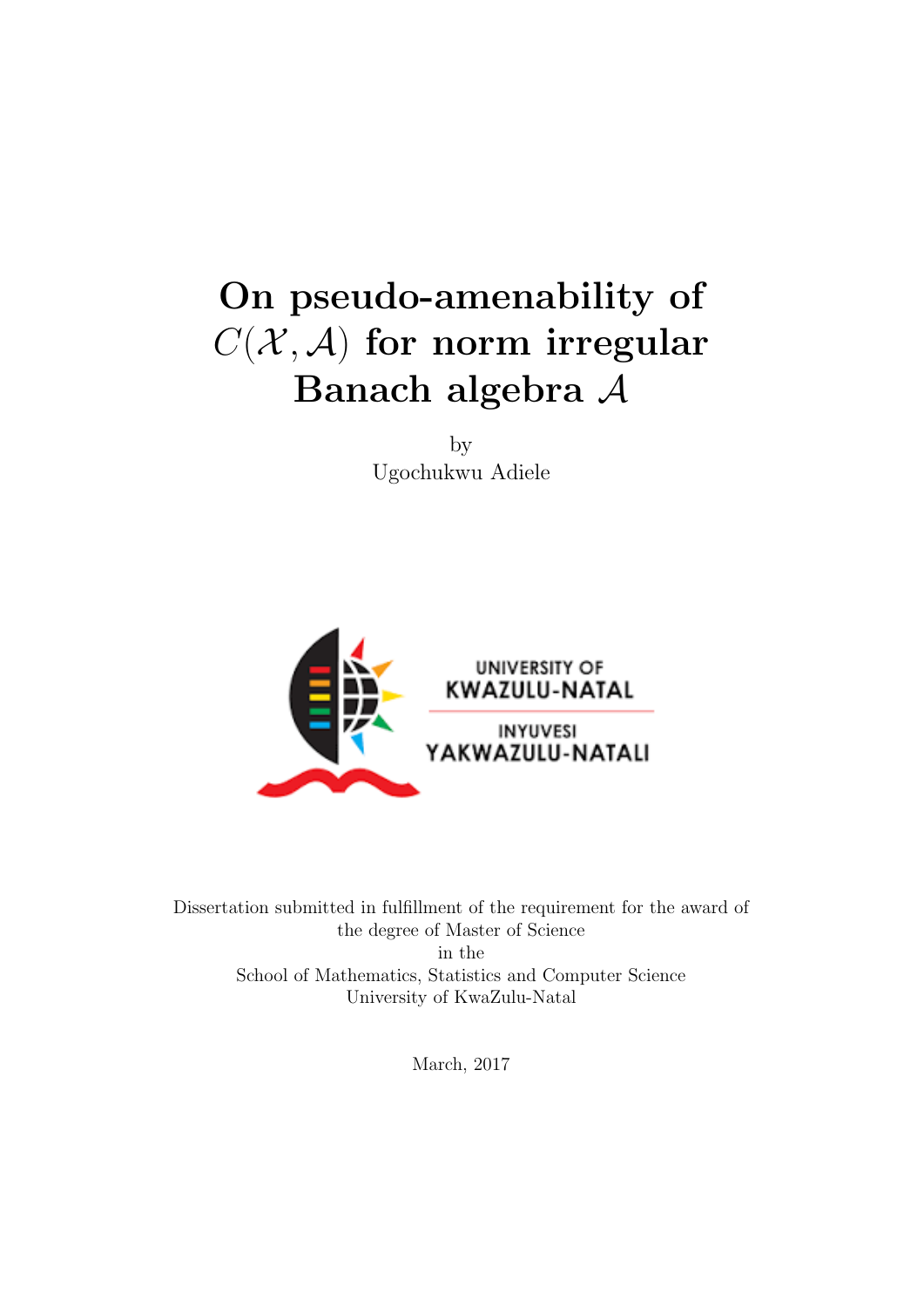# On pseudo-amenability of  $C(\mathcal{X}, \mathcal{A})$  for norm irregular Banach algebra A

by Ugochukwu Adiele

As the candidate's supervisor, I have approved this dissertation for submission.

Dr. O. T. Mewomo

.............................................................................................................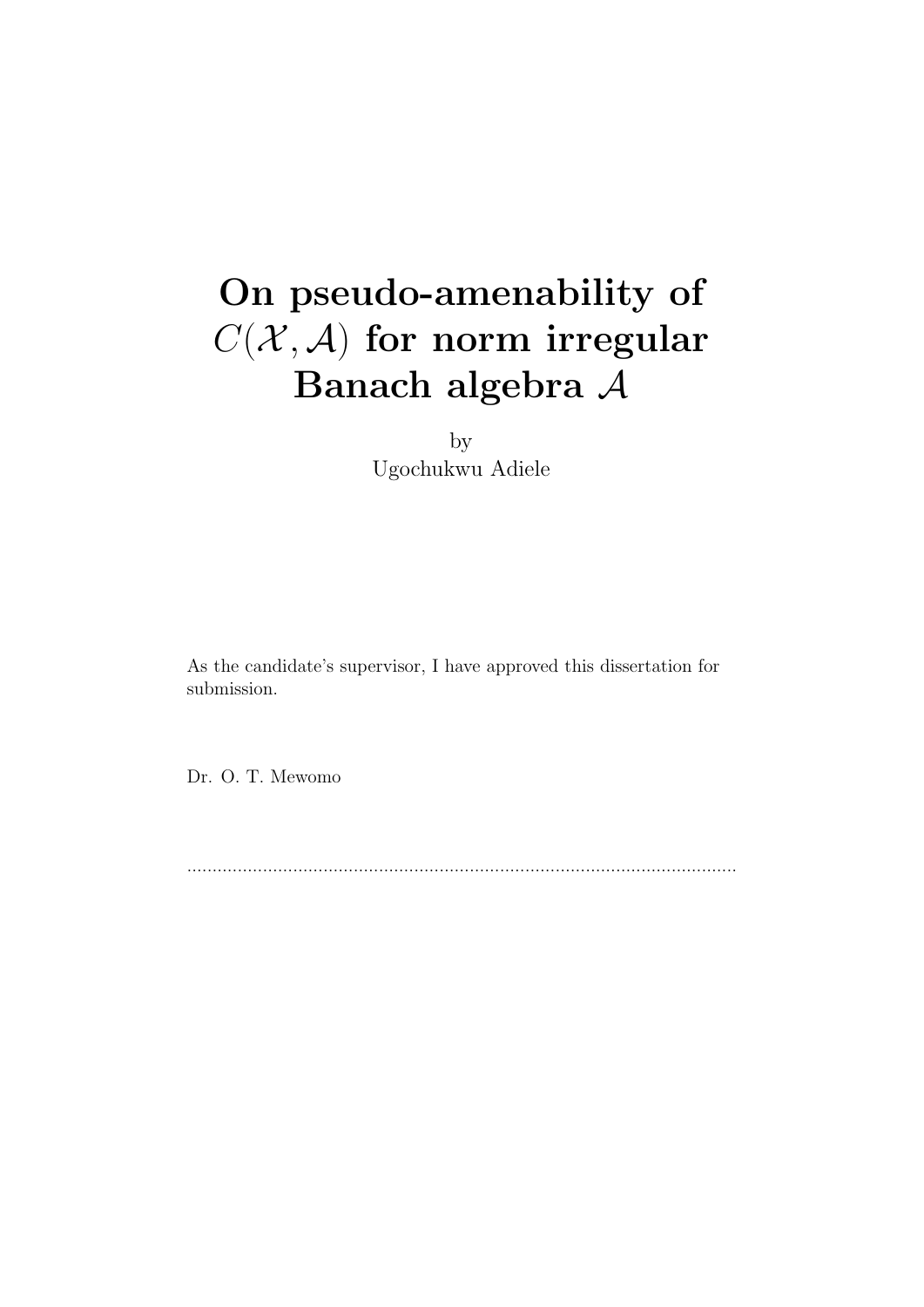## Dedication

To all the curious minds out there, who strive tirelessly in the pursuit of knowledge. And of course, to my darling companion, Seyi.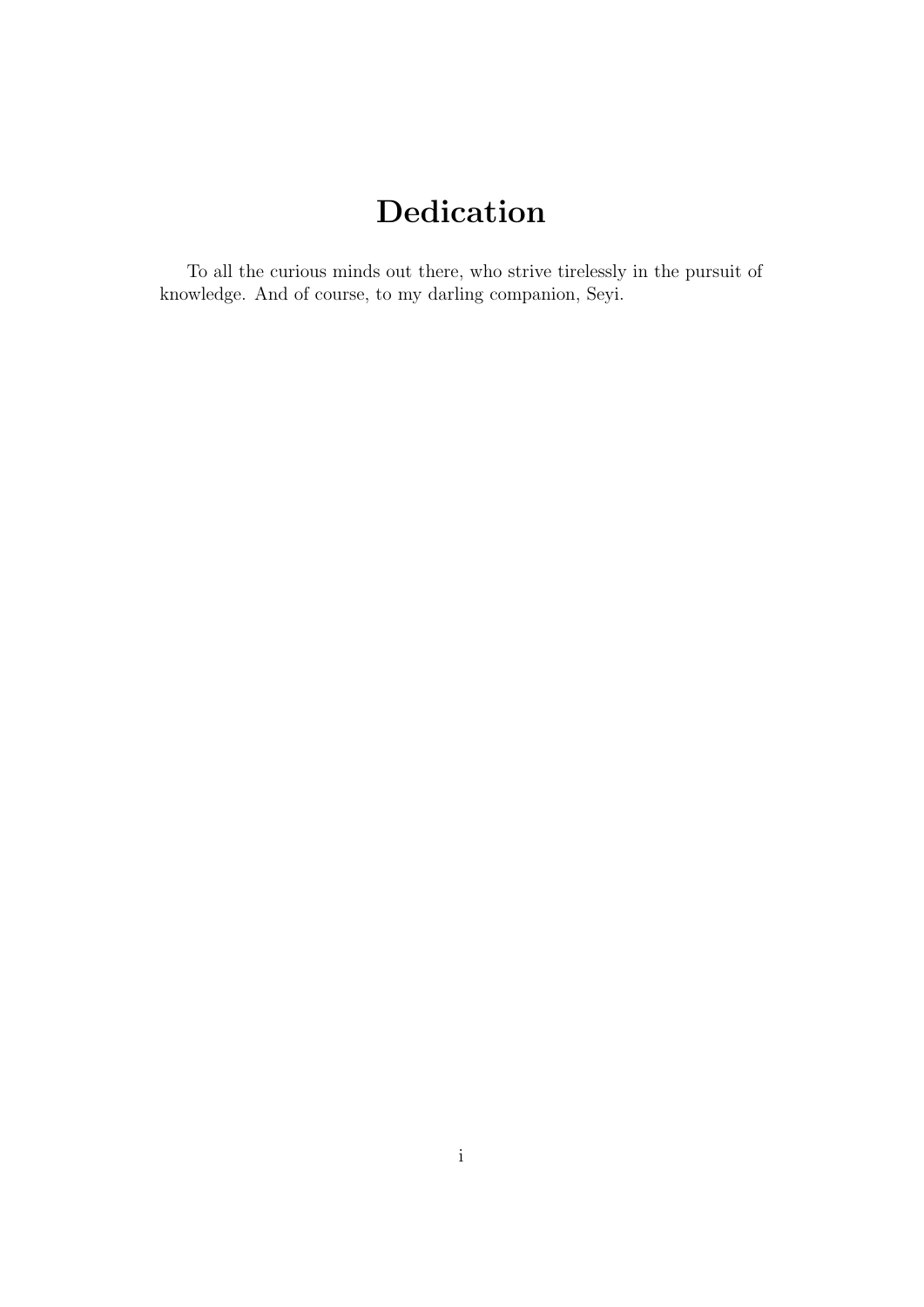### Abstract

In this dissertation, we discuss the amenability properties of arbitrary Banach algebras. We pay special attention to the different ways one may characterize the amenability of Banach algebras such as existence of a bounded approximate diagonal, existence of a virtual diagonal and the splitting of short exact sequence of Banach modules. Expanded proofs of some interesting results found in literature are also given. We further discuss some known notions of amenability of arbitrary Banach algebras such as weak amenability, approximate amenability and pseudo-amenability. Let  $\mathcal A$  be a Banach algebra and  $\mathcal X$  a compact Hausdorff space. We give the proof of the amenability of  $C(\mathcal{X})$  due to Seinberg and also discuss the construction of bounded approximate diagonals for  $C(\mathcal{X})$  and  $C(\mathcal{X}, \mathcal{A})$ , which are results credited to Abtahi and Zhang, and Ghamarshoushtari and Zhang respectively. We show that for a Banach algebra  $A$  with a bounded approximate identity such that  $\mathcal{A} \hat{\otimes} \mathcal{A}$  is norm irregular, if  $\mathcal{A}$  has an approximate diagonal which is bounded with respect to the multiplier norm on  $\mathcal{A}\hat{\otimes}\mathcal{A}$ , then  $C(\mathcal{X},\mathcal{A})$ has an approximate diagonal.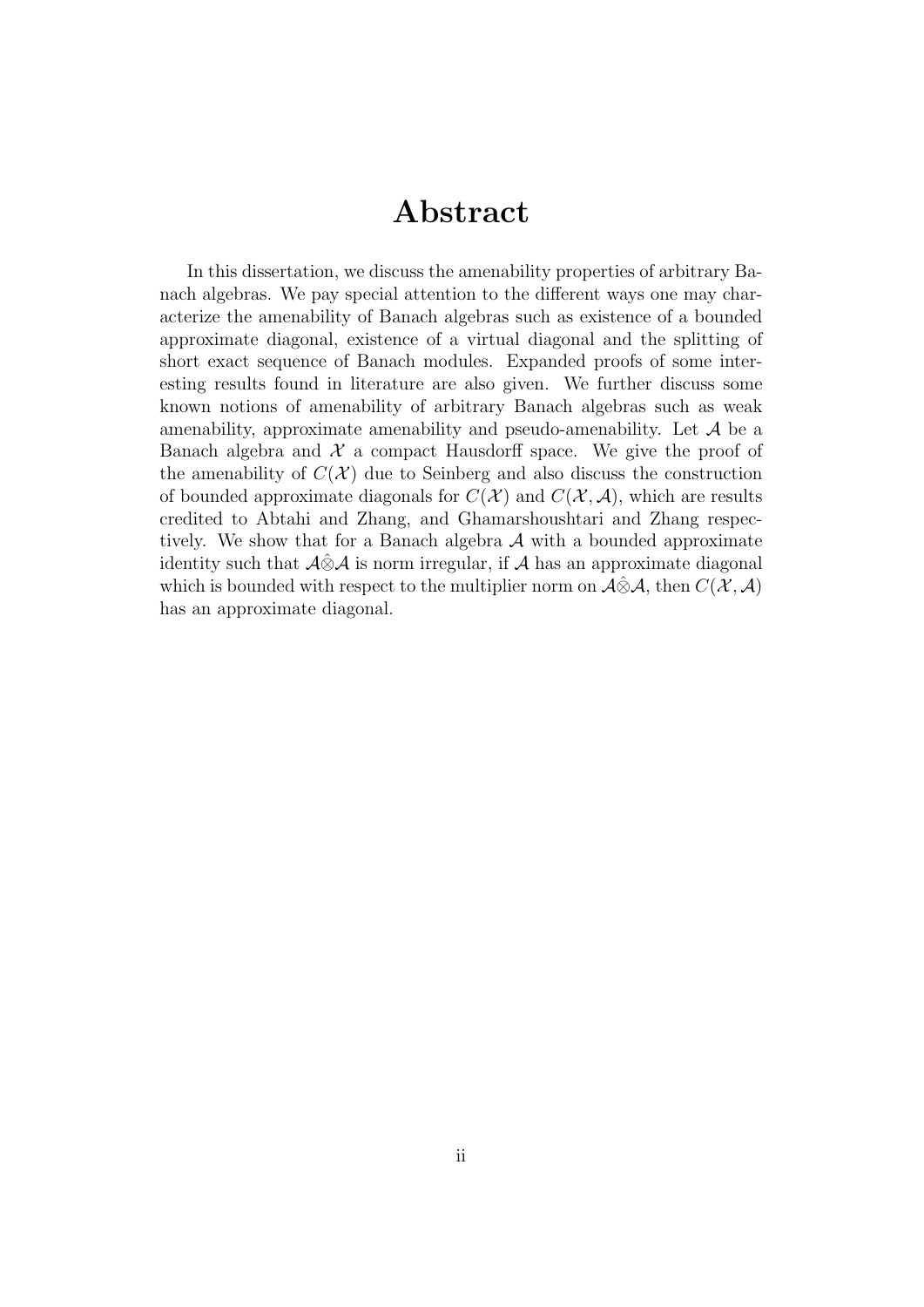### Acknowledgements

The author wishes to express his profound gratitude to Dr. O. T. Mewomo for his expert supervision and guidance. Sir, thank you for always making yourself available day and night, and for taking your time to go through my work one page after the other, while also making useful contributions to improve the quality of my dissertation. I remain eternally grateful to you sir.

The author would also like to express his sincere appreciation to the College of Agriculture, Engineering and Sciences and the School of Mathematics, Statistics and Computer Sciences of the University of KwaZulu-Natal for providing a stimulating and conducive learning environment.

My sincere thanks goes to the Examiners, who pointed out the errors in my work and provided useful tips on how to improve the quality of the final version of my dissertation.

I thank my father Christopher, my brother Jerry and my uncle Ogechukwu for their support and care.

I remain grateful to Tendai Shumba, who took time out of his very busy schedule to proof read my dissertation. I am particularly thankful for the grammatical inaccuracies he pointed out.

Not to forget my friends; Dida, Jacopini, Ajiboy, Lummy, Kasho and Iffie. You guys are wonderful people, I love you all.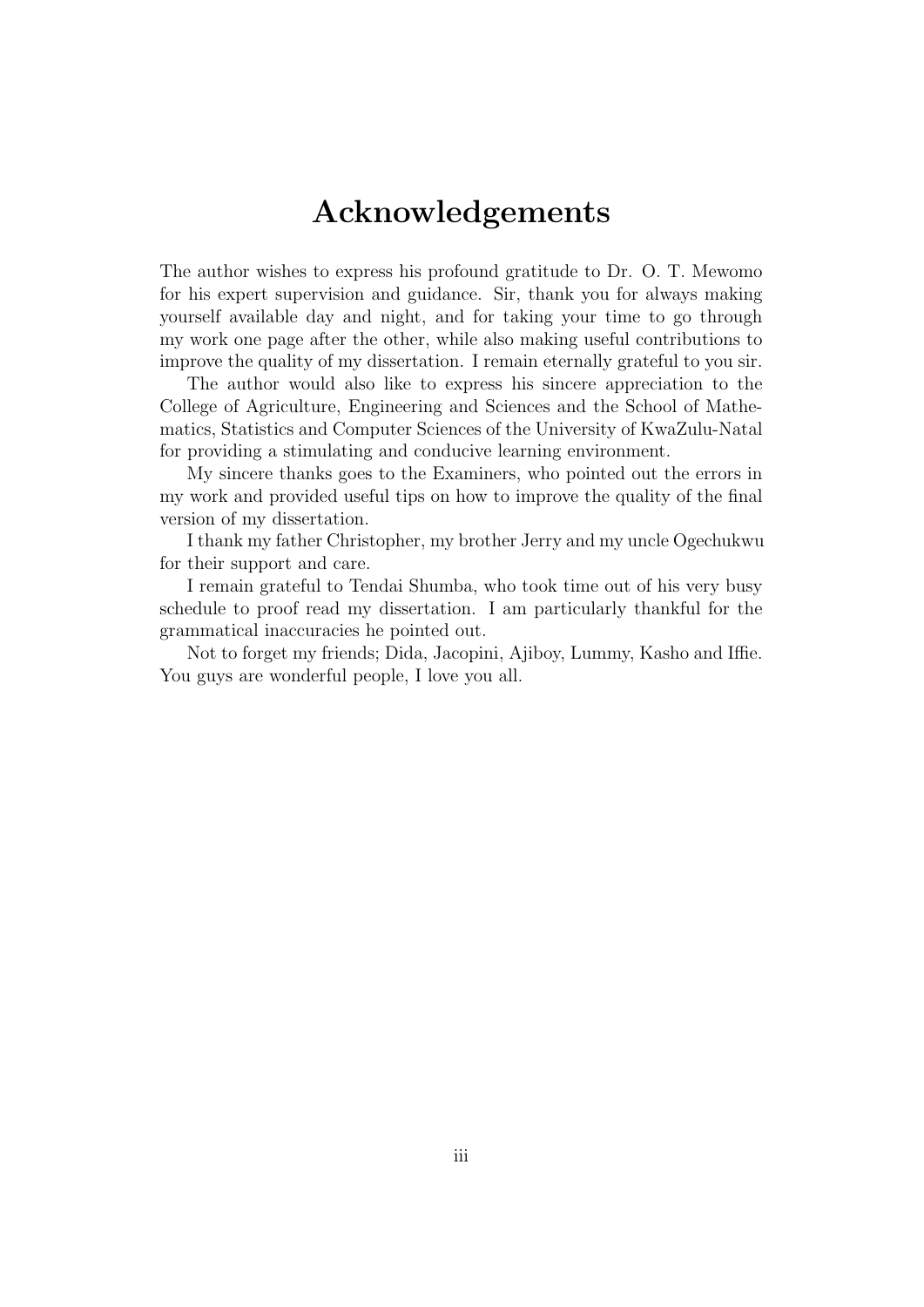# **Contents**

| $\mathbf 1$ |         | Introduction                                                                     | $\mathbf{1}$            |
|-------------|---------|----------------------------------------------------------------------------------|-------------------------|
| $\bf{2}$    |         | Preliminaries                                                                    | $\overline{\mathbf{4}}$ |
|             | $2.1\,$ |                                                                                  | $\overline{4}$          |
|             |         | Definitions and basic results $\ldots \ldots \ldots \ldots \ldots$<br>2.1.1      | $\overline{4}$          |
|             |         | Dual spaces and weak topologies<br>2.1.2                                         | $6\phantom{.}6$         |
|             |         | Tensor products of Banach spaces<br>2.1.3                                        | 8                       |
|             | 2.2     |                                                                                  | 10                      |
|             |         | Character space of a Banach algebra<br>2.2.1                                     | 14                      |
|             |         | Tensor products of Banach algebras<br>2.2.2                                      | 16                      |
|             |         | 2.2.3                                                                            | 17                      |
|             | 2.3     |                                                                                  | 17                      |
|             | 2.4     |                                                                                  | 21                      |
| 3           |         | Amenability properties of Banach algebras                                        | 25                      |
|             | 3.1     |                                                                                  | 25                      |
|             |         | Existence of bounded approximate diagonal and vir-<br>3.1.1                      |                         |
|             |         |                                                                                  | 29                      |
|             |         | Splitting of exact sequence of $\mathcal{A}\text{-modules} \dots \dots$<br>3.1.2 | 34                      |
|             |         | Some hereditary properties<br>3.1.3                                              | 38                      |
|             | 3.2     | Weak amenability in Banach algebras                                              | 42                      |
|             | 3.3     | Some generalised notions of amenability in Banach algebras.                      | 46                      |
|             |         | Approximate amenability of Banach algebras<br>3.3.1                              | 46                      |
|             |         | Pseudo-amenability of Banach algebras<br>3.3.2                                   | 55                      |
|             |         | Some relationships between notions of amenability of<br>3.3.3                    |                         |
|             |         | Banach algebras                                                                  | 59                      |
| 4           |         | Amenability property of $C(\mathcal{X})$                                         | 64                      |
|             | 4.1     |                                                                                  | 64                      |
|             | 4.2     |                                                                                  | 65                      |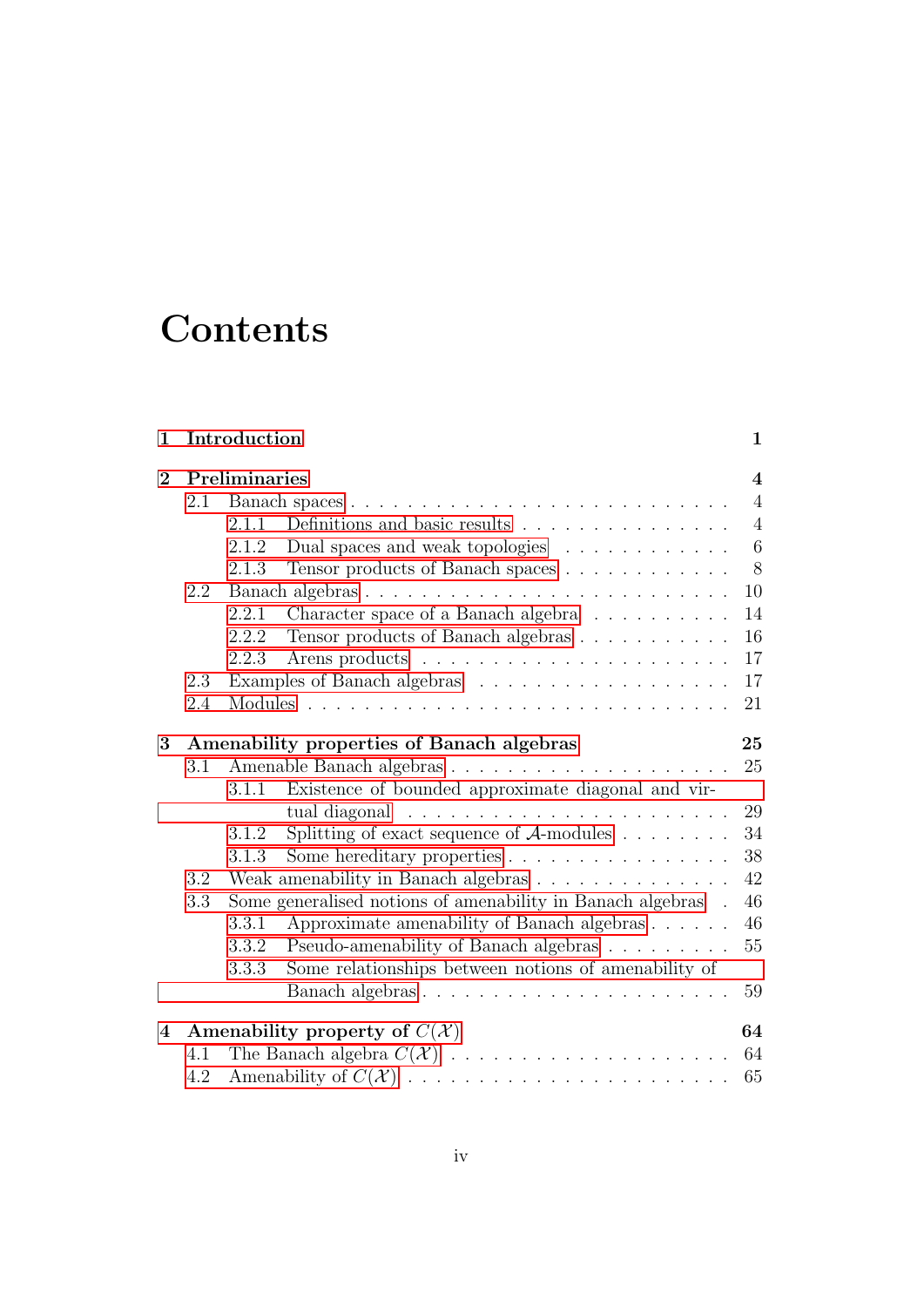| 5 Some notions of amenability of $C(\mathcal{X}, \mathcal{A})$ |                                                       |  |  |  |  |  |  |  |  |  | 72. |  |  |  |    |
|----------------------------------------------------------------|-------------------------------------------------------|--|--|--|--|--|--|--|--|--|-----|--|--|--|----|
|                                                                |                                                       |  |  |  |  |  |  |  |  |  |     |  |  |  |    |
|                                                                |                                                       |  |  |  |  |  |  |  |  |  |     |  |  |  |    |
|                                                                |                                                       |  |  |  |  |  |  |  |  |  |     |  |  |  |    |
|                                                                | 6 Pseudo-amenability of $C(\mathcal{X}, \mathcal{A})$ |  |  |  |  |  |  |  |  |  |     |  |  |  | 82 |
|                                                                |                                                       |  |  |  |  |  |  |  |  |  |     |  |  |  |    |
|                                                                |                                                       |  |  |  |  |  |  |  |  |  |     |  |  |  |    |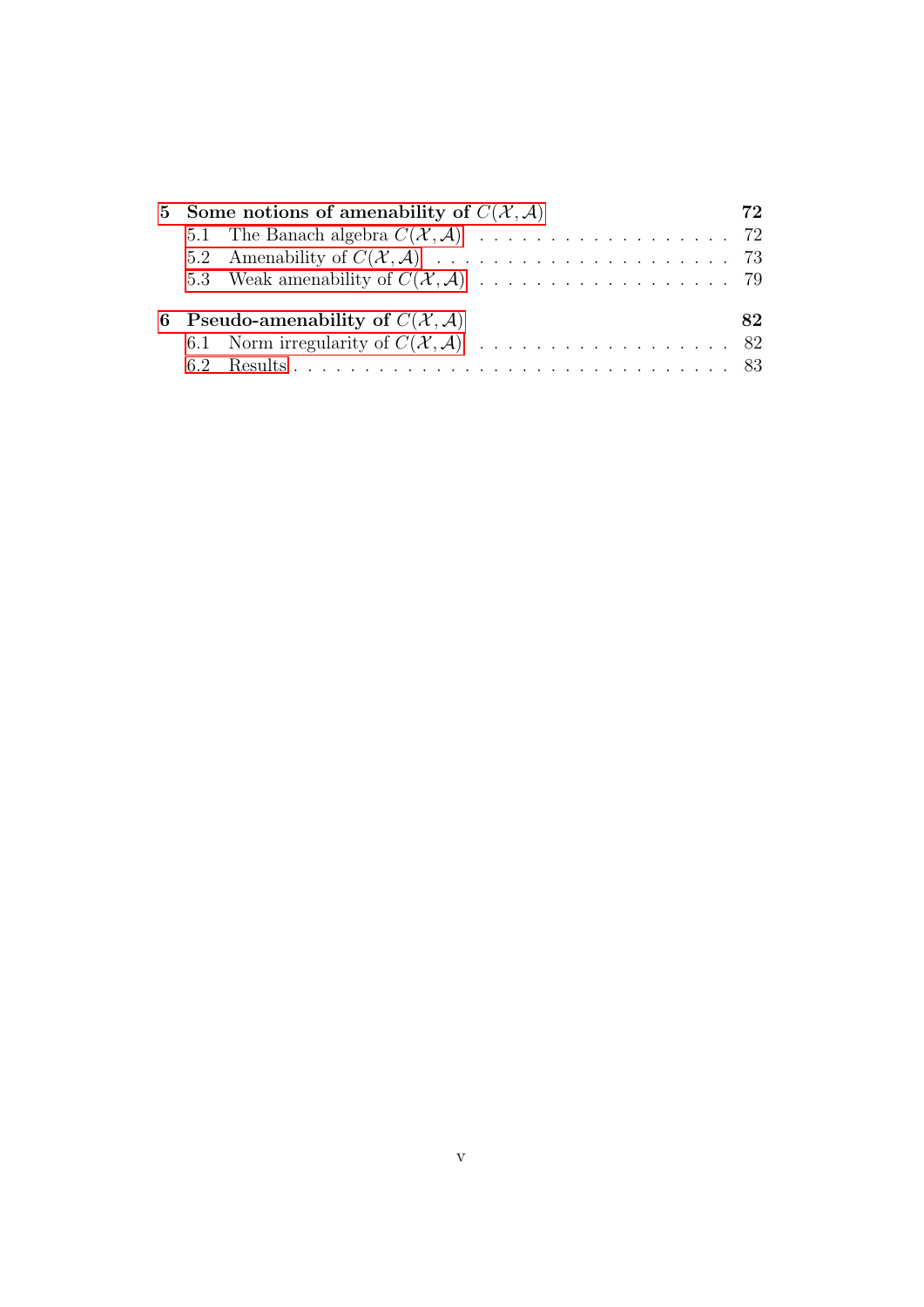## Declaration

This dissertation, in its entirety, has not been submitted to this or any other institution in support of an application for the award of a degree. The ideas expressed in this dissertation are those of the author and where the work of others has been used in the text, appropriate references has been made.

Ugochukwu Oliver Adiele

........................................................................................................................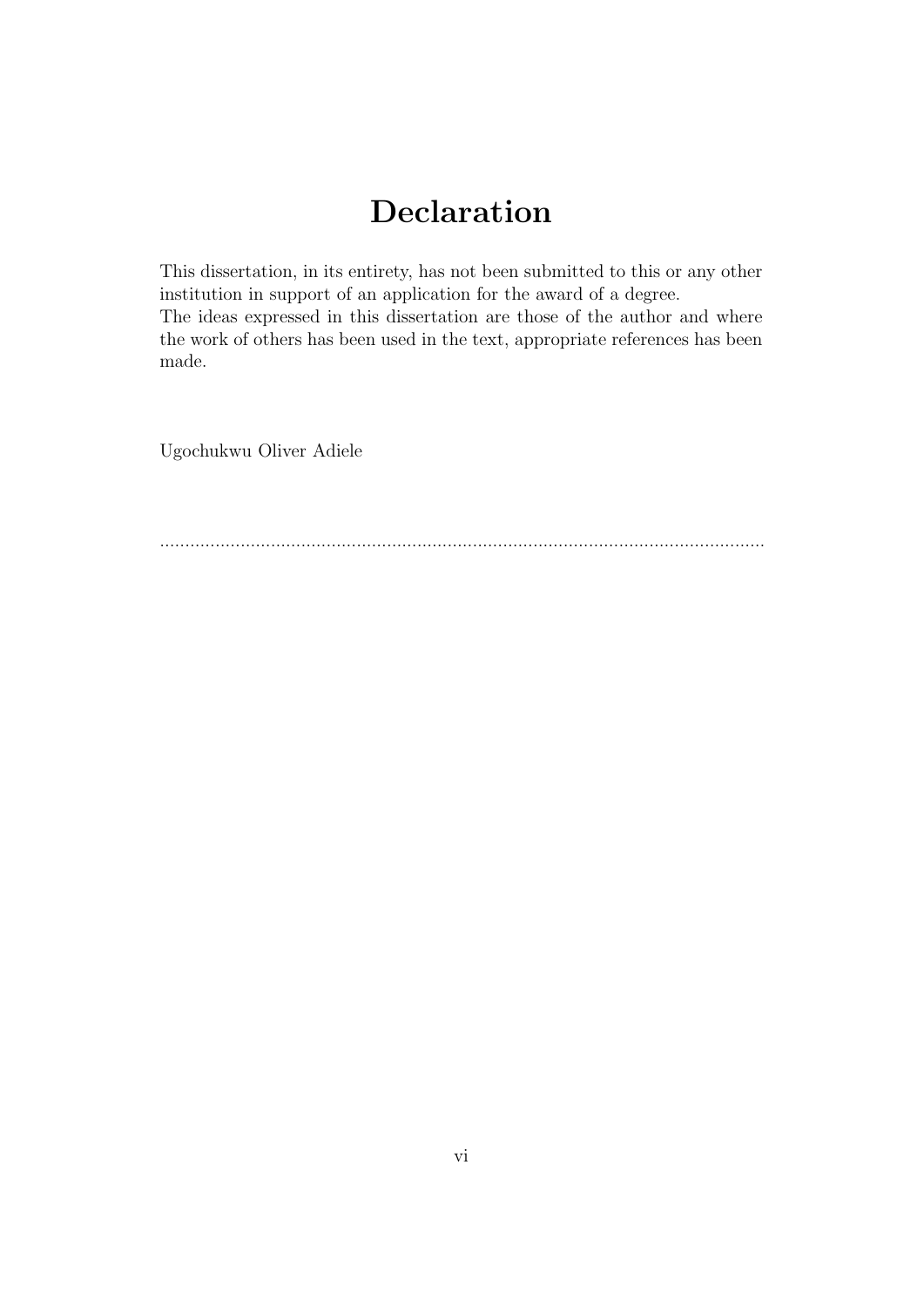# <span id="page-8-0"></span>Chapter 1

## Introduction

The development of the theory of amenability in Banach algebras has its origins in the now classical memoirs of American Mathematical Society published by Barry Johnson in 1972 [\[28\]](#page-98-0), in which he showed that for a locally compact group G, the Banach algbera  $L^1(G)$  is amenable if and only if G is amenable as a group.

The group, G is amenable if and only if it has a left invariant mean. A left invariant mean on G is a positive linear functional  $\mu \in L^{\infty}(G)$  such that:

$$
(i) \langle 1, \mu \rangle = 1,
$$

(ii) 
$$
\langle \delta_g \star \phi, \mu \rangle = \langle \phi, \mu \rangle
$$
, for every  $\phi \in E \subset L^{\infty}(G)$ .

Using the above definition and some interesting cohomological properties of Banach algebras, Johnson in the afore-stated memoir further showed that an arbitrary Banach algebra, say  $A$ , is amenable if every continuous derivation D from A into  $X^*$  is inner for every Banach A-bimodule X, where  $X^*$ denotes the dual space of  $X$ . It has been realized that the above definition given by Johnson [\[28\]](#page-98-0) is too restrictive and so does not allow for the development of a rich general theory and also too weak to include a variety of interesting examples. For this reason, by relaxing some of the constraints in the definition of amenability via restricting the class of bimodules in question or by relaxing the structure of the derivations themselves, various notions of amenability have been introduced in recent years. Some of these notions are weak amenability, approximate amenability, pseudo amenability, ideal amenability, character amenability, approximately character amenability and so on. These notions of amenability have been studied for different classes of Banach algebras (e.g. semigroup algebras, Segal algebras, Beurling algebras, group algebras, measure algebras, closed ideals of  $\mathcal{B}(E)$ -algebras of bounded linear operators on a Banach space E and so on). See [\[6\]](#page-96-0), [\[12\]](#page-96-1), [\[13\]](#page-96-2), [\[14\]](#page-97-0), [\[16\]](#page-97-1), [\[37\]](#page-98-1), [\[38\]](#page-98-2) and [\[39\]](#page-98-3).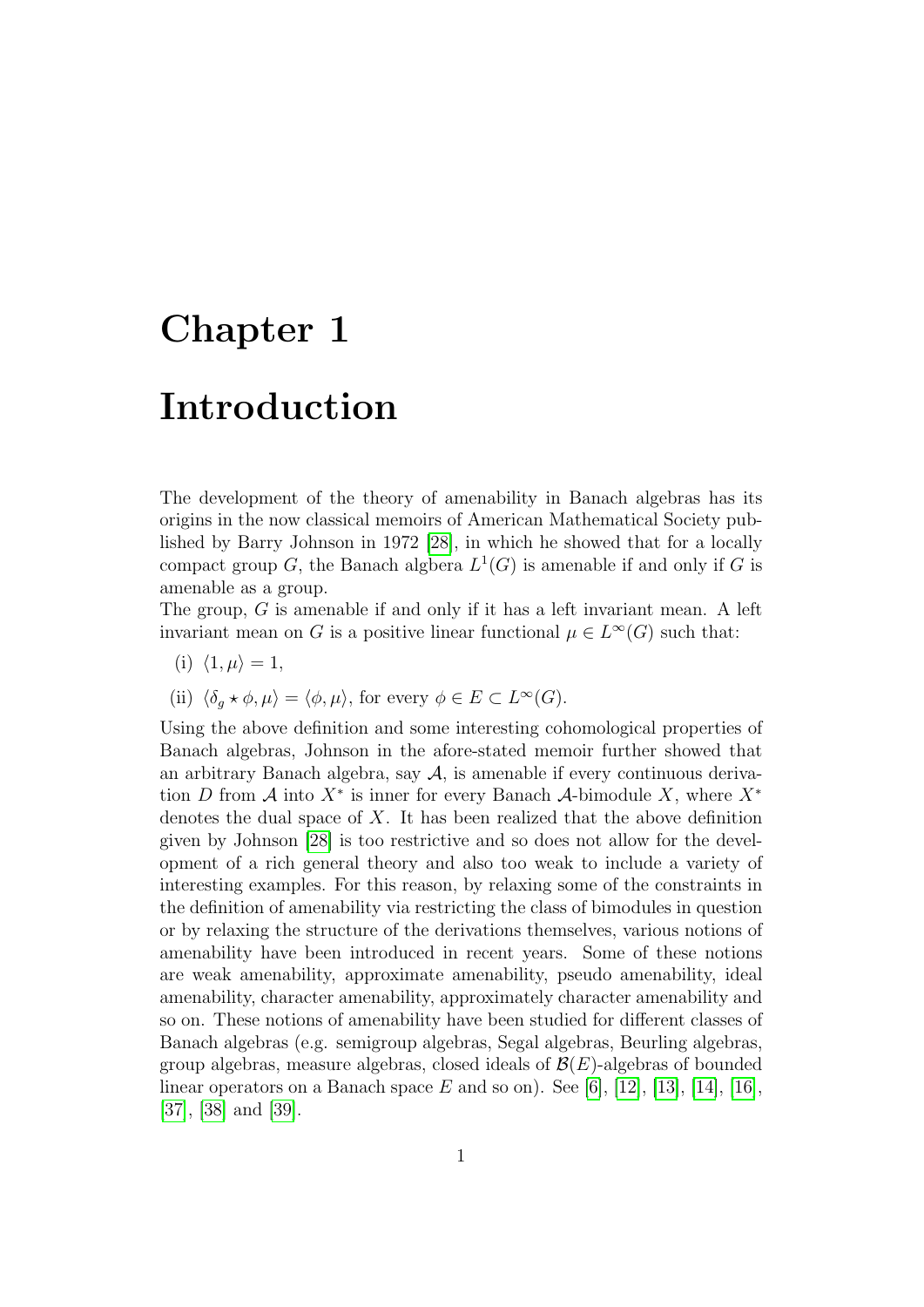By using Johnson's result above and Stone-Weierstrass theorem, M.V. Seinberg [\[48\]](#page-99-0) showed that the algebra  $C(\mathcal{X})$  of complex-valued continuous functions is amenable for any compact Hausdorff space  $\mathcal{X}$ . A constructive proof of this important result was later given by Abtahi and Zhang [\[2\]](#page-96-3) in 2010. Recently in 2015, Ghamarshoushtari and Zhang [\[17\]](#page-97-2) extended this result to the Banach algebra  $C(\mathcal{X}, \mathcal{A})$  of all  $\mathcal A$  valued continuous functions and showed that  $C(\mathcal{X}, \mathcal{A})$  is amenable if and only if the range Banach algebra  $\mathcal A$ is amenable. Zhang in [\[49\]](#page-99-1), further showed that for a commutative Banach algebra A,  $C(\mathcal{X}, \mathcal{A})$  is weakly amenable if and only if A is weakly amenable. It should be noted that other known notions of amenability are yet to be studied for  $C(\mathcal{X}, \mathcal{A})$ . Therefore, in this work, we aim to derive the relationship between the pseudo-amenability of A and the Banach algebra  $C(\mathcal{X}, \mathcal{A})$ . Thus, providing a slight extension to the result of Ghamarshoushtari and Zhang in [\[17\]](#page-97-2).

Through out this dissertation, we denote by  $\mathbb{N}, \mathbb{Z}, \mathbb{R}$  and  $\mathbb{C}$ , the collection of all natural, integer, real and complex numbers respectively. All Banach spaces and algebras considered in this study are defined over C except where it is stated otherwise.

Chapter 2 is concerned with the definition of terms and some basic results on Banach spaces, algebras and modules made use of in this work. A lot of the concepts covered can be found in [\[5\]](#page-96-4), [\[8\]](#page-96-5), [\[10\]](#page-96-6), [\[13\]](#page-96-2), [\[31\]](#page-98-4), [\[36\]](#page-98-5) and [\[47\]](#page-99-2).

Let  $A$  be an arbitrary Banach algebra. In **Chapter 3**, we discuss some known important results on the amenability properties of  $A$  and also take a look at some interesting results from some generalised notions of amenability of A, while also considering some relationships between the notions of amenability discussed.

Chapter 4 is concerned with the study of some algebraic and topological properties of  $C(\mathcal{X}, \mathbb{C}) = C(\mathcal{X})$ , as well as its amenability properties. We further give a motivation for studying the amenability properties of  $C(\mathcal{X})$ , state the proof of the amenability of  $C(\mathcal{X})$  due to Seinberg and also consider the construction of a bounded approximate diagonal for  $C(\mathcal{X})$ , which is a result that is credited to Abathi and Zhang.

In Chapter 5, the result by Gharmashoustari and Zhang which showed that  $C(\mathcal{X}, \mathcal{A})$  being amenable is equivalent to A being amenable is discussed, an expanded version of the proof is given, while we also show an alternative way of proving the assertion which follows from the fact that  $C(\mathcal{X}, \mathcal{A})$  is isometrically isomorphic to  $C(\mathcal{X})\tilde{\otimes} \mathcal{A}$ .

A question of interest that naturally arises from the work of Gharmashoustari and Zhang is: Can the pseudo-amenability of  $C(\mathcal{X}, \mathcal{A})$  be inferred from the pseudo-amenability of  $A$ ? In **Chapter 6**, we give a partial answer to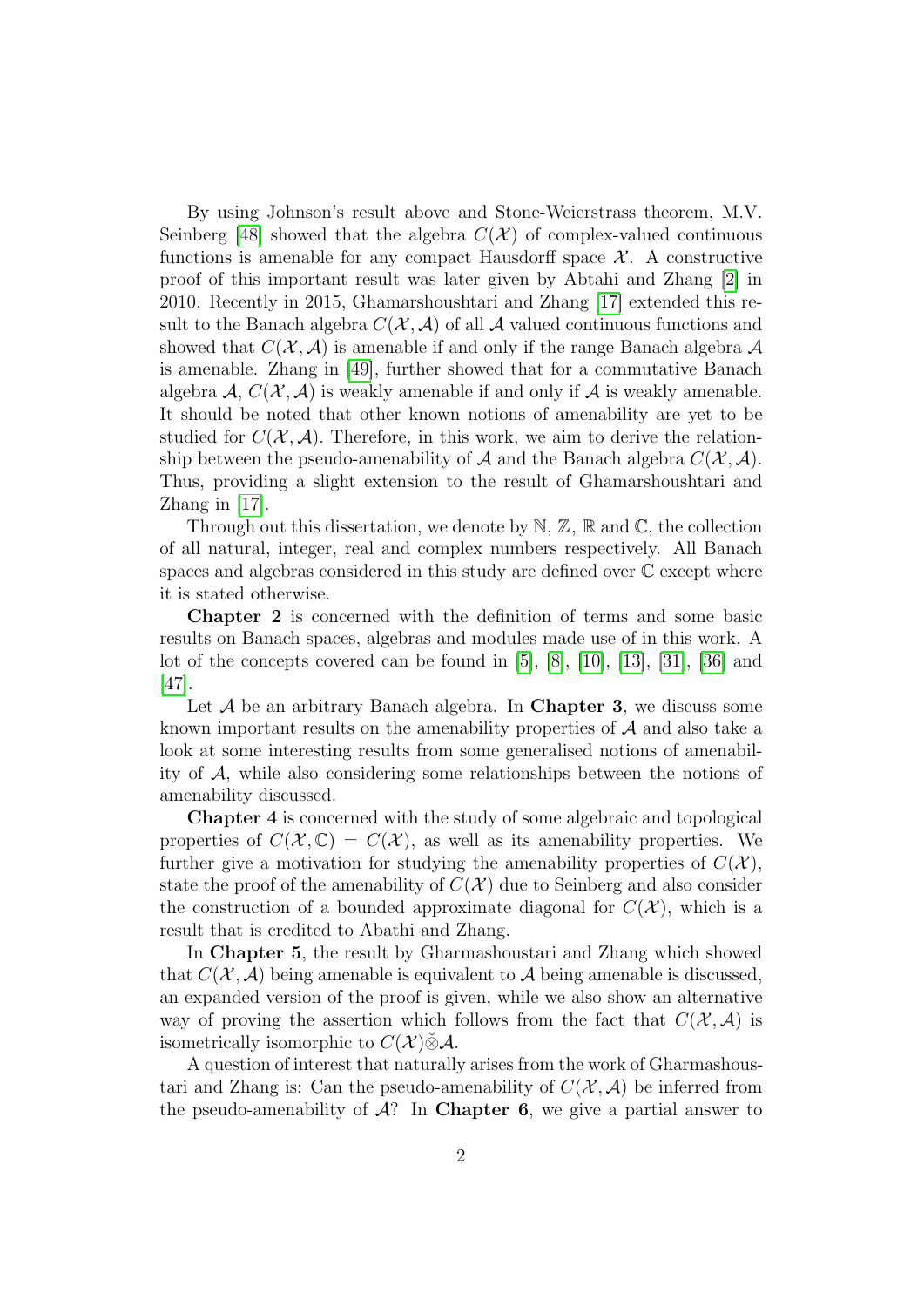this question for a case where  $A$  has a bounded approximate identity and  $\mathcal{A} \hat{\otimes} \mathcal{A}$  is norm irregular. We also give a proof of an interesting property of the multiplier norm on the projective tensor product. The results in this chapter serve as our contribution to knowledge.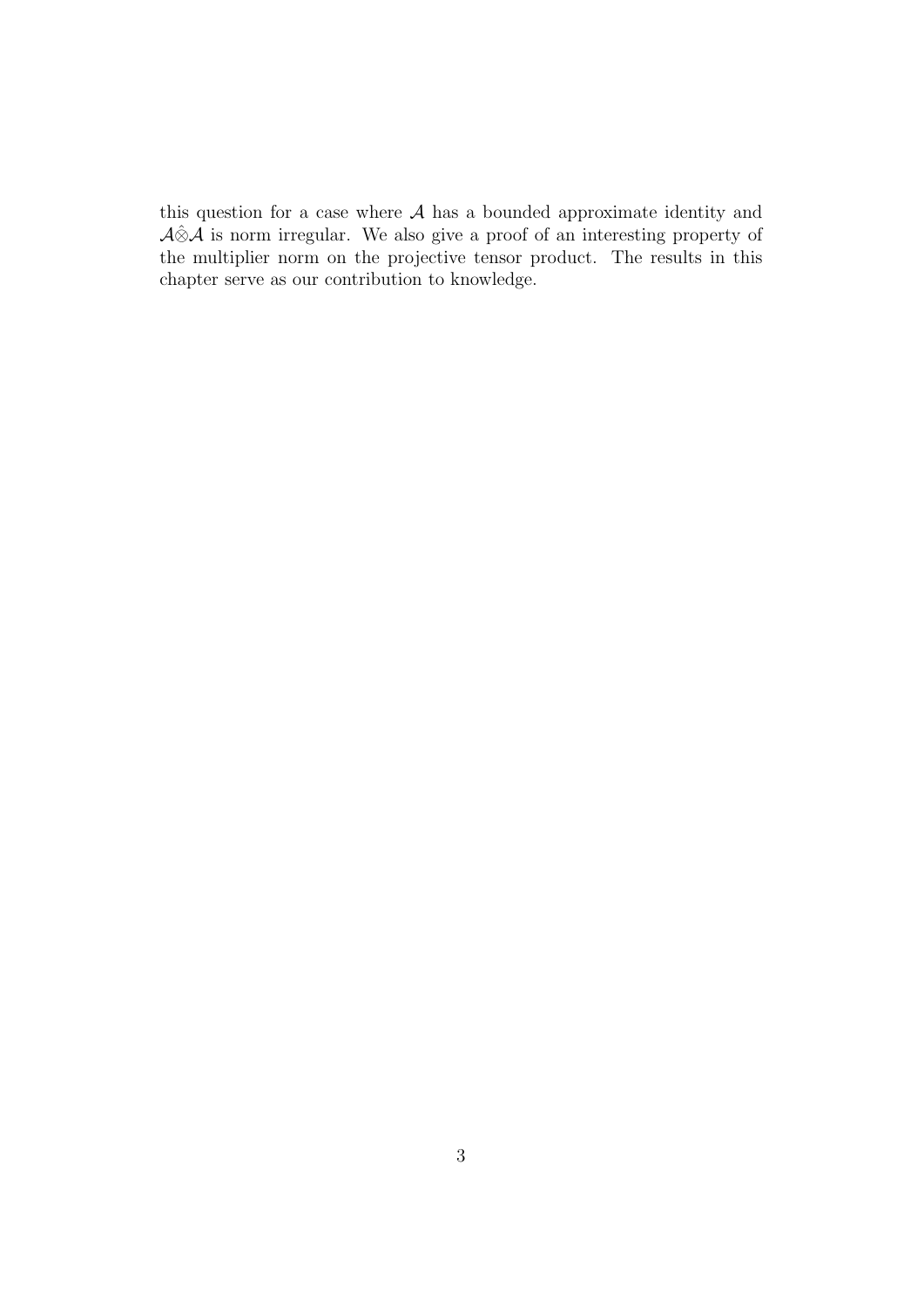## <span id="page-11-0"></span>Chapter 2

# Preliminaries

This chapter is concerned with the definition of some terms used in other areas of this work. We also state some elementary results on Banach spaces, algebras and modules that are required for other parts of this dissertation. It should be noted that the proofs of all results stated are omitted, and can be found in the references therein.

### <span id="page-11-1"></span>2.1 Banach spaces

#### <span id="page-11-2"></span>2.1.1 Definitions and basic results

A vector space over  $\mathbb C$  is a non empty set E equipped with the operations  $E \times E \to E$  and  $\mathbb{C} \times E \to E$  such that

- (i)  $x + y$ ,  $\alpha x \in E$ .
- (ii)  $x + y = y + x$ ,  $(x + y) + z = x + (y + z)$ ,

(iii) 
$$
0 + x = x + 0 = x, x + (-x) = (-x) + x = 0,
$$

- (iv)  $(\alpha\beta)x = \alpha(\beta x), \ \alpha(x + y) = \alpha x + \alpha y, \ (\alpha + \beta)x = \alpha x + \beta x,$
- (v)  $1.x = x.1 = x$ ,

where  $\alpha, \beta \in \mathbb{C}, x, y, z \in E$ , 1 is the multiplicative identity in  $\mathbb{C}$  and 0 is the additive identity in E. A semi-norm on E is a function  $\rho : E \to \mathbb{R}$  satisfying the following properties:

- (i)  $\rho(x) > 0$ ,
- (ii)  $\rho(\alpha x) = |\alpha| \rho(x),$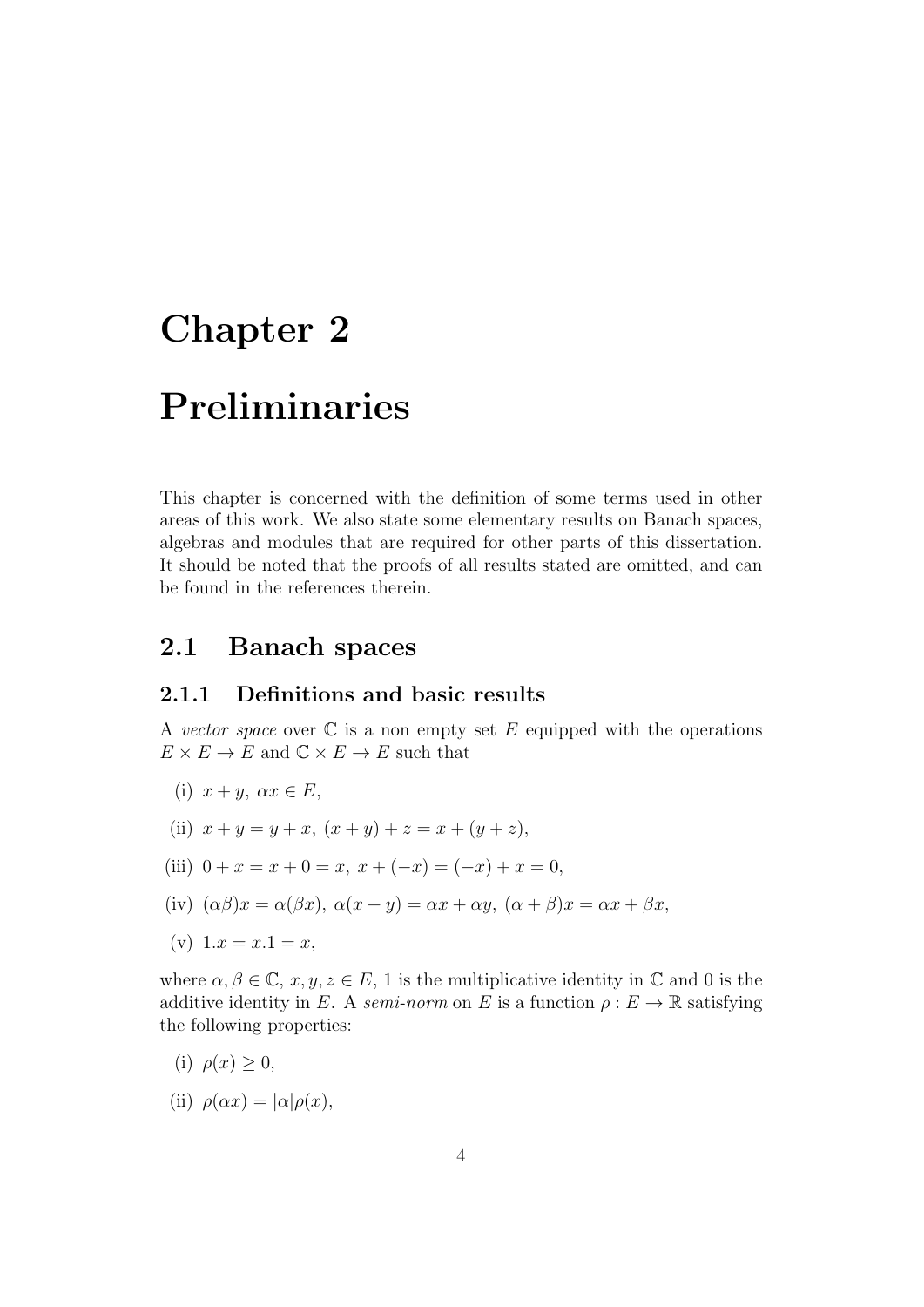(iii)  $\rho(x+y) \leq \rho(x) + \rho(y)$ ,

where  $x, y \in E$  and  $\alpha \in \mathbb{C}$ . If in addition to satisfying the above stated properties,  $\rho(x) = 0$  if and only if  $x = 0$ , then  $\rho$  is referred to as a norm on E. In this case, we write  $\rho = ||.||, \rho(x) = ||x||$  and  $(E, ||.||)$  is called a normed vector space, or for short a normed space. The natural topology on E is induced by the metric

$$
d(x, y) = ||x - y|| \ (x, y \in E).
$$

If  $(E, d)$  is complete, in the sense that every Cauchy sequence in E is convergent, then  $(E, \|\. \|)$  is called a Banach space.

Let E and M be Banach spaces, we denote by  $\mathcal{B}(E, M)$ , the collection of all bounded linear operators that maps  $E$  into  $M$ , we define the operator norm on  $\mathcal{B}(E,M)$  as

$$
||T|| = \sup_{||x|| \le 1} \{ ||T(x)|| : x \in E \}.
$$

The linear space  $\mathcal{B}(E, M)$  equipped with this norm is a Banach space. If  $E = M$ , then we write  $\mathcal{B}(E, E) = \mathcal{B}(E)$ .

**Definition 2.1.1.** Let  $M$  and  $N$  be closed linear subspaces of the Banach space E. Let

$$
M + N = \{x + y : x \in M, y \in N\},\
$$

and

$$
M.N = \{xy : x \in M, y \in N\}.
$$

- (i) The Banach space E is said to be a direct sum of M and N if  $E = M+N$ and  $M \cap N = 0$ . Here we write  $E = M \oplus N$ .
- (ii) The linear span of  $M.N$  is

$$
\ln M.N = \left\{ \sum_{j=1}^{n} \lambda_j x_j y_j : \lambda_j \in \mathbb{C}, \ x_j \in M, y_j \in N, \ j = 1, 2, ..., n \right\}.
$$

We write  $\text{lin } M.N = MN$ . If  $M = N$ , we write  $M^2$  for  $\text{lin } M.M$ .

**Definition 2.1.2.** A linear subspace  $M$  of a Banach space  $E$  is said to be complemented if it is a direct summand in E.

**Proposition 2.1.3.** [\[3\]](#page-96-7) Let M and N be linear subspaces of the vector space E. If  $E = M \oplus N$ , then  $z \in E$  has a unique representation  $z = x + y$ , for  $x \in M$ ,  $y \in N$ .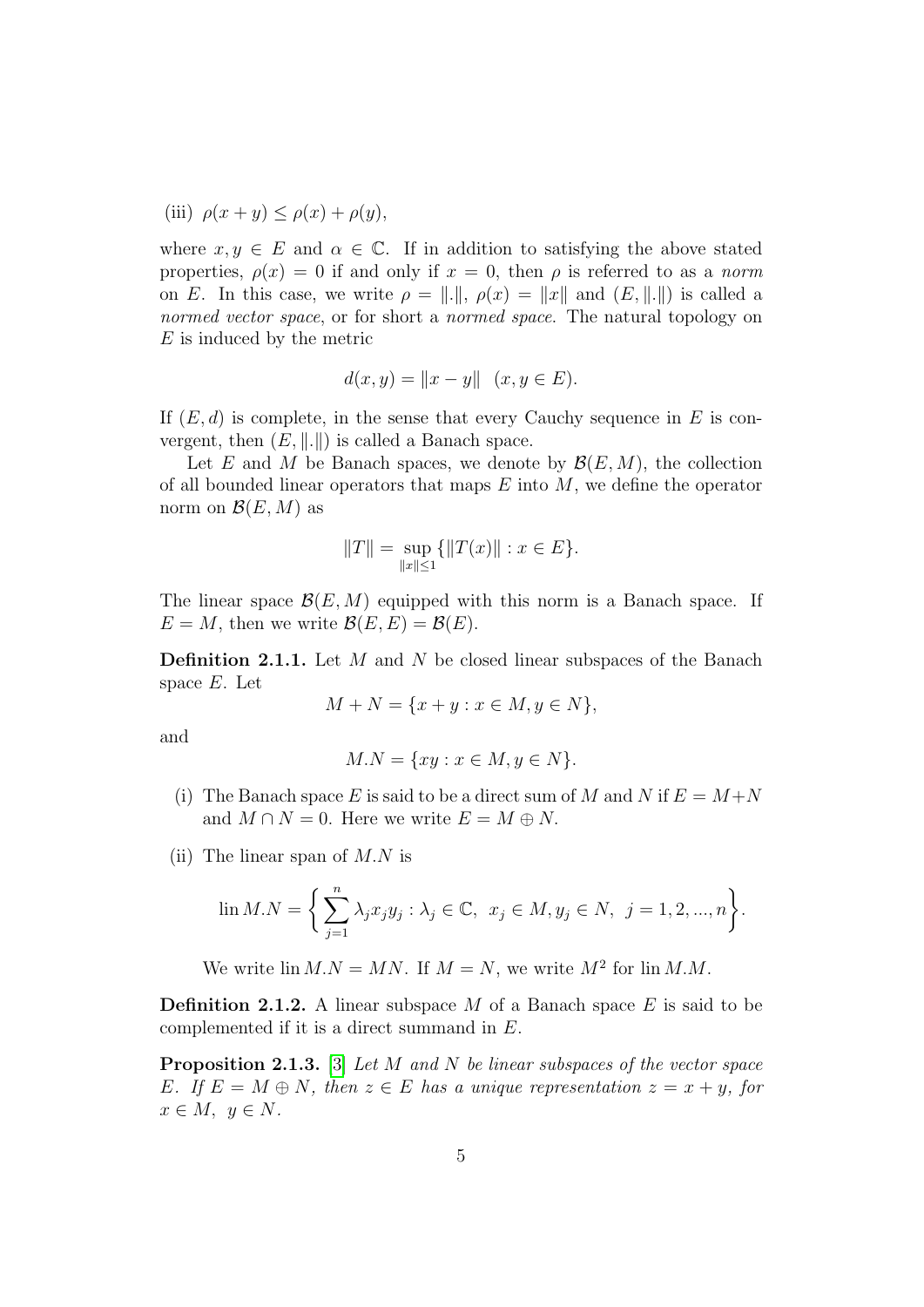**Definition 2.1.4.** An operator  $P \in \mathcal{B}(E)$  is called a projection if P is linear and  $P^2 = P$ . We recall that P is linear if for  $x, y \in E$  and  $\alpha, \beta \in \mathbb{C}$ ,  $P(\alpha x + \beta y) = \alpha P(x) + \beta P(y).$ 

Proposition 2.1.5. [\[3\]](#page-96-7) Let M and N be linear subspaces of a vector space E such that  $E = M \oplus N$ . Define  $P : E \to E$  by  $P(z) = x$ , where  $z = x + y$ ,  $z \in E, x \in M$  and  $y \in N$ . Then P is an algebraic projection of E onto M along N. Moreover  $P(E) = M$  and ker  $P = N$ .

**Definition 2.1.6.** Let E be a Banach space and N a closed linear subspace of  $E$ ,

$$
E/N = \{x + N : x \in E\},\
$$

equipped with the norm

$$
||x + N|| = \inf_{y \in N} ||x + y||,
$$

is a Banach space. The linear space  $E/N$  is referred to as the quotient space. The norm defined above is called the quotient norm. The codimension of N is the dimension of the quotient space  $E/N$ .

**Definition 2.1.7.** A Banach space E is said to be separable if it has a dense countable subset.

#### <span id="page-13-0"></span>2.1.2 Dual spaces and weak topologies

Let E be a Banach space, the canonical embedding of E into its bidual  $E^{**}$ is

 $\kappa_E : E \to E^{**}, \ \kappa_E(x) = \hat{x}.$ 

For  $\lambda \in E^*, \langle \lambda, \hat{x} \rangle = \langle x, \lambda \rangle, x \in E$ . We recall that  $\kappa_E$  is an injective map, hence E can be viewed as a subset of its bidual  $E^{**}$ . If  $\kappa_E$  is onto, then E is said to be reflexive.

**Definition 2.1.8.** Let M be a closed linear subspace of the Banach space E

(i) The set

$$
M^{\perp} = \{ \lambda \in E^* : \langle x, \lambda \rangle = 0, \ x \in M \}
$$

is the annihilator of M.

(ii) We define the *annihilator* of the dual  $M^*$  of M as

$$
M^{\perp \perp} = \{ \Phi \in E^{**} : \langle \lambda, \Phi \rangle = 0, \lambda \in M^* \}.
$$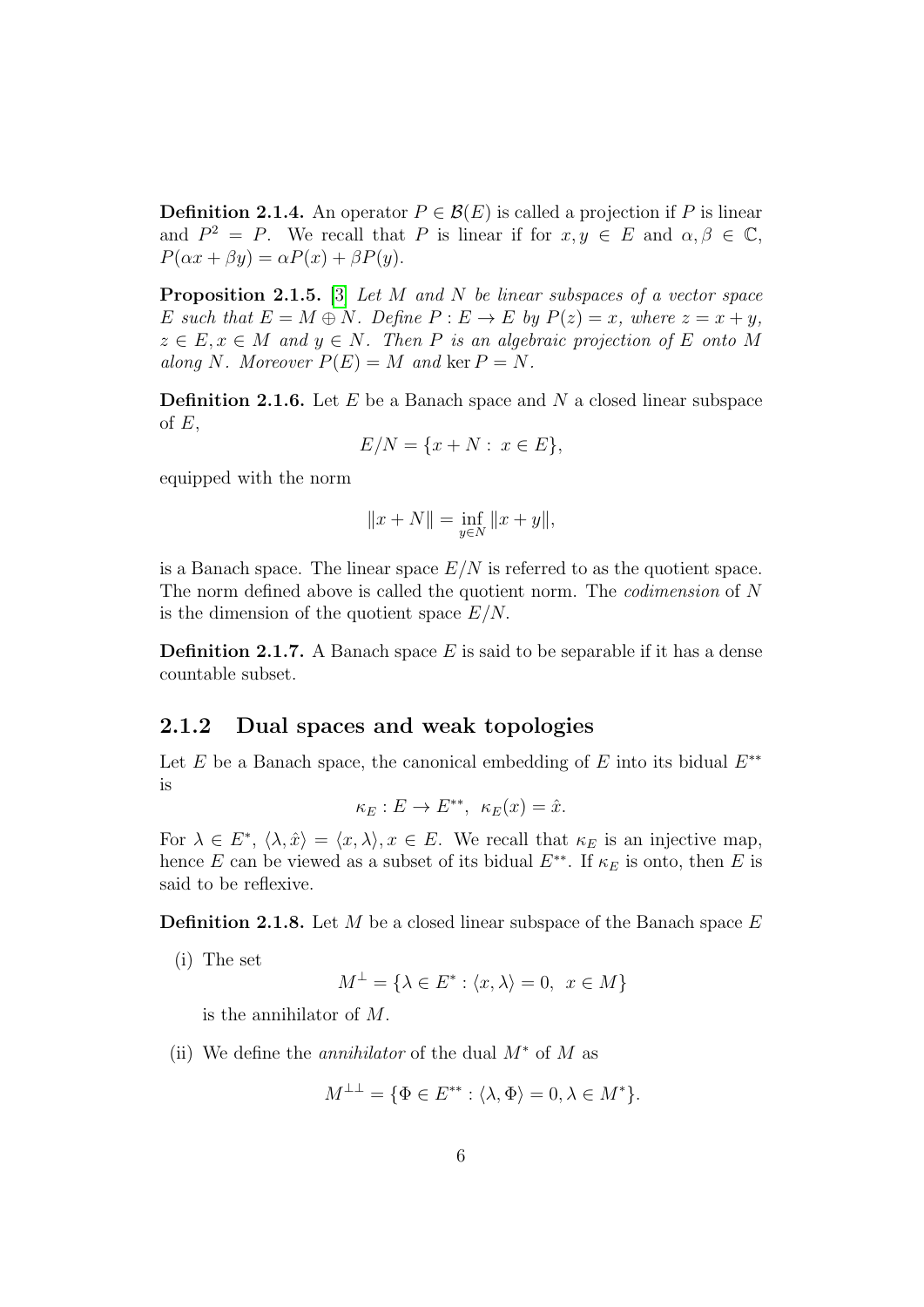Clearly  $M^{\perp \perp} = (M^{\perp})^{\perp}$ .

<span id="page-14-0"></span>**Theorem 2.1.9** (Hahn-Banach). Suppose E is a vector space over  $\mathbb{C}$ , and  $\rho$  is a semi-norm on E. Suppose further that M is a subspace of E and  $\phi$  a linear functional on M such that

$$
|\langle y, \phi \rangle| \le \rho(y) \quad (y \in M).
$$

Then there exists a linear functional  $\psi$  on E such that  $\psi|_M = \phi$  and

$$
|\langle x, \psi \rangle| \le \rho(x),
$$

for all  $x \in E$ .

Corollary 2.1.10. [\[3\]](#page-96-7) Let E be a vector space over  $\mathbb C$ , let  $\rho$  be a semi-norm on E, and let  $x_0$  be fixed in E. Then there exists a linear functional  $\phi$  on E such that  $\langle x_0, \phi \rangle = \rho(x_0)$  and

$$
|\langle x, \phi \rangle| \le \rho(x),
$$

for all  $x \in E$ .

The following result is a direct consequence of Theorem [\(2.1.9\)](#page-14-0).

<span id="page-14-1"></span>Theorem 2.1.11. [\[44\]](#page-99-3) Let M be a closed linear subspace of the normed space E.

(i) For each  $\lambda \in M^*$ , let  $\phi \in E^*$  be such that  $\|\lambda\| = \|\phi\|$  and  $\phi|_M = \lambda$ . Then the map

$$
M^* \to E^* / M^{\perp}, \ \lambda \mapsto \phi + M^{\perp}
$$

is an isometric isomorphism.

(ii) Let  $q: E \to E/M$  be a quotient map. Then the map

$$
q^*: (E/M)^* \to M^{\perp}
$$

is an isometric isomorphism.

**Definition 2.1.12.** A linear subspace M of E is said to be weakly complemented if  $M^{\perp}$  is a direct summand in  $E^*$ .

**Remark 2.1.13.** Suppose  $P \in \mathcal{B}(E)$  is a projection from E onto M, then  $(I_E - P)^* \in \mathcal{B}(E^*)$  is a projection from  $E^*$  onto  $M^{\perp}$ , where  $I_E$  is the identity operator in  $\mathcal{B}(E)$ . It follows that every complemented linear subspace of E is weakly complemented.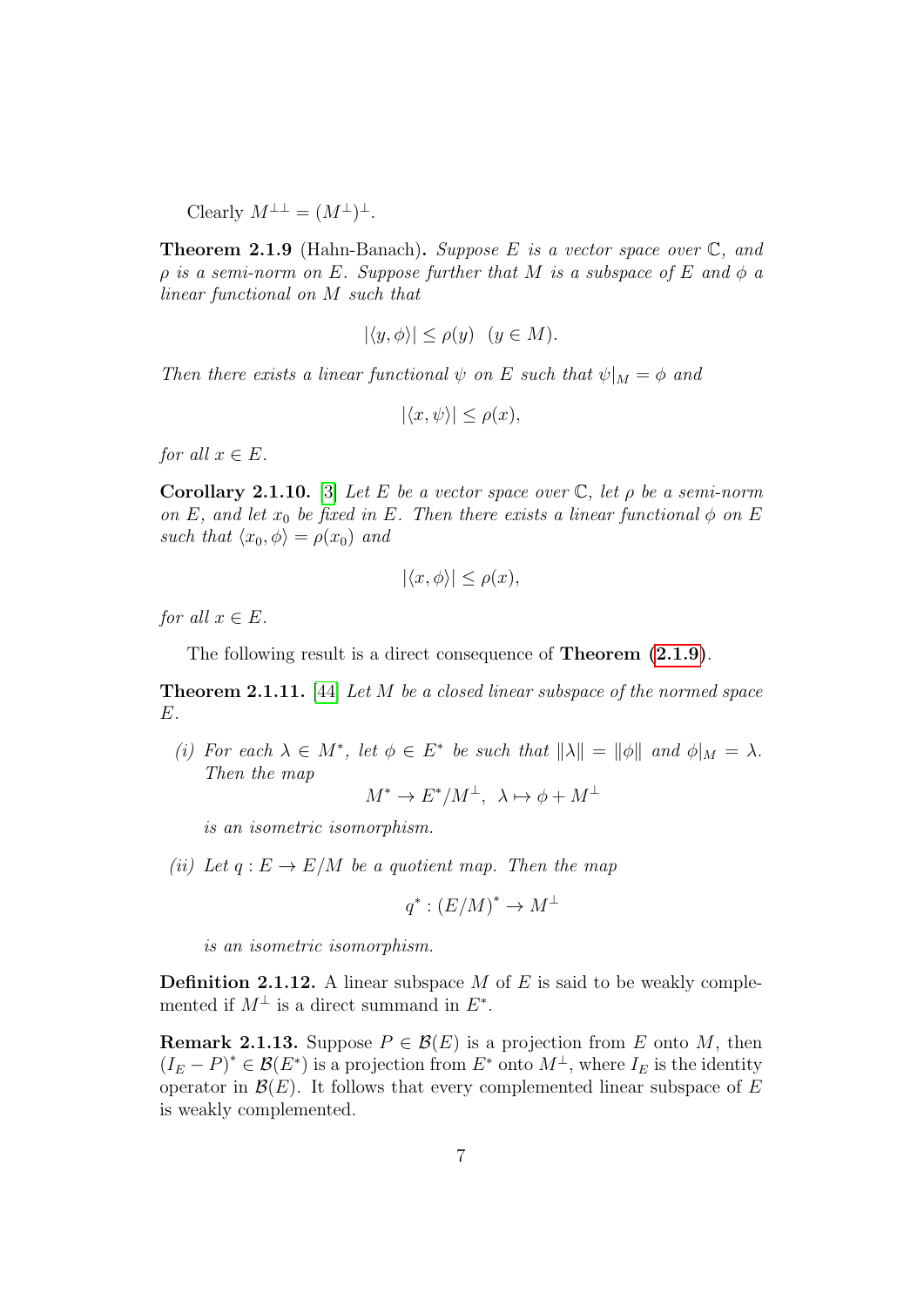**Definition 2.1.14.** Let  $(X, \leq)$  be a partially ordered set, X is called a directed set if for any  $\alpha, \beta \in X$ , there exists  $\gamma \in X$  such that  $\alpha, \beta < \gamma$ . Let S be a non empty set, a net  $(x_\alpha) \subset S$  is a function from a directed set into S.

**Definition 2.1.15.** Let  $E$  be a Banach space.

(i) The weak topology  $\sigma(E, E^*)$  on E is the topology generated by the family of semi-norms  $\{\rho_{\lambda}, \lambda \in E^*\}$ , where

$$
\rho_{\lambda}(x) = |\langle x, \lambda \rangle|, \quad x \in E.
$$

(ii) The weak\* topology  $\sigma(E^*, E)$  on  $E^*$  is the topology generated by the family of semi-norms  $\{\rho_{i(x)}, x \in E\}.$ 

The following important result shows the applicability and importance of the topologies stated above.

<span id="page-15-1"></span>Theorem 2.1.16. Let  $E$  be a Banach space.

- (i) (Banach-Alaoglu) The unit ball  $E_{[1]}^*$  is weak\* compact. Every bounded net in  $E^*$  has a weak\* accumulation point and a weak\* convergent subnet.
- (ii) (Goldstine) Let  $\kappa_E : E \to E^{**}$  be the canonical embedding of E into  $E^{**}$ . Then for any  $\Phi \in E_{[1]}^{**}$ , there exists a net  $(x_{\alpha}) \subset E_{[1]}$  such that  $\kappa_E(x_\alpha) \to \Phi$  in  $\sigma(E^{**}, E^*)$ .
- (iii) (Mazur) For each convex set  $S \subset E$ , the strong closure and the weak closure of S are the same.

#### <span id="page-15-0"></span>2.1.3 Tensor products of Banach spaces

Let E, M and N be vector spaces, a map  $\Lambda : E \times M \to N$  is said to be bilinear if for  $\alpha, \beta \in \mathbb{C}$ ,  $x_1, x_2, x \in E$  and  $y_1, y_2, y \in M$ ,

$$
\Lambda(\alpha x_1 + \beta x_2, y) = \alpha \Lambda(x_1, y) + \beta \Lambda(x_2, y)
$$

and

$$
\Lambda(x, \alpha y_1 + \beta y_2) = \alpha \Lambda(x, y_1) + \beta \Lambda(x, y_2).
$$

We denote by  $\mathcal{B}^2(E \times M, N)$ , the collection of all bounded bilinear maps from  $E \times M$  into N. If  $N = \mathbb{C}$ , then  $\mathcal{B}^2(E \times M, \mathbb{C}) = \mathcal{B}^2(E \times M)$  is complete. We may construct the tensor product  $E \otimes M$  of the vector spaces  $E, M$  as a space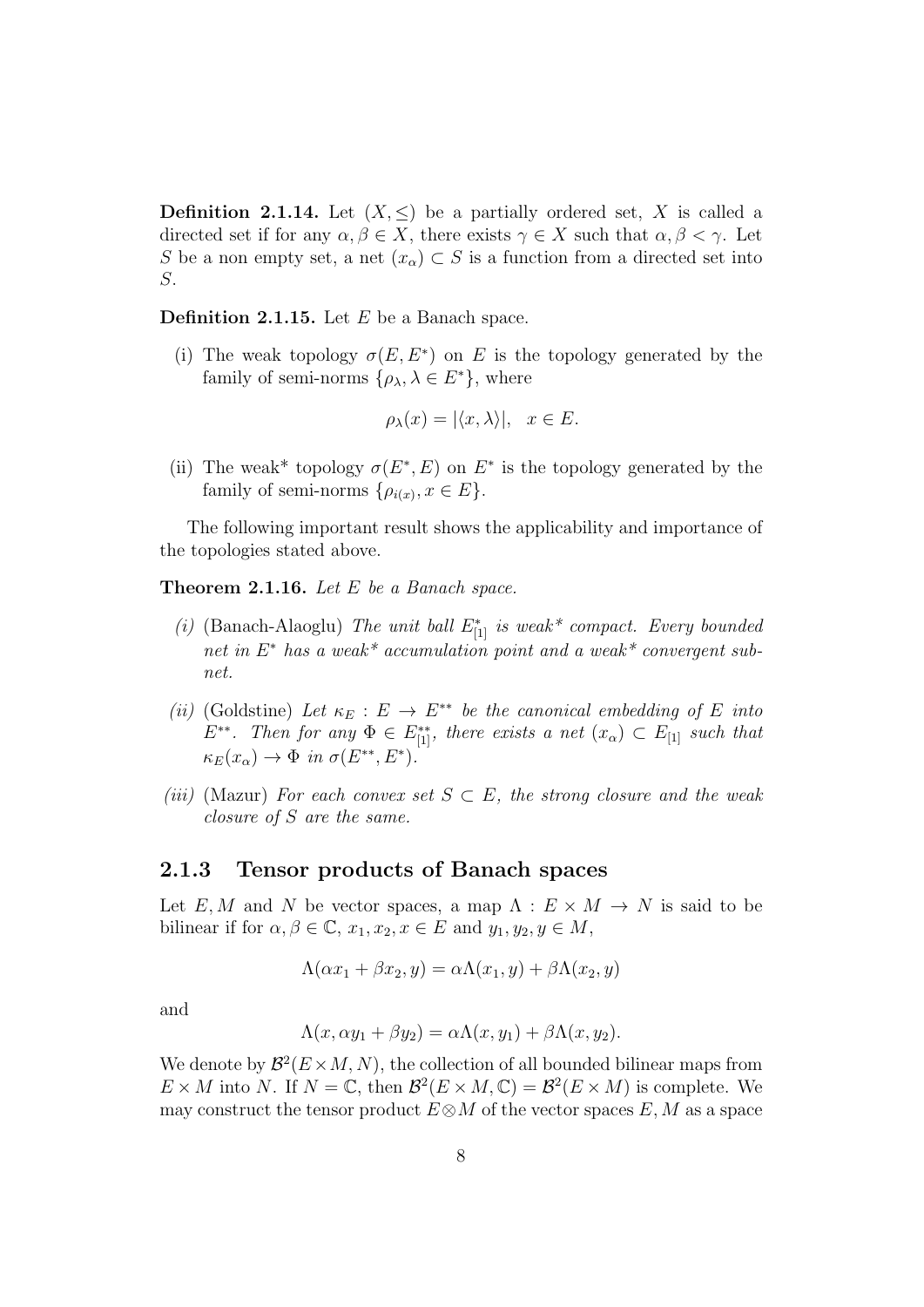of linear functionals on  $\mathcal{B}^2(E \times M)$ , in the following way. For  $x \in E$ ,  $y \in M$ , we denote by  $x \otimes y$  the functional given by evaluation at the point  $(x, y)$ , that is, for any  $\Lambda \in \mathcal{B}^2(E \times M)$ ,  $(x \otimes y)(\Lambda) = \Lambda(x, y)$ . In other words, we may consider the tensor product  $E \otimes M$  as a subspace of  $\mathcal{B}^2(E \times M)^*$  spanned by these elements, where  $\mathcal{B}^2(E \times M)^*$  is the dual of  $\mathcal{B}^2(E \times M)$ . It follows that a typical tensor in  $E \otimes M$  has the form  $u = \sum_i \alpha_i x_i \otimes y_i, \; x_i \in E, y_i \in M$ and scalar  $\alpha_i$  for all i. Since each  $\alpha_i x_i \in E$ , then without loss of generality, we may write  $u = \sum_i x_i \otimes y_i$ . Note that the representation is not unique. The following are some interesting properties of the tensor product  $E \otimes M$ ;

- (i)  $(x_1 + x_2) \otimes y = x_1 \otimes y + x_2 \otimes y$ ,
- (ii)  $x \otimes (y_1 + y_2) = x \otimes y_1 + x \otimes y_2$
- (iii)  $\alpha(x \otimes y) = (\alpha x) \otimes y = x \otimes (\alpha y),$
- (iv)  $0 \otimes y = x \otimes 0 = 0$ ,  $x_1, x_2, x \in E$ ,  $y_1, y_2, y \in M$  and scalar  $\alpha$ .

The projective norm on  $E \otimes M$ ,  $\lVert . \rVert_p$  is defined as

$$
||u||_p = \inf \left\{ \sum_{i=1}^n ||x_i|| ||y_i|| : u = \sum_{i=1}^n x_i \otimes y_i \right\},\
$$

where the infimum is taken over all finite representations of  $u$ . The linear space  $E \otimes M$  equipped with this norm is denoted as  $E \otimes_p M$ . If E and M are Banach spaces, the completion of  $E \otimes_p M$  in the projective norm is called the projective tensor product and is denoted as  $E \hat{\otimes}_{n} M$ .

Let E and M be Banach spaces and  $E^*$ ,  $M^*$  their respective duals. We denote by  $E_{[1]}^*, M_{[1]}^*$ , the respective closed unit balls of the duals . Let  $\mathcal{B}^2(E^*\times M^*)$  be the space of all complex valued bounded bilinear maps on  $E^* \times M^*$  equipped with the norm given by

$$
||T|| = \sup\{|T(\varphi, \psi)| : \varphi \in E_{[1]}^*, \psi \in M_{[1]}^*\}.
$$

Then,  $\mathcal{B}^2(E^* \times M^*)$  is complete. Let  $\Lambda_{x,y}$  denote the elements of  $\mathcal{B}^2(E^* \times M^*)$ defined by  $\Lambda_{x,y}(\varphi,\psi) = \varphi(x)\psi(y)$ , then there exists an injectve linear map from  $E \otimes M$  into  $\mathcal{B}^2(E^* \times M^*)$ . This shows that  $E \otimes M$  may be viewed as a subspace of  $\mathcal{B}^2(E^*\otimes M^*)$ . Hence, the injective norm on  $E\otimes M$  is defined as,

$$
||u||_{\epsilon} = \sup \left\{ \left| \sum_{i=1}^{n} \varphi(x_i) \psi(y_i) \right| : u = \sum_{i=1}^{n} x_i \otimes y_i, \ \varphi \in E_{[1]}^*, \ \psi \in M_{[1]}^* \right\},\
$$

where the supremum is taken over all such representations of  $u$ . The completion of  $E \otimes M$  with respect to this norm is called the injective tensor product and is denoted by  $E\breve{\otimes}_{\epsilon}M$ .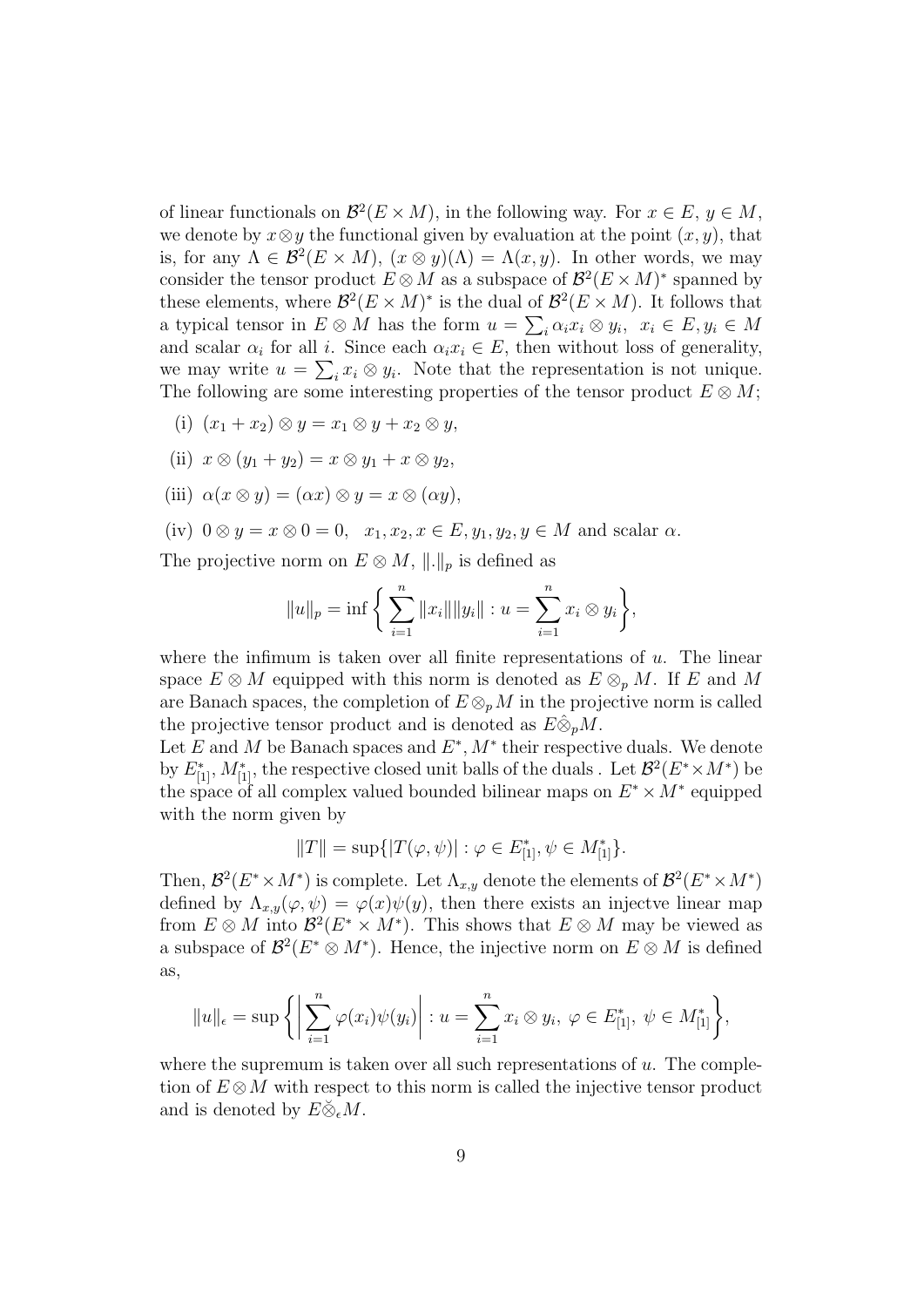### <span id="page-17-0"></span>2.2 Banach algebras

An algebra is a vector space A equipped with a map  $A \times A \rightarrow A$ ,  $(a, b) \mapsto ab$ , such that for  $a, b, c \in \mathcal{A}, \alpha \in \mathbb{C}$ ,

- (i)  $a(bc) = (ab)c$
- (ii)  $a(b + c) = ab + ac$
- (iii)  $(a + b)c = ac + bc$
- (iv)  $(\alpha a)b = \alpha(ab) = a(\alpha b)$ .

The algebra A is commutative if for any  $a, b \in \mathcal{A}$ ,  $ab = ba$ , and is said to be unital if it has a multiplicative identity. A normed algebra is an algebra  $\mathcal A$  such that the vector space  $\mathcal A$  is a normed space and

<span id="page-17-1"></span>
$$
\|ab\| \le \|a\| \|b\|, \text{ for all } a, b \in \mathcal{A}.
$$
 (2.1)

The inequality in  $(2.1)$  ensures that the multiplication in  $\mathcal A$  is continuous. If  $(\mathcal{A}, \|\cdot\|)$  is a Banach space, then A is a Banach algebra. The multiplicative identity in a unital normed algebra A, denoted by  $e_A$  satisfies,  $||e_A|| = 1$ . If A is not unital, then we define  $A^{\#} = \mathbb{C} \oplus \mathcal{A}$ . Each element in  $A^{\#}$  is of the form  $(\alpha, a)$ , where  $\alpha \in \mathbb{C}$ ,  $a \in \mathcal{A}$ . If we equip  $\mathcal{A}^{\#}$  with the product

$$
(\alpha, a)(\beta, b) = (\alpha\beta, \beta a + \alpha b + ab),
$$

then  $A^{\#}$  becomes an algebra referred to as the unitization of A. For any  $(\alpha, a) \in \mathcal{A}$ ,

$$
(1,0)(\alpha,a) = (\alpha,a)
$$
 and  $(\alpha,a)(1,0) = (\alpha,a)$ .

This shows that the multiplicative identity in  $\mathcal{A}^{\#}$  is (1,0). We define the norm

$$
\|(\alpha, a)\| = |\alpha| + \|a\|_{\mathcal{A}}
$$

on  $\mathcal{A}^{\#}$ , which turns it into a normed algebra. If  $\mathcal{A}$  is a Banach algebra, then  $\mathcal{A}^{\#}$  is also a Banach algebra. We denote by  $\mathcal{A}^{op}$ , the opposite Banach algebra of  $A$ . That is, the Banach algebra whose underlying linear space is  $A$ , but whose multiplication is the multiplication in  $A$  reversed.

**Definition 2.2.1.** Let  $\mathcal A$  be a normed algebra.

(i) A left (right) approximate identity for A is a net  $(e_{\alpha}) \subset A$  such that given any  $a \in \mathcal{A}$ ,  $||e_{\alpha}a - a|| \to 0$  ( $||ae_{\alpha} - a|| \to 0$ ), for all  $\alpha$ .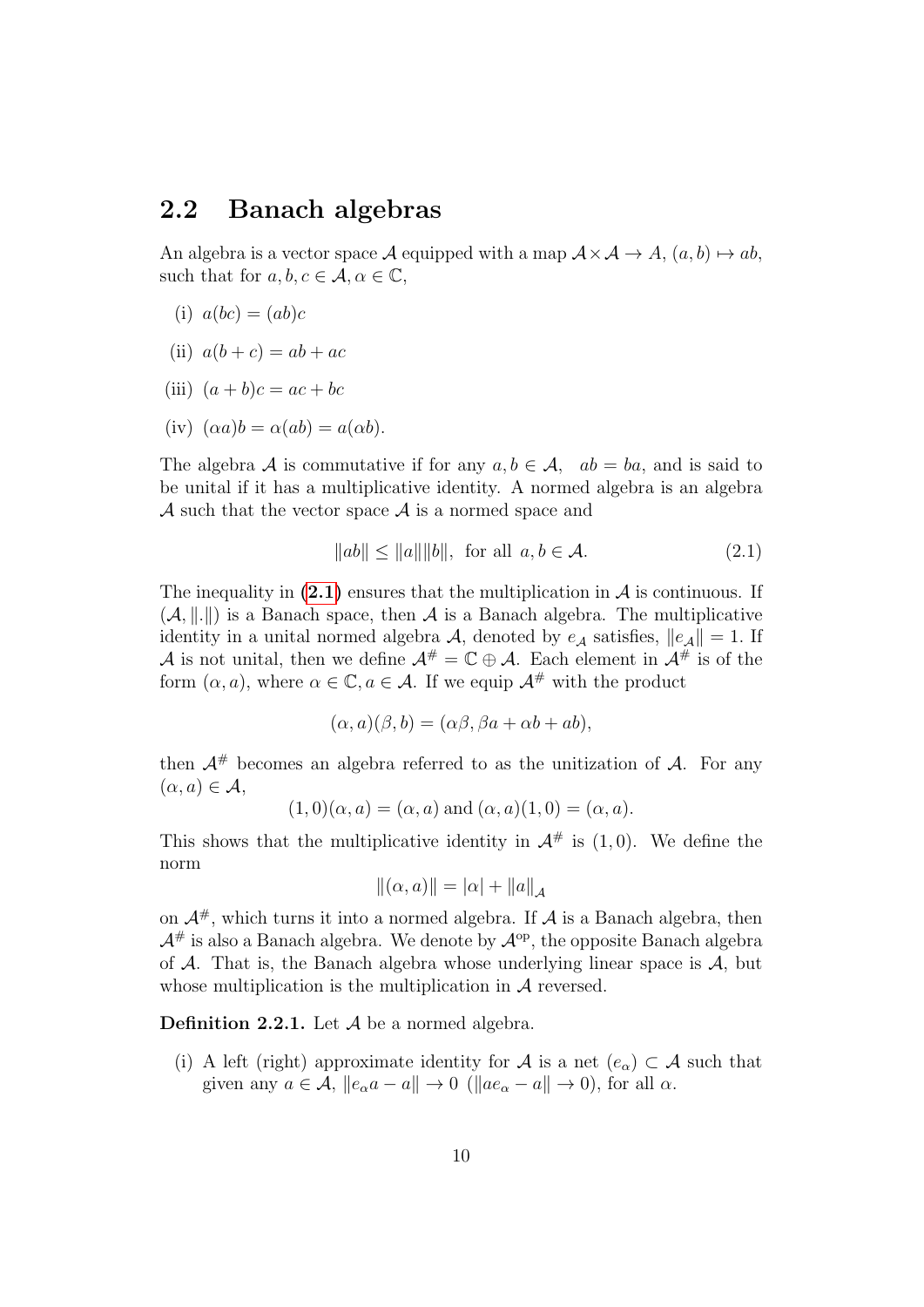- (ii) A weak left (right) approximate identity for A is a net  $(e_\beta) \subset \mathcal{A}$  such that given any  $a \in \mathcal{A}$  and  $\phi \in \mathcal{A}^*$ ,  $\langle ae_{\beta}, \phi \rangle \rightarrow \langle a, \phi \rangle$  ( $\langle e_{\beta}a, \phi \rangle \rightarrow \langle a, \phi \rangle$ ), for all  $\beta$ .
- (iii) A left (or right) approximate identity  $(e_{\alpha})$  for A is said to be bounded if there exists  $K > 0$ , such that  $||e_{\alpha}|| \leq K$ , for all  $\alpha$ .
- (iv) An approximate identity for A is a net  $(e_{\alpha})$  such that  $\|ae_{\alpha}-a\| \to 0$ and  $||e_{\alpha}a - a|| \to 0$ ,  $a \in \mathcal{A}$ , for all  $\alpha$ .
- (v) A weak approximate identity for A is a net  $(e_{\beta})$  such that for any  $a \in \mathcal{A}$ ,  $\phi \in \mathcal{A}^*, \langle ae_{\beta}, \phi \rangle \rightarrow \langle a, \phi \rangle \text{ and } \langle e_{\beta}a, \phi \rangle \rightarrow \langle a, \phi \rangle \text{, for all } \beta.$

**Lemma 2.2.2.** [\[13\]](#page-96-2) Let  $A$  be a Banach algebra. If  $A$  has a weak left (right) approximate identity, then  $A$  has a left (right) approximate identity.

**Lemma 2.2.3.** [\[36\]](#page-98-5) Let  $A$  be a normed algebra with a bounded left and right approximate identity  $(e_{\alpha})$ ,  $(f_{\beta})$  respectively, then  $(e_{\alpha}+f_{\beta}-e_{\alpha}f_{\beta})$  is a bounded approximate identity for A.

**Remark 2.2.4.** Clearly, if  $||e_{\alpha}|| \leq K_1$  and  $||f_{\beta}|| \leq K_2$ , then  $||e_{\alpha} + f_{\beta} - e_{\alpha}f_{\beta}|| \leq$  $K_1 + K_2 + K_1K_2.$ 

**Definition 2.2.5.** Let  $\mathcal A$  be a normed algebra,

- (i) A has left (right) approximate units if for each  $a \in \mathcal{A}$  and  $\epsilon > 0$ , there exists  $u \in \mathcal{A}$  such that  $||a - ua|| \leq \epsilon(||a - au|| \leq \epsilon)$ ;
- (ii) A has approximate units if for each  $a \in \mathcal{A}$  and  $\epsilon > 0$ , there exists  $u \in \mathcal{A}$ such that  $||a - ua|| \leq \epsilon$  and  $||a - au|| \leq \epsilon$ ;
- (iii) A has (left, right) approximate unit bounded by  $K > 0$  if the element u can be chosen such that  $||u|| \leq K$ .

**Lemma 2.2.6.** [\[31\]](#page-98-4) Let A be a normed algebra,  $F_A$  a finite subset of A and  $K \geq 1$ . Then the following statements are equivalent

- (i) A has left approximate units bounded by  $K$ .
- (ii) For every  $a \in F$  and  $\epsilon > 0$ , there exists  $u \in A$  such that  $||u|| \leq K$  and  $\|a - ua\| \leq \epsilon.$
- (iii) A has a left approximate identity bounded by  $K$ .

**Theorem 2.2.7** (Cohen-Hewitt Factorization). Let  $A$  be a Banach algebra with a bounded approximate identity. Then,  $A = A.A$ .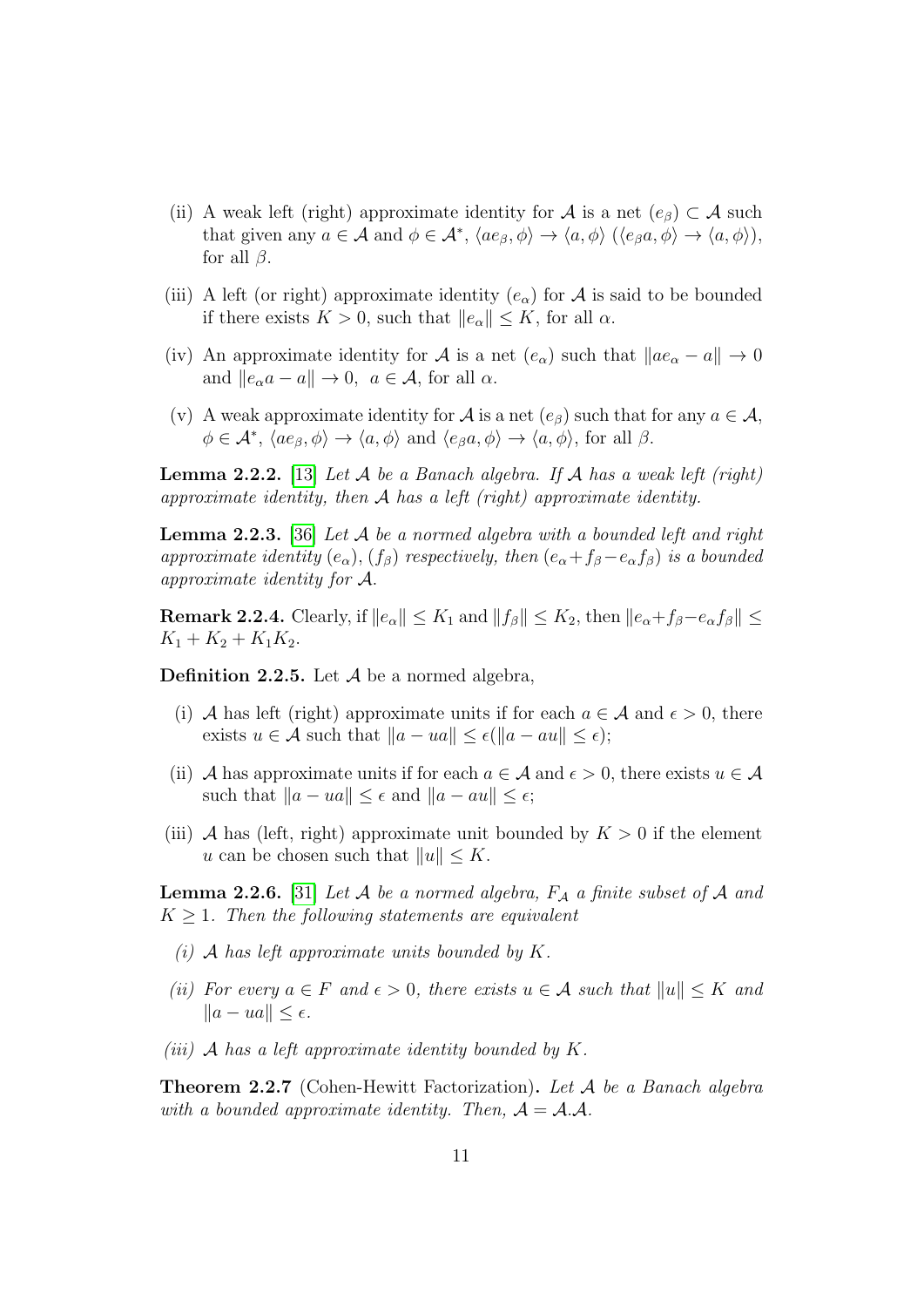**Definition 2.2.8.** Let  $\mathcal A$  be a Banach algebra, an *involution* on  $\mathcal A$  is a mapping

$$
* : a \mapsto a, \mathcal{A} \to \mathcal{A},
$$

such that for any  $a, b \in \mathcal{A}, \alpha, \beta \in \mathbb{C}$ ,

- (i.)  $a^{**} = a$ ,
- (ii.)  $(\alpha a + \beta b)^* = \overline{\alpha}a^* + \overline{\beta}b^*$ ,
- (iii.)  $(ab)^* = b^*a^*$ .

**Remark 2.2.9.** If the involution on A is isometric; that is  $||a^*|| = ||a||$  for all  $a \in \mathcal{A}$ , then  $\mathcal A$  is called a "Banach  $*$ -algebra".

Definition 2.2.10. A Banach algebra, say  $A$ , with an involution  $*$  is called a  $C^*$ -algebra if its norm satisfy

$$
||a^*a|| = ||a||^2, \ (a \in \mathcal{A}).
$$

**Remark 2.2.11.** Let  $\mathcal A$  be a C<sup>\*</sup>-algebra. Notice that for any  $a \in \mathcal A$ ,

 $||a||^2 = ||a^*a|| \le ||a||||a^*|| \implies ||a|| \le ||a^*||.$ 

Also,

$$
||a^*||^2 = ||a^{**}a^*|| \le ||a|| ||a^*|| \implies ||a^*|| \le ||a||.
$$

Hence  $||a|| = ||a^*||$ . This shows that every C<sup>\*</sup>-algebra is also a Banach  $*$ algebra.

**Definition 2.2.12.** Let A be a unital Banach algebra,  $a \in A$  is said to be invertible if there exists  $b \in \mathcal{A}$  such that

$$
ab = ba = e_{\mathcal{A}}.
$$

The collection of all invertible elements in  $A$  is denoted by  $Inv(A)$ .

Theorem 2.2.13 (Gel'fand-Mazur). Let A be a unital Banach algebra. If Inv  $\mathcal{A} = \mathcal{A} \setminus \{0\}$ , then A is isomorphic to  $\mathbb{C}$ .

**Definition 2.2.14.** Let  $A$  be a unital Banach algebra

(i) The resolvent set of  $a \in \mathcal{A}$  is the set

$$
\rho_{\mathcal{A}}(a) = \{ z \in \mathbb{C} : \ z e_{\mathcal{A}} - a \in \text{Inv } \mathcal{A} \}.
$$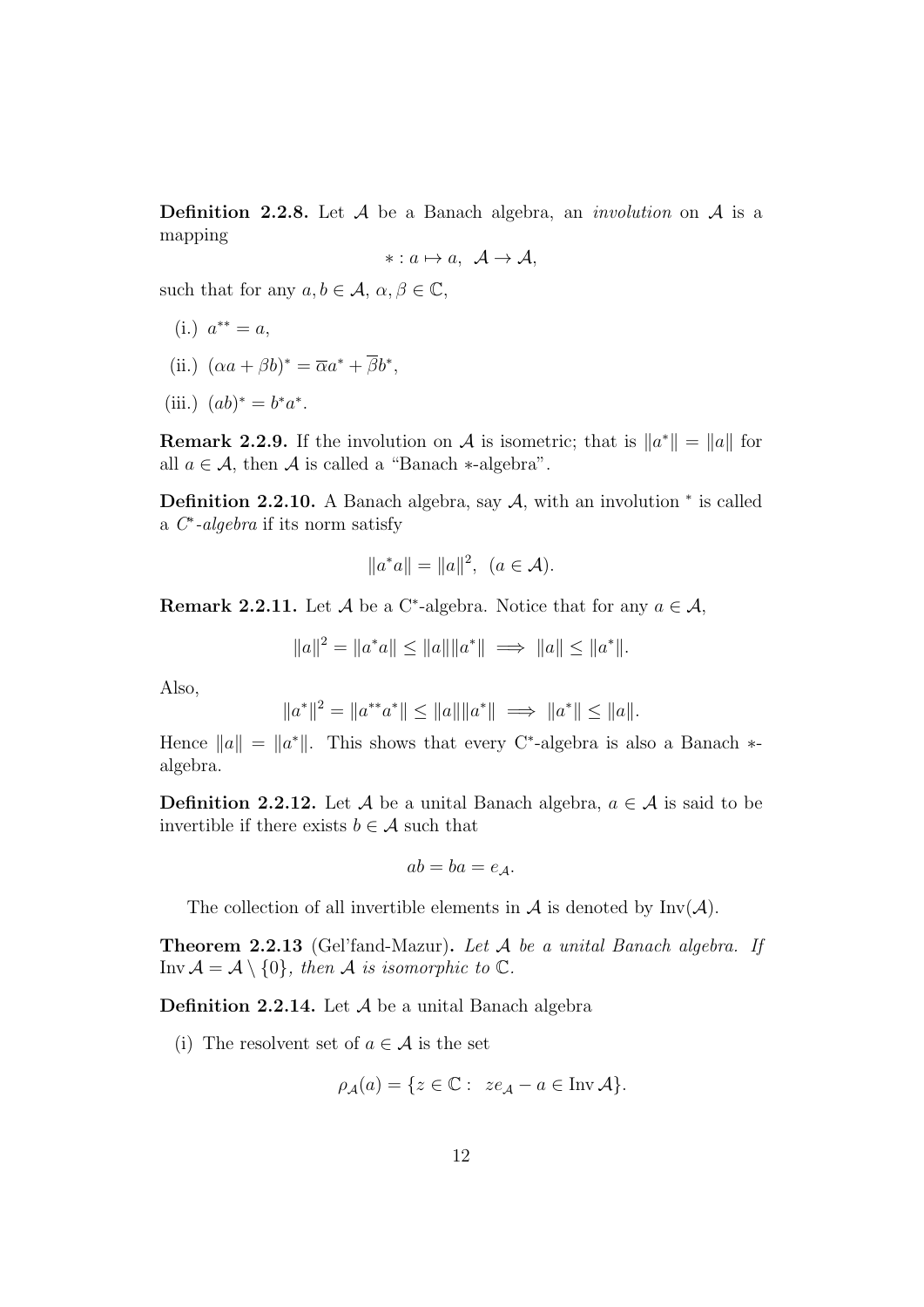(ii) The spectrum of  $a \in \mathcal{A}$  is the set

$$
\sigma_A(a) = \{ z \in \mathbb{C}, \ z e_A - a \notin \text{Inv } A \}.
$$

(iii) The spectral radius of  $a \in \mathcal{A}$  is

$$
r_{\mathcal{A}}(a) = \sup\{|z| : z \in \sigma_{\mathcal{A}}(a)\}.
$$

(iv) The resolvent function of  $a \in \mathcal{A}$  is the function

$$
\rho_{\mathcal{A}}(a) \to \text{Inv}(\mathcal{A}), \ z \mapsto (ze_{\mathcal{A}} - a)^{-1}.
$$

**Theorem 2.2.15.** [\[31\]](#page-98-4) For a unital Banach algebra  $\mathcal{A}$ ,

- (i)  ${a \in \mathcal{A} : \|e_A a\| < 1} \subset \text{Inv } \mathcal{A}.$
- (ii) Inv  $\mathcal A$  is an open subset of  $\mathcal A$ .
- (iii)  $\rho_{\mathcal{A}}(a)$  is an open subset of  $\mathbb C$  for each  $a \in \mathcal{A}$ .

**Remark 2.2.16.** Clearly for each  $a \in \mathcal{A}$  and  $z \in \sigma_{\mathcal{A}}(a)$ ,  $||z^{-1}a|| \ge 1$ . This further shows that

$$
1 \le ||z^{-1}a|| = |z^{-1}|||a|| = |z|^{-1}||a|| \implies |z| \le ||a||.
$$

Hence

$$
\sigma_{\mathcal{A}}(a) \subset \{ z \in \mathbb{C} : \ |z| \le ||a|| \}.
$$

This shows that  $\sigma_{\mathcal{A}}(a)$  is bounded. Further more,  $\sigma_{\mathcal{A}}(a) = \mathbb{C} \setminus \rho_{\mathcal{A}}(a)$  is a closed subset of  $\mathbb C$ . Therefore  $\sigma_{\mathcal{A}}(a)$  is compact for every  $a \in \mathcal{A}$ .

For an algebra A:

- (i) A linear subspace I of A is a left (right) ideal if  $AI \subset I$  ( $IA \subset I$ ). I is an ideal if  $AI \cup IA \subset I$ .
- (ii) A left ideal M of A is maximal if  $M \neq A$  and if  $M \subset I \subset A$  for some left ideal I, then either  $M = I$  or  $I = A$ . The collection of all maximal ideals of  $A$  is denoted by  $Max(A)$ .
- (iii) If A is a Banach algebra, and I a closed ideal of A. Then  $A/I$  is a Banach algebra with respect to the quotient norm.

**Definition 2.2.17.** An element  $a \in \mathcal{A}$  is said to be quasi-nilpotent if  $r_{\mathcal{A}}(a)$  = 0. The collection of all quasi-nilpotent elements in  $A$  is  $\mathcal{D}(A)$ .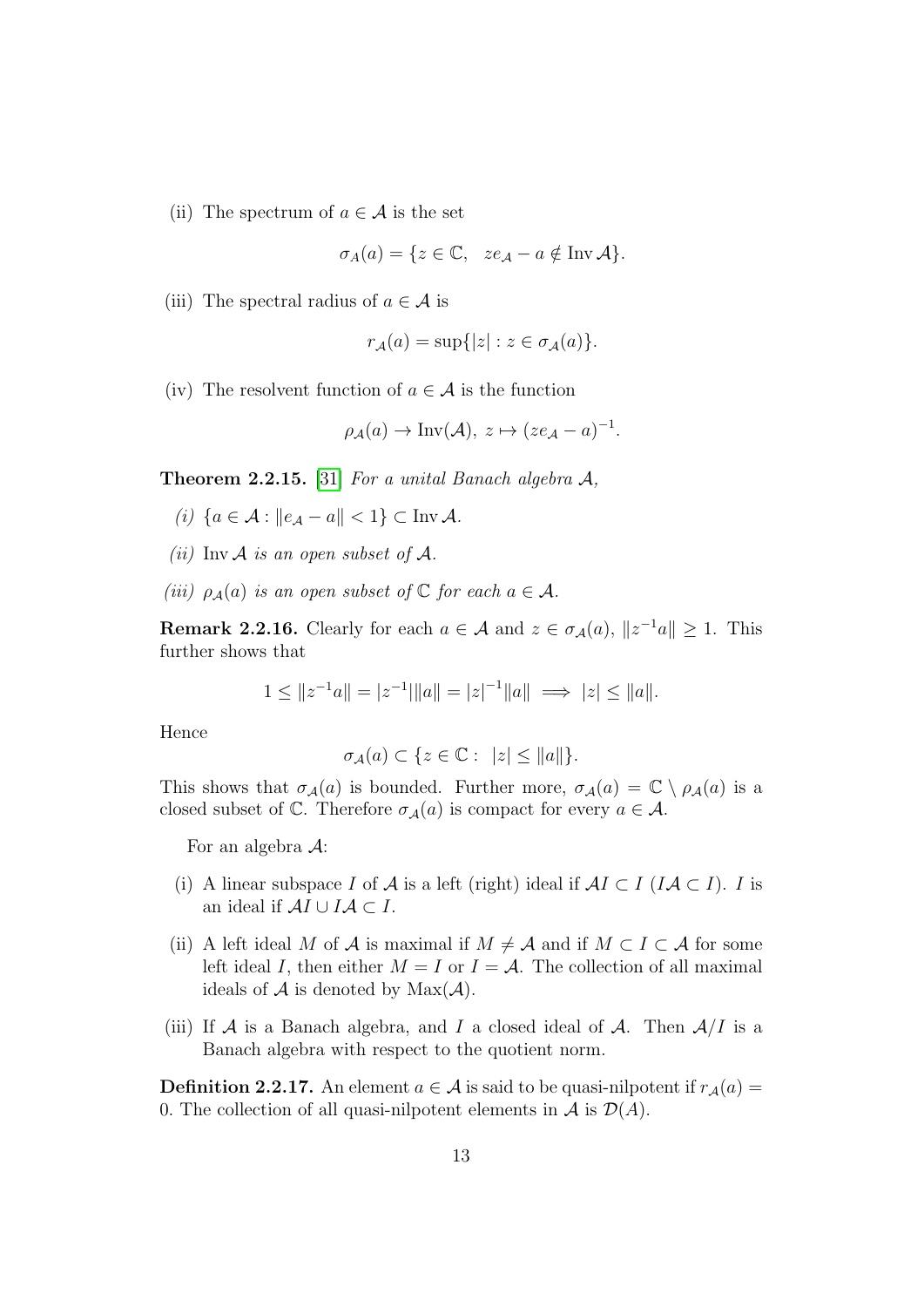#### <span id="page-21-0"></span>2.2.1 Character space of a Banach algebra

A character on a Banach algebra  $A$  is a multiplicative non-zero linear functional  $\varphi \in \mathcal{A}^*$ . The collection of all characters on  $\mathcal{A}$  denoted  $\Phi_{\mathcal{A}}$  is called the character space of A. For a unital Banach algebra A with identity  $e_{\mathcal{A}}$ , notice that if  $a \in \mathcal{A}, \varphi \in \Phi_{\mathcal{A}},$ 

$$
\varphi(a) = \varphi(ae_{\mathcal{A}}) = \varphi(a)\varphi(e_{\mathcal{A}}) \implies \varphi(e_{\mathcal{A}}) = 1.
$$

**Definition 2.2.18.** Let  $\mathcal A$  be a commutative Banach algebra. The radical of  $\mathcal{A}$ , rad $(\mathcal{A})$ , is defined by,

$$
\mathrm{rad}(\mathcal{A}) = \bigcap \{ M : M \in \mathrm{Max}(\mathcal{A}) \} = \bigcap \{ \ker \varphi : \varphi \in \Phi_{\mathcal{A}} \}.
$$

If  $\Phi_{\mathcal{A}} = \emptyset$ , then rad $(\mathcal{A}) = \mathcal{A}$ .

**Remark 2.2.19.** Clearly,  $rad(A)$  is a closed ideal of A (this readily follows from the fact that the intersection of ideals of a Banach algebra is also an ideal of that Banach algebra).

**Definition 2.2.20.** A Banach algebra A is said to be semi-simple if  $rad(A)$  =  $\{0\}$ , and radical if rad $(\mathcal{A}) = \mathcal{A}$ .

**Theorem 2.2.21.** [\[36\]](#page-98-5) For a commutative, unital Banach algebra  $\mathcal{A}, \Phi_{\mathcal{A}} \neq \emptyset$ and the mapping  $\varphi \mapsto \ker \varphi$  is a bijection from  $\Phi_A$  onto  $Max(\mathcal{A})$ .

Corollary 2.2.22. [\[31\]](#page-98-4) Let A be a commutative, unital Banach algebra, and let  $a \in \mathcal{A}$ ,

- (i)  $a \in \text{Inv}(\mathcal{A})$  if and only if  $\varphi(a) \neq 0$  for each  $\varphi \in \Phi_{\mathcal{A}}$ ,
- (ii)  $\sigma_A(a) = {\varphi(a) : \varphi \in \Phi_A},$

$$
(iii) r_{\mathcal{A}} = \{ |\varphi(a)| : \varphi \in \Phi_{\mathcal{A}} \},
$$

(iv)  $a \in \mathcal{D}(\mathcal{A})$  if and only if  $\varphi(a) = 0$  for each  $\varphi \in \Phi_A$ .

<span id="page-21-1"></span>**Proposition 2.2.23.** [\[36\]](#page-98-5) Let  $\varphi$  be a character on A. Then  $\varphi$  is continuous, and  $\|\varphi\| \leq 1$ . If A is unital, then  $\varphi(e_{\mathcal{A}}) = 1$  and  $\|\varphi\| = 1$ .

Remark 2.2.24. Proposition [\(2.2.23\)](#page-21-1) shows that the character space of A is contained in the unit ball,  $\mathcal{A}_{[1]}^*$  of the dual  $\mathcal{A}^*$  of  $\mathcal{A}$ .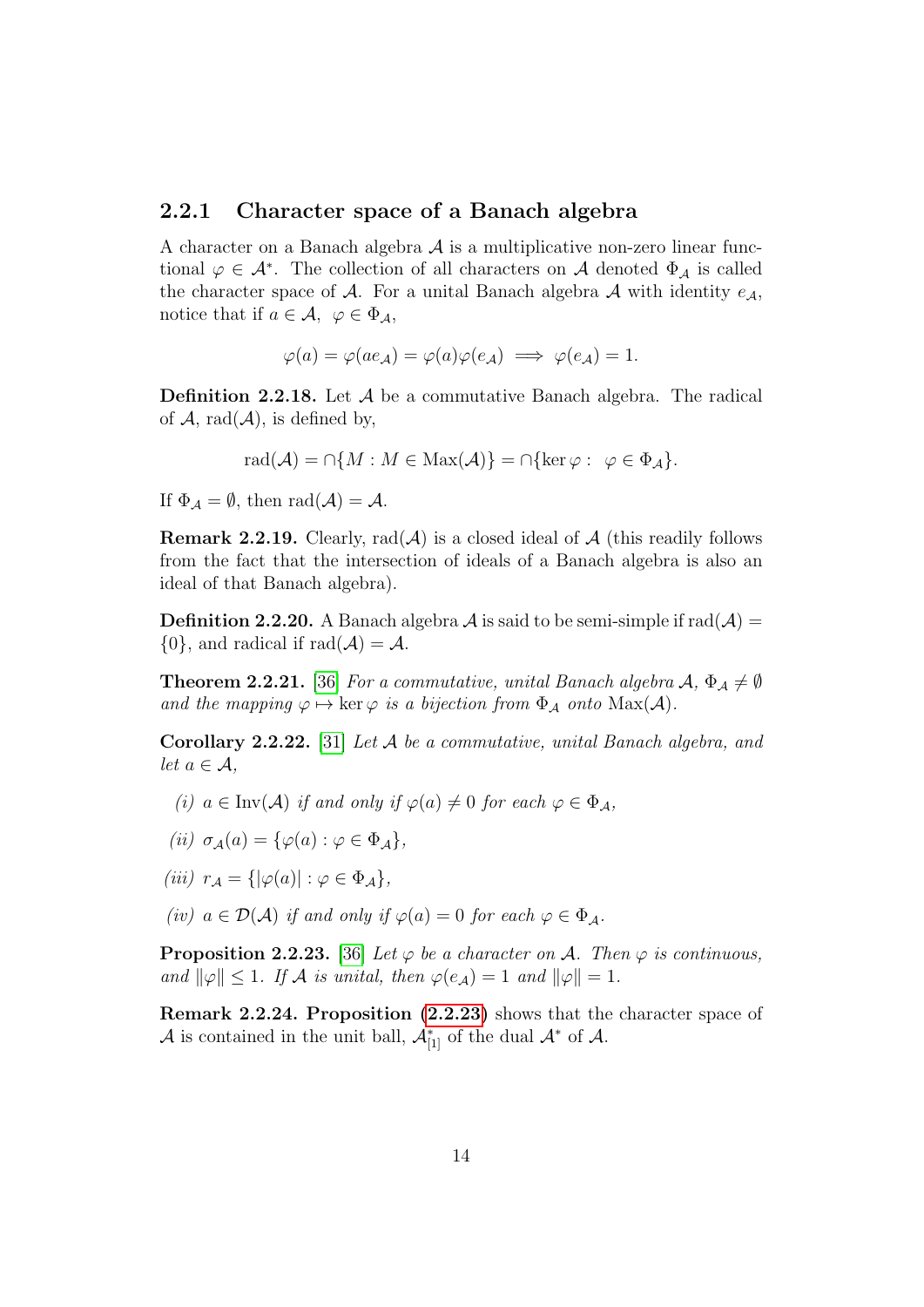Let A be a commutative Banach algebra and  $\Phi_A$  the character space of A,  $\Phi_A$  is endowed with the weakest topology with respect to which all functions

$$
\Phi_{\mathcal{A}} \to \mathbb{C}, \ \varphi \mapsto \varphi(a), \ a \in \mathcal{A}
$$

are continuous. As a result, let  $F_A$  be a finite subset of  $A$ , a basis for a neighbourhood of  $\varphi_0 \in \Phi_{\mathcal{A}}$  is given by the collection

$$
V(\varphi_0, F_{\mathcal{A}}, \epsilon) = \{ \varphi \in \Phi_{\mathcal{A}} : \ |\varphi(a) - \varphi_0(a)| < \epsilon, \text{ for all } a \in F_{\mathcal{A}}, \ \epsilon > 0 \}.
$$

Remark 2.2.25. The topology described above is referred to as the Gel'fand topology. The character space  $\Phi_A$  equipped with the A topology is called the Gel'fand space.

<span id="page-22-0"></span>**Proposition 2.2.26.** [\[31\]](#page-98-4) Let  $\varphi_{\infty}$  be a zero linear functional. The character space  $\Phi_A$  is a locally compact Hausdorff space with one point compactification  $\Phi_{\mathcal{A}}^{\infty} = \Phi_{\mathcal{A}} \cup \varphi_{\infty}$ . If  $\mathcal{A}$  is unital, then  $\Phi_{\mathcal{A}}$  is compact.

Let  $F_A$  be a finite subset of A, the proof of **Proposition [\(2.2.26\)](#page-22-0)** readily follows from the fact that

$$
\left\{\phi \in \Phi_{\mathcal{A}}^{\infty} : |\phi(a)| \ge \frac{1}{2} |\varphi(a)|, a \in F_{\mathcal{A}}\right\}
$$

is a compact neighborhood of  $\varphi \in \Phi_{\mathcal{A}}$  that does not contain  $\varphi_{\infty}$ . That is,  $\Phi_{\mathcal{A}}$  is locally compact. Also, if  $\mathcal{A}$  has identity element  $e_{\mathcal{A}}$ , then

$$
\Phi_{\mathcal{A}}=\{\varphi\in \Phi_{\mathcal{A}}^{\infty}: \varphi(e_{\mathcal{A}})=1\}.
$$

This shows that  $\Phi_{\mathcal{A}}$  is closed and therefore compact.

**Definition 2.2.27.** Let  $a \in \mathcal{A}$ , we define  $\hat{a} : \Phi_{\mathcal{A}} \to \mathbb{C}$  by  $\hat{a}(\varphi) = \varphi(a)$ . Then  $\hat{a}$  is a continuous functional called the Gel'fand transform of  $a$ . The linear mapping

$$
\mathcal{G} : \mathcal{A} \to C(\Phi_{\mathcal{A}}), \quad a \mapsto \hat{a}
$$

is a homomorphism called the Gel'fand representation of A. We denote  $\mathcal{G}(\mathcal{A})$ by  $\mathcal{A}$ .

The following result is an important property of commutative Banach algebras.

**Theorem 2.2.28.** [\[31\]](#page-98-4) Let  $A$  be a commutative Banach algebra. For every  $a \in \mathcal{A}$ ,

$$
\sigma_{\mathcal{A}}(a) \setminus \{0\} \subset \hat{a}(\Phi_{\mathcal{A}}) = \{\varphi(a) : \varphi \in \Phi_{\mathcal{A}} \subset \sigma_{\mathcal{A}}(a)\}.
$$

If A is unital, then  $\hat{a}(\Phi_{\mathcal{A}}) = \sigma_{\mathcal{A}}$ .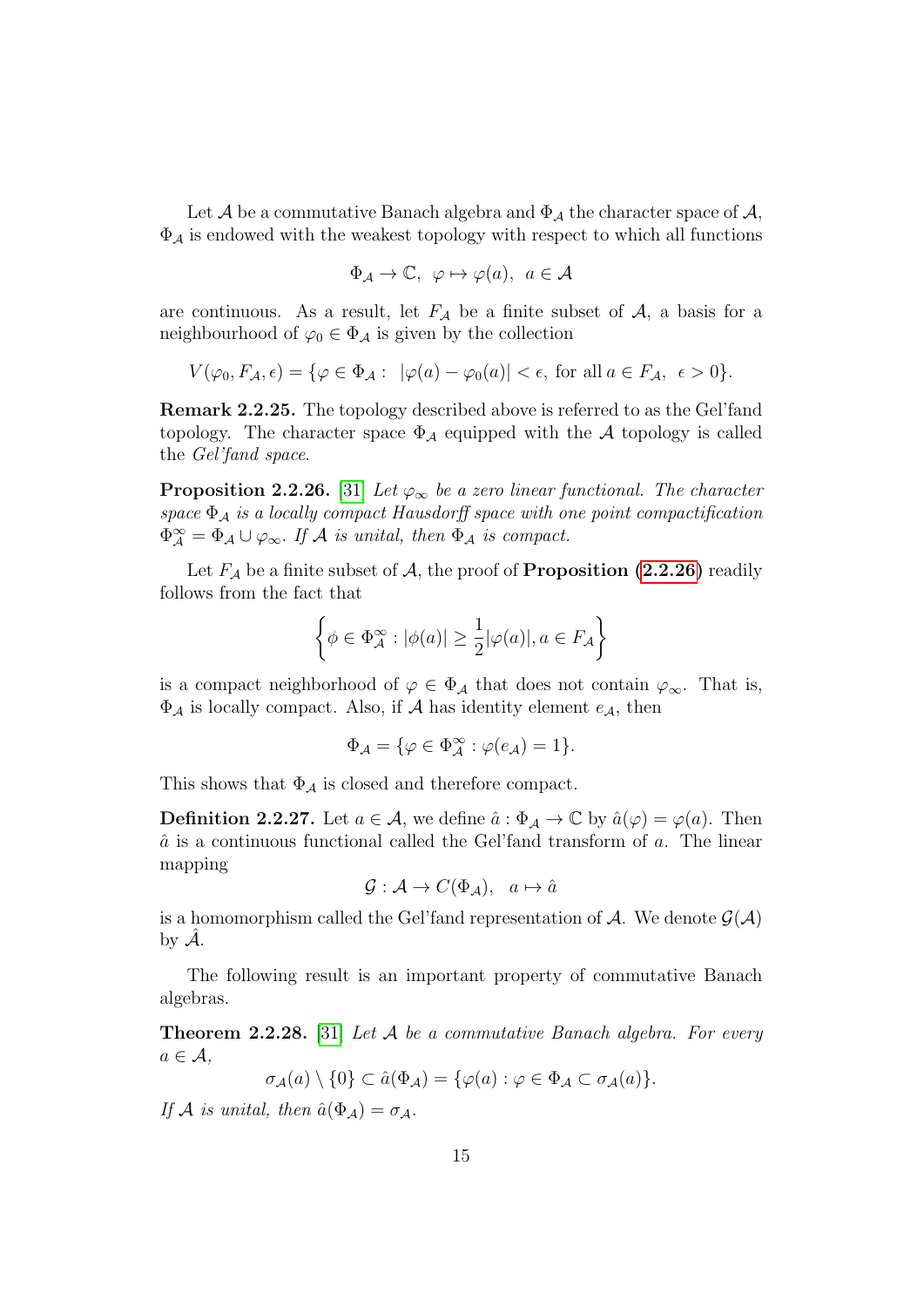Corollary 2.2.29. [\[3\]](#page-96-7) Let  $a \in \mathcal{A}$ .  $\hat{a}$  is trivial if and only if

$$
r_{\mathcal{A}}(a) = \lim_{n \to 0} \|a^n\|^{1/n} = 0.
$$

**Theorem 2.2.30** (Gel'fand Representation Theorem). Let A be a commutative Banach algebra and  $\mathcal G$  the Gel'fand representation of  $\mathcal A$ . Then,

- (i) G maps A into  $C_0(\Phi_{\mathcal{A}})$  and is norm decreasing,
- (ii)  $G(\mathcal{A})$  strongly seperates points of  $\Phi_{\mathcal{A}}$ ,
- (iii) G is isometric if and only if  $||a^2|| = ||a||^2$ .

#### <span id="page-23-0"></span>2.2.2 Tensor products of Banach algebras

Let A and B be algebras, the vector space  $\mathcal{A} \otimes \mathcal{B}$  admits a unique product with respect to which  $\mathcal{A} \otimes \mathcal{B}$  is an algebra, called the algebra tensor product and which satisfies  $(a \otimes b)(c \otimes d) = ac \otimes bd$  for all  $a, c \in A$  and  $b, d \in B$ .

Recall that for Banach spaces A and B, the projective norm on  $\mathcal{A} \otimes \mathcal{B}$  is

$$
||u||_p = \inf \left\{ \sum_{i=1}^n ||a_i|| ||b_i|| : u = \sum_{i=1}^n a_i \otimes b_i \right\}.
$$

Notice that for any  $u, v \in \mathcal{A} \otimes \mathcal{B}$ ,  $u = \sum_{i=1}^n a_i \otimes b_i$ ,  $v = \sum_{j=1}^m c_j \otimes d_j$ ,  $uv = \sum_{i,j} a_i c_j \otimes b_i d_j$ . Hence,

$$
\sum_{i,j} ||a_i c_j|| ||b_i d_j|| \leq \sum_i ||a_i|| ||b_i|| \sum_j ||c_j|| ||d_j||.
$$

This shows that  $||uv||_p \leq ||u||_p ||v||_p$ . That is,  $||.||_p$  is indeed an algebra norm on  $\mathcal{A} \otimes \mathcal{B}$ . The tensor product on  $\mathcal{A} \otimes \mathcal{B}$  can be extended to  $\mathcal{A} \otimes \mathcal{B}$ , so that  $\mathcal{A}\hat{\otimes}\mathcal{B}$  is a Banach algebra.

The corresponding diagonal operator is defined by

$$
\pi_{\mathcal{A}}: \mathcal{A}\hat{\otimes}\mathcal{A}\to \mathcal{A}, \ \ a\otimes b\mapsto ab.
$$

If there is no ambiguity with regards to the Banach algebra in question, then we use  $\pi$ .

Due to the nature of the norm on the injective tensor product, it is not yet clear under which conditions  $\mathcal{A} \check{\otimes} \mathcal{B}$  is a Banach algebra. An interesting example of an injective tensor product that is a Banach algebra will be the focus of our study in Chapter 5.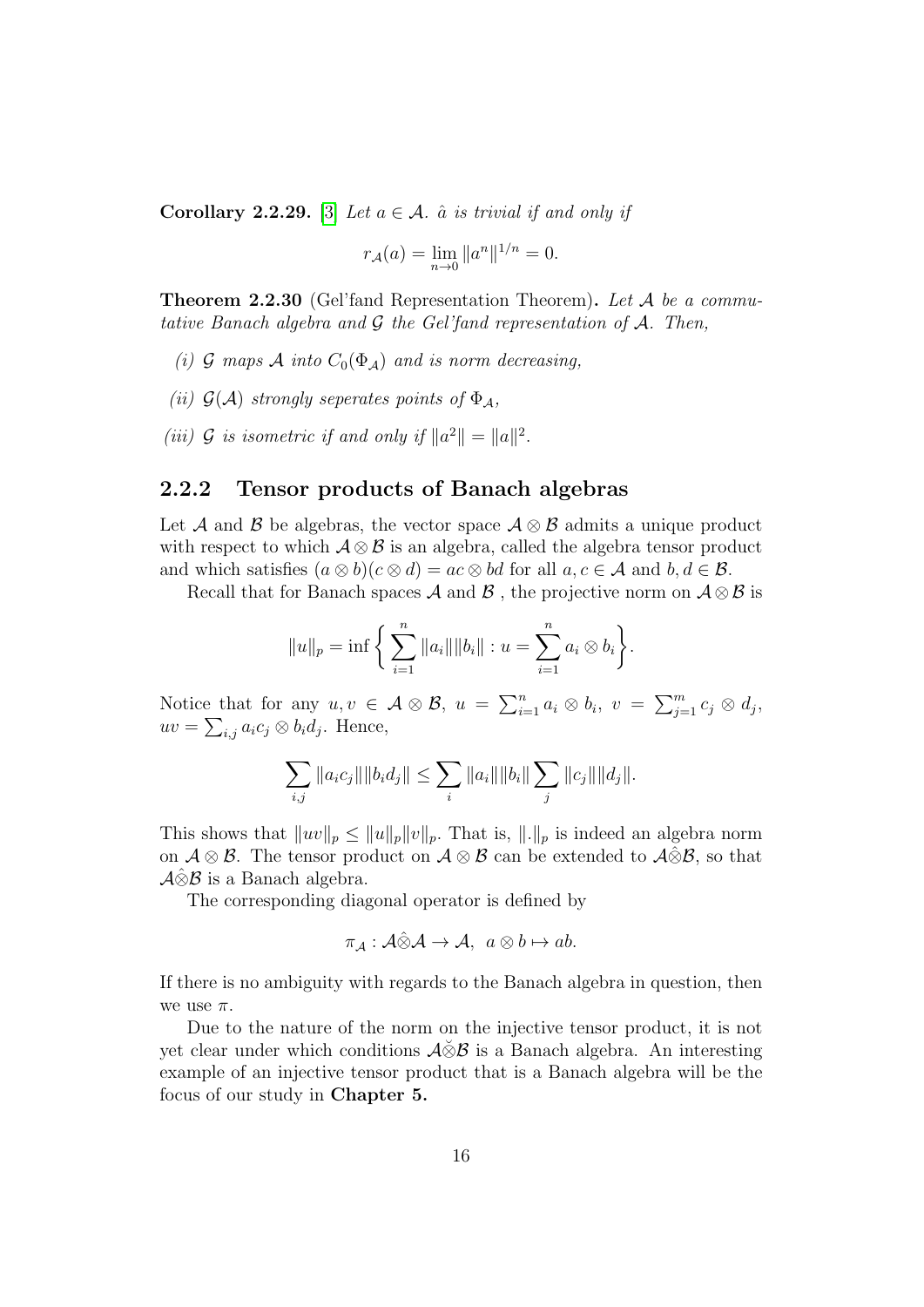#### <span id="page-24-0"></span>2.2.3 Arens products

Let  $A$  be a Banach algebra and  $A^{**}$  be the second dual of its underlying Banach space, each  $a \in \mathcal{A}$  has a canonical embedding  $\hat{a} \in \mathcal{A}^{**}$  determined by

$$
\langle \phi, \hat{a} \rangle = \langle a, \phi \rangle \, \, (\phi \in \mathcal{A}^*).
$$

Let  $\Phi \in \mathcal{A}^{**}, \ \lambda \in \mathcal{A}^*$ . Then  $\Phi \lambda \in \mathcal{A}^*$ , determined by

$$
\langle a, \Phi. \lambda \rangle = \langle \lambda. a, \Phi \rangle \quad (a \in \mathcal{A}).
$$

For  $\Phi, \Psi \in \mathcal{A}^{**}$ ,  $\Phi \Box \Psi$ ,  $\Phi \diamond \Psi$ , the first Arens product and the second Arens product are respectively defined by

$$
\langle \lambda, \Phi \Box \Psi \rangle = \langle \Psi, \lambda, \Phi \rangle, \quad \langle \lambda, \Phi \diamond \Psi \rangle = \langle \lambda. \Psi, \Phi \rangle \quad (\lambda \in \mathcal{A}^*).
$$

If  $\Phi \Box \Psi = \Phi \diamond \Psi$ , then A is said to be Arens regular. The linear space  $\mathcal{A}^*$  equipped with either of this products is indeed a Banach algebra. Since  $a \mapsto \hat{a}$  is an isometric momonorphism, it follows that A can be viewed as a closed subalgebra of  $A^{**}$ .

### <span id="page-24-1"></span>2.3 Examples of Banach algebras

**Example 2.3.1.** Let S be a non empty set, we define  $\mathbb{C}^S$  as the collection of all complex valued functions on  $S$ . The product on  $\mathbb{C}^S$  is defined pointwise in the sense that for any  $f, g \in \mathbb{C}^S$  and  $s \in S$ ,  $fg(s) = f(s)g(s)$ . Clearly  $\mathbb{C}^S$  with the product defined above is an algebra. We define  $I^{\infty}(S)$  as the set of all bounded complex valued functions on S. Notice that  $I^{\infty}(S) \subset \mathbb{C}^{S}$ . Consider the norm

$$
||f||_S = \sup\{|f(s)|, s \in S, f \in I^{\infty}(S)\}.
$$

Clearly for any  $f, g \in I^{\infty}(S)$ ,

$$
||fg||_S = \sup |f(s)g(s)| \le \sup |f(s)| \sup |g(s)| = ||f||_S ||g||_S,
$$

this shows that  $I^{\infty}(S)$  is a normed algebra. The norm described above is referred to as the uniform norm. The algebra  $I^{\infty}(S)$  with pointwise product and uniform norm is a Banach algebra.

**Example 2.3.2.** Let X be a topological space, then  $C(\mathcal{X})$  is defined as the set of continuous complex valued functions on  $\mathcal{X}$ . That  $C(\mathcal{X})$  is a linear space readily follows from the fact that for any  $f, g \in C(\mathcal{X})$ ,  $\alpha, \beta \in \mathbb{C}$ ,  $\alpha f + \beta g$  is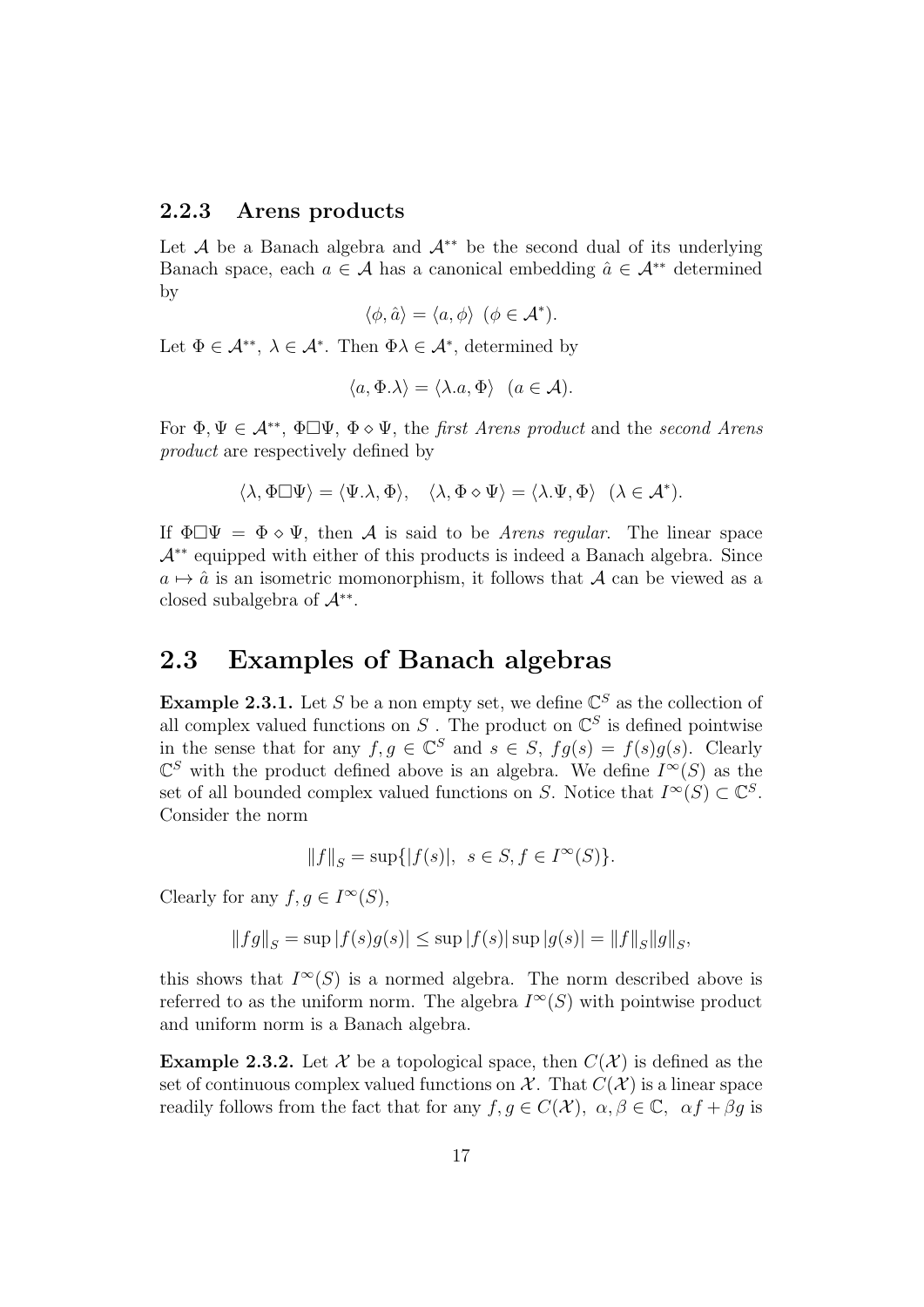a continuous function. We denote by  $C^b(\mathcal{X})$  the set of all bounded complex valued continuous functions on X. Notice that  $C^b(\mathcal{X}) \subset C(\mathcal{X}) \cap I^{\infty}(\mathcal{X})$ . The algebra  $C^b(\mathcal{X})$  equipped with the uniform norm and pointwise product is a Banach algebra. An interesting subalgebra of  $C^b(\mathcal{X})$  is  $C_0(\mathcal{X})$ , the collection of all complex valued continuous functions that vanish at infinity.

**Remark 2.3.3.** We shall discuss the Banach algebra  $C^b(\mathcal{X})$  and some of its subalgebras in detail in **Chapter 4.** It should be noted that  $C_0(\mathcal{X})$  is a closed subalgebra of  $C^b(\mathcal{X})$  and is therefore a Banach algebra with respect to the uniform norm.

**Example 2.3.4.** Let S be a non empty set. For  $f \in \mathbb{C}^S$ , we set

$$
\sum \{ |f(s)| : s \in S \} = \sup_{s \in S} \sum \{ |f(s)| : s \in F \}.
$$

Where the supremum is taken over all finite subsets  $F$  of  $S$ . Then

$$
l^{1}(S) = \{ f \in C^{S} : \sum \{ |f(s)| : s \in S \} < \infty \}.
$$

For each  $s \in S$ , let  $\delta_s$  be the characteristic function of  $\{s\}$ . Then a generic element of  $l^1(S)$  can be denoted by  $\sum_{s \in S} f(s)\delta_s$ . We set each  $f(s) = \alpha_s$ ,  $s \in$ S. Hence each  $f \in l^1(S)$  can be written in the form  $f = \sum_{s \in S} \alpha_s \delta_s$ . We define the following norm on  $l^1(S)$ :

$$
||f||_1 = \sum_{s \in S} |\alpha_s|.
$$
 (2.2)

Since each  $f(s) = \alpha_s \in \mathbb{C}$  for all  $s \in S$ , it follows that  $(l^1(S), \|\cdot\|_1)$  is a Banach space. In the case when S is countable, then  $(l^1(S), \|\cdot\|_1)$  is seperable.

If the non empty set  $S$  is a semigroup, that is, it is equipped with the map  $S \times S \to S$ ,  $(s, t) \mapsto st$ , such that  $(rs)t = r(st)$ ,  $r, s, t \in S$ . We define the product on  $l^1(S)$  by convolution. That is for  $f, g \in l^1(S)$ ,

$$
(f \star g)(t) = \sum_{rs=t} \{ f(r)g(s) : r, s \in S, rs = t \in S \}.
$$

Clearly,

$$
||f * g||_1 = \sum \left| \sum_{rs=t} f(r)g(s) \right| \le \sum \sum |f(r)||g(s)| = \sum |f(r)| \sum |g(s)|
$$
  
= ||f||\_1 ||g||\_1.

It follows that  $(l<sup>1</sup>S, \|\cdot\|_1, \star)$  is a Banach algebra called the semigroup algebra.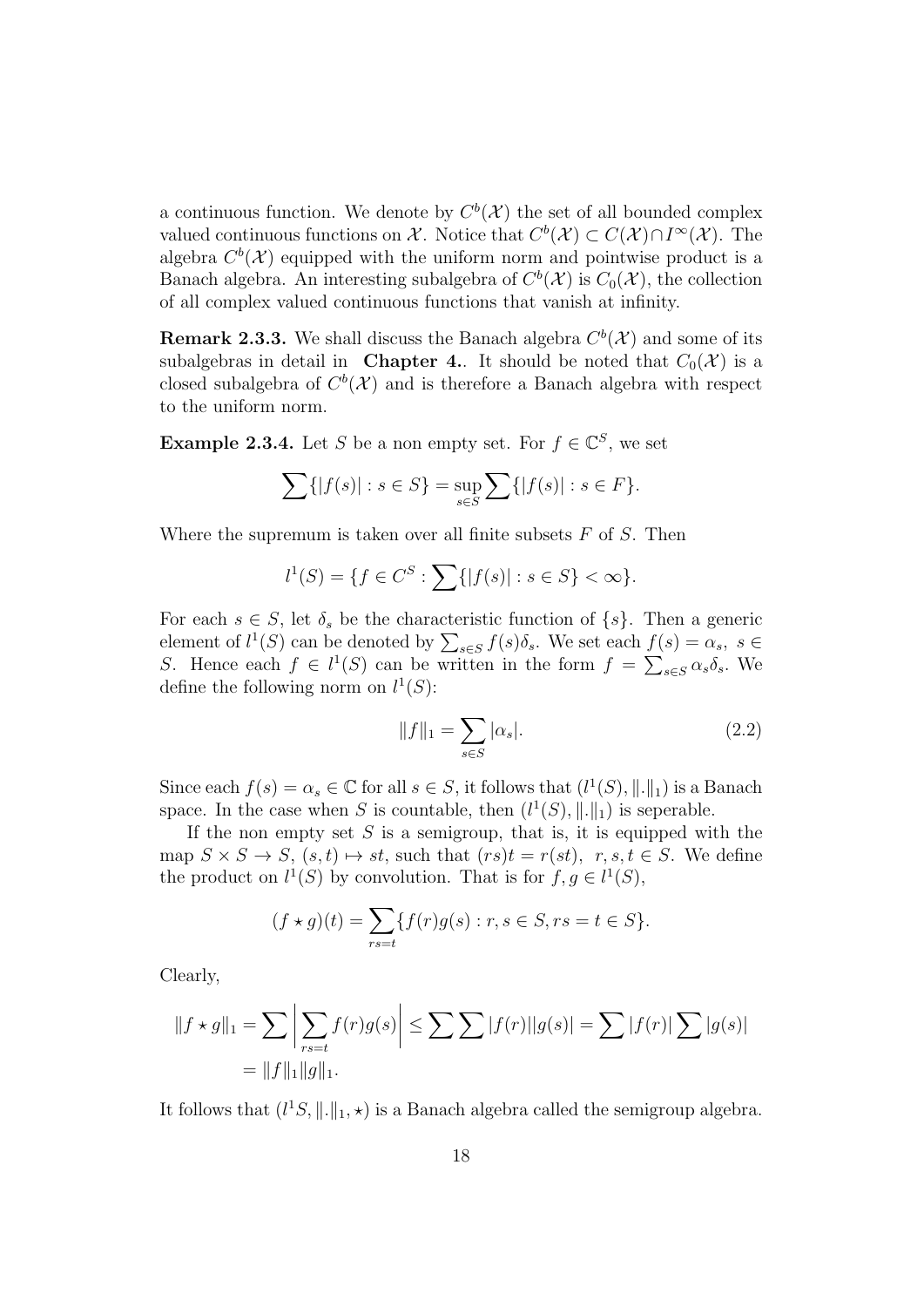**Example 2.3.5.** A non empty space G is called a topological group if G satisfies the following properties:

- (i)  $G$  is a group,
- (ii) G is a topological Hausdorff space such that the maps  $(a, b) \mapsto ab$  and  $a \mapsto a^{-1}$  for all  $a, b \in G$ , are continuous.

The topological group  $G$  is locally compact if the topology on  $G$  is locally compact. We denote by  $M(G)$  the collection of all bounded complex Borel measures on G. Let  $E_i$ ,  $i = 1, 2, ..., n$  be a partition of G, such that for any  $\mu \in M(G), \, \mu(E_i) < \infty, i = 1, 2, ..., n.$  Then

$$
\|\mu\| = \sup \left\{ \sum_{i=1}^{n} |\mu(E_i)| : \mu \in M(G), \ G = \cup_{i=1}^{n} E_i \right\}
$$

is a norm on  $M(G)$ , where the supremum is taken over all such partitions of G. The linear space  $M(G)$  equipped with this norm is a Banach space.

We define the product in  $M(G)$  by convolution such that for  $\mu, \nu \in$  $M(G), f \in C_0(G),$ 

$$
\langle f, \mu \star \nu \rangle = \int_G \int_G f(ab) d\mu(a) d\nu(b), \ a, b \in G.
$$

Notice that

$$
|\langle f, \mu * \nu \rangle| = \left| \int_G \int_G f(ab) d\mu(a) d\nu(b) \right|
$$
  
\n
$$
\leq \int_G \int_G |f(ab)| d|\mu(a)| d|\nu(b)|
$$
  
\n
$$
\leq |f(ab)| \int_G d|\mu(a)| \int_G d|\nu(b)|
$$
  
\n
$$
\leq ||f||_{\infty} |\mu|(G)|\nu|(G)
$$
  
\n
$$
\leq ||f||_{\infty} ||\mu|| ||\nu||.
$$

This shows that  $M(G)$  equipped with the given norm is indeed a Banach algebra referred to as the measure algebra.

Example 2.3.6. Given a locally compact group G, a regular Borel measure  $\mu$  on G is called a left Haar measure if it is left translation invariant. That is for every  $B \subset G$ ,  $\mu(aB) = \mu(B)$ , for all  $a \in G$ . We define  $L^1(G)$  as the set of all  $\mu$  integrable functions  $f$  on  $G$  such that

$$
\int_G ||f(s)|| d\mu(s) < \infty, \ s \in G.
$$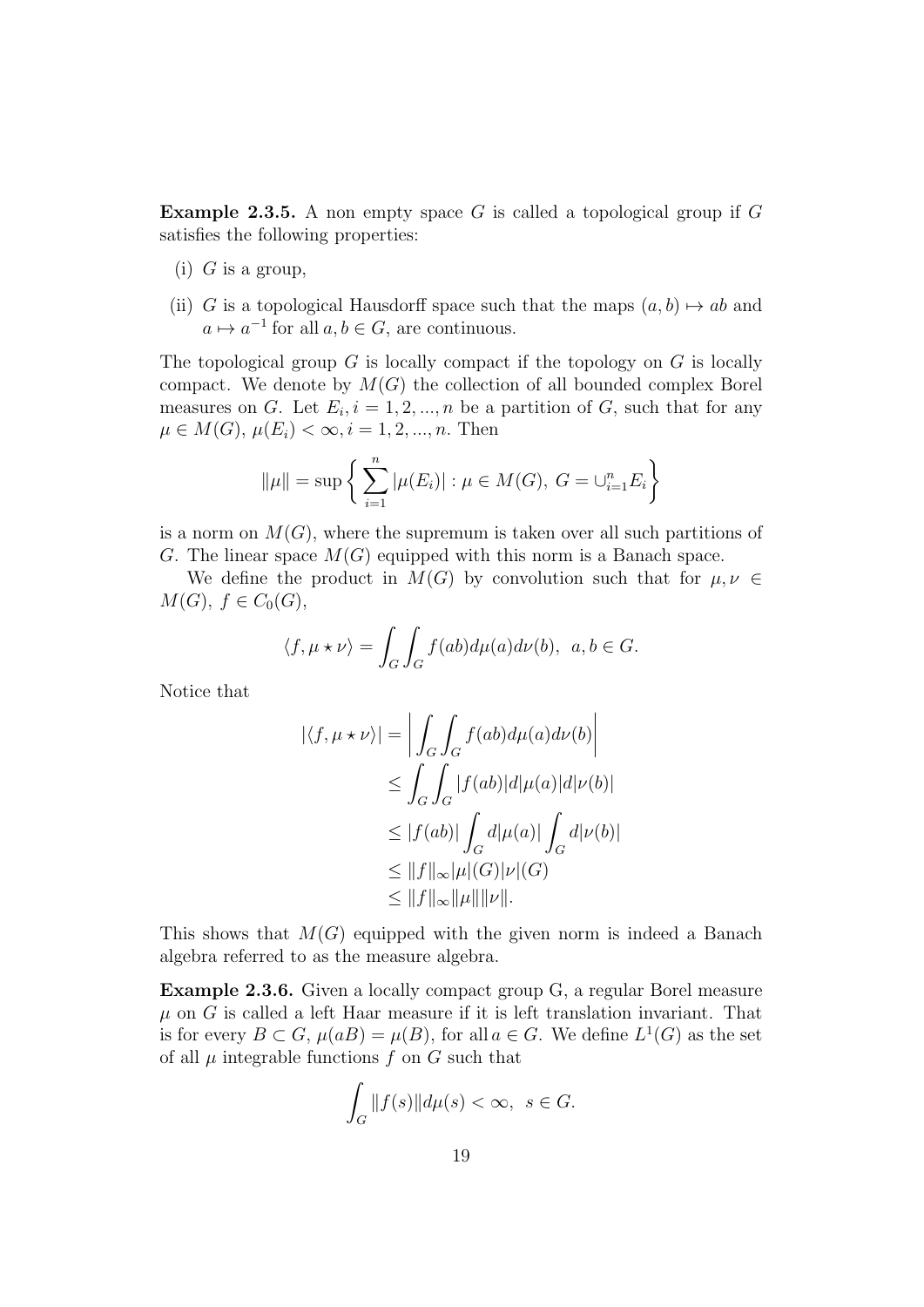$(L^1(G), \|\cdot\|_1)$  is a Banach space where,

$$
||f||_1 = \int_G ||f(s)||d\mu(t), \ f \in L^1(G), s \in G.
$$

We define the convolution product on  $L^1(G)$  by

$$
(f \star g)(t) = \int_G f(s)g(s^{-1}t)d\mu(s), f, g \in L^1(G), \ s, t \in G.
$$

Clearly,

$$
||f * g||_1 = \int_G \left\| \int_G f(s)g(s^{-1}t) d\mu(s) \right\| d\mu(t) \le \int_G \int_G ||f(s)g(s^{-1}t)|| d\mu(s) d\mu(t)
$$
  

$$
\le \int_G ||f(s)|| d\mu(s) \int_G ||g(s^{-1}t)|| d\mu(t) = ||f||_1 ||g||_1.
$$

It therefore follows that  $(L^1(G), \|\. \|_1)$  is indeed a Banach algebra where the product is defined by convolution. This Banach algebra is called the group algebra.

**Example 2.3.7.** Let E be a normed linear space. A linear map  $T : E \to E$ is called a linear operator on E. The collection of all linear operators of this form is denoted  $\mathcal{L}(E)$ . We denote the collection of all bounded linear operators on E by  $\mathcal{B}(E) \subset \mathcal{L}(E)$ . Recall that if E is a Banach space, then  $\mathcal{B}(E)$  equipped with the operator norm is a Banach space. We define the product on  $\mathcal{B}(E)$  by composition. That is, for any  $S, T \in \mathcal{B}(E)$ ,  $x \in E$ ,  $(S \circ T)x = S(Tx)$ . Notice that

$$
||S(Tx)|| \le ||S|| ||Tx|| \le ||S|| ||T|| ||x||_E.
$$

It therefore folows that

$$
||ST|| = \sup_{||x||_E \le 1} \{ ||S(Tx)|| : x \in E \} \le ||S|| ||T||.
$$

Hence,  $\mathcal{B}(E)$  equipped with the operator norm and the product defined by composition is a Banach algebra. Clearly,  $\mathcal{B}(E)$  is a unital Banach algebra (the unit element here is the identity operator).

**Example 2.3.8.** Let  $\{A_i : i \in I\}$  be a collection of Banach algebras. We denote by  $\prod_{i\in I} A_i$ , the product space of the collection. This space consists of all mappings  $a: I \to \bigcup$ i∈I  $\mathcal{A}_i$  such that  $a(i) \in \mathcal{A}_i$  for all  $i \in I$ , the linear operator given coordinate-wise.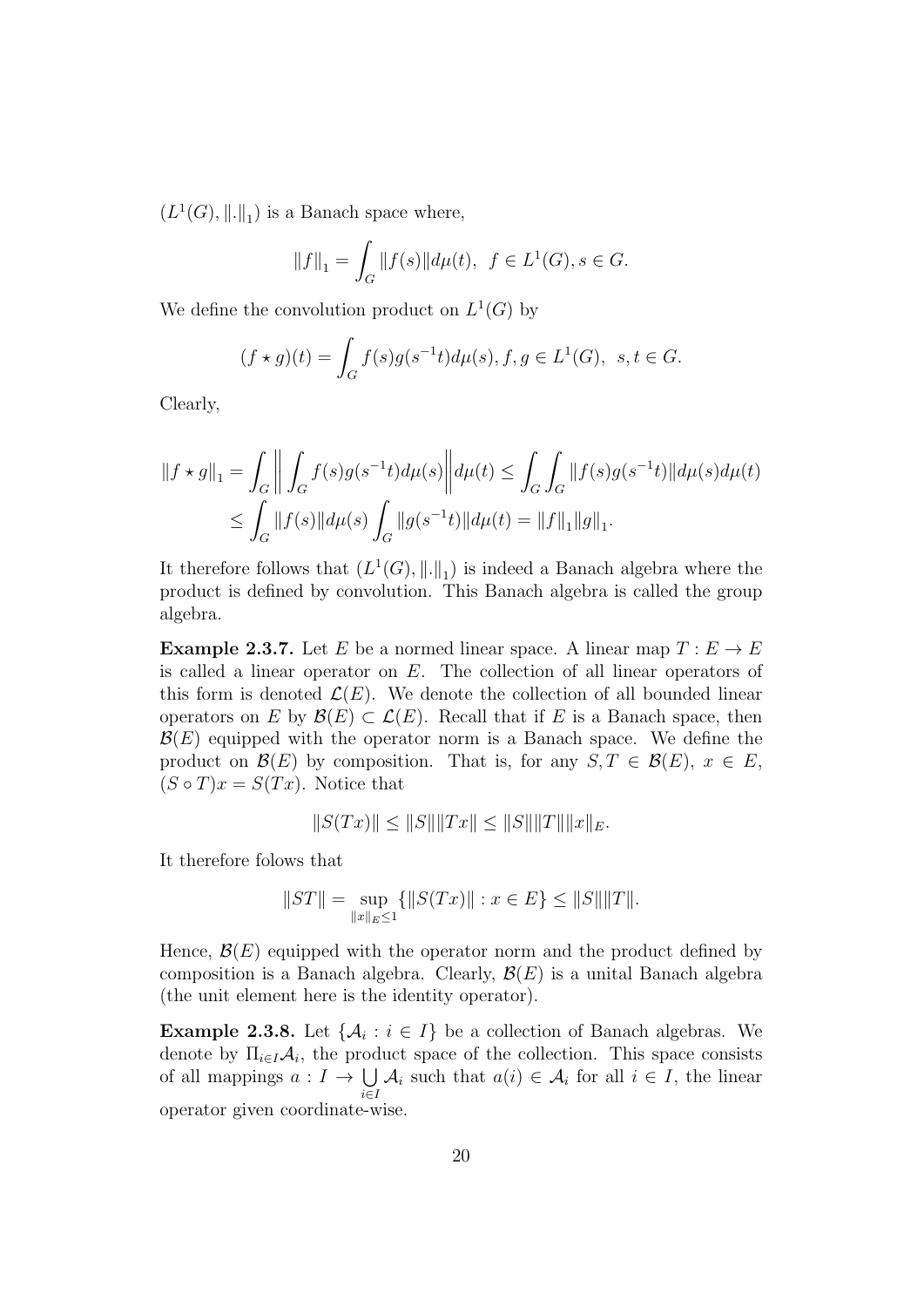The  $l_p$  direct sum of the collection is

$$
\bigoplus_{i=1}^p A_i = \bigg\{ a \in \Pi_{i \in I} A_i : \sum_i \|a(i)\|^p < \infty, \ p \ge 1 \bigg\}.
$$

We equip  $\bigoplus_{i\in I}^p\mathcal{A}_i$  with the norm

$$
||a||_p = \left(\sum_i ||a(i)||^p\right)^{\frac{1}{p}}.
$$

It follows  $\bigoplus_{i\in I}^p\mathcal{A}_i$  is a Banach space. We define a coordinate-wise product on  $\bigoplus_{i\in I}^p\mathcal{A}_i$ . Notice that for any  $a, b \in \bigoplus_{i\in I}^p\mathcal{A}_i$ ,

$$
||ab||_p^p = \sum_i ||a(i)b(i)||^p \le \sum_i ||a(i)||^p ||b(i)||^p
$$
  

$$
\le \sum_i ||a(i)||^p \sum_i ||b(i)||^p.
$$

Hence,

$$
||ab||_p \le \left(\sum_i ||a(i)||^p\right)^{\frac{1}{p}} \left(\sum_i ||b(i)||^p\right)^{\frac{1}{p}} = ||a||_p ||b||_p.
$$

This shows that  $\bigoplus_{i\in I}^p \mathcal{A}_i$  is indeed a Banach algebra.

The  $c_0$  direct sum of the collection is

$$
\bigoplus_{i\in I}^{0} A_i = \bigg\{ a\in \Pi_{i\in I} A_i : \max_i \|a(i)\| < \infty, \lim_i a(i) = 0 \bigg\}.
$$

 $\bigoplus_{i\in I}^{0} A_i$  equipped with the norm;

$$
||a||_{\infty} = \max_{i} ||a(i)||
$$

is a Banach space. That  $\bigoplus_{i\in I}^{0} A_i$  equipped with this norm is a Banach algebra readily follows from the fact that each  $A_i$ ,  $i \in I$  is a Banach algebra.

### <span id="page-28-0"></span>2.4 Modules

**Definition 2.4.1.** Let  $\mathcal A$  be a Banach algebra and  $X$  an additive group, X is said to be a left  $A$ -module if it is also equipped with an operation,  $\mathcal{A} \times X \to X$ , defined by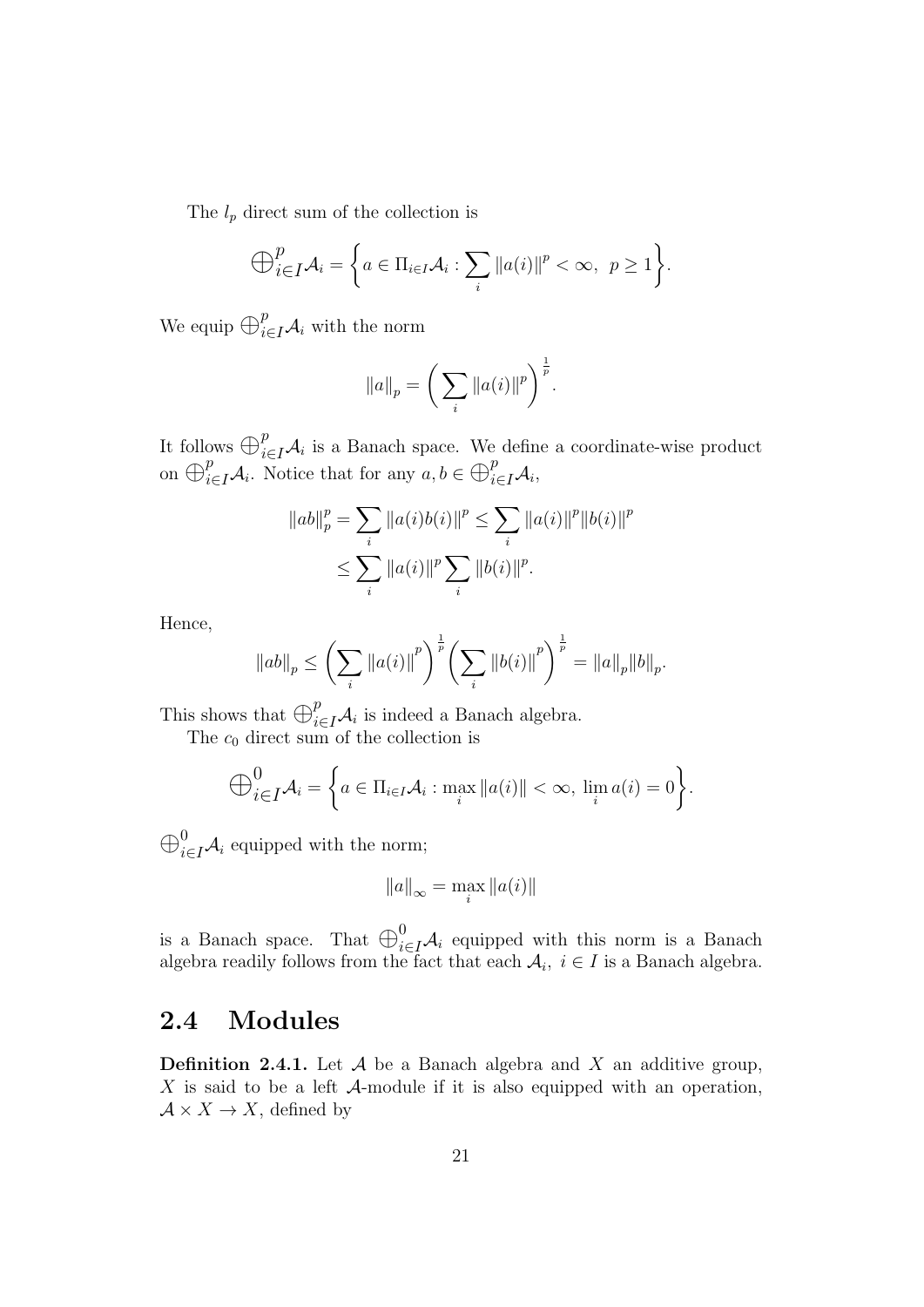- (i)  $(a + b)x = ax + bx$ ,
- (ii)  $a(x + y) = ax + ay$ ,
- (iii)  $a(bx) = (ab)x$ ,

$$
(iv) \ \alpha(ax) = (\alpha a)x,
$$

 $a, b \in \mathcal{A}, x \in X$  and  $\alpha \in \mathbb{C}$ .

The additive group X is said to be a right  $A$ -module if it is also equipped with an operation,  $X \times \mathcal{A} \rightarrow X$  such that,

- (i)  $x(a + b) = xa + xb$ ,
- (ii)  $(x + y)a = xa + ya$ ,

(iii) 
$$
(xa)b = x(ab)
$$
,

(iv) 
$$
\alpha(xa) = x(\alpha a)
$$
.

X is an  $A$ -bimodule if it is both a left and right  $A$ -module.

**Definition 2.4.2.** Let X be a left  $A$ -module, X is called a normed left A-module if it is a normed vector space and for  $a \in \mathcal{A}, x \in X$ ,

$$
||a.x|| \le K||a|| ||x||, K > 0.
$$

A normed left A-module X is called a Banach left A-module if  $(X, \|\cdot\|)$  is Banach space.

Let X be a right  $A$ -module. Then X is a normed right  $A$ -module if it is a normed vector space and for  $a \in \mathcal{A}, x \in X$ ,

$$
||x.a|| \le K||a|| ||x||, K > 0.
$$

A normed right  $\mathcal A$ -module is a Banach right  $\mathcal A$ -module if  $(X, \|\cdot\|)$  is a Banach space. If X is both a left Banach  $A$ -module and a right Banach  $A$ -module, then  $X$  is a Banach  $A$ -bimodule.

**Definition 2.4.3.** Let X and Y be Banach modules. A linear map  $f: X \rightarrow$ Y is a left A-module homomorphism if for any  $a \in \mathcal{A}$ ,

$$
f(a.x) = a.f(x), \ (x \in X),
$$

and a right A-module homomorphism if

$$
f(x.a) = f(x).a.
$$

In the case where X and Y are Banach A-bimodules, then f is an A-bimodule homomorphism if it is a left and right  $A$ -module homomorphism.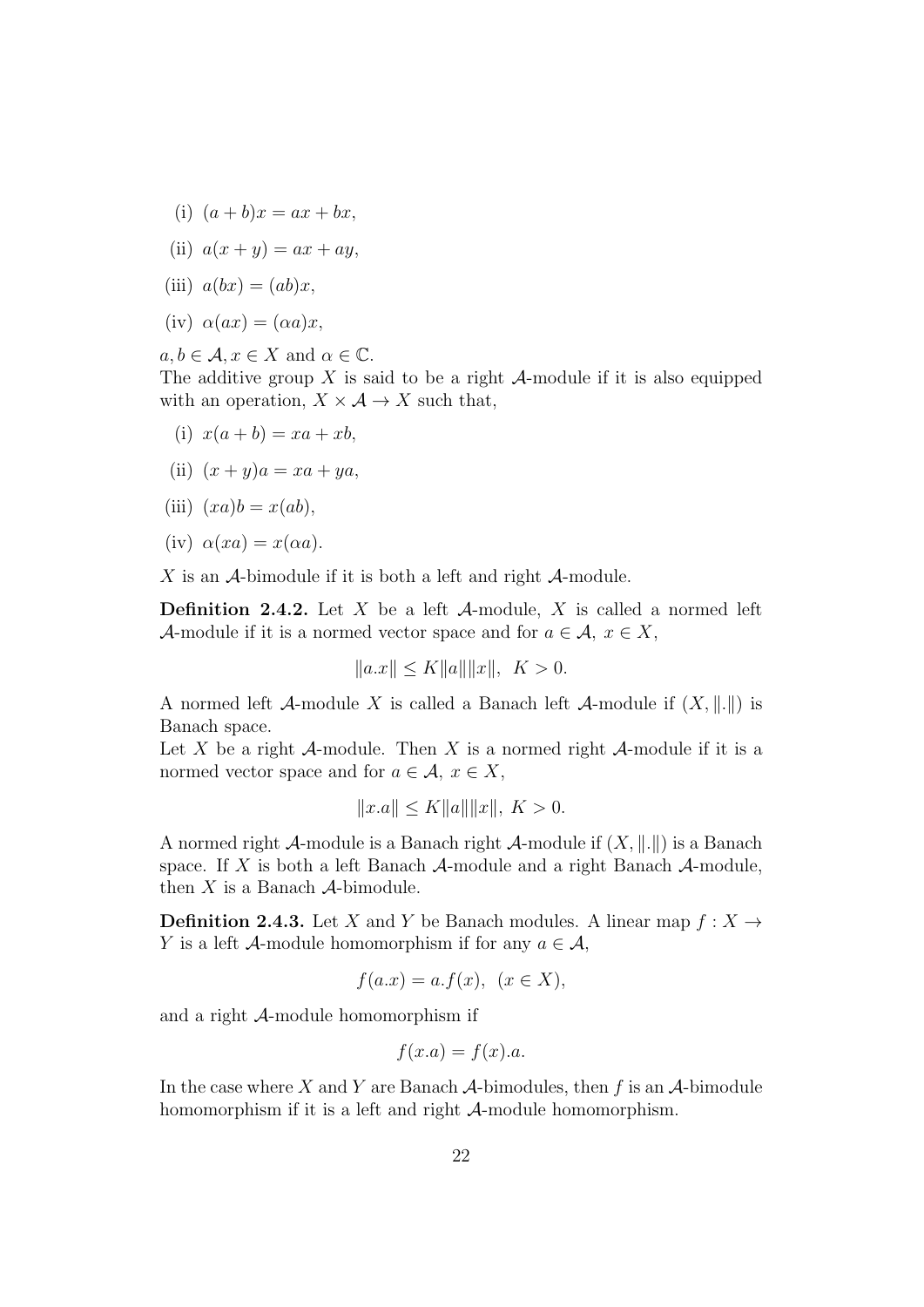For a Banach algebra A:

- (i)  $\mathcal A$  is a Banach  $\mathcal A$ -bimodule with the product of  $\mathcal A$  giving the two module multiplication.
- (ii) Each left (right) ideal of  $A$  is a normed left (right)  $A$ -bimodule, the product of A giving the module multiplication.
- (iii) Let X be a normed left  $A$  module with dual space  $X^*$ . Then  $X^*$  with the module multiplication given by

$$
\langle x, \phi. a \rangle = \langle a. x, \phi \rangle, \quad a \in \mathcal{A}, \ x \in X, \phi \in X^*,
$$

is a Banach right  $A$ -module called the dual Banach left  $A$ -module  $X^*$ .

(iv) Let X be a normed right  $A$ -module with dual space  $X^*$ . Then  $X^*$  with the module multiplication given by

$$
\langle x, a.\phi \rangle = \langle x.a, \phi \rangle, \ a \in \mathcal{A}, \ x \in X, \phi \in X^*,
$$

is a Banach left  $A$ -module called the dual Banach right  $A$ -module  $X^*$ .

- (v) Let X be a normed  $A$ -bimodule, with dual  $X^*$ . The operations defined in (iii) and (iv) turns  $X^*$  into a Banach A-bimodule referred to as the dual Banach A-bimodule. It should be noted that each Banach A-bimodule X has a corresponding dual Banach  $A$ -bimodule.
- (vi) Let L be a closed left ideal of  $\mathcal{A}, X = \mathcal{A} \setminus L$ , and  $a \mapsto a^*$  denote the canonical mapping of  $A$  onto X. Then the normed vector space X becomes a normed left A-module.
- (vii) The tensor product  $\mathcal{A}\hat{\otimes}\mathcal{A}$  equipped with the left and right action

 $a.(b \otimes c) = ab \otimes c, (b \otimes c).a, a \in \mathcal{A}, b \otimes c \in \mathcal{A} \hat{\otimes} \mathcal{A}$ 

is a Banach A-bimodule.

(viii) Let  $\varphi, \psi \in \Phi_{\mathcal{A}} \cup \varphi_{\infty}$ . Then C is an A-bimodule when equipped with the operation

$$
a.z = \varphi(a)z, \ z.a = \psi(a)z \ (a \in \mathcal{A}, z \in \mathbb{C}).
$$

We denote this module by  $\mathbb{C}_{\varphi,\psi}$ .

(ix) The product map  $\pi$ :  $\mathcal{A} \hat{\otimes} \mathcal{A} \to \mathcal{A}$  is an  $\mathcal{A}$ -bimodule homomorphism with respect to the module structure on  $\mathcal{A}\hat{\otimes}\mathcal{A}$ .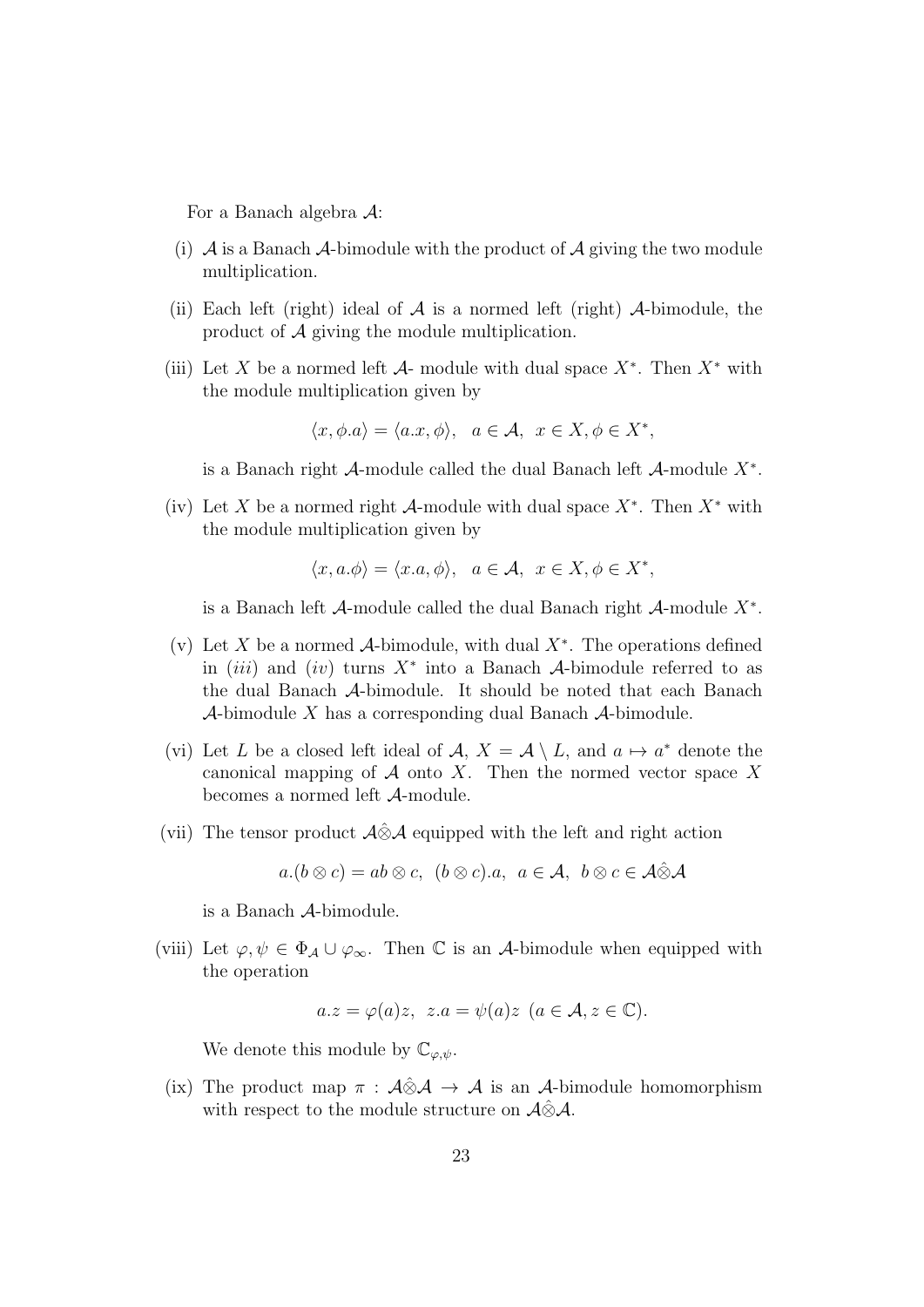(x) Let X and Y be left (right) A-module. A map  $T \in \mathcal{L}(X, Y)$  is a left (right) A-module homomorphism if

$$
T(a.x) = a.Tx \ (T(x.a) = Tx.a), \ a \in \mathcal{A}, x \in X.
$$

(xi) Let X and Y be A-bimodules. A map  $T \in \mathcal{L}(X, Y)$  is an A-bimodule homomorphism if it is a left and right  $A$ -module homomorphism.

We denote by  $_A\mathcal{L}(X, Y), \mathcal{L}_A(X, Y)$ , and  $_A\mathcal{L}_A(X, Y)$ , the linear spaces of left and right A-modules and A-bimodule homomorphisms respectively. For a commutative Banach algebra  $A$ , the following result holds.

**Proposition 2.4.4.** [\[8\]](#page-96-5) Let A be a commutative algebra, and let X and Y be A-modules. Then  $_{\mathcal{A}}\mathcal{L}(X, Y)$  is an A-module for the map

$$
(a, T) \to a.T.
$$

**Proposition 2.4.5.** [\[8\]](#page-96-5) Let  $A$  be a Banach algebra and let  $X$  and  $Y$  be left and right Banach A-modules respectively. Then  $(X \otimes Y)^* \simeq \mathcal{L}(X, Y^*)$  as A-bimodules.

**Definition 2.4.6.** Let  $\mathcal A$  be a Banach algebra and  $X$  a Banach  $\mathcal A$ -bimodule.

- (i) If A is unital with unit e, X is said to be unital if for any  $x \in X$ ,  $ex = xe = x.$
- (ii) If the Banach algebra  $A$  is not unital,  $X$  is said to be neo-unital if  $X = A.X.A$ .
- (iii) X is said to be essential if  $X = \overline{AXA}$ .

Remark 2.4.7. Clearly, all neo-unital Banach algebra are essential. The converse is not necessarily true, except for the case where the Banach algebra A has a bounded approximate identity.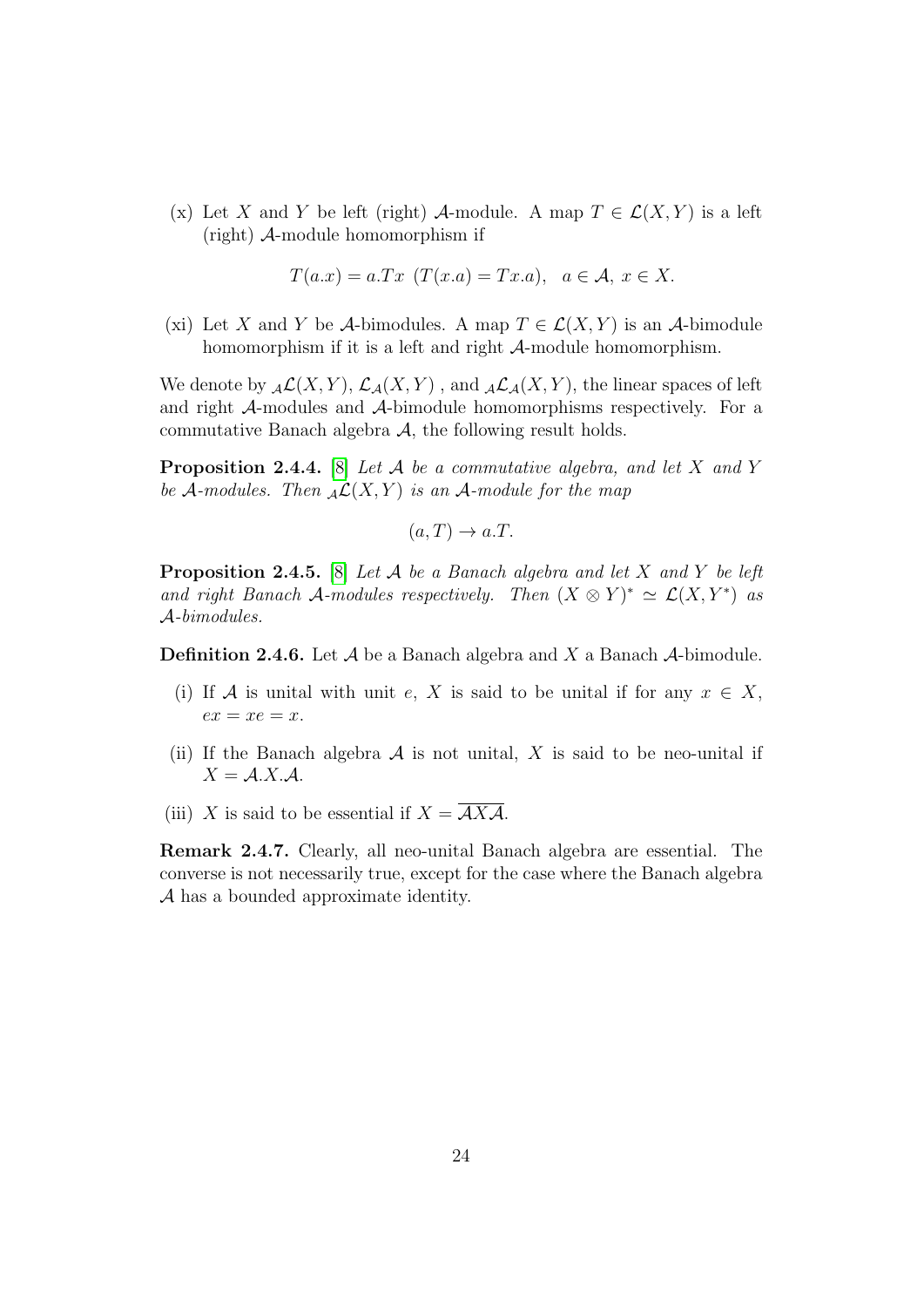## <span id="page-32-0"></span>Chapter 3

# Amenability properties of Banach algebras

Barry Johnson's characterisation of the amenability of  $L^1(G)$  was to show that for amenable locally compact  $G$ , the first cohomology group with coefficient in  $X^*$  is identically zero for every Banach  $L^1(G)$ -bimodule X. Much of what is referred to as amenability of Banach algebra is simply a generalisation of this characterisation to any arbitrary Banach algebra. Due to the difficulty in applying this characterisation, several authors  $[6]$ ,  $[25]$ ,  $[27]$  etc, came up with other less tedious ways of showing that a Banach algebra is amenable. In the following section, we discuss some of these characterisations and also point out some interesting results therein.

### <span id="page-32-1"></span>3.1 Amenable Banach algebras

**Definition 3.1.1.** Let  $\mathcal A$  be a Banach algebra, and  $X$  a Banach  $\mathcal A$ -bimodule. A map  $D: \mathcal{A} \to X$  is called a derivation if:

$$
D(ab) = a.D(b) + D(a).b \ (a, b \in \mathcal{A}).
$$

Consider the map  $\delta_x : \mathcal{A} \to X$  determined by:

$$
\delta_x(a) = ax - xa.
$$

For any  $a, b \in \mathcal{A}$ , notice that

$$
\delta_x(ab) = abx - xab = abx - axb + axb - xab = a(bx - xb) + (ax - xa)b
$$
  
=  $a\delta_x(b) + \delta_x(a)b$ .

This shows that  $\delta_x$  is indeed a derivation. Derivations of this kind are referred to as inner derivations.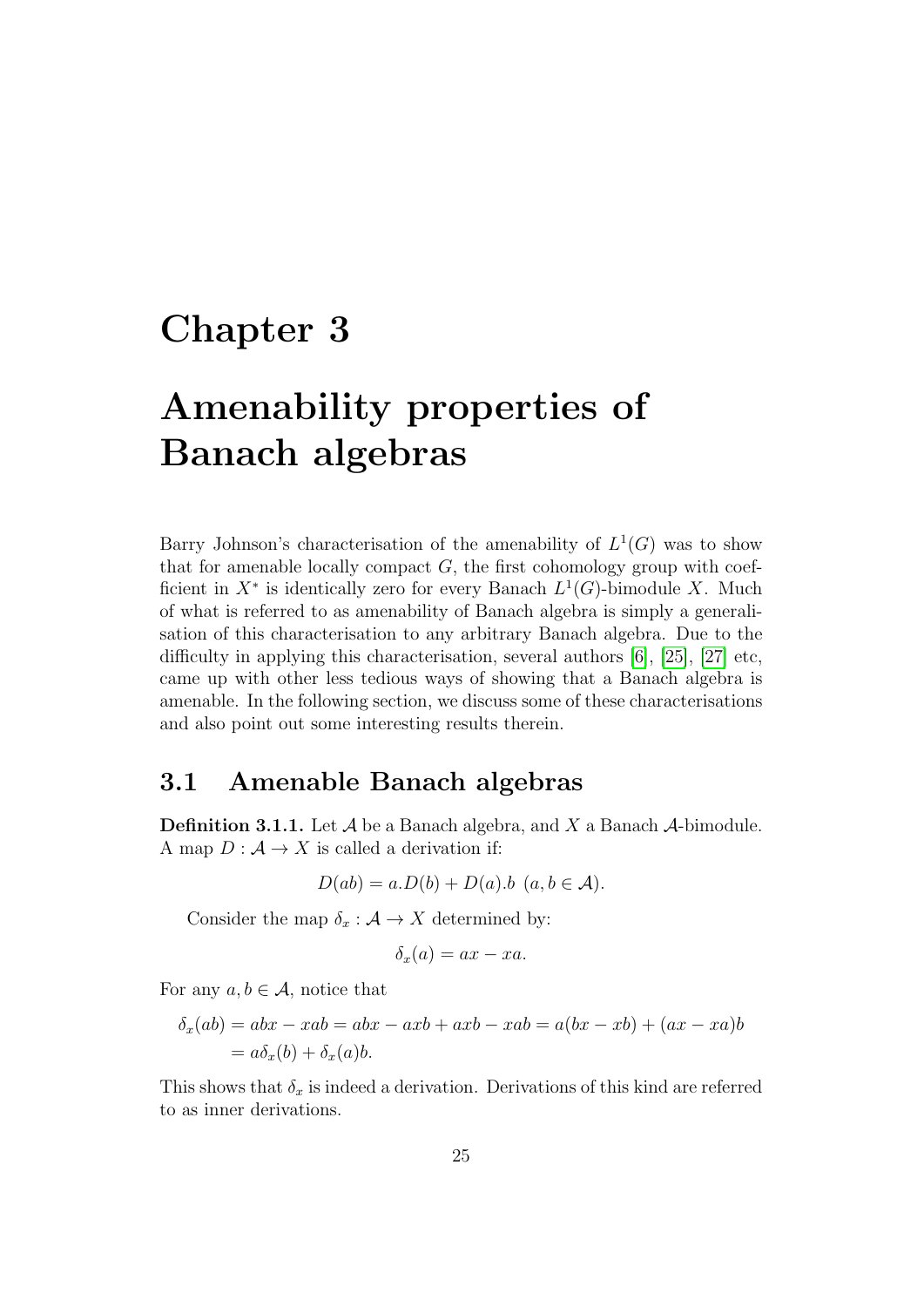We denote the collection of all continuous derivations from  $A$  to X as  $\mathcal{Z}^1(\mathcal{A}, X)$  and the collection of all continuous inner derivations from A to X by  $\mathcal{B}^1(\mathcal{A},X)$ . Let  $\mathcal{H}^1(\mathcal{A},X)=\mathcal{Z}^1(\mathcal{A},X)/\mathcal{B}^1(\mathcal{A},X)$ ,  $\mathcal{H}^1(\mathcal{A},X)$  is called the first cohomology group with coefficients in X. Clearly,  $\mathcal{H}^1(\mathcal{A}, X) = \{0\}$  if and only if  $\mathcal{Z}^1(\mathcal{A}, X) = \mathcal{B}^1(\mathcal{A}, X)$ . That is, every continuous derivation from  $\mathcal A$  to  $X$  is inner.

**Definition 3.1.2.** Let  $\mathcal A$  be a Banach algebra,  $\mathcal A$  is said to be amenable if  $\mathcal{H}^1(\mathcal{A}, X^*) = \{0\}$  for every Banach  $\mathcal{A}$ -bimodule X.

<span id="page-33-0"></span>Proposition 3.1.3. [\[47\]](#page-99-2) Let A be a Banach algebra with a bounded right approximate identity. Let X be a Banach A-bimodule such that  $A.X = \{0\},\$ then  $\mathcal{H}^1(\mathcal{A}, X^*) = \{0\}.$ 

*Proof.* It suffices to show that every derivation from  $A$  into  $X^*$  is inner. Consider the following. Notice that for any  $\phi \in X^*$ ,

$$
\langle x, \phi. a \rangle = \langle a. x, \phi \rangle = \langle 0, \phi \rangle = 0,
$$

for all  $a \in \mathcal{A}$ ,  $x \in X$ . Therefore  $X^*\mathcal{A} = \{0\}$ . Let  $D \in \mathcal{Z}^1(\mathcal{A}, X^*)$ , then clearly,

$$
D(ab) = a.D(b).
$$

Let  $(e_{\alpha})$  be a bounded right approximate identity for A. Let  $\phi \in X^*$  be chosen such that  $\phi = w^* - \lim_{\alpha} D(a e_{\alpha})$ . Hence:

$$
D(a) = \lim_{\alpha} D(ae_{\alpha}) = \lim_{\alpha} a.D(e_{\alpha}) = a.\phi.
$$

 $\Box$ 

Therefore  $D = \delta_{\phi}$ .

**Remark 3.1.4.** The proposition above shows that if  $\mathcal A$  has a bounded approximate identity and trivial left action on every Banach A-bimodule, then A is amenable.

The following result shows the connection between the amenability of a Banach algebra and its possession of a bounded approximate identity.

Proposition 3.1.5. [\[47\]](#page-99-2) Every amenable Banach algebra has a bounded approximate identity.

*Proof.* Let  $A$  be an amenable Banach algebra and  $B$  the Banach  $A$ -bimodule whoose underlying space is  $A$  such that  $B$  has trivial left action, and right action determined by,

 $a.x = ax$ ,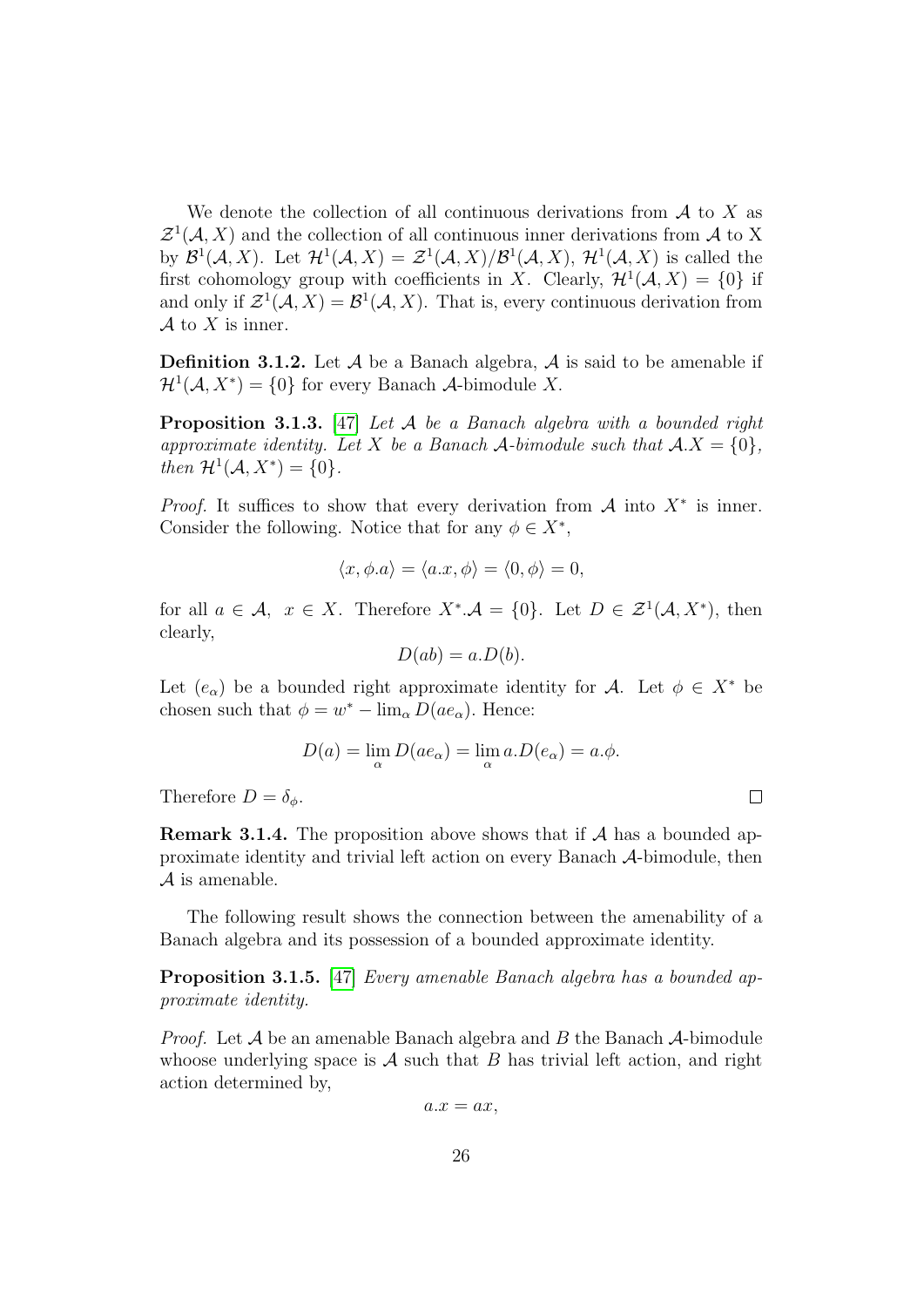for all  $a \in \mathcal{A}, x \in B$ . Let  $D : \mathcal{A} \to B^{**}$  be the canonical embedding of  $\mathcal{A}$ into its bidual. Clearly,  $D \in \mathcal{Z}^1(\mathcal{A}, B^{**})$ . Since A is amenable, then there exists  $E \in B^{**}$  such that  $a = a.E$  for all  $a \in \mathcal{A}$ . Let  $(e_{\alpha})$  be a bounded net in A such that E is the  $w^*$  limit of  $(e_{\alpha})$ , it then follows that

$$
a = w - \lim_{\alpha} ae_{\alpha},
$$

for all  $a \in \mathcal{A}$ . Passing to convex combination, it follows that  $a = \lim_{\alpha} ae_{\alpha}$ by applying **Theorem [\(2.1.16](#page-15-1) (iii))**. That is,  $(e_{\alpha})$  is a bounded right approximate identity for  $A$ . In a similar manner, we obtain a bounded left approximate identity, say  $(f_\beta)$  for A. It follows that  $(g_{\alpha,\beta}) = (e_\alpha + f_\beta - e_\alpha f_\beta)$ is a bounded approximate identity for  $A$ .  $\Box$ 

Remark 3.1.6. The result above shows that the possession of a bounded approximate identity is a necessary condition for a Banach algebra to be amenable.

The following result is stated without proof.

**Proposition 3.1.7.** [\[47\]](#page-99-2) Let  $A$  be a Banach algebra with a bounded approximate identity and suppose that  $A$  is a closed ideal of a Banach algebra  $B$ . Let  $X$  be a neo-unital Banach  $A$ -bimodule and  $D$  a continuous derivation on A with  $D(\mathcal{A}) \subset X^*$ . Then X is a Banach B-bimodule in the canonical sense and there exists a unique derivation  $\tilde{D}$  on  $\mathcal{B}$  with  $\tilde{D}(\mathcal{B}) \subset X^*$  such that

- (i)  $\tilde{D}|_A = D$ ,
- (ii)  $\tilde{D}$  is continuous with respect to the strong topology on  $\mathcal{B}$  and the weak topology on  $X^*$ .

For a unital Banach algebra, the following holds.

**Proposition 3.1.8.** [\[28\]](#page-98-0) Let A be a unital Banach algebra. If  $\mathcal{H}^1(\mathcal{A}, X^*) =$  ${0}$  for every unital Banach A-bimodule X, then A is amenable.

*Proof.* Let  $e \in \mathcal{A}$  be the identity element in  $\mathcal{A}$ . Let X be a Banach  $\mathcal{A}$ bimodule and  $D \in \mathcal{Z}^1(\mathcal{A}, X^*)$ . Let  $X^* = Y_1 \oplus Y_2 \oplus Y_3 \oplus Y_4$ , where:

$$
Y_1 = eX^*e
$$
,  $Y_2 = (1 - e)X^*e$ ,  $Y_3 = eX^*(1 - e)$ ,  $Y_4 = (1 - e)X^*(1 - e)$ .

Let  $\Delta_i: X^* \to Y_i$  be the associated projection map. Set  $D_i = \Delta_i \circ D$ . Clearly:

$$
D_i \in \mathcal{Z}^1(\mathcal{A}, Y_i), \ \ i = 1, 2, ..., 4.
$$

Also,  $Y_1$  is unital and is isometrically isomorphic to  $(e.X.e)^*$ . Hence,  $D_1 =$  $\delta_{\phi_1}, \phi_1 \in Y_1$ . Notice further that  $Da = D(ea) = eDa + D(e)a$  and  $aD_2e =$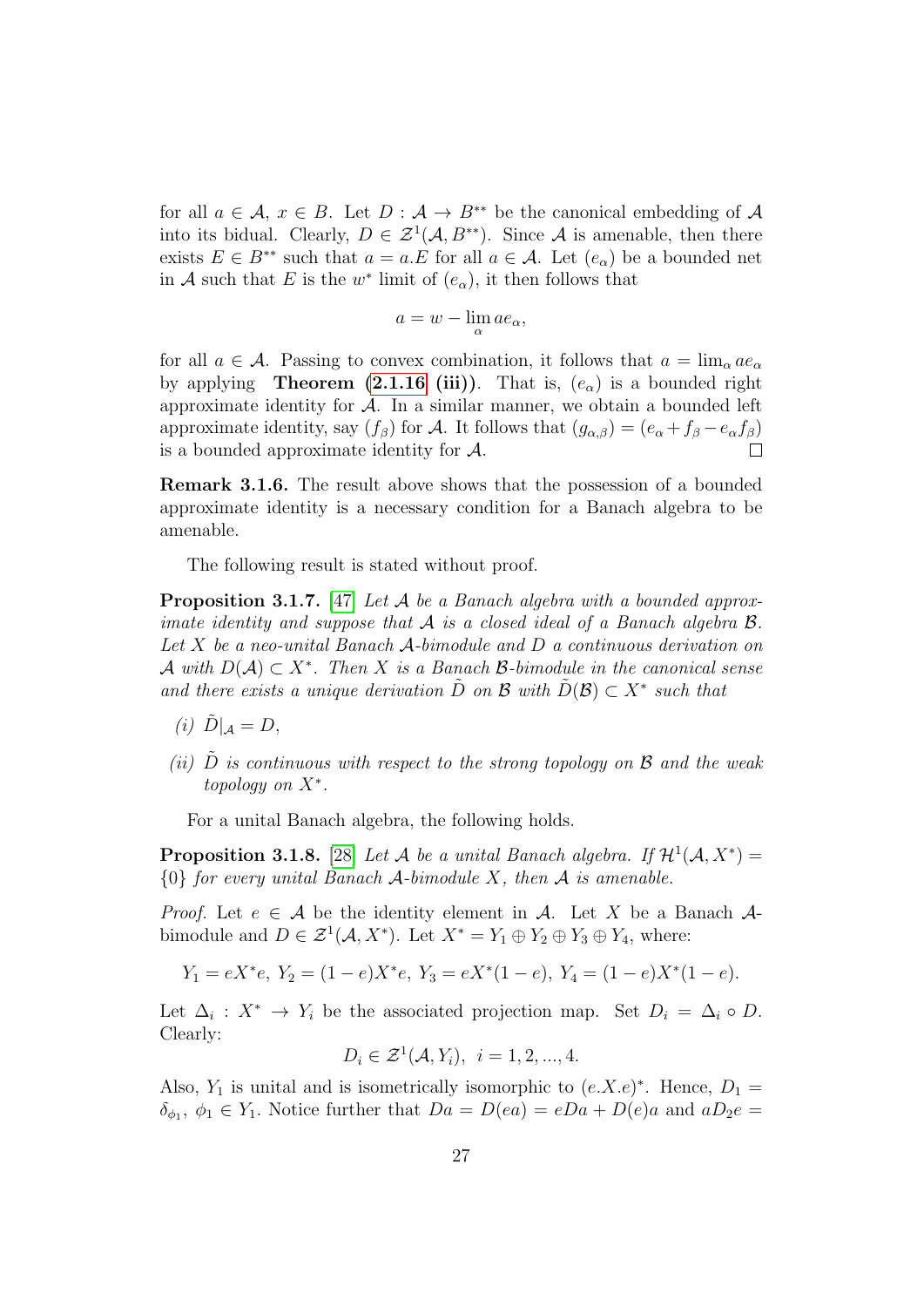$a(1-e)(De)e = aDe - aDe = 0$ . Hence for  $a \in \mathcal{A}$ ,  $-D_2e = \phi_2$ ,  $\phi_2 \in Y_2$ . It follows that :

$$
D_2 a = (1 - e)(De)ea = -(D_2 e)a = \delta_{\phi_2}(a).
$$

Also,  $(D_3e)a = eD(1-e)ea = eDa - eDa = 0$ . We set  $D_3e = \delta_{\phi_3}, \phi_3 \in Y_3$ . Hence:

$$
D_3e = eD(a - e) = \delta_{\phi_3}.
$$

In a similar manner, we obtain

$$
D_4e = \delta_{\phi_4}, \ \phi_4 \in Y_4.
$$

It follows that

$$
D = \delta_{\phi} = \delta_{\phi_1} + \delta_{\phi_2} + \delta_{\phi_3} + \delta_{\phi_4} = \delta_{\phi_1 + \phi_2 + \phi_3 + \phi_4}.
$$

 $\Box$ 

**Proposition 3.1.9.** [\[47\]](#page-99-2) Let A be a Banach algebra with a bounded aproximate identity, then the following statements are equivalent.

- (i)  $\mathcal{H}^1(\mathcal{A}, X^*) = \{0\}$  for every Banach A-bimodule X.
- (ii)  $\mathcal{H}^1(\mathcal{A}, X^*) = \{0\}$  for every neo-unital Banach A-bimodule X.

*Proof.* (i)  $\implies$  (ii) Since X every neo-unital Banach A-bimodule is also an A-bimodule. It follows that if  $(i)$  holds, so does  $(ii)$ 

(ii)  $\implies$  (i) Suppose X is a Banach A-bimodule and  $D \in \mathcal{Z}^1(\mathcal{A}, X^*)$ . Let

$$
X_0 = \{axb : a, b \in \mathcal{A}, x \in X\}.
$$

Let  $\Delta: X^* \to X_0^*$  be the associated restriction map. Clearly,  $\Delta$  is a module epimorphism so that  $\Delta \circ D \in \mathcal{Z}^1(\mathcal{A}, X_0^*)$ . But  $\mathcal{H}^1(\mathcal{A}, X_0^*) = \{0\}$ , so that there exists  $\phi_0 \in X_0^*$  such tha  $\Delta \circ D = \delta_{\phi_0}$ . Choose  $\phi \in X^*$  such that  $\phi|_{X_0^*} = \phi_0$ . Set  $\overline{D} = D - \delta_{\phi}$ . Notice that for  $a, b \in \mathcal{A}, x \in X_0$ ,

$$
\langle x, \tilde{D}a \rangle = \langle x, Da - \delta_{\phi_0} a \rangle = \langle x, D \rangle - \langle x, a.\phi_0 - \phi_0.a \rangle
$$
  
=  $\langle x, D|_{X_0^*} a \rangle - \langle x, a.\phi_0 - \phi_0.a \rangle = \langle x, a.\phi_0 - \phi_0.a \rangle = 0.$ 

This shows that  $\tilde{D} = D - \delta_{\phi} \in \mathcal{Z}^1(\mathcal{A}, X_0^{\perp})$ . By applying **Theorem [\(2.1.11\)](#page-14-1)**,  $X_0^{\perp} \simeq (X/X_0)^*$ . Notice that for any  $y \in \mathcal{A}\,(X/X_0)$ , there exists  $a \in \mathcal{A}, x \in$ X, such that  $y = ax + X_0 \subset X_0$ , so that  $\mathcal{A} \cdot (X/X_0) = \{0\}$ . Hence by Proposition [\(3.1.3\)](#page-33-0),

$$
\mathcal{H}^1(\mathcal{A}, X^{\perp}) = \mathcal{H}^1(\mathcal{A}, (X/X_0)^*) = \{0\}.
$$

It follows that there exists  $\psi \in X^{\perp}$ , such that  $\tilde{D} = \delta_{\psi}$  and  $D = \delta_{\phi + \psi}$ .  $\Box$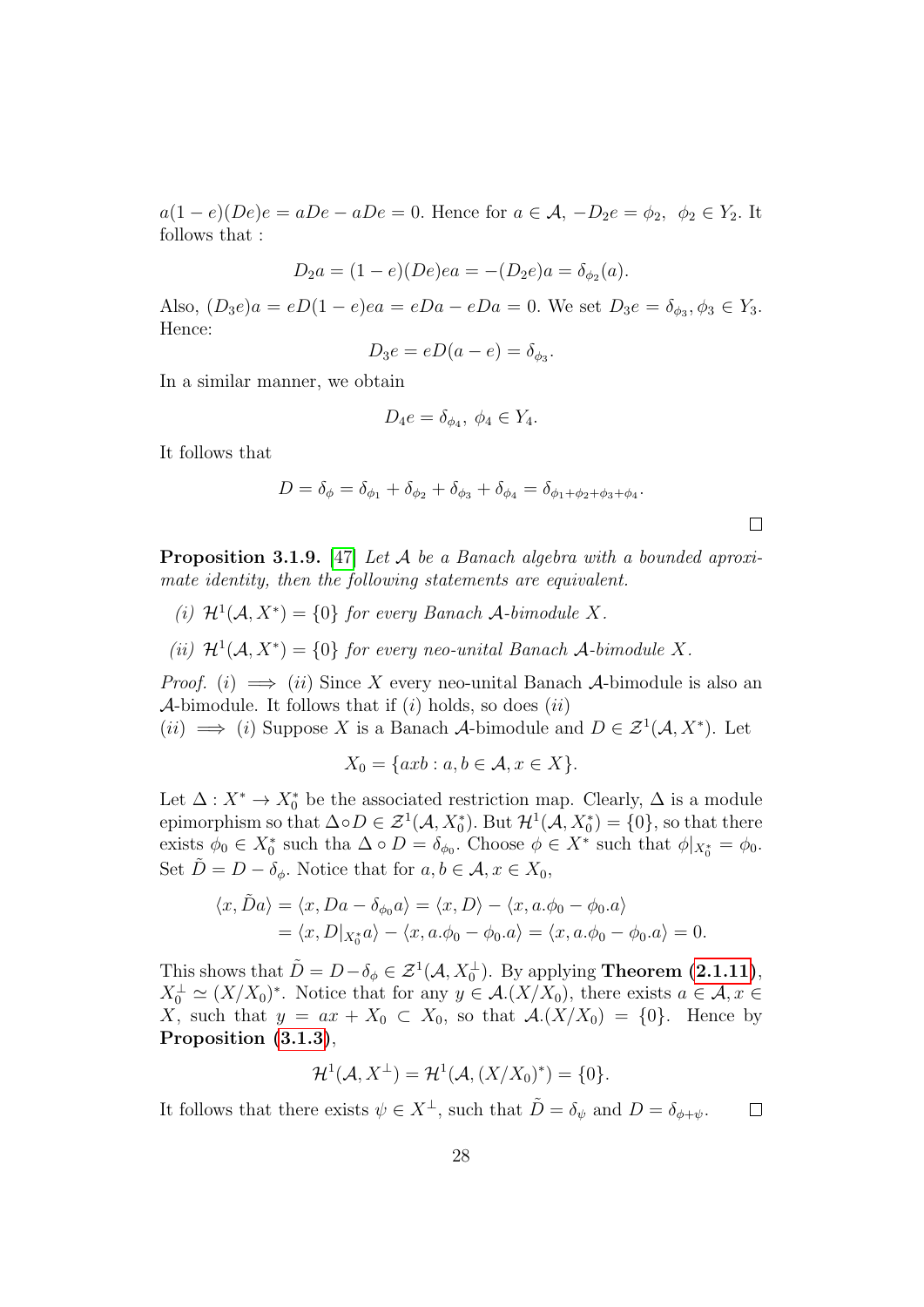For a non unital Banach algebra  $A$ , the following result is analogous to Proposition [\(3.1.8\)](#page-34-0).

**Theorem 3.1.10.** [\[28\]](#page-98-0) Let A be a Banach algebra with a bounded approximate identity. A is amenable if and only if  $\mathcal{H}^1(\mathcal{A}, X_0^*) = \{0\}$  for every neo-unital Banach A-bimodule  $X_0$ .

*Proof.* Suppose A is amenable. Then  $\mathcal{H}^1(\mathcal{A}, X^*) = \{0\}$  for every Banach A-bimodule X. This further implies that  $\mathcal{H}^1(\mathcal{A}, X_0^*) = \{0\}$  for every neounital Banach A-bimodule  $X_0$ . Conversely, suppose  $\mathcal{H}^1(\mathcal{A}, X_0^*) = \{0\}$  for every neo-unital Banach A-bimodule X. Then by **Proposition** [\(3.1.9\)](#page-35-0), A is amenable.  $\Box$ 

It is often difficult to show that a Banach algebra is amenable by applying the afore-stated definition, hence several authors, for example see [\[28\]](#page-98-0), [\[25\]](#page-97-0), have developed equivalent ways of showing the amenability of a given Banach algebra. Some of these characterisations are discussed in the next two subsections.

### 3.1.1 Existence of bounded approximate diagonal and virtual diagonal

**Definition 3.1.11.** Let  $\mathcal A$  be a Banach algebra.

(i) A bounded approximate diagonal for A is a norm bounded net  $(m_\alpha) \subset$  $\mathcal{A} \hat{\otimes} \mathcal{A}$  such that,

$$
a.m_{\alpha}-m_{\alpha}.a \to 0, \ \pi(m_{\alpha})a \to a,
$$

for every  $a \in \mathcal{A}$ .

(ii) A virtual diagonal for A is an element  $M \in (\mathcal{A} \hat{\otimes} \mathcal{A})^{**}$  such that,

$$
a.M - M.a = 0, \pi^{**}(M)a = a, a \in \mathcal{A}.
$$

One of the ways to establish the amenability of a given Banach algebra, say  $A$  is to show that  $A$  has a bounded approximate diagonal or a virtual diagonal. The following result shows that the existence of a bounded approximate diagonal guarantees the existence of a virtual diagonal and vice versa.

<span id="page-36-0"></span>**Lemma 3.1.12.** [\[27\]](#page-97-1) Let  $A$  be a Banach algebra. Then  $A$  has a bounded approximate diagonal if and only if it has a virtual diagonal.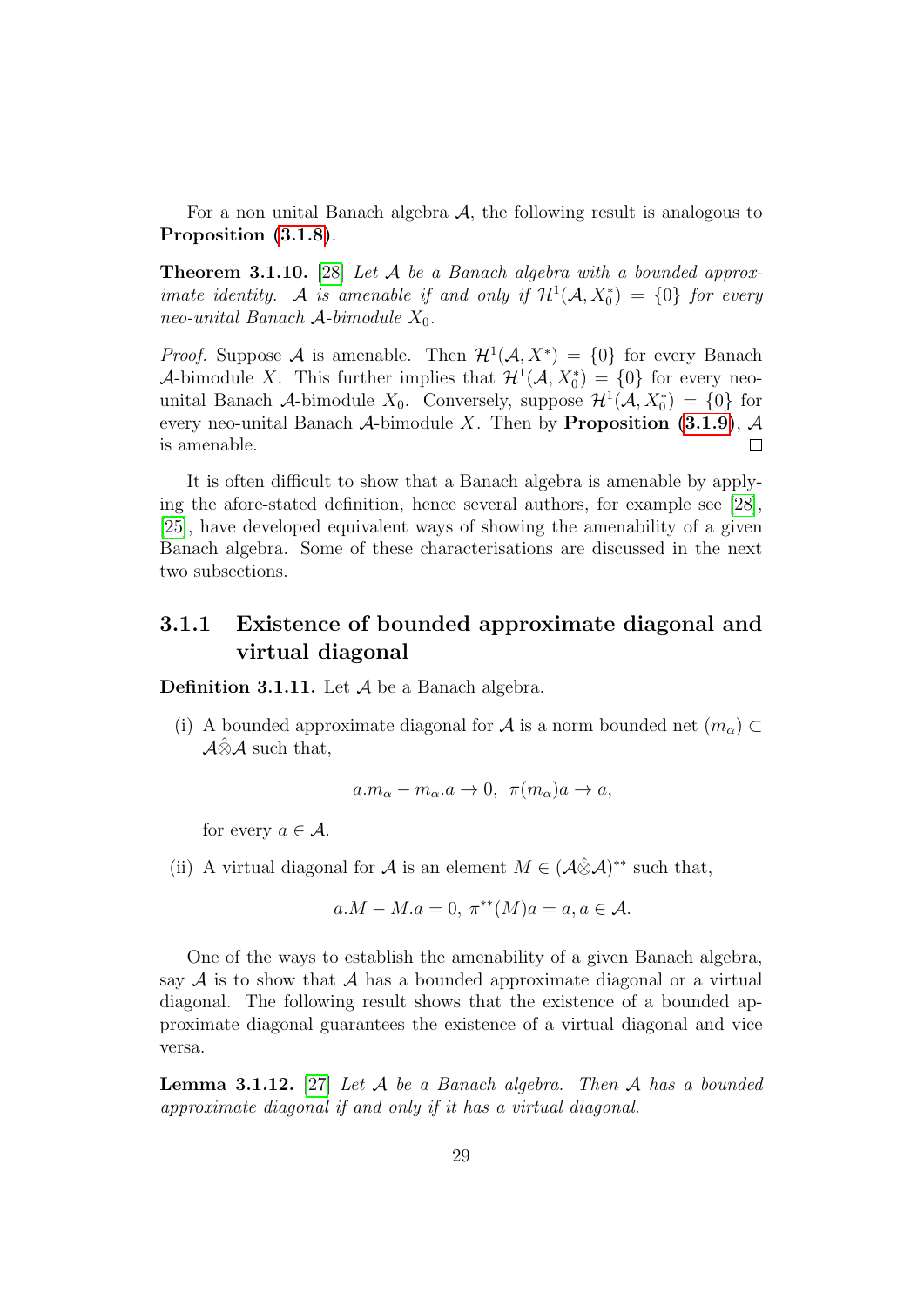*Proof.* Suppose A has a bounded approximate diagonal, say  $(m_\alpha)$ . Let  $(\hat{m_\alpha})$ be the canonical embedding of  $(m_\alpha)$  in  $({\cal A}\hat{\otimes}{\cal A})^{**}$  and  $M$  the  $w^*$ -accumulation point of  $(\hat{m}_{\alpha})$ . Hence, for any  $a \in \mathcal{A}$ ,

$$
0 = \lim_{\alpha} \{ a.m_{\alpha} - m_{\alpha}.a \} = w^* - \lim_{\alpha} \{ a.\hat{m}_{\alpha} - \hat{m}_{\alpha}.a \} = a.M - M.a.
$$

Also,

$$
0 = \lim_{\alpha} {\{\pi(m_{\alpha})a - a\}} = w^* - \lim_{\alpha} {\{\pi^{**}(\hat{m}_{\alpha})a - a\}} = \pi^{**}(M)a - a.
$$

Hence  $M$  is a virtual diagonal.

Conversely, Suppose M is virtual diagonal for  $A$ . Then by applying **The-**orem [\(2.1.16](#page-15-0) (ii)), we obtain a bounded net  $(x_\alpha) \subset A\hat{\otimes}A$  such that  $w^*-\lim_{\alpha}\hat{x}_{\alpha}=M$ , where  $(\hat{x}_{\alpha})$  is the canonical embedding of  $(x_{\alpha})$  in  $(\mathcal{A}\hat{\otimes}\mathcal{A})^{**}$ . Hence, for any  $a \in \mathcal{A}$ ,

$$
0 = a.M - M.a = w^* - \lim_{\alpha} \{a.\hat{x}_{\alpha} - \hat{x}_{\alpha}.a\} = w - \lim_{\alpha} \{a.x_{\alpha} - x_{\alpha}.a\}.
$$

Also, by applying convex combination and **Theorem**  $(2.1.16(iii))$  $(2.1.16(iii))$ , we have that

$$
0 = \pi^{**}(M)a - a = w^* - \lim_{\alpha} {\{\pi^{**}(\hat{x}_{\alpha})a - a\}} = w - \lim_{\alpha} {\{\pi(x_{\alpha})a - a\}}
$$

$$
= \lim_{\alpha} {\{\pi(x_{\alpha})a - a\}}.
$$

<span id="page-37-0"></span>Theorem 3.1.13. [\[27\]](#page-97-1) The following statements are equivalent for a Banach algebra A.

 $\Box$ 

- $(i)$  A is amenable.
- (ii) A has a bounded approximate diagonal.
- (iii) A has a virtual diagonal.

*Proof.* (iii)  $\implies$  (i) Suppose A has a virtual diagonal, say M. Let  $(m_{\alpha})$ be the associated bounded approximate diagonal, such that  $M$  is a  $w^*$ accumulation point of  $(m_\alpha)$ . Without loss of generality, we may further assume that  $A$  is unital, and that  $X$  is a unital Banach  $A$ -bimodule. Let  $D \in \mathcal{Z}^1(\mathcal{A}, X^*)$ . Given  $x \in X$ , let  $\mu_x$  be a continuous linear functional on  $\mathcal{A} \hat{\otimes} \mathcal{A}$  determined by:

$$
\langle a\otimes b,\mu_x\rangle=\langle x,aDb\rangle \ (a,b\in\mathcal{A}).
$$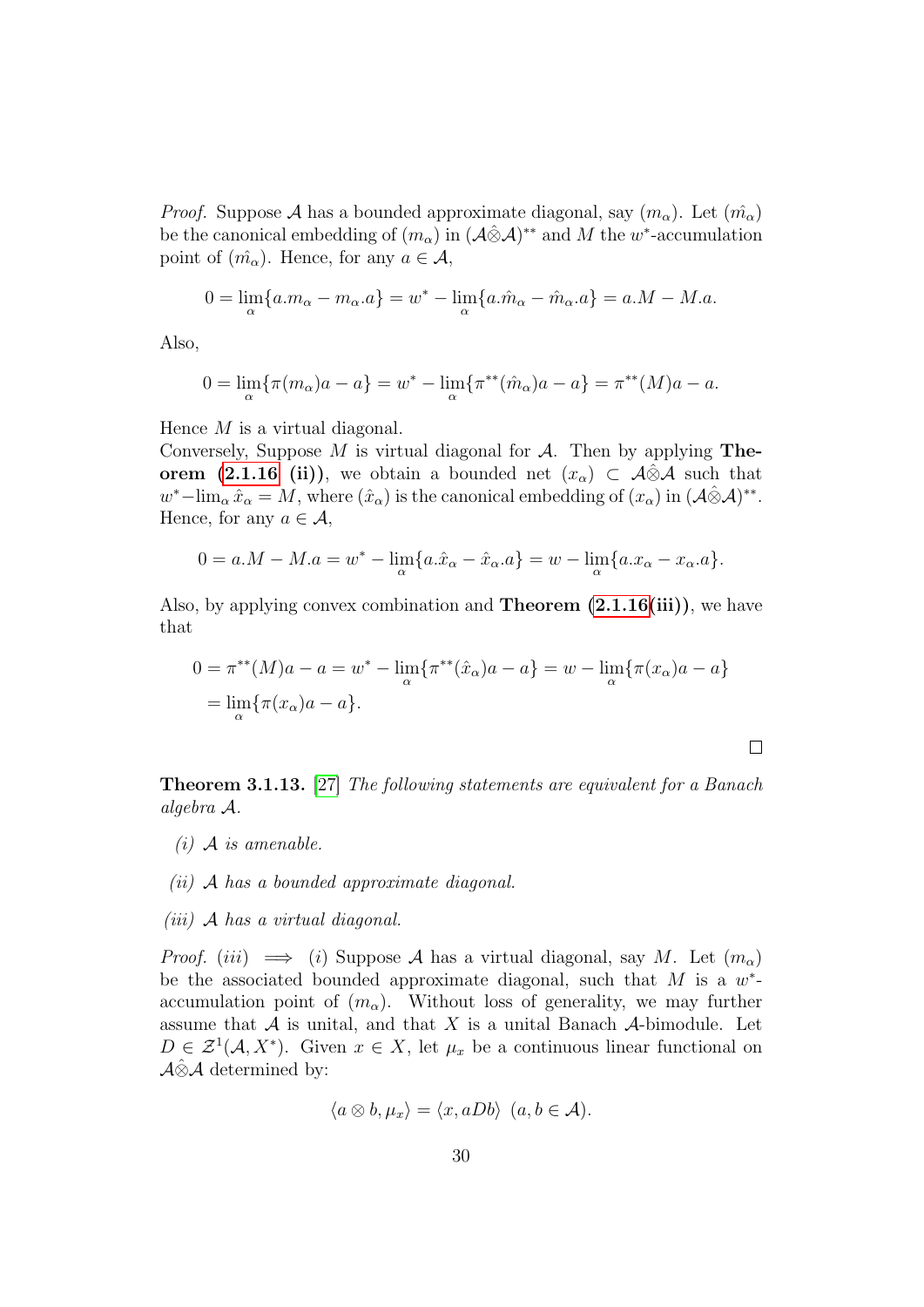Let  $\langle x, f \rangle = \langle \mu_x, M \rangle$ , then  $f \in X^*$ . We want to show that  $D = \delta_f$ . Given  $a \in \mathcal{A}, x \in X$ , we have for  $b, c \in \mathcal{A}$ ,

$$
\langle b \otimes c, \mu_{xa-ax} \rangle = \langle xa - ax, bDc \rangle = \langle xa, bDc \rangle - \langle ax, bDc \rangle
$$
  
\n
$$
= \langle x, abDc \rangle - \langle x, (bDc)a \rangle
$$
  
\n
$$
= \langle x, abDc \rangle - \langle x, (bDc)a \rangle - \langle x, bcDa \rangle + \langle x, bcDa \rangle
$$
  
\n
$$
= \langle x, abDc \rangle - \langle x, (bDc)a + bcDa \rangle + \langle x, bcDa \rangle
$$
  
\n
$$
= \langle x, abDc \rangle - \langle x, bDca \rangle + \langle x, bcDa \rangle
$$
  
\n
$$
= \langle ab \otimes c, \mu_x \rangle - \langle b \otimes c, \mu_x \rangle + \langle x, bcDa \rangle
$$
  
\n
$$
= \langle b \otimes c, \mu_x a \rangle - \langle b \otimes c, a\mu_x \rangle + \langle x, bcDa \rangle
$$
  
\n
$$
= \langle b \otimes c, \mu_x a - a\mu_x \rangle + \langle x, bcDa \rangle.
$$

This implies that for any  $m \in \mathcal{A} \hat{\otimes} \mathcal{A}$ ,

$$
\langle m, \mu_{xa-ax} \rangle = \langle m, \mu_x a - a \mu_x \rangle + \langle x, \pi(m)Da \rangle.
$$

Therefore,

$$
\langle x, af - fa \rangle = \langle xa - ax, f \rangle = \langle \mu_{xa - ax}, M \rangle
$$
  
=  $\langle \mu_x a - a\mu_x, M \rangle + \lim_{\alpha} \langle x, \pi(m_\alpha) Da \rangle$   
=  $0 + \langle x, eDa \rangle = \langle x, Da \rangle$ .

This shows that  $A$  is amenable.

(i)  $\implies$  (ii) Since A is amenable, then by **Proposition [\(3.1.5\)](#page-33-0)**, A has a bounded approximate identity, say( $e_{\alpha}$ ). Suppose  $(\hat{e}_{\alpha} \otimes \hat{e}_{\alpha})$  is the canonical embedding of  $(e_{\alpha} \otimes e_{\alpha})$  in  $({\cal A} \hat{\otimes} {\cal A})^{**}$ , and suppose further that  $E \in ({\cal A} \hat{\otimes} {\cal A})^{**}$ is a w<sup>\*</sup>-accumulation point for  $(\hat{e}_{\alpha} \otimes \hat{e}_{\alpha})$ . Then for any  $a \in \mathcal{A}$ ,

$$
\pi^{**}(a.E - E.a) = w^* - \lim_{\alpha} \pi^{**}(a.(\hat{e}_{\alpha} \otimes \hat{e}_{\alpha}) - (\hat{e}_{\alpha} \otimes \hat{e}_{\alpha}).a)
$$

$$
= w - \lim_{\alpha} \pi(ae_{\alpha} \otimes e_{\alpha} - e_{\alpha} \otimes e_{\alpha}) = \lim_{\alpha}(ae_{\alpha}^2 - e_{\alpha}^2 a) = 0.
$$

Hence,  $\delta_E(\mathcal{A}) \subset \ker \pi^{**}$ . That  $\pi^{**}$  is a bimodule homomorphism readily follows from the fact that  $\pi$  is a bimodule homomorphism. Hence ker  $\pi^{**}$ is a Banach  $A$ -bimodule. Since  $A$  has a bounded approximate identity, by applying **Theorem [\(2.2.7\)](#page-18-0)**,  $\pi$  is surjective and therefore an open map, so that ker  $\pi^{**} \simeq (\ker \pi)^{**}$ . It readily follows that ker  $\pi^{**}$  is indeed a dual Banach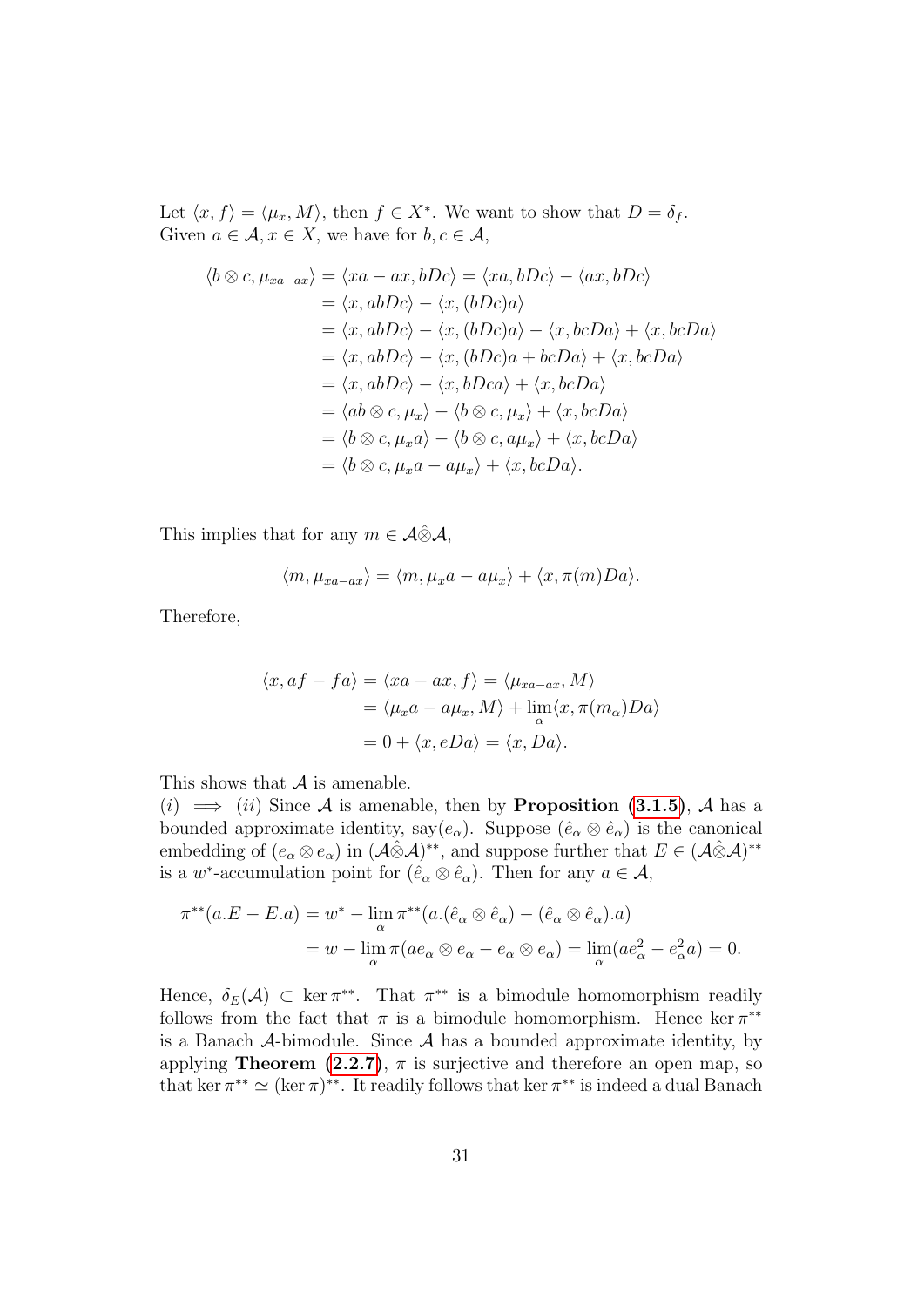A-bimodule. By the amenability of A, there exists  $N \in \ker \pi^{**}$  such that  $\delta_E = \delta_N$ . We set  $M = E - N$ , so that for any  $a \in \mathcal{A}$ ,

$$
\pi^{**}(M)a = \pi^{**}(E - N) = \pi^{**}(E) - 0 = \lim_{\alpha} e_{\alpha} a = a.
$$

Also,

$$
a.M - M.a = \delta_M = \delta_{E-N}(a) = \delta_E(a) - \delta_N(a) = 0.
$$

Thus M is a virtual diagonal for  $\mathcal{A}$ .

 $(ii) \implies (iii)$  and  $(iii) \implies (ii)$  This is **Lemma [\(3.1.12\)](#page-36-0)**. (ii)  $\implies$  (i) Let  $(m_{\alpha})$  be a bounded approximate diagonal for A, without loss of generality, we may suppose  $(\pi(m_{\alpha}))$  is a bounded approximate

identity in A. We want to show that  $\mathcal{H}^1(\mathcal{A}, X^*) = \{0\}$  for every Banach A-bimodule X. Without loss of generality, we may assume that X is neounital. Let  $D \in \mathcal{Z}^1(\mathcal{A}, X^*)$  and suppose  $m_\alpha = \sum_{n=1}^{\infty} a_n^{(\alpha)} Db_n^{(\alpha)}$  such that  $\sum_{n=1}^{\infty} ||D|| ||a_n^{(\alpha)}|| ||b_n^{(\alpha)}|| < \infty$ . Notice that,

$$
\bigg\|\sum_{n=1}^{\infty}a_n^{(\alpha)}\cdot Db_n^{(\alpha)}\bigg\| \le \sum_{n=1}^{\infty} \|D\| \|a_n^{(\alpha)}\| \|b_n^{(\alpha)}\| < \infty,
$$

which shows that  $\Big(\sum_{n=1}^{\infty} a_n^{(\alpha)} Db_n^{(\alpha)}\Big)$ ) is a bounded net in  $X^*$ . Let  $\phi$  ∈  $X^*$  be a w<sup>\*</sup>-accumulation point of  $\sum_{n=1}^{\infty} a_n^{(\alpha)}$ .  $Db_n^{(\alpha)}$  such that  $\phi = w^*$  –  $\lim_{\alpha} \left( \sum_{n=1}^{\infty} a_n^{(\alpha)} . Db_n^{(\alpha)} \right)$  $\setminus$ . Then for any  $a \in \mathcal{A}, x \in X$ ,

$$
\langle x, a, \phi \rangle = \lim_{\alpha} \left\langle x, \sum_{n=1}^{\infty} a a_n^{(\alpha)} \cdot D b_n^{(\alpha)} \right\rangle
$$
  
\n
$$
= \lim_{\alpha} \left\langle x, \sum_{n=1}^{\infty} a_n^{(\alpha)} \cdot D(b_n^{(\alpha)} a) \right\rangle
$$
  
\n
$$
= \lim_{\alpha} \left\langle x, \sum_{n=1}^{\infty} (a_n^{(\alpha)} b_n^{(\alpha)} \cdot D a + a_n^{(\alpha)} (D b_n^{(\alpha)}) \cdot a) \right\rangle
$$
  
\n
$$
= \lim_{\alpha} \left\langle x, \sum_{n=1}^{\infty} a_n^{(\alpha)} \cdot (D b_n^{(\alpha)}) \cdot a \right\rangle + \lim_{\alpha} \left\langle x, \sum_{n=1}^{\infty} a_n^{(\alpha)} b_n^{(\alpha)} \cdot D a \right\rangle
$$
  
\n
$$
= \langle x, \phi, a \rangle + \lim_{\alpha} \left\langle x, \sum_{n=1}^{\infty} a_n^{(\alpha)} b_n^{(\alpha)} \cdot D a \right\rangle
$$
  
\n
$$
= \langle x, \phi, a \rangle + \langle x, D a \rangle.
$$

This shows that  $D = \delta_{\phi}$ , so that A is amenable.

 $\Box$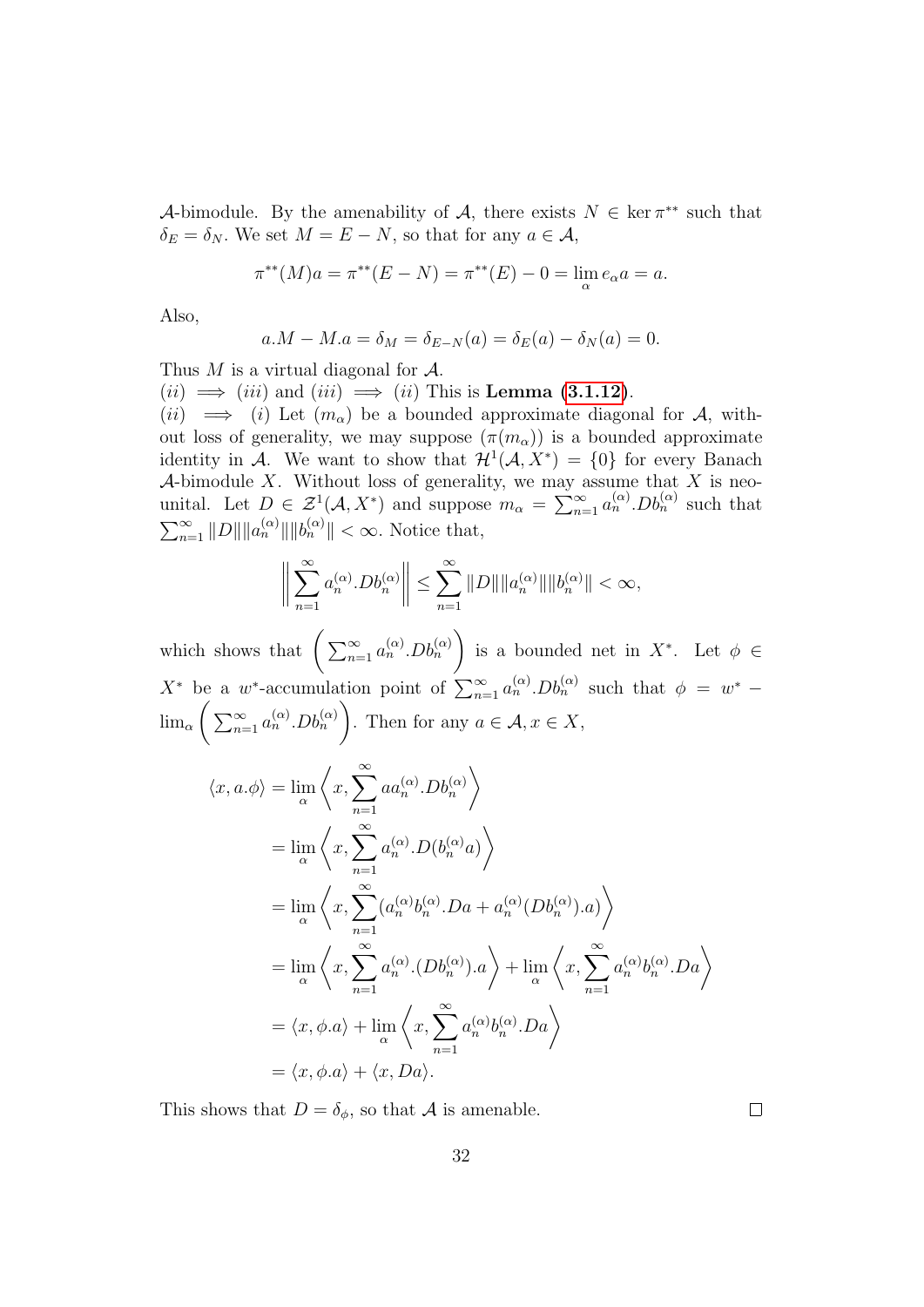The following important result due to Barry Johnson is stated without proof.

**Theorem 3.1.14.** [\[28\]](#page-98-0) Let A and B be amenable Banach algebra. Then  $\mathcal{A}\hat{\otimes}\mathcal{B}$  is an amenable Banach algebra.

The following is very useful.

<span id="page-40-0"></span>**Theorem 3.1.15.** [\[37\]](#page-98-1) Let  $A$  be a Banach algebra. Then there exists a continuous linear mapping  $\Psi : \mathcal{A}^{**} \hat{\otimes} \mathcal{A}^{**} \to (\mathcal{A} \hat{\otimes} \mathcal{A})^{**}$  such that for  $a, b, c \in \mathcal{A}$ and  $m \in \mathcal{A}^{**} \hat{\otimes} \mathcal{A}^{**}$ , the following holds.

- (i)  $\Psi(a \otimes b) = a \otimes b$ ,
- (ii)  $\Psi(m).c = \Psi(m.c),$
- (iii)  $c.\Psi(m) = \Psi(c.m),$
- (iv)  $\Psi_{\mathcal{A}}^{**}(m) = \Psi_{\mathcal{A}^{**}}(m)$ .

The following is a direct application of Lemma [\(3.1.15\)](#page-40-0).

Theorem 3.1.16. [\[6\]](#page-96-0) Let A be a Banach algebra such that  $A^{**}$  is amenable. Then A is also amenable.

*Proof.* Let  $(M_{\alpha}) \subset A^{**} \hat{\otimes} A^{**}$  be an approximate diagonal for  $A^{**}$ . By **Lemma [\(3.1.15\)](#page-40-0)**, there exists a  $\Psi : \mathcal{A}^{**} \hat{\otimes} \mathcal{A}^{**} \to (\mathcal{A} \hat{\otimes} \mathcal{A})^{**}$  such that for any  $a \in \mathcal{A}$ ,

$$
a\Psi(M_{\alpha}) - \Psi(M_{\alpha})a = \Psi(aM_{\alpha}) - \Psi(M_{\alpha}a)
$$
  
=  $\Psi(aM_{\alpha} - M_{\alpha}a)$   
 $\rightarrow \Psi(0) = 0,$ 

and,

$$
\pi_{\mathcal{A}}^{**}(\Psi(M_\alpha)a)=\pi_{\mathcal{A}^{**}}(M_\alpha)a\to a.
$$

Choose  $M \in (\mathcal{A}\hat{\otimes}\mathcal{A})^{**}$  such that  $M = w^* - \lim_{\alpha} \Psi(M_{\alpha})$ . Then for every  $a \in \mathcal{A},$ 

$$
aM - Ma = w^* - \lim_{\alpha} \Psi(aM_{\alpha} - M_{\alpha}a) \to \Psi(0) = 0,
$$

and

$$
\pi^{**}(M_{\alpha})a = w^* - \lim_{\alpha} \pi^{**}_{\mathcal{A}}(\Psi(M_{\alpha})a) = w - \lim_{\alpha} \pi_{\mathcal{A}^{**}}(M_{\alpha})a = a.
$$

It follows that M is a virtual diagonal for  $\mathcal{A}$ .

 $\Box$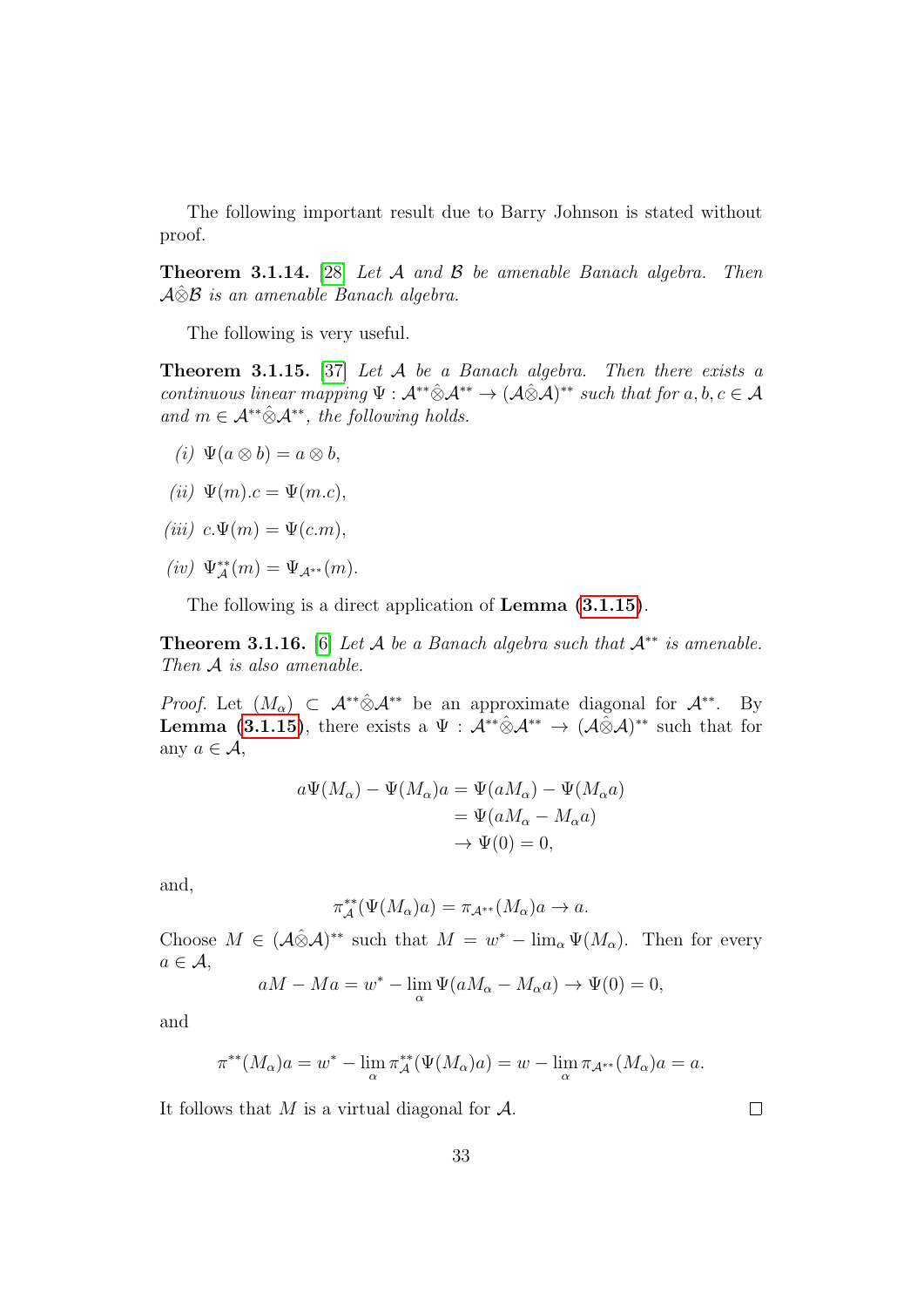#### 3.1.2 Splitting of exact sequence of A-modules

The introduction of homological algebra as a tool for deriving interesting outcomes on the amenability properties of Banach algebras is credited to Helemskii [\[26\]](#page-97-2). Much of the results he obtained can be found in [\[25\]](#page-97-0). Curtis and Loy in [\[6\]](#page-96-0), without delving too deeply into the homological algebra "machinery" used in the derivations by Helemskii, came up with interesting proofs to the results stated in this section. It should be noted that the results are mostly due to Helemskii and Seinberg.

**Definition 3.1.17.** Suppose  $X, Y, Z$  are Banach A-bimodules, such that  $f: X \to Y$ ,  $q: Y \to Z$  are Banach A-bimodule homomorphisms. Let

$$
\sum: 0 \to X \xrightarrow{f} Y \xrightarrow{g} X \to 0
$$

be a short sequence of Banach A-bimodules.

- (i)  $\sum$  is said to be exact if f is injective, g is surjective and Im  $f = \ker g$ .
- (ii) The exact sequence  $\sum$  is admissible if there exists a bounded linear map  $F: Y \to X$ , such that  $F f = I_X$ .
- (iii) The exact sequence  $\sum$  splits if there exists a Banach A-bimodule homomorphism  $F: Y \to X$ , such that  $Ff = I_X$ .

The following important result about a homological property of Banach spaces/algebras is stated without proof.

<span id="page-41-0"></span>**Proposition 3.1.18.** [\[6\]](#page-96-0) Let  $\sum: 0 \to X \xrightarrow{f} Y \xrightarrow{g} Z \to 0$  be a short admissible sequence of Banach spaces. If there exists a bounded linear operator  $F: Y \to X$  which is a left inverse on f, then there exists a unique bounded linear operator  $G: Z \to Y$  which is a right inverse on q. The converse also holds, and  $fF + Gg$  is an identity map on Y. If A is a Banach algebra, and  $X, Y, Z$  are Banach A-modules, and  $f, g$  are Banach A-module homomorphisms, then  $F$  is a Banach  $A$ -module homomorphism if and only if  $G$ is.

In the characterisation of the amenability of a Banach algebra  $\mathcal A$  in terms of short exact sequences of  $A$ -modules, the following sequence plays an important role.

$$
\Pi: 0 \to K \xrightarrow{i} \mathcal{A} \hat{\otimes} \mathcal{A} \xrightarrow{\pi} \mathcal{A} \to 0,
$$
\n(3.1)

$$
\Pi^* : 0 \to \mathcal{A}^* \xrightarrow{\pi^*} (\mathcal{A} \hat{\otimes} \mathcal{A})^* \xrightarrow{i^*} K^* \to 0. \tag{3.2}
$$

where  $\Pi^*$  is the dual of  $\Pi$  and  $K = \ker \pi$  and i is the injection of  $\ker \pi$  into  $\mathcal{A}\hat{\otimes}\mathcal{A}$  .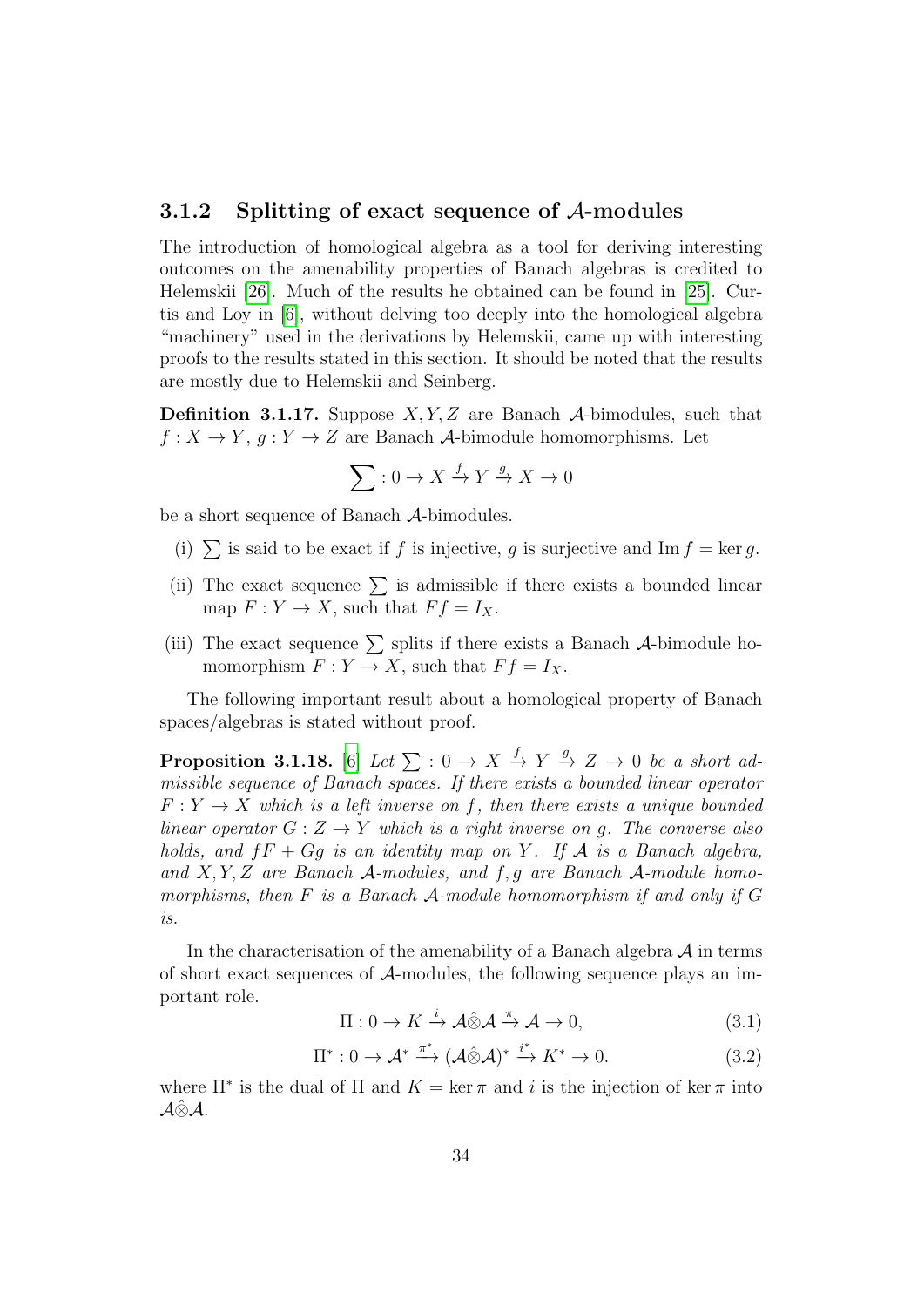**Lemma 3.1.19.** [\[6\]](#page-96-0) Let  $A$  be a Banach algebra.

(i) If  $A$  is unital, then  $\Pi$  is admissible.

(ii) If A has a bounded approximate identity, then  $\Pi^*$  is admissible.

*Proof.* (i) Let e be the identity element in  $A$ , we define the map

$$
\theta: \mathcal{A} \to \mathcal{A} \hat{\otimes} \mathcal{A}, \ \ a \mapsto a \otimes e.
$$

Clearly, for any  $a, b \in \mathcal{A}$ ,

$$
\theta(a+b) = (a+b) \otimes e = a \otimes e + b \otimes e = \theta(a) + \theta(b),
$$

and

$$
\|\theta\| = \sup\{\|\theta(a)\|_p\} \le K, \ K > 0.
$$

It follows that  $\theta$  is a bounded linear map. Also, notice that

$$
\pi\theta(a) = \pi(\theta(a)) = \pi(a \otimes e) = a.
$$

This further implies that  $\theta^* \pi^* = I_{\mathcal{A}^*}$ . By **Proposition [\(3.1.18\)](#page-41-0)**,  $\Pi$  is admissible.

(ii) Suppose A has a bounded approximate identity, say  $(e_{\alpha})$ . Let  $M \in$  $(\mathcal{A}\hat{\otimes}\mathcal{A})^{**}$  be a w<sup>\*</sup>-accumulation point of  $(e_{\alpha}\otimes e_{\alpha})$ . Suppose further that  $\lim_{\alpha} \langle e_{\alpha} \otimes e_{\alpha}, M \rangle = \langle \lambda, M \rangle$ , for all  $\lambda \in (A \hat{\otimes} A)^*$ . Define the map:

$$
\sigma:({\cal A}\hat\otimes{\cal A})^*\to{\cal A}^*
$$

by:

$$
\langle a,\sigma(\lambda)\rangle=\langle a.\lambda,M\rangle, \ \ a\in \mathcal{A},\ \lambda\in (\mathcal{A}\hat{\otimes}\mathcal{A})^*.
$$

Let  $\lambda = \pi^* \phi$ ,  $\phi \in \mathcal{A}^*$ , then:

$$
\langle a, \sigma \pi^* \phi \rangle = \langle a.(\pi^* \phi), M \rangle = \langle \pi^*(a. \phi), M \rangle
$$
  
=  $\lim_{\alpha} \langle e_{\alpha} \otimes e_{\alpha}, \pi^*(a. \phi) \rangle = \lim_{\alpha} \langle \pi(e_{\alpha} \otimes e_{\alpha}), a. \phi \rangle = \lim_{\alpha} \langle e_{\alpha}^2, a. \phi \rangle$   
=  $\lim_{\alpha} \langle e_{\alpha}^2 \cdot a, \phi \rangle = \langle a, \phi \rangle$ .

Thus  $\sigma \pi^* = I_{\mathcal{A}^*}$  as required.

**Theorem 3.1.20.** [\[6\]](#page-96-0) Let  $A$  be a Banach algebra.  $A$  is amenable if and only if

 $(i)$  A has a bounded approximate identity,

 $\Box$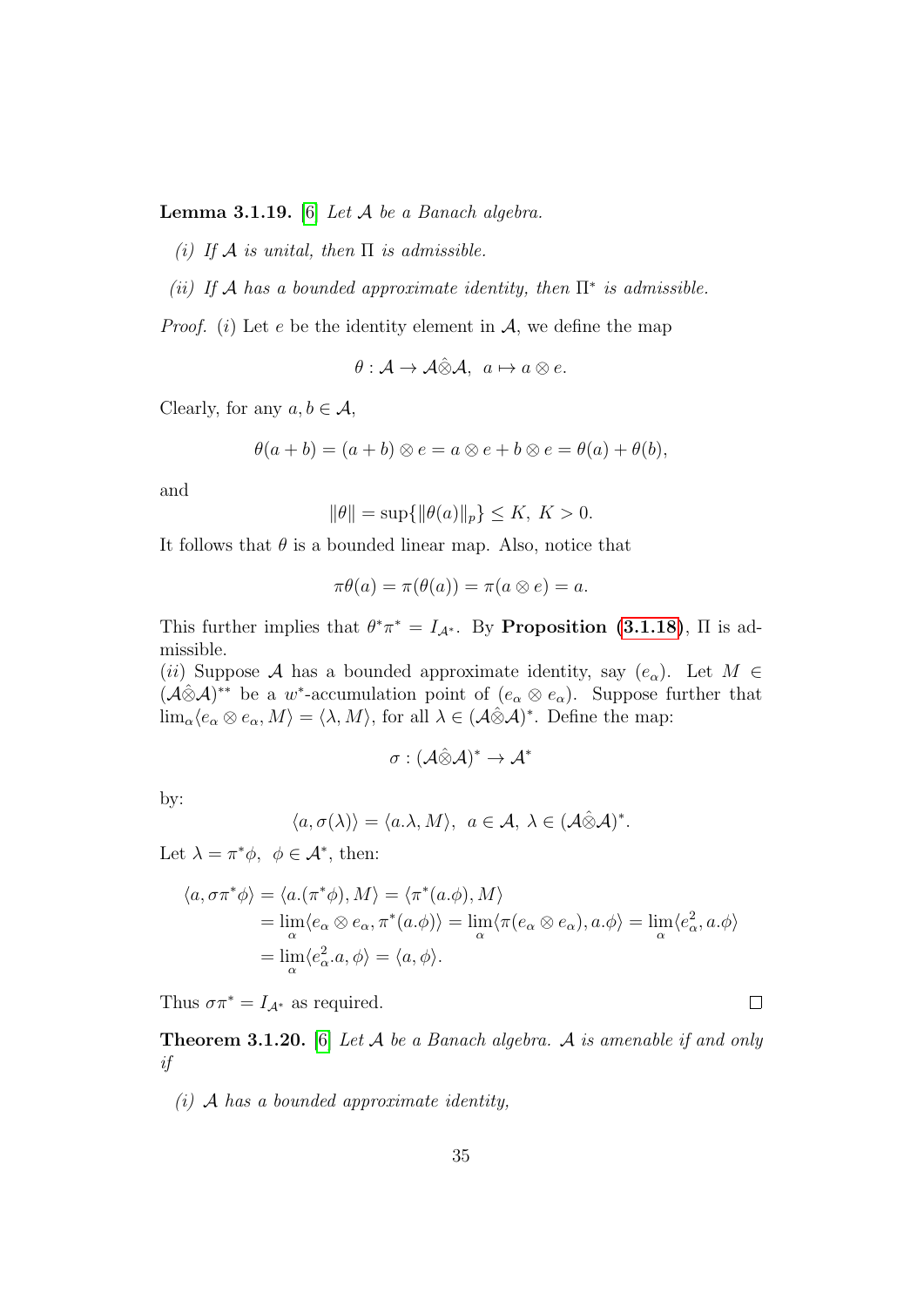#### (ii) the admissible sequence  $\Pi^*$  splits.

*Proof.* Suppose A is amenable, then by **Proposition** [\(3.1.5\)](#page-33-0), A has a bounded approximate identity, say  $(e_{\alpha})$ , and also the amenability of A implies A has a virtual diagonal, say M. Hence by Lemma  $(3.1.18)$ ,  $\pi^*$  has a left inverse, say  $\theta$ , where

$$
\theta: (\mathcal{A}\hat{\otimes}\mathcal{A})^* \to \mathcal{A}^*,
$$

is determined by

$$
\langle a, \lambda \theta \rangle = \langle \lambda a, M \rangle, \ a \in \mathcal{A}, \lambda \in (\mathcal{A} \hat{\otimes} \mathcal{A})^*
$$

is linear. We claim that  $\theta$  is a Banach A-bimodule homomorphism. Let  $b \in \mathcal{A}$ , then:

$$
\langle a, \theta(b.\lambda) \rangle = \langle (b.\lambda).a, M \rangle = \langle \lambda.a, M.b \rangle
$$
  
=  $\langle \lambda.a, b.M \rangle = \langle \lambda.(ab), M \rangle$   
=  $\langle ab, \theta \lambda \rangle = \langle a, b.\theta \lambda \rangle$ .

Therefore,  $\theta$ . $(b.\lambda) = b\theta(\lambda)$ . Similarly,

$$
\langle a, \theta(\lambda).b \rangle = \langle (\lambda.b).a, M \rangle = \langle \lambda.(ba), M \rangle = \langle ba, \theta \lambda \rangle = \langle a, \theta \lambda.b \rangle.
$$

Hence,  $\theta(\lambda.a) = \theta(\lambda).a$ . We thus conclude that  $\Pi^*$  splits.

Conversely, suppose A has a bounded approximate identity,  $(e_{\alpha})$  and  $\theta$  is an A-bimodule homomorphism with  $\theta \pi^* = I_{\mathcal{A}^*}$ . Suppose further that  $u \in$  $(\mathcal{A}\hat{\otimes}\mathcal{A})^{**}$  is such that  $u=w^*-\lim_{\alpha\to\infty} (e_\alpha\otimes e_\alpha)$ . Set  $M=\theta^*\pi^{**}u$ . We claim M is a virtual diagonal for  $A$ . Consider the following. Let  $a \in \mathcal{A}, \lambda \in (\mathcal{A} \hat{\otimes} \mathcal{A})^*$ , then

$$
\langle \lambda, a.M \rangle = \langle \lambda, a\theta^* \pi^{**} u \rangle
$$
  
\n
$$
= \langle \pi^* \theta(\lambda a), u \rangle = \lim_{\alpha} \langle e_{\alpha} \otimes e_{\alpha}, \pi^* \theta(\lambda a) \rangle
$$
  
\n
$$
= \lim_{\alpha} \langle a e_{\alpha}^2, \theta \lambda \rangle = \langle a, \theta \lambda \rangle
$$
  
\n
$$
= \lim_{\alpha} \langle e_{\alpha}^2 a, \theta \lambda \rangle = \lim_{\alpha} \langle e_{\alpha} \otimes e_{\alpha}, \pi^* \theta(a.\lambda) \rangle
$$
  
\n
$$
= \langle \pi^* \theta(a.\lambda), u \rangle = \langle a.\lambda, \theta^* \pi^{**} u \rangle = \langle \lambda, M.a \rangle.
$$

Also,

$$
\pi^{**}Ma = \pi^{**}\theta^*\pi^{**}ua = \pi^{**}ua = \lim_{\alpha} e_{\alpha}^2 a = a.
$$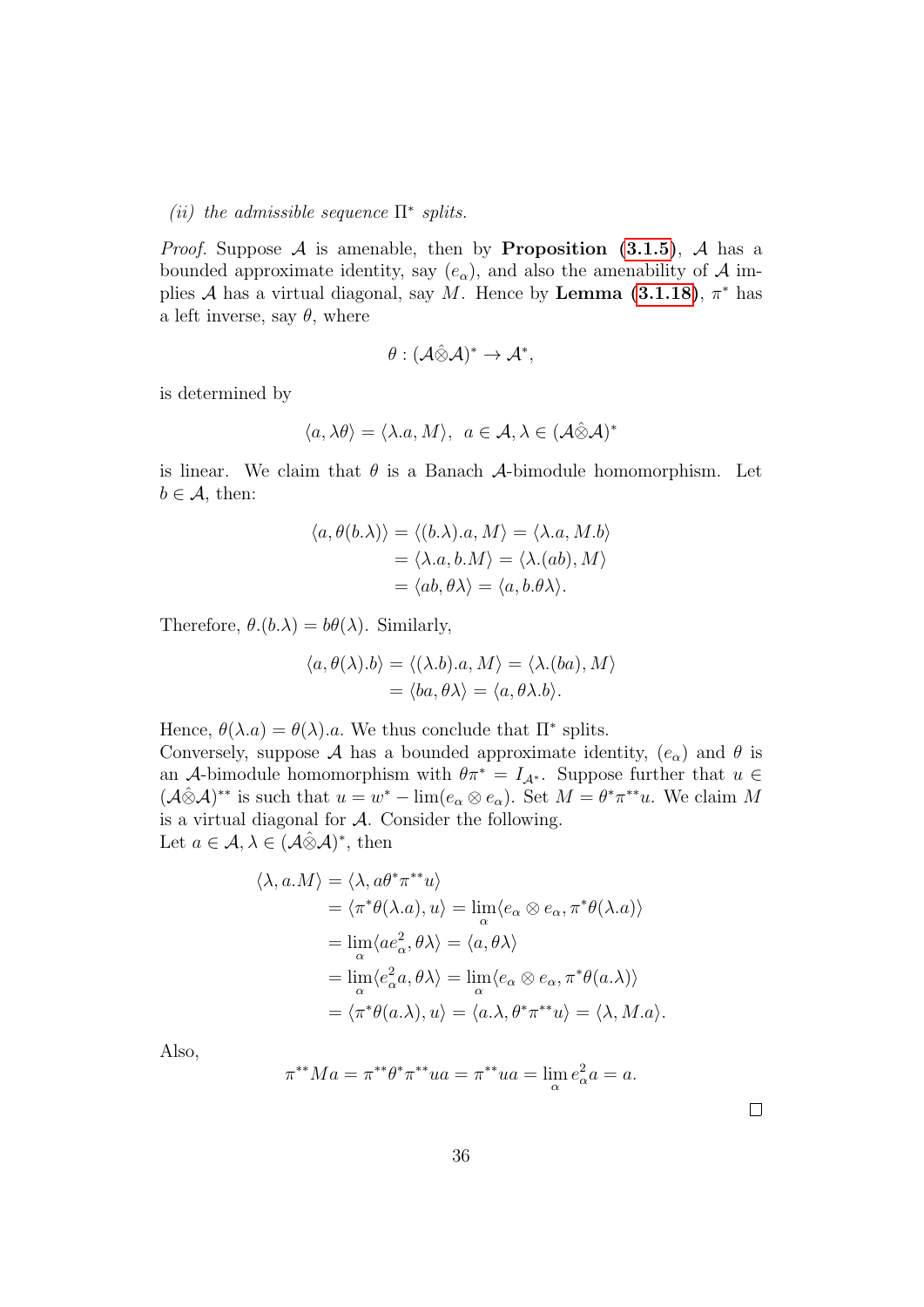The amenability property of a Banach algebra  $\mathcal A$  can also be characterised by the splitting of short exact sequence of arbitrary Banach A-modules. The following results are quite helpful in that regard.

**Proposition 3.1.21.** [\[6\]](#page-96-0) Let X, Z be left Banach A-modules. Then  $\mathcal{B}(Z, X)$ is a Banach A-bimodule, where the module operation is determined by,

$$
(a.T)z = a.T(z), (T.a)z = T(a.z), z \in Z, T \in \mathcal{B}(Z, X).
$$

Proof. That the relevant right and left operations are indeed module operations is trivial. Notice that:

$$
||a.T(z)|| \le ||a|| ||T(z)|| \le ||a|| ||T|| ||z|| \le ||a|| ||T||, ||z|| \le 1.
$$

It follows that,

$$
||a.T|| \le ||a|| ||T||.
$$

In a similar manner,

$$
||T.a|| \le ||a|| ||T||.
$$

 $\Box$ 

<span id="page-44-0"></span>**Proposition 3.1.22.** [\[6\]](#page-96-0) Let Z be a left Banach A-module and X a right Banach A-module, then  $W = Z \hat{\otimes} X$  is a Banach A-bimodule with module action determined by

$$
a.(z \otimes x) = (a.z) \otimes x, \ (z \otimes x).a = z \otimes (x.a), \ a \in \mathcal{A}.
$$

Further more, the map  $T: W^* \to \mathcal{B}(Z, X^*)$ ,  $\phi \mapsto T_{\phi}$  given by

$$
\langle x, T_{\phi} \rangle = \langle z \otimes x, \phi \rangle
$$

is an isometric Banach A-bimodule homomorphism.

Theorem 3.1.23. [\[6\]](#page-96-0) Let A be an amenable Banach algebra, and

$$
\sum: 0 \to X^* \xrightarrow{f} Y \xrightarrow{g} Z \to 0
$$

an admissible short exact sequence of left or right Banach A-modules with  $X^*$  a dual Banach A-module. Then  $\sum$  splits.

*Proof.* Suppose that  $\sum$  is a sequence of left Banach A-modules. Since  $\sum$ is admissible, there exists  $\tilde{G} \in \mathcal{B}(Z, Y)$  such that  $g\tilde{G} = I_Z$ . Define  $D(a)$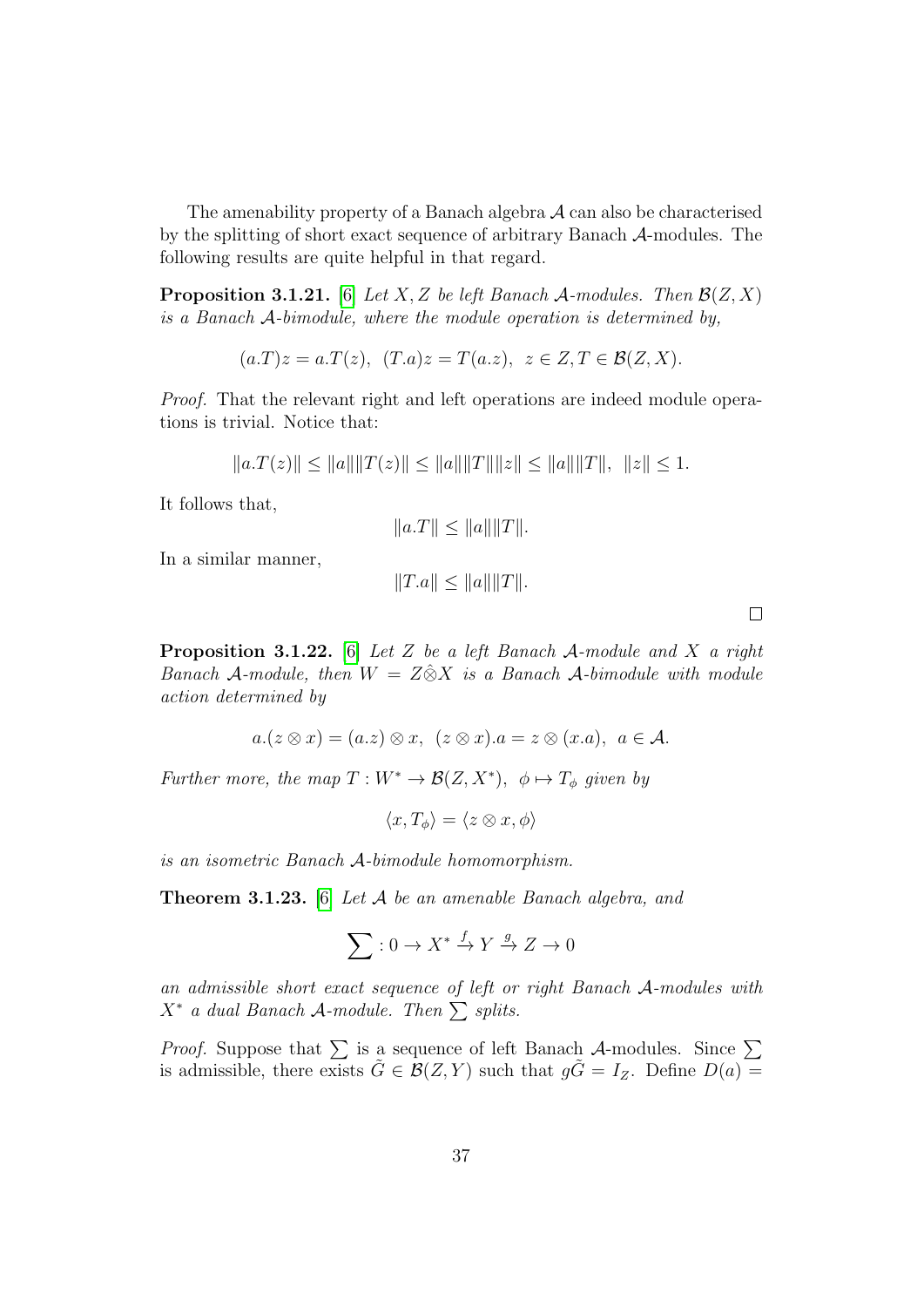$a.\tilde{G}-\tilde{G}.a$ . Then D is a derivation from A into the bimodule  $\mathcal{B}(Z, Y)$ . For any  $z \in Z$ ,

$$
g(Da)(z) = g(a.\tilde{G} - \tilde{G}.a)(z)
$$
  
= a.I<sub>Z</sub>(z) - I<sub>Z</sub>(z) = I<sub>Z</sub>(az) - I<sub>Z</sub>(az) = az - az = 0.

That is,  $D(\mathcal{A}) \subset B(Z, \ker q) = \mathcal{B}(Z, \operatorname{Im} f)$ , which shows that:

 $f^{-1}D: \mathcal{A} \to \mathcal{B}(Z, X^*) \simeq (Z \otimes X)^*$ 

is a derivation into a dual Banach  $\mathcal{A}$ -bimodule. Since  $\mathcal{A}$  is amenable,  $f^{-1}D$ is inner, so that there exists  $Q \in \mathcal{B}(Z, X^*)$  such that

$$
Da = a.\tilde{G} - \tilde{G}.a = a.fQ - fQ.a.
$$

Set  $G = \tilde{G} - fQ$ . Clearly  $a.G = G.a$  and

$$
gG(z) = g\tilde{G}(z) - gfQ(z) = g\tilde{G}(z) - g(fQ(z))
$$
  
=  $g\tilde{G}(z) - 0 = g\tilde{G}(z) = z$ .

That is G is a right inverse for g. Hence  $\sum$  splits.

 $\Box$ 

#### 3.1.3 Some hereditary properties

Below we discuss some of the hereditary properties of amenable Banach algebras.

<span id="page-45-0"></span>**Theorem 3.1.24.** [\[28\]](#page-98-0) Let A be an amenable Banach algebra, and  $\beta$  a Banach algebra. Let  $\theta : A \rightarrow B$  be a continuous homomorphism with dense range, then  $\mathcal B$  is also amenable.

*Proof.* Let X be a Banach A-bimodule, let  $D \in \mathcal{Z}^1(\mathcal{B}, X^*)$ . Then X is a Banach  $\beta$ -bimodule, where the module operation is given by

$$
ax = \theta(a)x, \ xa = x\theta(a), \ x \in X.
$$

Notice that

$$
D \circ \theta(ab) = D(\theta(a)\theta(b)) = \theta(a)D(\theta(b)) + D(\theta(a))\theta(b)
$$
  
=  $\theta(a)D \circ \theta(b) + (D \circ \theta(a))\theta(b) = a(D \circ \theta)(b) + (D \circ \theta(a))b$ ,  
 $a, b \in \mathcal{A}$ .

Hence  $D \circ \theta \in \mathcal{Z}^1(\mathcal{A}, X^*)$ . Since A is amenable, there exists  $\phi \in X^*$  such that  $D \circ \theta = \delta_{\phi}$ . Therefore  $Db = bf - fb$ ,  $b \in \theta(\mathcal{A})$ . Since  $\theta(\mathcal{A})$  is dense in  $\mathcal{B}$ and by applying the continuity of  $\theta$ , it follows that this is true for any  $b \in \mathcal{B}$ , so that  $D = \delta_f$ .  $\Box$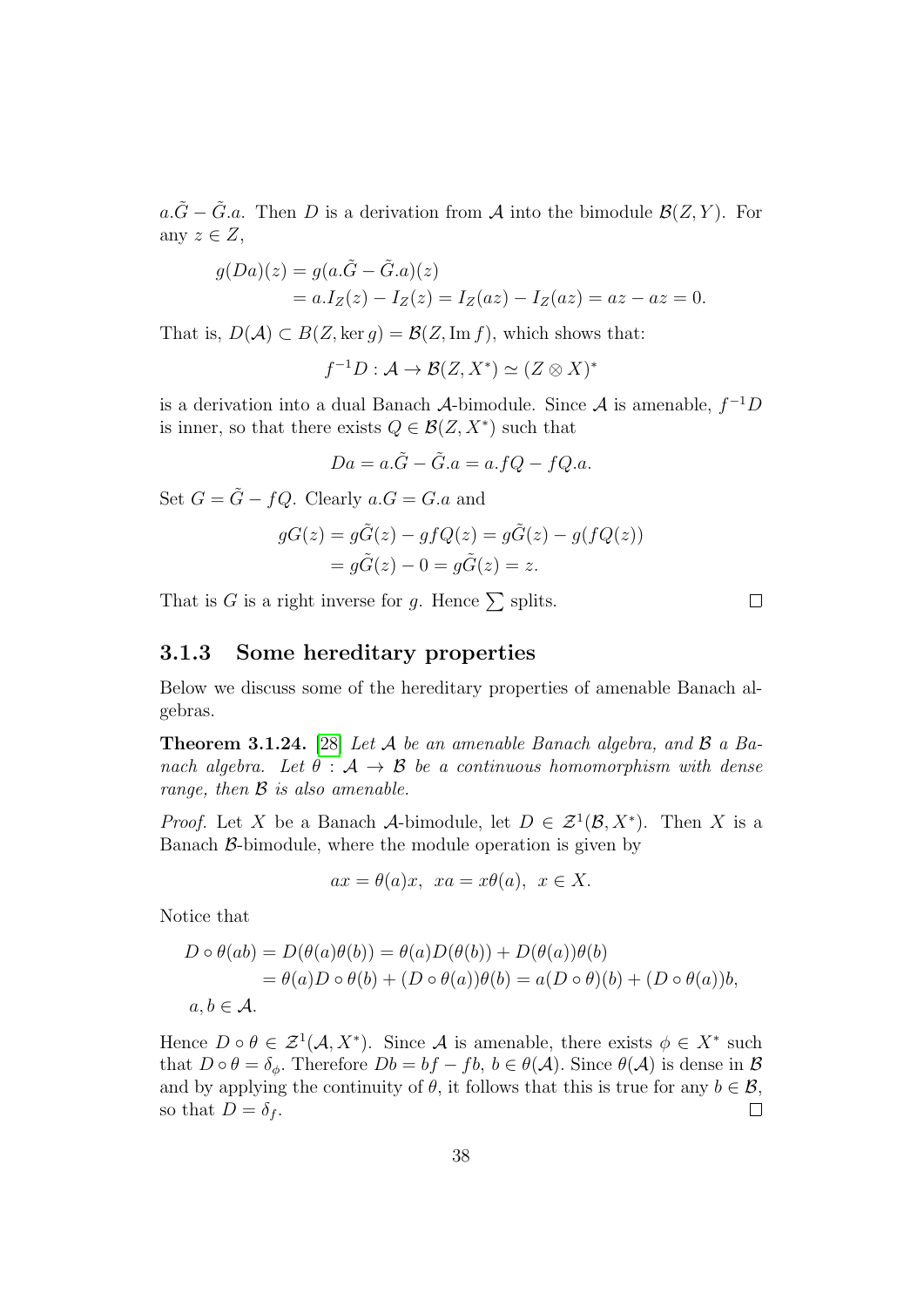**Corollary 3.1.25.** [\[47\]](#page-99-0) Suppose A is an amenable Banach algebra and I is a closed ideal of  $A$ , then  $A/I$  is amenable as well.

*Proof.* Notice that  $\theta : A \rightarrow A/I$  is a continuous epimorphism. Hence the rest of the proof follows from **Theorem [\(3.1.24\)](#page-45-0)**.  $\Box$ 

The following theorem is quite useful.

<span id="page-46-1"></span>**Proposition 3.1.26.** [\[47\]](#page-99-0) For an amenable Banach algebra  $\mathcal A$  with closed ideal I, the following statements are equivalent.

- $(i)$  I is amenable.
- (ii) I has a bounded approximate identity.

*Proof.* Clearly  $(i) \implies (ii)$  holds.

 $(ii) \implies (i)$  Let X be a Banach I-bimodule. Without loss of generality we may assume X is neo-unital. By **Proposition [\(3.1.7\)](#page-34-1)**, the module action of I on X extends to A in a canonical sense. Let  $D \in \mathcal{Z}^1(I, X^*)$ . Then again by Proposition [\(3.1.7\)](#page-34-1), D has an extension  $\tilde{D} \in \mathcal{Z}^1(\mathcal{A}, X^*)$ . Since  $\tilde{\mathcal{A}}$  is amenable, we have that  $\tilde{D} \in \mathcal{H}^1(\mathcal{A}, X^*)$ . It follows that  $D = \tilde{D}|_I$ .  $\Box$ 

<span id="page-46-0"></span>**Lemma 3.1.27.** [\[47\]](#page-99-0) Let  $A$  be an amenable Banach algebra and  $J$  a closed left ideal of A. Then the following statements are equivalent.

- (i) J has a bounded right approximate identity.
- (ii) J is weakly complemented.

*Proof.* (i)  $\implies$  (ii) Let  $(e_{\alpha})_{\alpha \in \Gamma}$  be a bounded right approximate identity for J, and  $U$  an ultra filter on Γ. We define

$$
P: \mathcal{A}^* \to \mathcal{A}^*, \ \ \phi \mapsto w^* - \lim_{\mathcal{U}} (\phi - e_\alpha. \phi).
$$

Notice that for any  $a \in J$ ,  $\phi \in \mathcal{A}^*$ ,

$$
\langle a, P\phi \rangle = \lim_{\mathcal{U}} \langle a, \phi - e_{\alpha}.\phi \rangle
$$
  
=  $\langle a, \phi \rangle - \lim_{\mathcal{U}} \langle a, e_{\alpha}.\phi \rangle$   
=  $\langle a, \phi \rangle - \lim_{\mathcal{U}} \langle ae_{\alpha}, \phi \rangle$   
=  $\langle a, \phi \rangle - \langle a, \phi \rangle$   
= 0.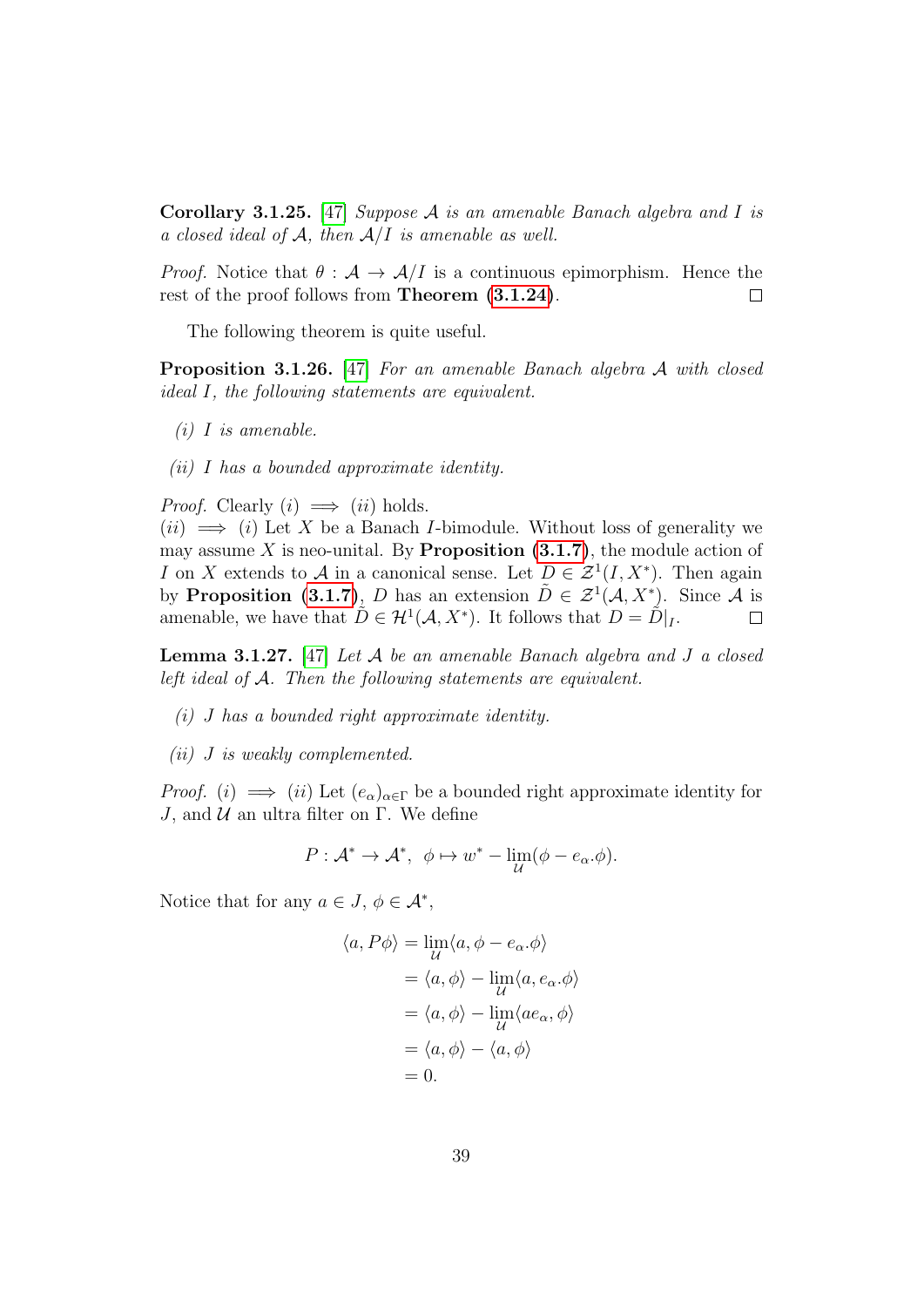This shows that  $P(A^*) \subset J^{\perp}$ . Recall that since J is a left ideal of A, then for any  $a \in \mathcal{A}$ ,  $e_{\alpha}a \in J$  for all  $\alpha \in \Gamma$ . Hence for any  $a \in \mathcal{A}$  and  $\phi \in \mathcal{A}^*$ ,

$$
\langle a, P\phi \rangle = \lim_{\mathcal{U}} (\langle a, \phi \rangle - \langle a, e_{\alpha}\phi \rangle)
$$

$$
= \langle a, \phi \rangle - \lim_{\mathcal{U}} \langle ae_{\alpha}, \phi \rangle
$$

$$
= \langle a, \phi \rangle.
$$

That is,  $P^2 = P$ . We therefore conclude that  $J^{\perp}$  is a direct summand in  $\mathcal{A}^*$ , which further implies that  $J$  is weakly complemented.

 $(ii) \implies (i)$  Since A is amenable, then it has a bounded approximate diagonal, say  $(m_\beta)$ , were  $m_\beta = \sum_{n=1}^\infty a_n^{(\beta)} \otimes b_n^{(\beta)}$ , with  $\sum_{n=1}^\infty ||a_n^{(\beta)}|| ||b_n^{(\beta)}|| < \infty$ . Let  $P: \mathcal{A}^* \to \mathcal{A}^*$  be a projection onto  $J^{\perp}$ , let  $Q = \delta_{\mathcal{A}^{**}} - P^{**}$ . Then clearly  $Q: \mathcal{A}^{**} \to \mathcal{A}^{**}$  is a projection onto  $J^{\perp \perp} \simeq J^{**}$ . Define

$$
E_{\beta} = \sum_{n=1}^{\infty} a_n^{(\beta)} Q b_n^{(\beta)}.
$$

Then for  $a \in J$ , we have

$$
\lim_{\beta} aE_{\beta} = \lim_{\beta} \sum_{n=1}^{\infty} a a_n^{(\beta)} Q b_n^{(\beta)}
$$
  
\n
$$
= \lim_{\beta} \sum_{n=1}^{\infty} a_n^{(\beta)} Q (b_n^{(\beta)} a) \quad (b_n^{(\beta)} a \in J)
$$
  
\n
$$
= \lim_{\beta} \sum_{n=1}^{\infty} a_n^{(\beta)} b_n^{(\beta)} a
$$
  
\n
$$
= \lim_{\beta} \pi (m_{\beta}) a = a.
$$

Let  $E \in J^{**}$  be a w<sup>\*</sup>-accumulation point of  $(E_\beta)$ . Then  $a.E = a$ . By applying **Theorem [\(2.1.16](#page-15-0) (ii))**, there exists a bounded net in  $(e_{\alpha}) \subset A$  such that  $e_{\alpha} \to E$ . Therefore  $(e_{\alpha})$  is a bounded weak right approximate identity for J, which further implies  $(i)$  holds.  $\Box$ 

The folowing result is a direct application of Lemma [\(3.1.27\)](#page-46-0).

Theorem 3.1.28. [\[8\]](#page-96-1) For an amenable Banach algebra with a closed ideal I, the following are equivalent.

- $(i)$  I is amenable.
- (ii) I has a bounded approximate identity.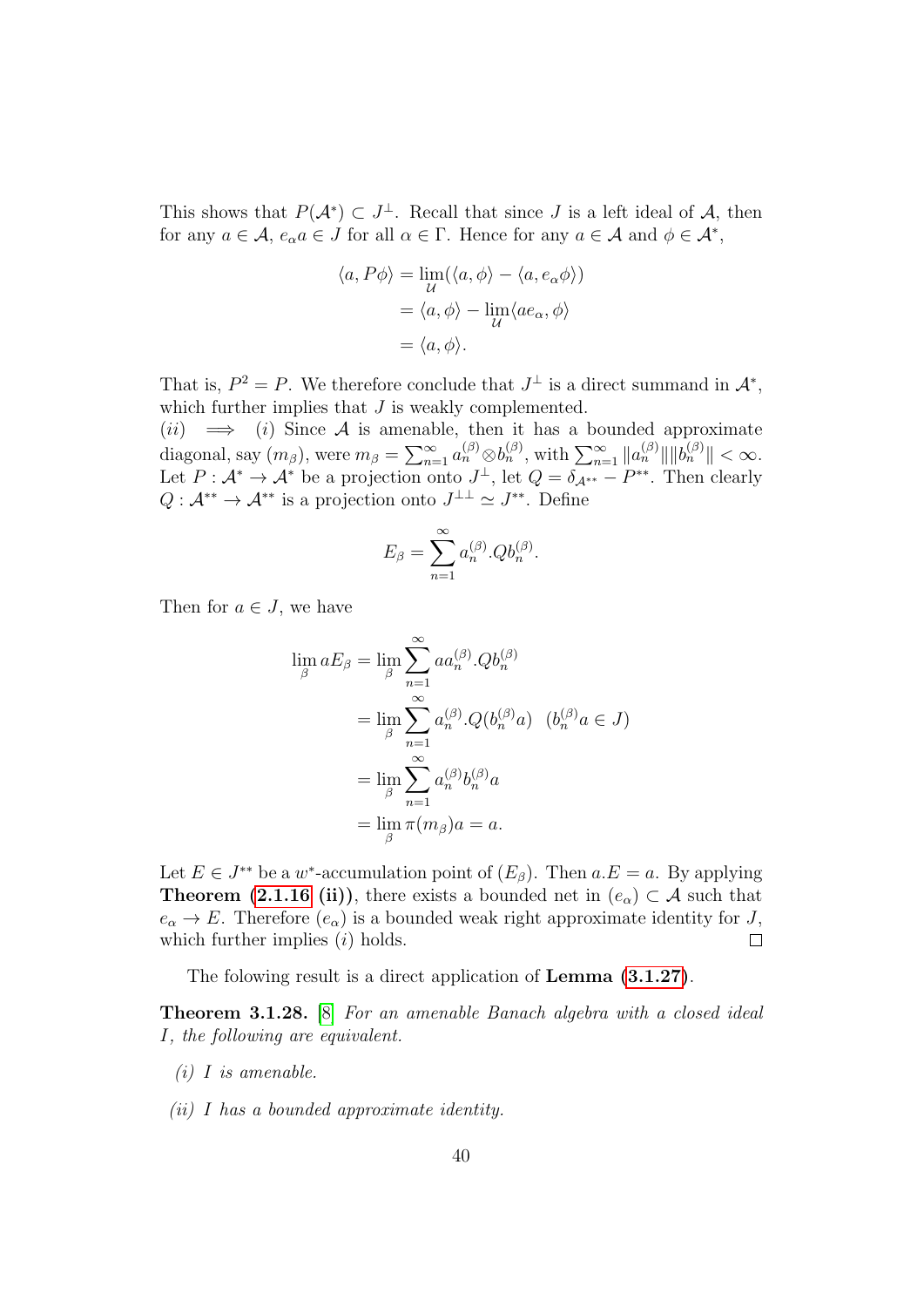(iii) I is weakly complemented.

*Proof.* (i)  $\implies$  (ii) Follows from **Proposition [\(3.1.26\)](#page-46-1)**.  $(iii) \implies (iii)$  Follows from **Lemma** [\(3.1.27\)](#page-46-0).  $(iii) \implies (i)$  Suppose I is weakly complemented. By applying Lemma  $(3.1.27)$ , I has a bounded right approximate identity. By passing to  $\mathcal{A}^{\text{op}}$ and applying **Lemma** [\(3.1.9\)](#page-35-0) on  $\mathcal{A}^{\text{op}}$ , we obtain a bounded left approximate

identity for I. That is, I has a bounded approximate identity and is therefore amenable.  $\Box$ 

**Corollary 3.1.29.** [\[47\]](#page-99-0) Let  $A$  be an amenable Banach algebra, and I a closed ideal of finite codimension. Then I is amenable.

<span id="page-48-0"></span>**Theorem 3.1.30.** [\[47\]](#page-99-0) Let  $A$  be a Banach algebra and I a closed two sided ideal of  $A$  such that both I and  $A/I$  are amenable. Then  $A$  is amenable.

*Proof.* Let X be a Banach A-bimodule, and  $D \in \mathcal{Z}^1(\mathcal{A}, X^*)$ . Then  $D|_I \in$  $\mathcal{Z}^1(I, X^*)$ . Since I is amenable, then there exists  $\psi_1 \in X^*$  such that

$$
Da = \delta_{\psi_1}(a) \quad (a \in I).
$$

Let  $\tilde{D} = D - \delta_{\psi_1}$ . Then clearly  $\tilde{D}|_{\underline{I}} = 0$  and thus induces a map from  $\mathcal{A}/I$ into  $X^*$ , which we also denote by  $\tilde{D}$ . Let

$$
F = \{ \phi \in X^* : a.\phi = \phi.a = 0 \text{ for all } a \in I \},\
$$

and

$$
X_0 = \overline{IX + XI}.
$$

Then  $F \simeq (X/X_0)^*$  is a dual Banach  $A/I$ -bimodule. Since I is a two sided ideal of A, then for any  $a \in I$ ,  $b \in A$ ,  $ab \in I$ . Also since D vanishes on I, it follows that a.<br>Da oa D∞(a).

$$
a.\ddot{D}b = \ddot{D}(ab) - \ddot{D}(a).b = 0.
$$

In a similar manner, we show that  $\tilde{D}b.a = 0$ . This further shows that  $\tilde{D}(\mathcal{A}/I) \subset F$ . Since  $\mathcal{A}/I$  is amenable, there exists  $\psi_2 \in F$  such that  $\tilde{D} = \delta_{\psi_2}$ . This implies that  $D = \delta_{\psi_1 + \psi_2}$ .  $\Box$ 

**Corollary 3.1.31.** [\[8\]](#page-96-1) A Banach algebra A is amenable if and only if  $A^{\#}$  is amenable.

Let  $A$  be a Banach algebra. The following section deals with some interesting results involving the notion of amenability derived by restricting the class of Banach A-bimodules to A itself.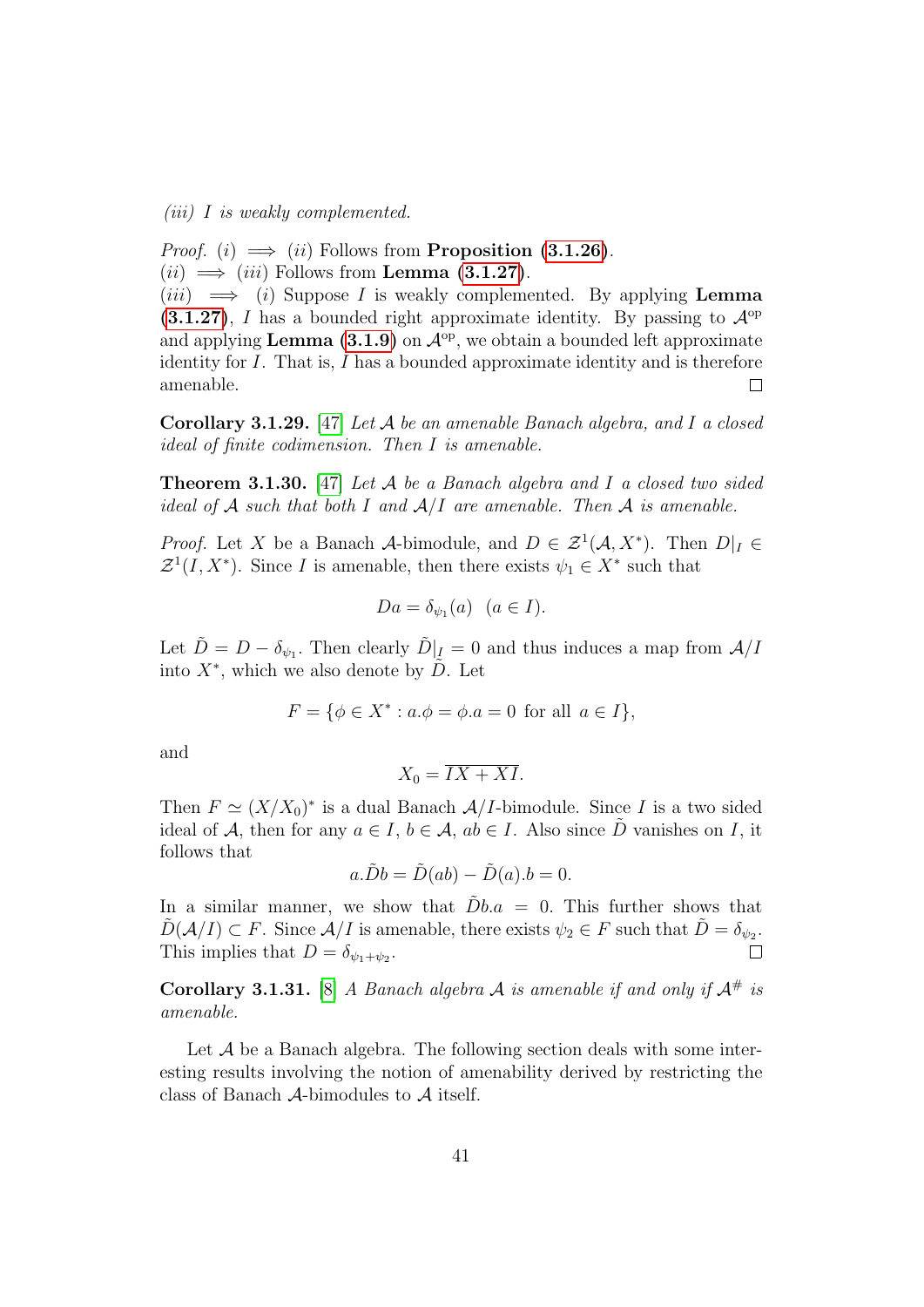## 3.2 Weak amenability in Banach algebras

The introduction of the notion of weak amenability for commutative Banach algebras is credited to W. G. Bade, P. C. Curtis and H. G. Dales [\[7\]](#page-96-2). It was further expanded to include some interesting examples by Grønbæk [\[20\]](#page-97-3) and B.E. Johnson [\[29\]](#page-98-2). It is motivated by certain behaviours of some known Banach algebras. For instance, given a locally compact group  $G$ ,  $\mathcal{H}^1(L^1(G), L^1(G)^*) = \{0\}$ , but the same cannot be said for any arbitrary Banach  $L^1(G)$ -bimodule except for the case where G is amenable as a group. In this section, we state some interesting results on weakly amenable Banach algebras and also discuss some interesting hereditary properties therein.

**Definition 3.2.1.** Let  $\mathcal A$  be a Banach algebra.  $\mathcal A$  is said to be weakly amenable if  $\mathcal{H}^1(\mathcal{A}, \mathcal{A}^*) = \{0\}.$ 

**Definition 3.2.2.** Let A be a Banach algebra, and  $\Phi_A$  the character space of A.  $d \in \mathcal{A}^*$  is called a point derivation if for  $a, b \in \mathcal{A}$ ,

$$
d(ab) = \varphi(a)d(b) + d(a)\varphi(b), \ \ \varphi \in \Phi_{\mathcal{A}}.
$$

Below is a variant of weak amenability.

**Definition 3.2.3.** Let A be a Banach algebra, and  $n \in \mathbb{N}$ . Then A is nweakly amenable if  $\mathcal{H}^1(\mathcal{A}, \mathcal{A}^{(n)}) = \{0\}$ , where  $\mathcal{A}^{(n)}$  is the nth dual of  $\mathcal{A}$ . The Banach algebra  $A$  is said to be *permanently weakly amenable* if  $A$  is *n*-weakly amenable for each  $n \in \mathbb{N}$ .

Proposition 3.2.4. [\[37\]](#page-98-1) Let A be a weakly amenable Banach algebra. Then

- (i)  $\mathcal{A}^2$  is dense in  $\mathcal{A}$ .
- (ii) A does not admit a zero point derivation.
- (iii) If  $A$  is commutative, then every derivation from  $A$  into each Banach A-bimodule is trivial.

*Proof.* (i) Suppose  $\mathcal{A}^2$  is not dense in  $\mathcal{A}$ , that is,  $\overline{\mathcal{A}^2} \neq \mathcal{A}$ , choose  $\phi_0 \in \mathcal{A}^*$ such that  $\phi_0|_{A^2} = 0$ , and  $\langle a_0, \phi_0 \rangle = 1$  for  $a_0 \in A \setminus A^2$ . Define  $D = \phi_0 \otimes \phi_0$ :  $a \mapsto \langle a, \phi_0 \rangle$ ,  $\mathcal{A} \to \mathcal{A}^*$ . Clearly, D is a continuous linear map. Notice that since  $\phi_0|_{\mathcal{A}^2} = 0$ , then  $D(ab) = 0$ , for all  $a, b \in \mathcal{A}$  and,

$$
\langle c, a.Db + Da.b \rangle = \langle c, a.Db \rangle + \langle c, Da.b \rangle
$$
  
=  $\langle ca, Db \rangle + \langle bc, Da \rangle$   
=  $\langle ca, \phi_0 \rangle \langle b, \phi_0 \rangle + \langle bc, \phi_0 \rangle \langle a, \phi_0 \rangle$   
= 0,  $(c \in \mathcal{A}).$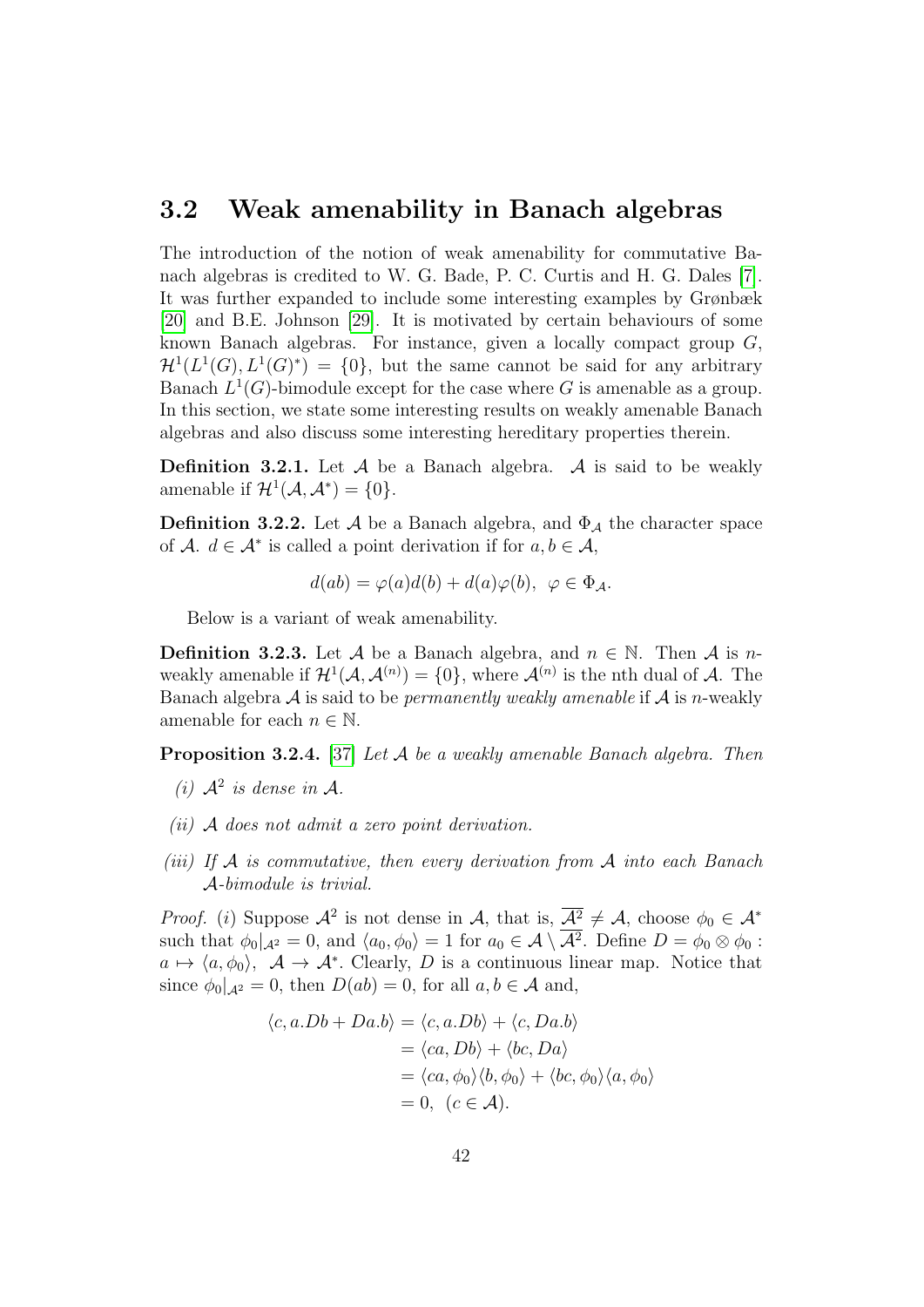This shows that D is indeed a derivaion from  $\mathcal A$  into  $\mathcal A^*$ . Clearly  $\langle a_0, Da_0 \rangle =$ 1, but  $\langle a_0, \delta_\phi(a_0) \rangle = 0, \phi \in \mathcal{A}^*$ . It therefore implies that D is not inner, which contradicts our assumption that  $A$  is weakly amenable. Thus  $A^2$  is dense in A.

(ii) Suppose that A admits a non zero point derivation, say d at  $\varphi \in \Phi_{\mathcal{A}}$ . Then clearly,  $D: a \mapsto d(a)\varphi, \mathcal{A} \to \mathcal{A}^*$  is a continuous linear operator, and also D is a derivation. Since A is weakly amenable, there exists a  $\psi \in \mathcal{A}^*$ such that  $D(a) = a.\psi - \psi.a.$  Let  $x_1 \in \mathcal{A}$  with  $\psi(x_1) = 1, x_2 \in \ker \varphi$  with  $d(x_2) = 1$ . We set  $x_0 = x_1 + (1 - d(x_1))x_2$ . Then

$$
\varphi(x_0) = \varphi(x_1 + (1 - d(x_1))x_2)
$$
  
=  $\varphi(x_1) + (1 - d(x_1))\varphi(x_2)$   
=  $\varphi(x_1) = 1$ .

It follows that,

$$
1 = \langle x_0, Dx_0 \rangle
$$
  
=  $\langle x_0, x_0 \phi - \phi x_0 \rangle$   
=  $\langle x_0, x_0 \phi \rangle - \langle x_0, \phi x_0 \rangle$   
=  $\langle x_0^2, \phi \rangle - \langle x_0^2, \phi \rangle$   
= 0,

which is a contradiction, therefore  $A$  does not admit a point derivation.

(*iii*) Suppose there exists  $D \in \mathcal{Z}^1(\mathcal{A}, X)$  with  $D \neq 0$ . By (*i*),  $\overline{\mathcal{A}^2} = \mathcal{A}$ , and so that there exists  $a_o \in \mathcal{A}$  with  $D(a_0^2) \neq 0$ . We then have that  $a_0.D(a_0) \neq 0$ , so that there exists  $\phi \in X^*$  such that  $\langle a_0, Da_0, \phi \rangle = 1$ . Let  $R_{\phi} \in_{\mathcal{A}} B(\mathcal{A}, X^*)$ . Then  $R_{\phi} \circ D \in \mathcal{Z}^{1}(\mathcal{A}, X^*)$  and  $\langle a_0, (R_{\phi} \circ D)(a_0) \rangle = \langle a_0, Da_0, \phi \rangle = 1$ , so that  $R_{\phi} \circ D \neq 0$ , a contradiction of the fact that A is weakly amenable.  $\Box$ 

**Theorem 3.2.5.** [\[37\]](#page-98-1) Let A be a Banach algebra such that  $A^{**}$  is weakly amenable and  $\hat{\mathcal{A}}$  the image of  $\mathcal A$  under the canonical embedding, such that  $\hat{\mathcal{A}}$ is a left ideal in  $A^{**}$ . Then A is weakly amenable.

*Proof.* Let  $D : A \rightarrow A^*$  be a continuous derivation, and  $D^{**}$  its second adjoint. Let  $E, F \in \mathcal{A}^{**}$  and  $(a_i), (b_i)$  be bounded nets in A such that  $E =$  $w^*-\lim_i a_i, F = w^*-\lim_j b_j$ . Then clearly for any  $x \in \mathcal{A}$ ,  $Fx = w^*-\lim_j b_jx$ . If  $\hat{a}_i, \hat{b}_j$  are the canonical images of  $a_i, b_j$  respectively for all  $i, j$ , then

$$
D^{**}(EF) = w^* - \lim_{i} \lim_{j} D^{**}(\hat{a}_i \hat{b}_j)
$$
  
=  $w^* - \lim_{i} \lim_{j} (a_i D(b_j) + D(a_i)b_j)$   
=  $w^* - \lim_{i} \hat{a}_i D^{**}(G) + D^{**}(E)F.$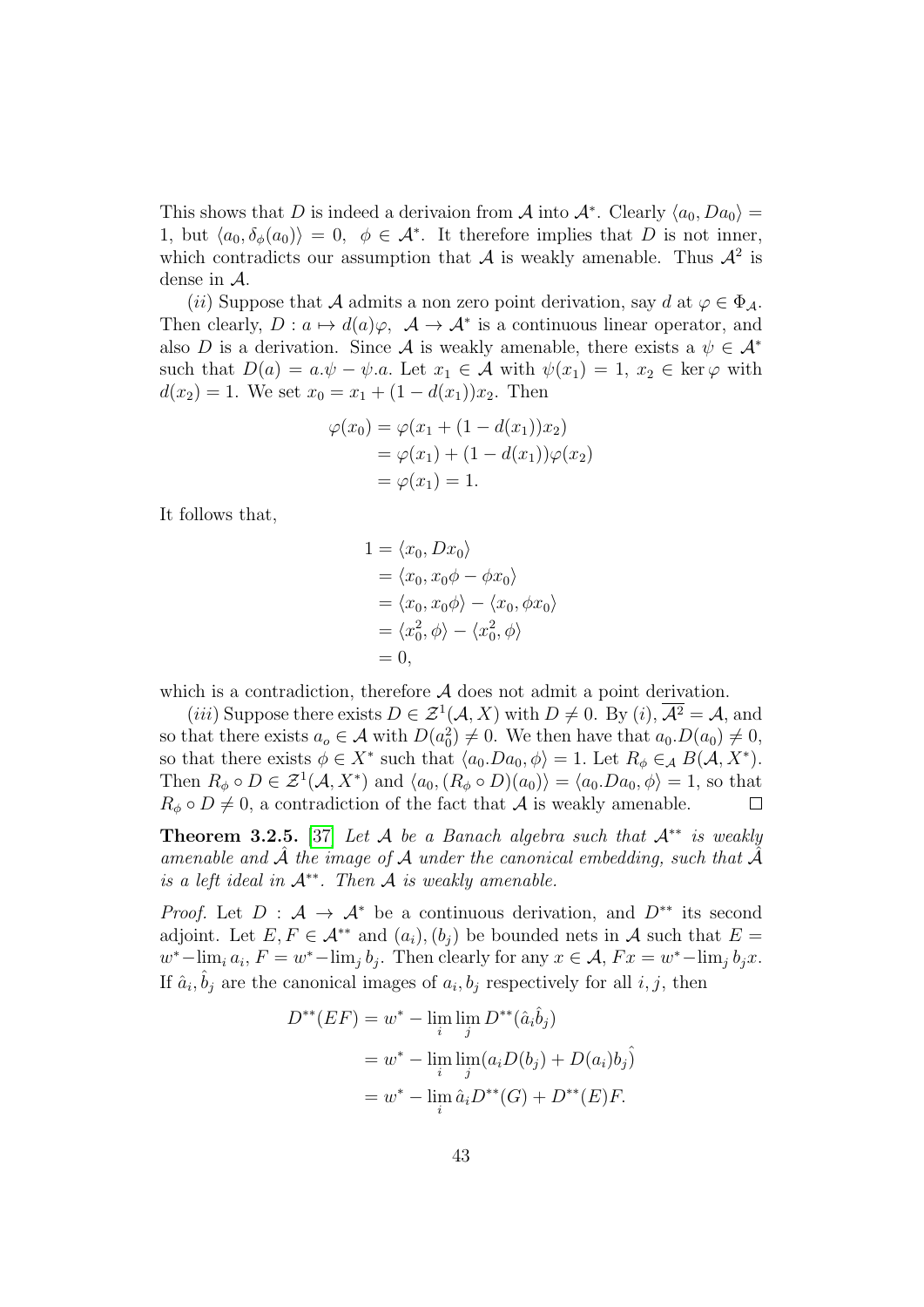Let  $R : \mathcal{A}^{**} \to \mathcal{A}^*$  be the restriction determined by

$$
\langle R(a,\Phi)\rangle = \langle \hat{a},\Phi\rangle, \ \Phi \in \mathcal{A}^{***},
$$

and  $\Gamma$  be the subsequent extension

$$
\langle \Phi, \Gamma \rangle = (R(\Phi)).
$$

From the above, we have

$$
\Gamma \circ D^{**}(EF) = \Gamma(w^* - \lim_i a_i D^{**}(F)) + \Gamma D^{**}(E)F.
$$

Hence for any  $x \in \mathcal{A}$ ,

$$
\langle \Gamma(D^{**}(E)F), \hat{x} \rangle = \langle D^{**}(E)F, \hat{x} \rangle = \langle D^{**}(E), F\hat{x} \rangle.
$$

Since  $\hat{\mathcal{A}}$  is assumed to be a left ideal in  $\mathcal{A}^{**}$ ,  $F\hat{x} \in \hat{\mathcal{A}}$ . Then,

$$
\langle D^{**}(E), F\hat{x}\rangle = \langle \Gamma(D^{**}(E)), F\hat{x}\rangle = \langle \Gamma \circ D^{**}(E)F, \hat{x}\rangle.
$$

That is,

$$
\Gamma(D^{**}(E)F) = (\Gamma \circ D^{**})(E)F.
$$

It follows that for any  $x \in \mathcal{A}$ ,

$$
\langle \Gamma(w^* - \lim_i \hat{a}_i D^{**}(F)), \hat{x} \rangle = \langle w^* - \lim_i \hat{a}_i D^{**}(F), \hat{x} \rangle
$$
  
\n
$$
= \lim_i \langle \hat{a}_i D^{**}(F), \hat{x} \rangle
$$
  
\n
$$
= \lim_i \langle D^{**}(F), \hat{x} \hat{a}_i \rangle
$$
  
\n
$$
= \lim_i \langle \hat{x} \hat{a}_i, R(D^{**}(F)) \rangle
$$
  
\n
$$
= \langle \hat{x} E, R(D^{**}(F)) \rangle.
$$

This shows that  $\Gamma \circ D^{**}$  is a derivation from  $\mathcal{A}^{**}$  to  $\mathcal{A}^{***}$ . Since  $\mathcal{A}^{**}$  is weakly amenable, there exists  $\Lambda \in \mathcal{A}^{***}$  such that

$$
\Gamma \circ D^{**}(\Psi) = \Psi . \Lambda - \Lambda . \Psi,
$$

for all  $\Psi \in \mathcal{A}^{**}$ . Set  $\phi = R(\Psi)$ , then for any  $a \in \mathcal{A}$ ,

$$
D(a) = R(a.\Psi - \Psi.a) = a.R(\Psi) - R(\Psi).a = a.\phi - \phi.a.
$$

This shows that D is inner.

 $\Box$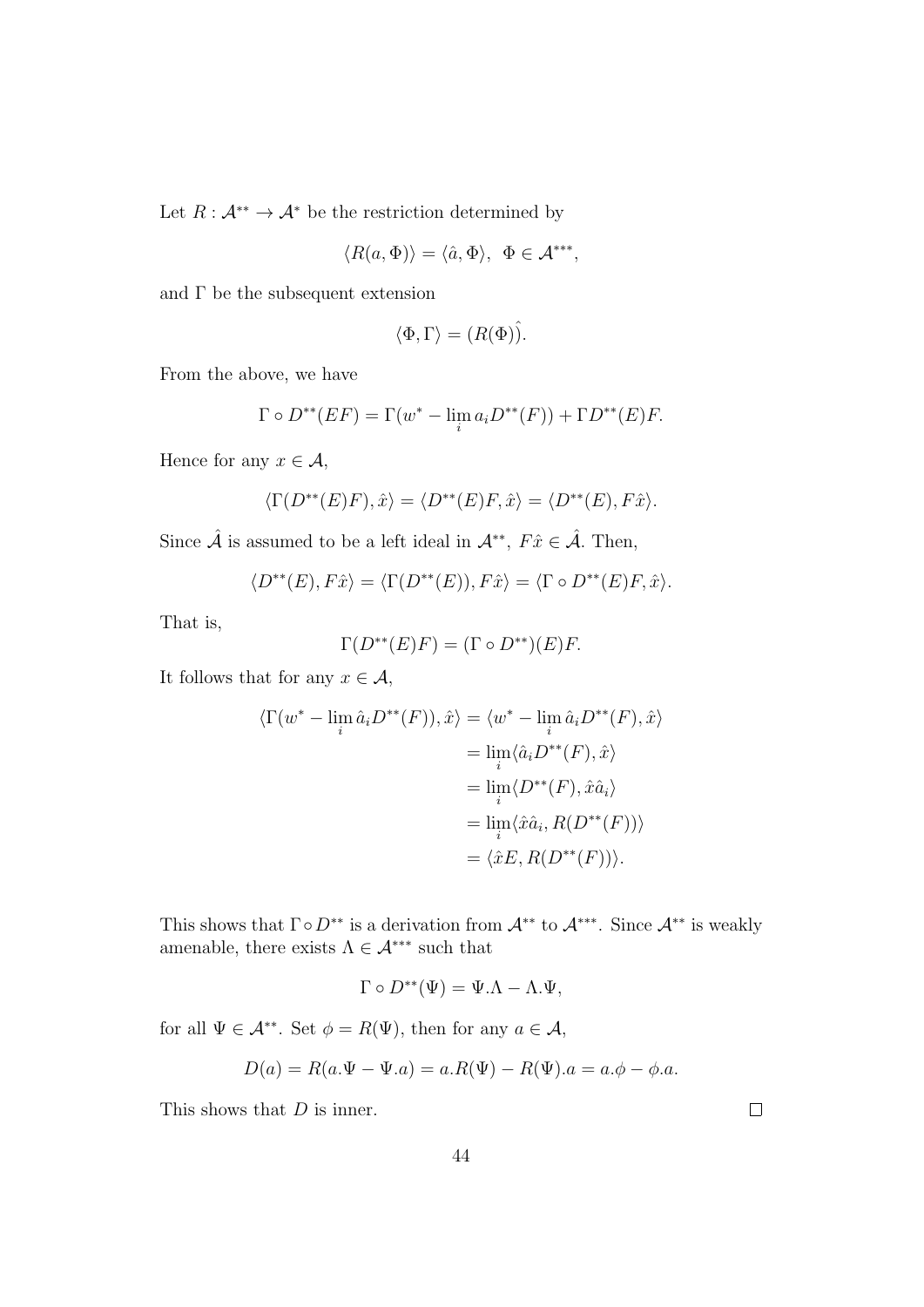The following are some interesting hereditary properties of weakly amenable Banach algebras.

**Proposition 3.2.6.** [\[37\]](#page-98-1) Let A and B be Banach algebras and  $\theta : A \rightarrow B$ a continuous homomorphism such that  $\theta(\mathcal{A}) = \mathcal{B}$ . If  $\mathcal{A}$  is commutative and weakly amenable, then  $\mathcal B$  is weakly amenable.

*Proof.* Let  $D \in \mathcal{Z}^1(\mathcal{B}, \mathcal{B}^*)$ . Clearly for any  $a, b \in \mathcal{A}$ ,

$$
D \circ \theta(a) = D(\theta(a)(b)) = \theta(a)D(\theta(b)) + D(\theta(a))\theta(b) = aD \circ \theta(b) + (D \circ \theta(a))b.
$$

It follows that  $D \circ \theta \in \mathcal{Z}^1(\mathcal{A}, \mathcal{B}^*)$ . Since  $\mathcal{A}$  is weakly amenable and commutative,  $D \circ \theta = 0$ . Since  $\overline{\theta(\mathcal{A})} = \mathcal{B}$ , it follows that  $D = 0$ . □

Proposition 3.2.7. [\[8\]](#page-96-1) Let A be a Banach algebra and I a closed ideal of A. If I and  $A/I$  are weakly amenable. Then A is weakly amenable.

*Proof.* Let  $D \in \mathcal{Z}^1(\mathcal{A}, \mathcal{A}^*)$  and  $i : I \to \mathcal{A}$  the natural embedding with dual  $i^*$ :  $I^*$  →  $\mathcal{A}^*$ . Clearly  $i^* \circ D \circ i \in \mathcal{Z}^1(I, I^*)$ . Since I is weakly amenable, there exists  $\phi \in I^*$  such that  $i^* \circ D = \delta_{\phi}$ . We replace D with  $D - \delta_{\phi}$ , and suppose that  $(i^* \circ D)|_I = 0$ . For  $a, b \in I$  and  $c \in \mathcal{A}$ ,

$$
\langle c, D(ab) \rangle = \langle c, aDb + Da.b \rangle = \langle ca, Db \rangle + \langle bc, Da \rangle
$$

$$
= \langle ca, (i^* \circ D)b \rangle + \langle bc, (i^* \circ D)a \rangle = 0.
$$

This shows that  $D|_{I^2} = 0$ . But I is weakly amenable implies  $I^2 = I$ , which shows that  $D|_I = 0$ . The rest of the proof readily follows from the proof of **Theorem [\(3.1.30\)](#page-48-0)**, where we replace X with  $\mathcal{A}$ .  $\Box$ 

The following lemma is quite useful.

<span id="page-52-0"></span>**Lemma 3.2.8.** [\[8\]](#page-96-1) Let  $A$  be a weakly amenable commutative Banach algebra, let I be a closed ideal of A, and X a Banach I-module. Then  $D|_{I^4} = 0$  for each  $D \in \mathcal{Z}^1(I,X)$ .

**Theorem 3.2.9.** [\[8\]](#page-96-1) Let A be a weakly amenable Banach algebra and I a closed ideal of A. Then:

- (i) I is weakly amenable if and only if  $I^2$  is dense in I.
- (ii) If I has a finite codimesion in  $A$ , then I is weakly amenable.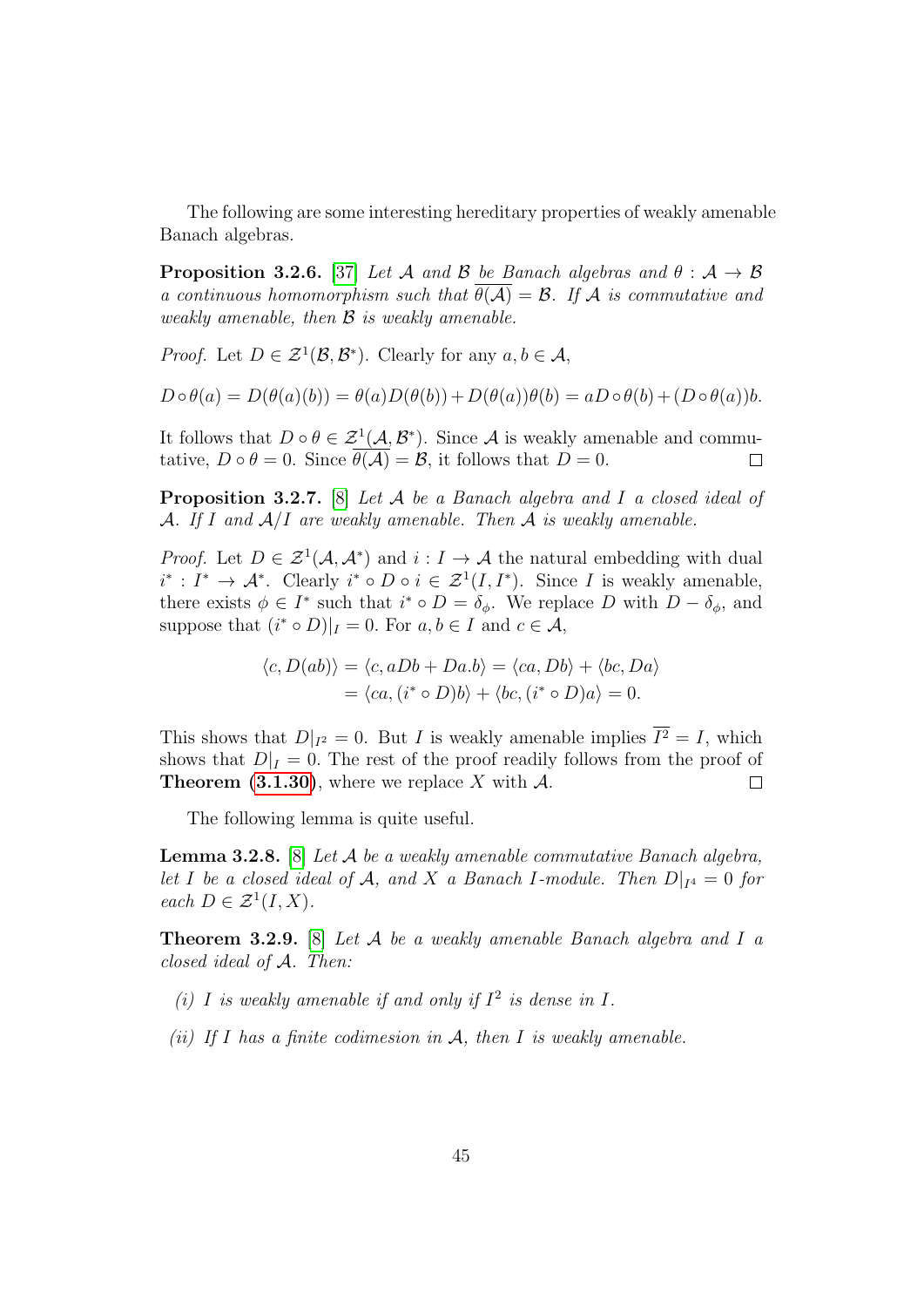*Proof.* (i) Suppose I is weakly amenable, then clearly  $I^2$  is dense in I. Conversely, suppose  $I^2$  is dense in I. Then  $I^4$  is also dense in I. Let  $D \in$  $\mathcal{Z}^1(I, I^*)$ . By Lemma [\(3.2.8\)](#page-52-0),  $D|_{I^4} = 0$ , so that  $D = 0$ . Since A is commutative and it follows that  $I$  is weakly amenable.

(*ii*) Suppose that I has codimension 1 in A. Since A is weakly amenable, then  $\mathcal{A}^2$  is dense in  $\mathcal{A}$ , it follows that  $\mathcal{A} \not\subset I$ , so that  $I = M_{\varphi}, \varphi \in \Phi_{\mathcal{A}}$ . It follows that  $I^2$  is dense in I. Hence by  $(i)$ , I is weakly amenable.  $\Box$ 

Corollary 3.2.10. [\[8\]](#page-96-1) Let  $A$  be a commutative Banach algebra. Then  $A$  is weakly amenable if and only if  $A^{\#}$  is weakly amenable.

# 3.3 Some generalised notions of amenability in Banach algebras

Some interesting amenability like properties of Banach algebras can be obtained by relaxing some of the conditions required for a Banach algebra to be amenable. This has become quite necessary due to the fact that amenability of Banach algebra as a concept, is a bit restrictive and does not allow for a rich collection of examples. In this section, we shall discuss some of these generalised notions of amenability in Banach algebras. Cases involving specific Banach algebras are also considered.

#### 3.3.1 Approximate amenability of Banach algebras

The notion of approximate amenability was introduced in 2004 by Ghahramani and Loy [\[13\]](#page-96-3), and was further expanded by Ghahramani, Loy, and Zhang [\[38\]](#page-98-3) in 2008. The concept is based entirely on a certain behaviour of continuous derivations on a Banach algebra. In this section we state some interesting results on the approximate amenability of Banach algebras.

**Definition 3.3.1.** Let  $\mathcal A$  be a Banach algebra and  $X$  a Banach  $\mathcal A$ -bimodule. A derivation

$$
D: \mathcal{A} \to X
$$

is said to be approximately inner if there exists a net  $(\eta_v) \subset X$  such that

$$
D(a) = \lim_{v} (a.\eta_v - \eta_v.a) \ (a \in \mathcal{A}).
$$

That is,  $D = \lim_{v} \delta_{\eta_v}$  in the strong topology on  $\mathcal{B}(\mathcal{A}, X)$ .

Definition 3.3.2. Let A be a Banach algebra.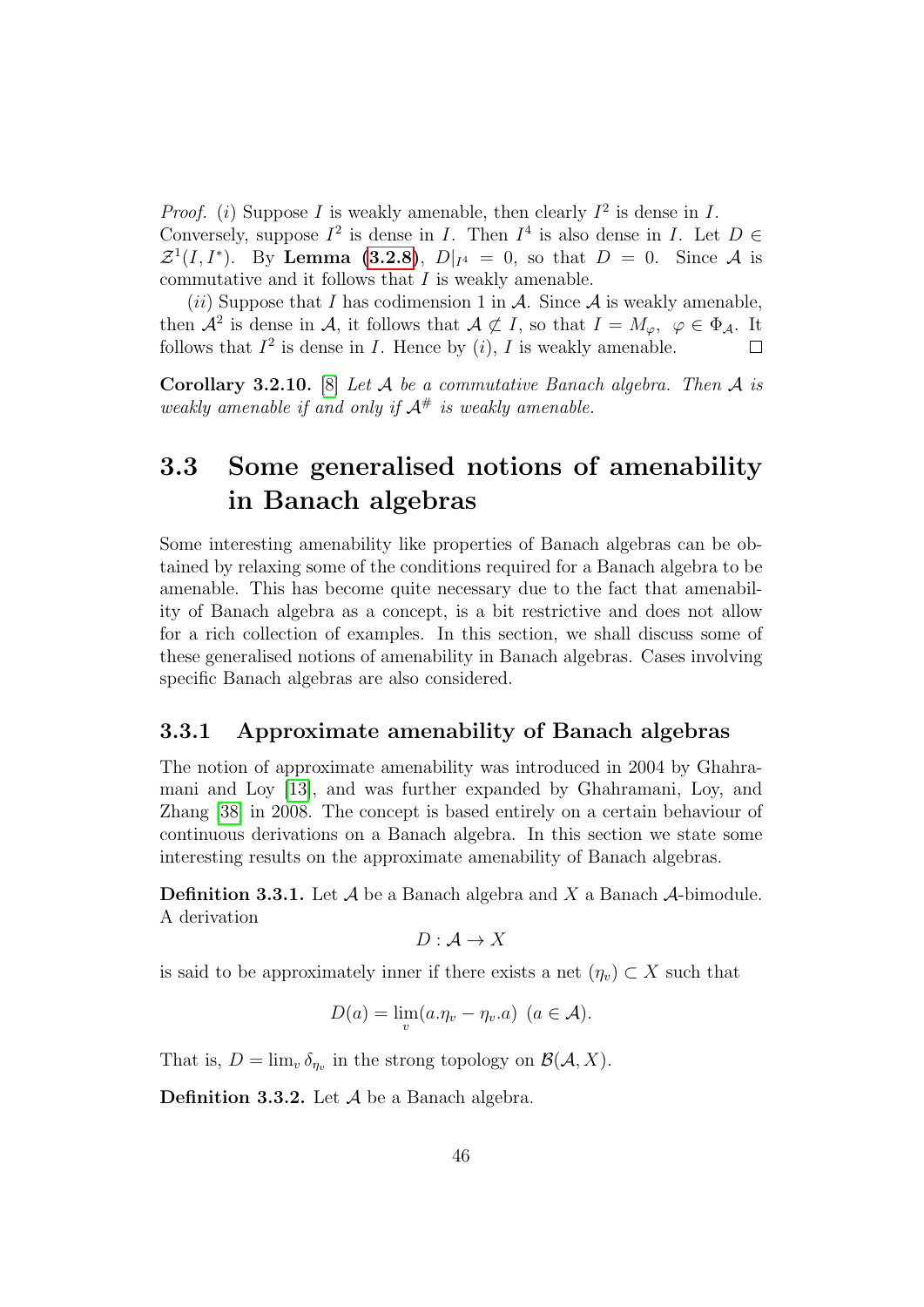- (i)  $\mathcal A$  is said to be approximately amenable if every continuous derivation  $D: \mathcal{A} \to X^*$  is approximately inner for every Banach  $\mathcal{A}$ -bimodule X.
- (ii)  $\mathcal A$  is approximately contractible if for every continuous derivation  $D$ :  $\mathcal{A} \to X$  is approximately inner for every Banach  $\mathcal{A}$ -bimodule X

The limits in the definitions above are taken in the norm. In  $(i)$ , it should be noted that if it is only required that the net be taken from  $\mathcal{A}^*$ , then we say  $A$  is weakly approximately amenable.

It has long been established that a necessary condition for a Banach algebra to be amenable is that it must possess a bounded approximate identity, see Lemma [\(3.1.5\)](#page-33-0). In the case of an approximately amenable Banach algebra, it is still unknown if this condition holds. The following result provides a partial answer.

**Lemma 3.3.3.** [\[13\]](#page-96-3) Let  $A$  be an approximately amenable Banach algebra. Then A has left and right approximate identities. In particular  $A^2$  is dense in A.

*Proof.* Let  $a \mapsto \hat{a}$  be the canonical injection of A into  $\mathcal{A}^{**}$ . Notice that for  $b \in \mathcal{A}, \ \phi \in \mathcal{A}^*,$ 

$$
\langle \phi, \hat{ab} \rangle = \langle ab, \phi \rangle = \langle b, \phi, a \rangle = \langle \phi, a, \hat{b} \rangle = \langle \phi, a\hat{b} \rangle.
$$

This shows that  $a \mapsto \hat{a}$  is a derivation with usual left action and trivial right action. Since A is approximately amenable, there exists a net  $(E_v) \subset \mathcal{A}^{**}$ with  $a.E_v \to \hat{a}$  for each  $a \in \mathcal{A}$ .

We take finite sets  $F \subset \mathcal{A}, \Phi \subset \mathcal{A}^*$ , and  $\epsilon > 0$ . Let  $H = \{\phi.a : a \in F, \phi \in \mathcal{A}\}$  $\Phi$ ,  $K = \max{\{\|\psi\|, \|\phi\| : \psi \in H, \phi \in \Phi\}}$ . Then there is  $v = v(F, \Phi, \epsilon)$  such that

$$
\|\hat{a} - a.E_v\| < \frac{\epsilon}{2K},
$$

for  $a \in F$ . By **Theorem [\(2.1.16](#page-15-0) (ii))**, there exists  $(b_v) \subset A$  such that

$$
|\langle \psi, b_v \rangle - \langle E_v, \psi \rangle| < \frac{\epsilon}{2}, \ (\psi \in H).
$$

Hence for any  $a \in F, \phi \in \Phi$ ,

$$
\begin{aligned} |\langle ab_v, \phi \rangle - \langle a, \phi \rangle| &= |\langle ab_v, \phi \rangle - \langle a, \phi \rangle - \langle \phi, a.E_v \rangle + \langle \phi, a.E_v \rangle| \\ &= |\langle ab_v, \phi \rangle - \langle \phi, \hat{a} \rangle - \langle \phi, a.E_v \rangle + \langle \phi, a.E_v \rangle| \\ &= |\langle ab_v, \phi \rangle - \langle \phi, a.E_v \rangle + \langle \phi, a.E_v - \hat{a} \rangle| \\ &\leq |\langle ab_v, \phi \rangle - \langle \phi, a.E_v \rangle| + |\langle \phi, a.E_v - \hat{a} \rangle| \\ &\leq |\langle b_v, \phi, a \rangle - \langle \phi, a, E_v \rangle| + \|\phi\| \|a.E_v - \hat{a}\| \\ &< \frac{\epsilon}{2} + K \frac{\epsilon}{2K} = \epsilon. \end{aligned}
$$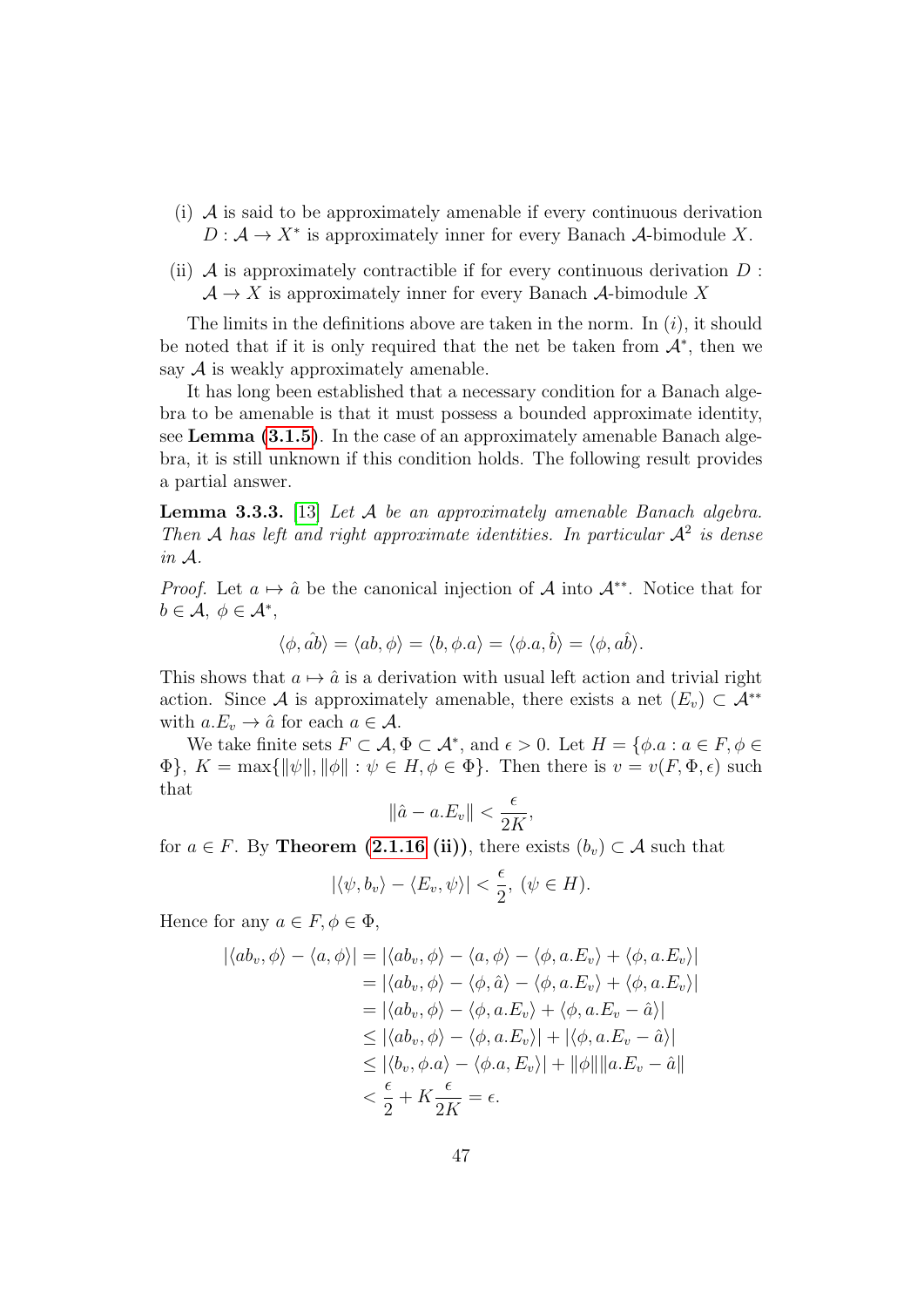This shows that  $(b_v)$  is a weak right appproximate identity for A, so that A has a right approximate identity. In a similar manner, we can show that  $\mathcal A$ has a left approximate identity.  $\Box$ 

Consider the following lemma.

<span id="page-55-0"></span>**Lemma 3.3.4.** [\[13\]](#page-96-3) Let A be a unital Banach algebra with identity  $e, X$  a Banach A-bimodule and  $D: A \rightarrow X$  a continuous derivation. Then there exists a derivation  $D_1: \mathcal{A} \to X$ , and  $\phi \in X^*$ , such that

- (i)  $\|\phi\| \leq 2C_X\|D\|$ ,
- (ii)  $D = D_1 + \delta_{\phi}$ .

Proof. Set  $Y_1 = e.X^*.e, Y_2 = (1 - e).X^*.e, Y_3 = e.X^*.(1 - e), Y_4 = (1 - e).Y_5 = (1 - e).Y_6 = (1 - e).Y_7 = (1 - e).Y_7 = (1 - e).Y_8 = (1 - e).Y_9 = (1 - e).Y_9 = (1 - e).Y_9 = (1 - e).Y_9 = (1 - e).Y_9 = (1 - e).Y_9 = (1 - e).Y_9 = (1 - e).Y_9 = (1 - e).Y_9 = (1 - e).Y_9 = (1 - e).Y_9 = (1 - e).Y_9 = (1 - e).Y_9 = (1 - e).Y$ e). $X^*$ .(1 – e), let  $\Delta_j: X^* \to Y_j$  be the associated projections,  $j = 1, 2, 3, 4$ . Clearly  $X^* = Y_1 \oplus Y_2 \oplus Y_3 \oplus Y_4$ . Set  $D_j = \Delta_j \circ D$ , then clearly,  $D_j$  is a derivation for  $j = 1, ..., 4$ , and  $D = D_1 + D_2 + D_3 + D_4$ . As is the case in **Proposition** [\(3.1.8\)](#page-34-0),  $Y_2$  has trivial right action,  $Y_3$  has trivial left action and  $Y_4$  has left and right trivial actions. That is,  $D_j$  is inner for  $j = 2, 3, 4$ . Hence, there exists  $\phi_j \in Y_j$ ,  $j = 2, 3, 4$ , such that  $D_j = \phi_j$ . Hence  $D_2 =$  $\delta_{-D_2e}, D_3 = \delta_{D_3e}, D_4 = 0$ . Set  $\phi = D_3e - D_2e$ . Also notice that

$$
\phi = D_3 e - D_2 e = e D e (1 - e) - (1 - e) D e - D e e.
$$

It follows that

$$
\|\phi\| = \|D_3 e - D_2 e\| = \|eDe(1 - e) - (1 - e)De - De.e\| = \|eDe - De.e\|
$$
  
\n
$$
\le \|eDe\| + \|De.e\| \le \|e\| \|De\| + \|De\| \|e\|
$$
  
\n
$$
= 2\|e\| \|De\| \le 2C_X \|D\|.
$$

 $\Box$ 

The following is an interesting application of Lemma [\(3.3.4\)](#page-55-0).

<span id="page-55-1"></span>**Lemma 3.3.5.** [\[13\]](#page-96-3) Let  $A$  be a unital approximately amenable Banach algebra, X a Banach A-bimodule,  $D: A \to X^*$  a continuous derivation. Then there exists a net  $(\eta_v) \subset e.X^*$ . e and  $\phi \in X^*$  such that

- (i)  $\|\phi\| \leq 2C_X \|D\|$ ,
- (*ii*)  $D = \delta_{\phi} + st \lim \delta_{\eta_v}$ .

*Proof.* By applying Lemma  $(3.3.4)$ , it suffices to show that  $D_1$  is approximately inner. Notice that  $e.X^* \text{.} e \simeq (e.X.e)^*$  isometrically. Since A is approximately amenable, there exists a net of inner derivations  $(\eta_v) \subset (e.X.e)^*$ such that  $D_1 = st - \lim_v \eta_v$ .  $\Box$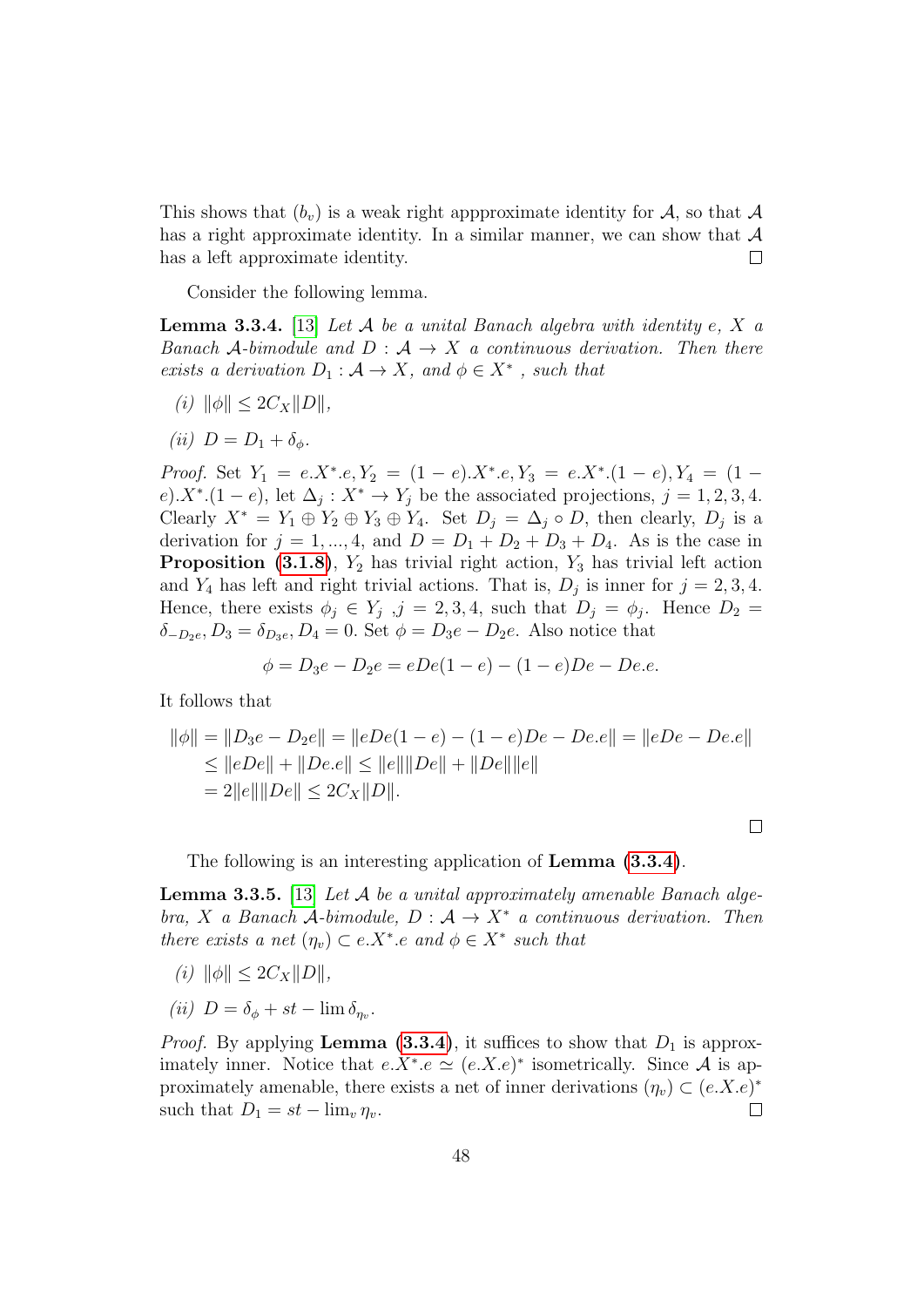We apply **Lemma** [\(3.3.5\)](#page-55-1) in proving the following important result.

**Proposition 3.3.6.** [\[13\]](#page-96-3) The Banach algebra  $A$  is approximately amenable if and only if  $A^{\#}$  is approximately amenable.

*Proof.* Suppose A is aproximately amenable. Let  $D : \mathcal{A}^{\#} \to X^*$  be a deriva-tion. By Lemma [\(3.3.4\)](#page-55-0),  $D = D_1 + \delta_{\phi}$ , where  $D_1 : \mathcal{A}^{\#} \to e.X^* \text{.} e$ . Notice that

$$
D_1(e) = e. De.e = e(De - eDe) = eDe - eDe = 0,
$$

and also since A is approximately amenable,  $D|_A$  is approximately inner. Therefore D is approximately inner. This shows that  $A^{\#}$  is approximately amenable.

Conversely, suppose  $\mathcal{A}^{\#}$  is approximately amenable. Let  $D : \mathcal{A} \to X^*$  be a derivation. Since A is a closed ideal of  $A^{\#}$ , D has an extension  $\tilde{D}$  on  $A^{\#}$ . By setting  $D(e) = 0$ , and identity module action by e, we have that  $A^{\#}$  is approximately amenable,  $\ddot{D}$  is approximately inner. It then follows that  $D$ is approximately inner.  $\Box$ 

<span id="page-56-0"></span>**Theorem 3.3.7.** [\[13\]](#page-96-3) A Banach algebra  $A$  is approximately amenable if and only if either of these conditions holds.

- (i) There exists a net  $(M_v) \subset (A^{\#}\hat{\otimes}A^{\#})^{**}$  such that for each  $a \in A^{\#}$ ,  $a.N_v - M_v \to 0$  and  $\pi^{**}(M_v) \to e$ .
- (ii) There exists a net  $(M'_i)$  $v'_v$ )  $\subset$   $(\mathcal{A}^{\#}\hat{\otimes}\mathcal{A}^{\#})^{**}$  such that for each  $a \in \mathcal{A}^{\#}$ ,  $a.M'_v-M'_v$  $v u'_i a \to 0$  and  $\pi^{**}(M'_i)$  $v(v) = e$ . for every v.

*Proof.* Suppose  $\mathcal A$  is approximately amenable, then by **Proposition [\(3.3.5\)](#page-55-1)**,  $A^{\#}$  is approximately amenable. By a similar argument to the proof of **The-**orem [\(3.1.13\)](#page-37-0), let  $u = e \otimes e$ . Since A is approximately amenable, there exists a net  $(e_v) \subset \ker \pi^{**}$  such that for any  $a \in \mathcal{A}$ ,  $\delta_u(a) = \lim_v \delta_{e_v}(a)$ . Set  $M'_v = u - e_v$ . Then for any  $a \in \mathcal{A}$ ,

$$
a.M'_v - M'_v.a = a(u - e_v) - (u - e_v)a
$$
  
= au - ua + (ae\_v - e\_va)  
 $\to 0.$ 

Also,

$$
\pi^{**}(M'_v) = \pi^{**}(u - e_v) = \pi^{**}(e_v)
$$

$$
= \pi(u) - 0 = \pi(u) = e.
$$

That is *(ii)* holds.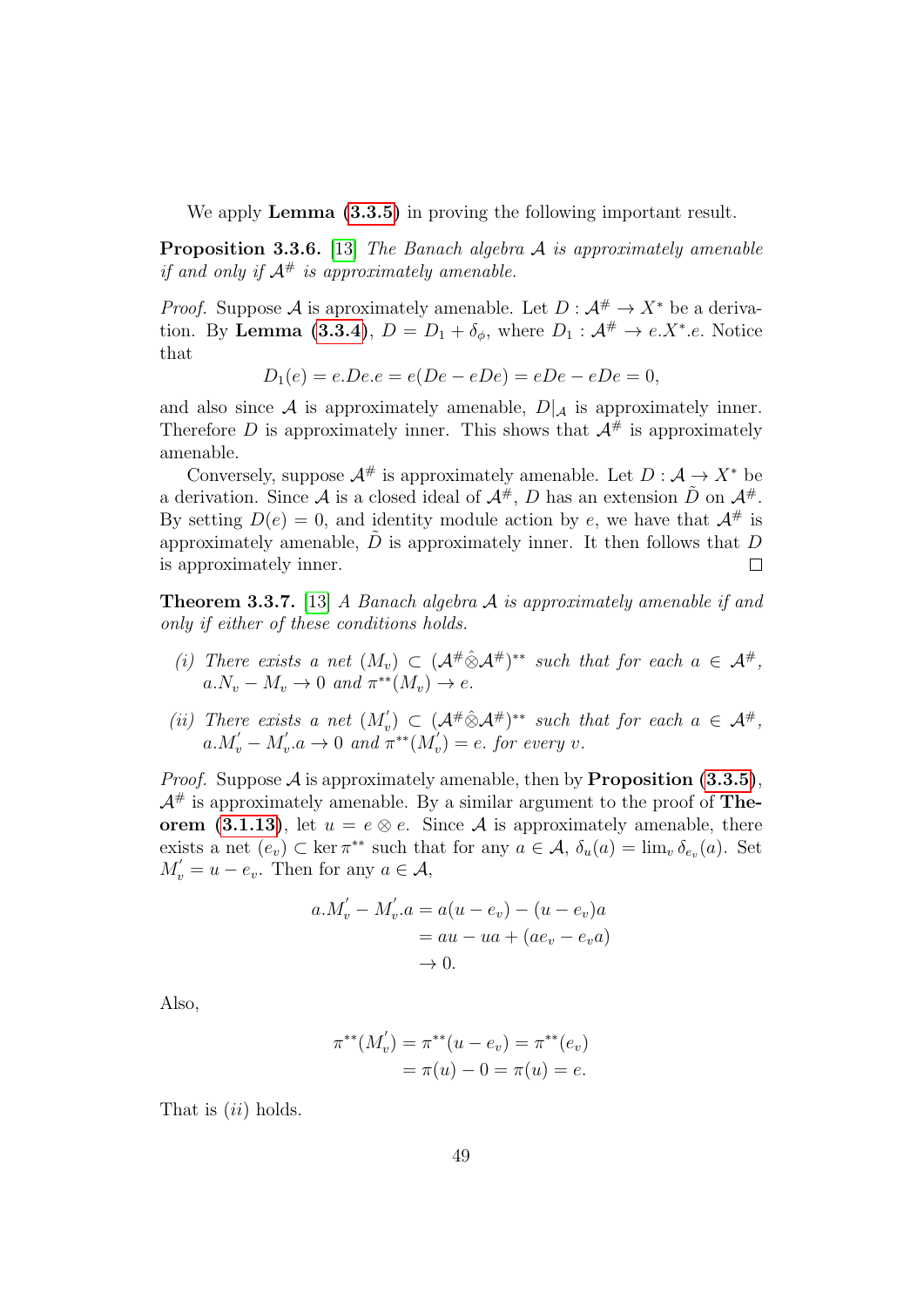Suppose (i) holds. Let  $D : \mathcal{A}^{\#} \to X^*$  be a derivation. Without loss of generality, we may suppose  $X^*$  is neo-unital. Let  $(f_v)$  be a net in  $X^*$ . By applying the argument in **Lemma**  $(3.1.8)$ , we set

$$
\langle x, f_v \rangle = \langle \mu_x, M_v \rangle,
$$

where  $\mu_x \in (A^{\#}\hat{\otimes}A^{\#})^*$  is determined by  $\langle a\otimes b,\mu_x\rangle = \langle x, aDb\rangle$ . Let  $(m_v^{\alpha}) \subset$  $\mathcal{A}^{\#}\hat{\otimes}\mathcal{A}^{\#}$  be such that  $m_v^{\alpha} = w^* - \lim_{\alpha} M_v$ , for each v. Also recall that for  $m \in \mathcal{A}^{\#}\hat{\otimes} \mathcal{A}^{\#},$ 

$$
\langle m, \mu_{x.a-a.x} \rangle = \langle m, \mu_x.a - a.\mu_x \rangle + \langle x, \pi(m)Da \rangle.
$$

Hence,

$$
\langle x, a.f_v - f_v.a \rangle = \langle x.a - a.x, f_v \rangle
$$
  
\n
$$
= \langle \mu_{x.a-a.x}, M_v \rangle
$$
  
\n
$$
= \lim_{\alpha} \langle m_v^{\alpha}, \mu_{x.a-a.x} \rangle
$$
  
\n
$$
= \langle \mu_x.a - a.\mu_x, M_v \rangle + \lim_{\alpha} \langle x, \pi(m_v^{\alpha})Da \rangle
$$
  
\n
$$
= \langle \mu_x, a.M_v - M_v.a \rangle + \langle x, \pi^{**}(M_v).Da \rangle.
$$

Therefore,

$$
|\langle x, a.f_v - f_v.a \rangle - \langle x, Da \rangle| = |\langle \mu_x, a.M_v - M_v.a \rangle + \langle x, \pi^{**}(M_v)Da \rangle - \langle x, Da \rangle|
$$
  
\n
$$
= |\langle \mu_x, a.M_v - M_v.a \rangle| + \langle x, (\pi^{**}(M_v) - e)Da \rangle|
$$
  
\n
$$
\leq |\langle \mu_x, a.M_v - M_v.a \rangle| + |\langle x, (\pi^{**}(M_v) - e)Da \rangle|
$$
  
\n
$$
\leq \|\mu_x\| \|a.M_v - M_v.a\| + \|x\| \|\pi^{**}(M_v) - e\| \|D\|a\|
$$
  
\n
$$
\to 0.
$$

This shows that  $Da = st - \lim_{\delta f_v}$ . Therefore  $\mathcal{A}^{\#}$  is approximately amenable and so is A. That  $(ii) \implies (i)$  is obvious. Hence the equivalence holds.  $\Box$ 

**Remark 3.3.8.** Notice that by applying **Theorem**  $(2.1.16(ii))$  $(2.1.16(ii))$ , we may choose a net  $(m_v^{\alpha}) \subset \mathcal{A} \hat{\otimes} \mathcal{A}$  such that  $M_v = w^* - \lim_{\alpha} m_v^{\alpha}$  for all v, so that

$$
a.m_v^\alpha - m_v^\alpha.a \to 0, \pi(m_v^\alpha)a \to a, \ (a \in \mathcal{A}).
$$

The implication of this outcome will be discussed in the next section.

Corollary 3.3.9. [\[13\]](#page-96-3) A Banach algebra A is approximately amenable if and only if there are nets  $(M'') \subset (\mathcal{A} \hat{\otimes} \mathcal{A})^{**}$ ,  $(F_v), (G_v) \subset \mathcal{A}^{**}$ , such that for each  $a \in \mathcal{A},$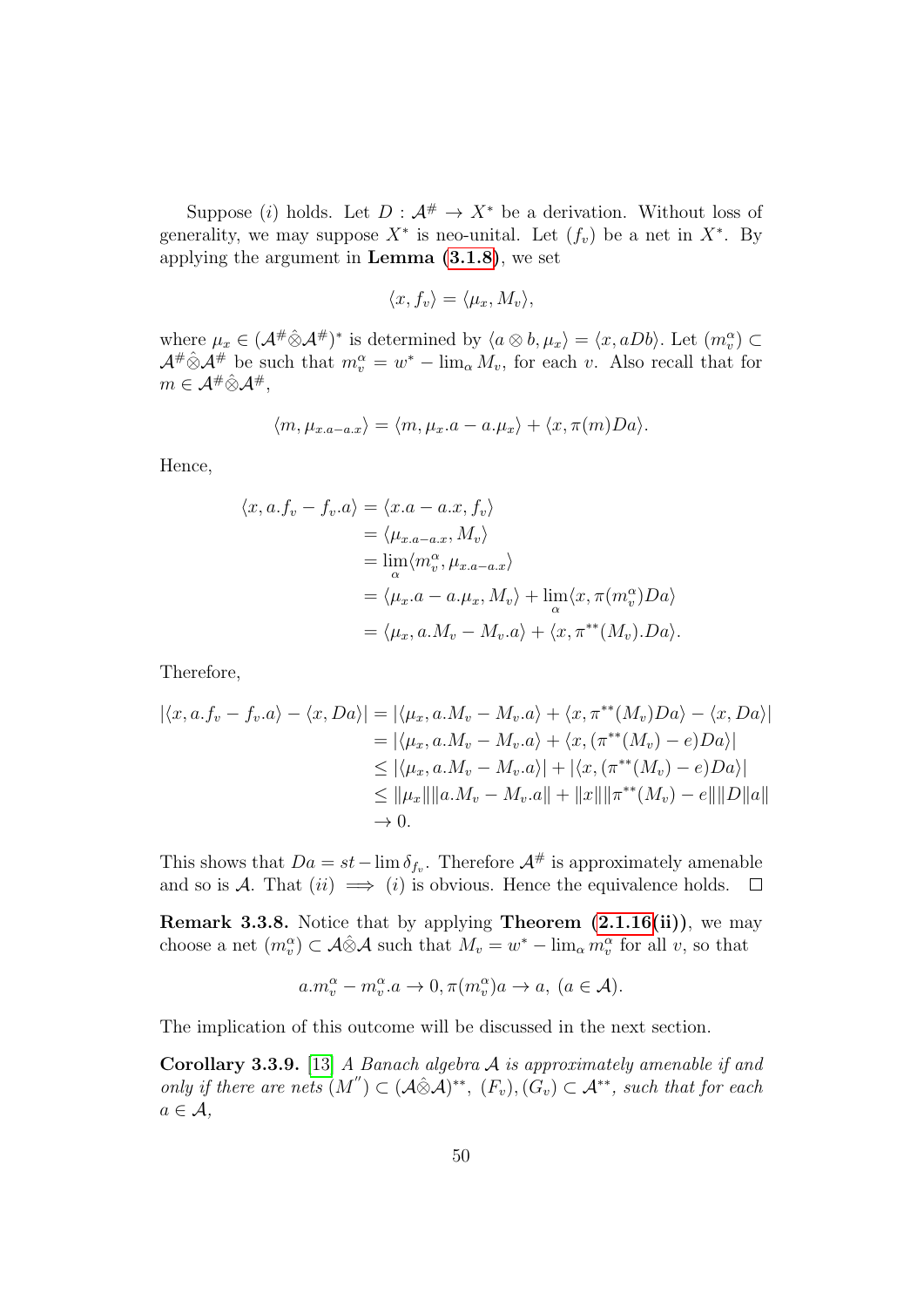- (*i*)  $a.M_v'' M_v''$  $v^{\prime\prime}$ . $a + F_v \otimes a - a \otimes G_v \rightarrow a,$
- (ii)  $a.F_v \rightarrow a, G_v.a \rightarrow a, and$
- (iii)  $\pi^{**}(M''_v)$  $v''(v) \cdot a - F_v \cdot a - G_v \cdot a \to 0.$

We state the following important result on approximately contractible Banach algebras without proof.

<span id="page-58-0"></span>**Theorem 3.3.10.** [\[13\]](#page-96-3) The Banach algebra  $A$  is approximately contractible if and only if any of the following equivalent conditions holds:

- (i) there exists a net  $(M_v) \subset \mathcal{A}^{\#}\hat{\otimes} \mathcal{A}^{\#}$  such that for each  $a \in \mathcal{A}^{\#}$ ,  $a.M_v$   $M_v.a \to 0$  and  $\pi(M_v) \to e;$
- (*ii*) there exists a net  $(M'_i)$  $v'_v$ )  $\subset A^{\#}\hat{\otimes}A$  such that for each  $a \in A$ ,  $a.M'_v M_i'$  $v'_v.a \to 0$  and  $\pi(M'_v)$  $v'_{v})=e;$
- (iii) there exist nets  $(M''_v)$  $v''_v$ )  $\subset \mathcal{A} \hat{\otimes} \mathcal{A}^{\#}$ ,  $(F_v)$ ,  $(G_v) \subset \mathcal{A}$ , such that for each  $a \in \mathcal{A}$ ,

(a) 
$$
a.M_v'' - M_v'' . a + F_v \otimes a - a \otimes G_v \to 0
$$
  
\n(b)  $a.F_v \to a, G_v . a \to a$ ; and  
\n(c)  $\pi(M_v'') . a - F_v . a - G_v . a \to 0$ .

Definition 3.3.11. Let

$$
\sum: 0 \to X \xrightarrow{f} Y \xrightarrow{g} Z \to 0
$$

be an admissible short exact sequence of left Banach  $\mathcal{A}$ -modules. Then  $\Sigma$ approximately splits if there exists a net  $G_v : Z \to Y$  of right inverse maps to g such that  $\lim_{v} (a \cdot G_v - G_v \cdot a) = 0$  for  $a \in \mathcal{A}$  and a net  $F_v : Y \to X$  of left inverse maps to f such that  $\lim_{v} (a.F_v - F_v.a) = 0$  for  $a \in \mathcal{A}$ .

The approximate amenability of a Banach algebra can also be characterised in terms of short exact sequences of Banach modules. Below is an interesting and insightful result of such a characterisation.

**Theorem 3.3.12.** [\[13\]](#page-96-3) Let A be an approximately amenable Banach algebra and

$$
\sum: 0 \to X^* \xrightarrow{f} Y \xrightarrow{g} Z \to 0
$$

be an admissible short exact sequence of left Banach A-modules. Then  $\Sigma$ approximately splits.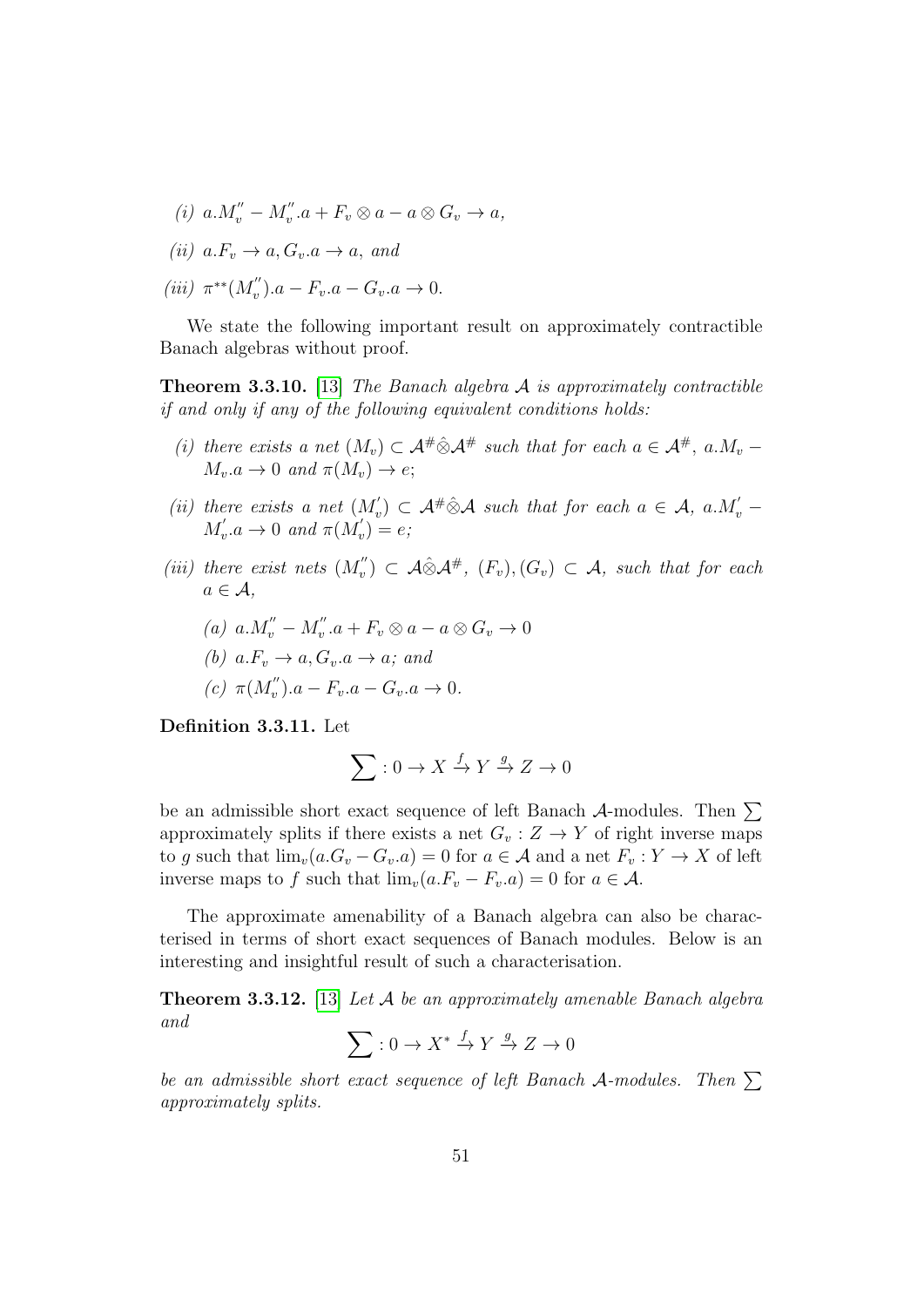Proof. The proof of the theorem follows from the argument in the proof of **Theorem [\(3.1.22\)](#page-44-0)** for a right inverse  $\tilde{G}$  for q. Since A is approximately amenable, then there exists a net  $(Q_v) \subset B(Z, X^*)$  such that

$$
a.\tilde{G} - \tilde{G}.a = \lim_{v} (a.fQ_v - fQ_v.a), \ \ a \in \mathcal{A}.
$$

Set  $G_v = \tilde{G} - fQ_v$ . Clearly  $(G_v)$  is a net of right inverse maps for G and

$$
\lim_{v} (a.G - G.a) = 0.
$$

By applying **Proposition [\(3.1.18\)](#page-41-0)**, we have a net  $(F_v)$  of left inverse for f such that

$$
\lim_{v} (a.F_v - F_v.a) = 0.
$$

Therefore,  $\sum$  approximately splits.

Corollary 3.3.13. [\[13\]](#page-96-3) Let A be an approximately amenable Banach algebra and let J a weakly complemented left ideal of A. Then J has a right approximate identity. In particular,  $J^2$  is dense in J.

<span id="page-59-0"></span>**Theorem 3.3.14.** [\[13\]](#page-96-3) Let A be a Banach algebra. If  $A^{**}$  is approximately amenable, so is A.

*Proof.* In order to simplify notation, we set  $\mathcal{B} = \mathcal{A}^{\#}$ . Let  $\Psi$  be the contin-uous linear mapping in Lemma [\(3.1.15\)](#page-40-0). Since  $B^{**} = (\mathcal{A}^{**})^{\#}$ , and by the approximate amenability of  $\mathcal{A}^{\#}$ , there exists a net  $(M_v) \subset (\mathcal{B}^{**} \hat{\otimes} \mathcal{B}^{**})^{**}$  such that for all  $m \in \mathcal{A}^{**}$ ,

$$
m.N_v - N_v.m \to 0, \ \pi_{\mathcal{B}^{**}}^{**}(N_v)m = m.
$$

Since A can be viewed as a subset of  $A^{**}$  under the canonical embedding. Then for any  $a \in \mathcal{A}$ ,

$$
a.N_v - N_v.a \to 0, \ \pi_{\mathcal{B}^{**}}^{**}(N_v)a = a.
$$

Let  $\theta : (\mathcal{B}\hat{\otimes}\mathcal{B})^* \to (\mathcal{B}\hat{\otimes}\mathcal{B})^{***}$  be the canonical embedding of  $\mathcal{B}^*$  into its bidual. Since  $\theta$  is an  $\theta$  is an A-bimodule homomorphism, so is  $\theta^*$ . It follows that, for each  $a \in \mathcal{A}$ ,

$$
a.\theta^* \Psi^{**}(N_v) - \theta^* \Psi^{**}(N_v).a = \theta^* \Psi^{**}(aN_v) - \theta^* \Psi^{**}(N_v a)
$$
  
= 
$$
\theta^* \Psi^{**}(aNv - N_v a)
$$
  

$$
\rightarrow \theta^* \Psi^{**}(0) = 0.
$$

 $\Box$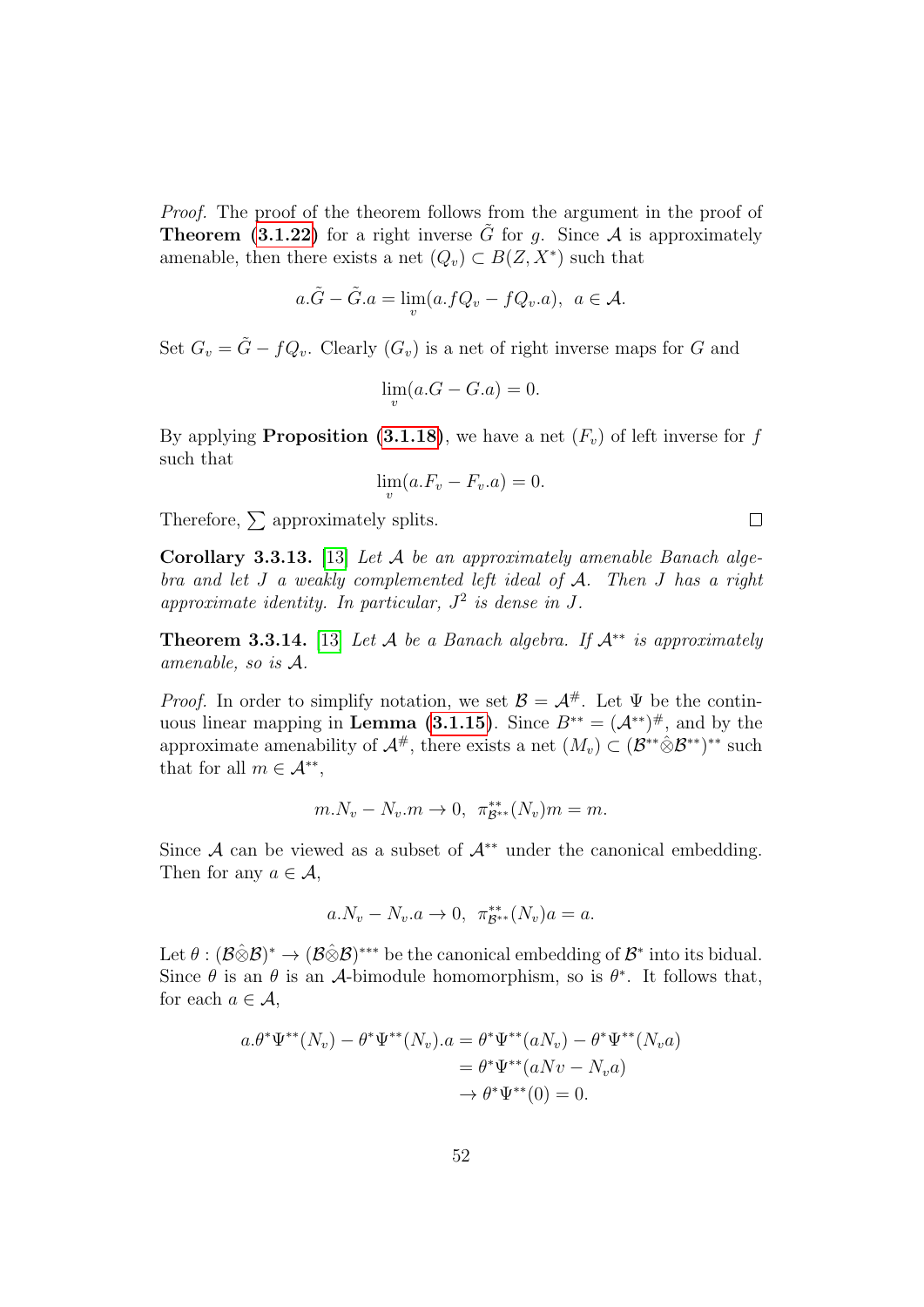For fixed v, we choose net  $N^{\mu} \subset \mathcal{B}^{**} \hat{\otimes} \mathcal{B}^{**}$  such that  $N_v = w^* - \lim \hat{N}^{\mu}$ . Hence

$$
(\pi_{\mathcal{B}})^{**}(\theta^*\Psi(N_v))a = a.w^* - \lim_{\mu} (\pi_{\mathcal{B}})^{**}(\theta^{**}\Psi^{**}(\hat{N}^{\mu})).a
$$
  

$$
= w^* - \lim_{\mu} (\pi_{\mathcal{B}})^{**}(\theta^*(\Psi(\hat{N}^{\mu}))).a
$$
  

$$
= w^* - \lim_{\mu} (\pi_{\mathcal{B}})^{**}(\Psi(N^{\mu})).a
$$
  

$$
= w^* - \lim_{\mu} (\pi_{\mathcal{B}^{**}}(N^{\mu})).a
$$
  

$$
= w^* - \lim_{\mu} (\pi_{\mathcal{B}^{**}}^*(\hat{N}^{\mu})).a
$$
  

$$
= (\pi_{\mathcal{B}^{**}}^{**}(N_v)).a = a.
$$

The following are some results on approximate amenability of some known Banach algebras defined on a locally compact group G.

**Theorem 3.3.15.** [\[13\]](#page-96-3) Let G be a locally compact group. Then,

- (i)  $M(G)$  is approximately amenable if and only if G is discrete and amenable.
- (ii)  $L^1(G)$  is approximately amenable if and only if G is amenable.
- (iii)  $L^1(G)^{**}$  is approximately amenable if and only if G is finite.

By slightly modifying some of the conditions for a Banach algebra to be the approximately amenable, the following notions of amenability can be derived.

**Definition 3.3.16.** Let  $A$  be a Banach algebra,  $X$  a Banach  $A$ -bimodule and  $D: \mathcal{A} \to X^*$  a continuous derivation,

(i)  $\left[13\right]$  A is sequentially approximately amenable if there exists a sequence  $(\zeta_n) \subset X^*$  such that

$$
D(a) = \lim_{n} \delta_{\zeta_n},
$$

(ii) [\[38\]](#page-98-3) A is uniformly approximately amenable if there exists a net  $(\eta_v)$  $X^*$  such that

$$
D(a) = \lim_{v} \delta_{\eta_v},
$$

for every Banach  $A$ -bimodule  $X$ , where the limit is taken in the unit ball  $\mathcal{A}_{[1]}$  of  $\mathcal{A},$ 

 $\Box$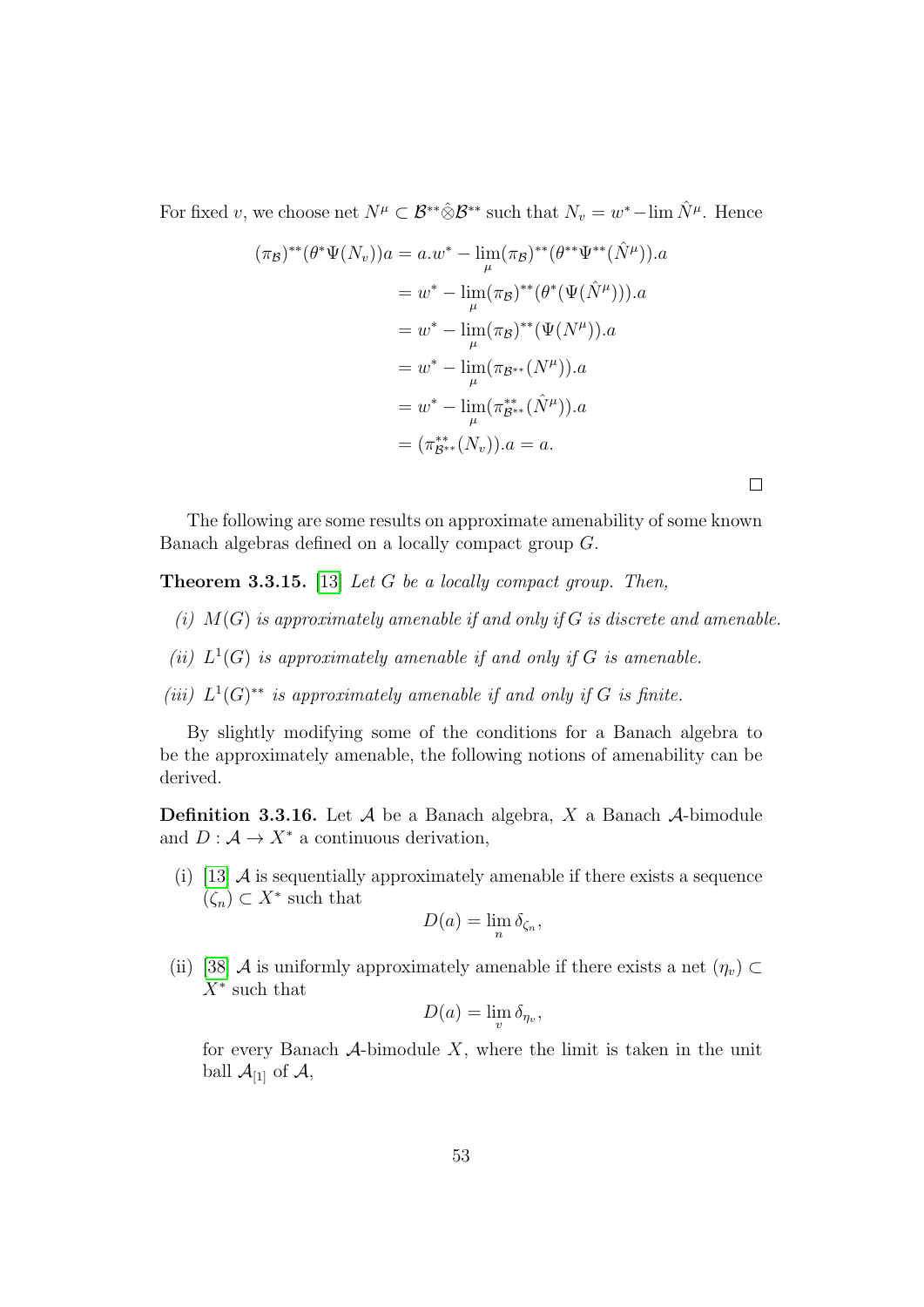(iii) [\[38\]](#page-98-3) A is boundedly approximately amenable if there exists a net  $(\eta_v)$  $X^*$  such that

$$
D(a) = \lim_{v} \delta_{\eta_v}, \quad \|\delta_{\eta_v}\| \le L\|a\|, \ \ a \in \mathcal{A}, L > 0,
$$

for every Banach A-bimodule X.

The following, stated without proof, are some insightful results on the afore-stated notions of amenability.

**Theorem 3.3.17.** Let  $A$  be a Banach algebra.

- (i) [\[38\]](#page-98-3)  $\mathcal A$  is uniformly approximately amenable if and only if it is amenable.
- (ii) [\[38\]](#page-98-3)  $\mathcal A$  is boundedly approximately amenable if and only if there exists a constant  $L_b > 0$  such that for any A-bimodule X, and any continuous derivation  $D: \mathcal{A} \to X^*$ ,  $\sup_i ||a\delta_{\eta_i}|| \le L_b ||D||$ , and  $D(a) =$  $\lim_i \delta_{\eta_i}(a)$ ,  $(a \in \mathcal{A})$ .
- (iii) [\[38\]](#page-98-3) If  $A$  is boundedly approximately amenable, then there exists a net  $(M_v) \subset (A^{\#}\hat{\otimes}A^{\#})^{**}$  and a constant  $L > 0$  such that for each  $a \in A^{\#}$ ,  $a.M_v-M_v.a \to 0, \pi^{**}(M_v) \to e \text{ and } ||a.M_v-M_v.a|| \leq L||a||.$  Conversely, if the later property holds and  $(\pi^{**}(M_v))$  is bounded, then A is boundedly approximately amenable.
- (iv) [\[38\]](#page-98-3) If  $\mathcal A$  is a boundedly approximately amenable such that  $\mathcal A$  is seperable as a Banach space, then it is sequentially approximately amenable.
- (v) [\[38\]](#page-98-3) A is boundedly approximately amenable if and only if  $A^{\#}$  is boundedly approximately amenable.
- (vi) [\[38\]](#page-98-3)  $\mathcal A$  is boundedly approximately amenable if and only if there exists a net  $(\alpha_i) \subset (\ker \pi)^{**}$  and  $M > 0$  such that
	- (i)  $k.\alpha_i \rightarrow k$  for each  $k \in \ker \pi$ ,
	- (ii)  $\|k.\alpha_i\| \leq M \|k\|$  for all  $k \in \text{ker } \pi$ , for all i.
- (vii)  $[12]$  If A is boundedly approximately amenable with a bounded approximate identity, and suppose  $\beta$  is an amenable Banach algebra. Then  $\mathcal{A}\hat{\otimes}\mathcal{B}$  is boundedly approximately amenable.
- (viii) [\[12\]](#page-96-4) The tensor product of two boundedly approximately amenable Banach algebras need not be approximately amenable.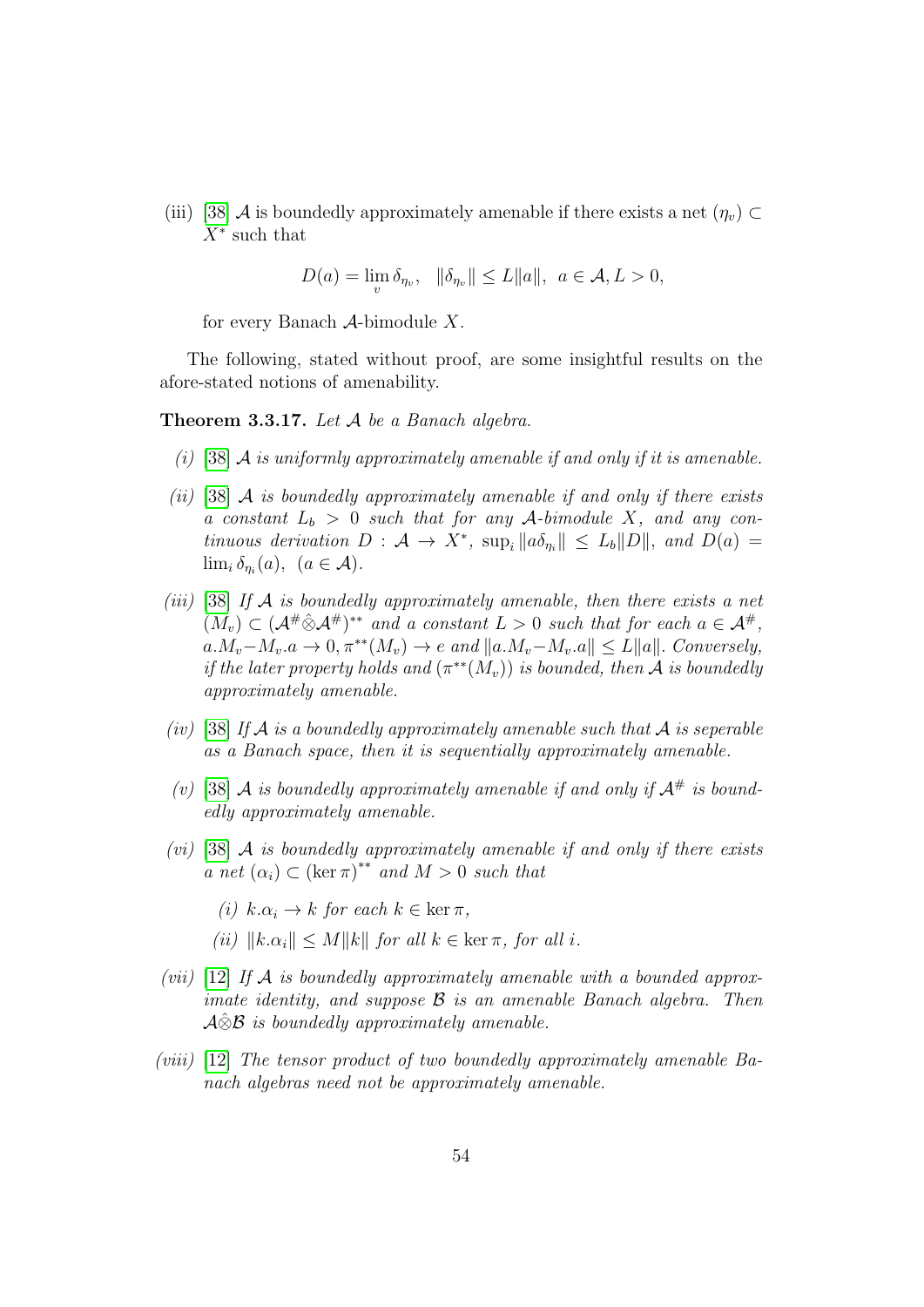#### 3.3.2 Pseudo-amenability of Banach algebras

**Definition 3.3.18.** A Banach algebra  $A$  is said to be pseudo-amenable if it has an approximate diagonal.

Recall that an approximate diagonal for A is a net  $(m_\alpha) \subset \mathcal{A} \hat{\otimes} \mathcal{A}$  such that

$$
a.m_{\alpha}-m_{\alpha}a \to 0
$$
 and  $\pi(m_{\alpha})a \to a$  for all  $\alpha$  and  $a \in \mathcal{A}$ .

It should be noted that for pseudo-amenable Banach algebras, the approximate diagonal need not be bounded, as a result the class of pseudo-amenable Banach algebras is larger than the class of amenable Banach algberas. Below, we state some results on pseudo-amenable Banach algebras. These results are due to Ghahramani and Zhang [\[14\]](#page-97-4), who are credited with introducing this notion of amenability and Choi, Ghahramani and Zhang [\[16\]](#page-97-5).

**Proposition 3.3.19.** [\[14\]](#page-97-4) Suppose each  $A_i$ ,  $i \in I$  is pseudo-amenable. Then  $\bigoplus_{i\in I}^{p} A_i$ ,  $p \geq 0$  is also pseudo-amenable.

*Proof.* Let  $\mathcal{A} = \bigoplus_{i=1}^p \mathcal{A}_i$ ,  $p \geq 0$  and  $P_J$  be the projection from  $\bigoplus_{i=1}^p \mathcal{A}_i$ ,  $p \geq 0$ onto  $\bigoplus_{i\in J}^p\mathcal{A}_i$ ,  $p\geq 0$ , where *J* is a finite subset of *I*. Let  $\epsilon > 0$  be given. We choose finite set  $F\subset \mathcal{A}$  such that:

$$
||P_J(a) - a|| < \frac{\epsilon}{2}, \ a \in F.
$$

Since each  $A_i$  is pseudo-amenable, there exists  $u_i \in \mathcal{A}_i \hat{\otimes} \mathcal{A}_i$ ,  $i \in J$  such that

$$
\sum_{i \in J} ||P_i(a)u_i - u_i P_i(a)|| < \epsilon
$$

and

$$
\sum_{i\in J} \|\pi(u_i)P_i(a) - P_i(a)\| < \frac{\epsilon}{2},
$$

where each  $P_i$  is the projection  $P_{\{i\}}$ . Since each  $\mathcal{A}_i$  is complemented in  $\mathcal{A}_i$ , then  $\mathcal{A}_i \hat{\otimes} \mathcal{A}_i$  can be viewed as an element of  $\mathcal{A} \hat{\otimes} \mathcal{A}_i$ . Clearly,

$$
au = P_J(a)u = \sum_{i \in I} P_i(a)u_i
$$
 and  $ua = uP_J(a) = \sum_{i \in J} u_iP_i(a)$ .

It follows that

$$
||au - ua|| = \left\| \sum_{i \in J} P_i(a)u_i - \sum_{i \in J} u_i P_i(a) \right\| \le \sum_{i \in J} ||P_i(a)u_i - u_i P_i(a)|| < \epsilon.
$$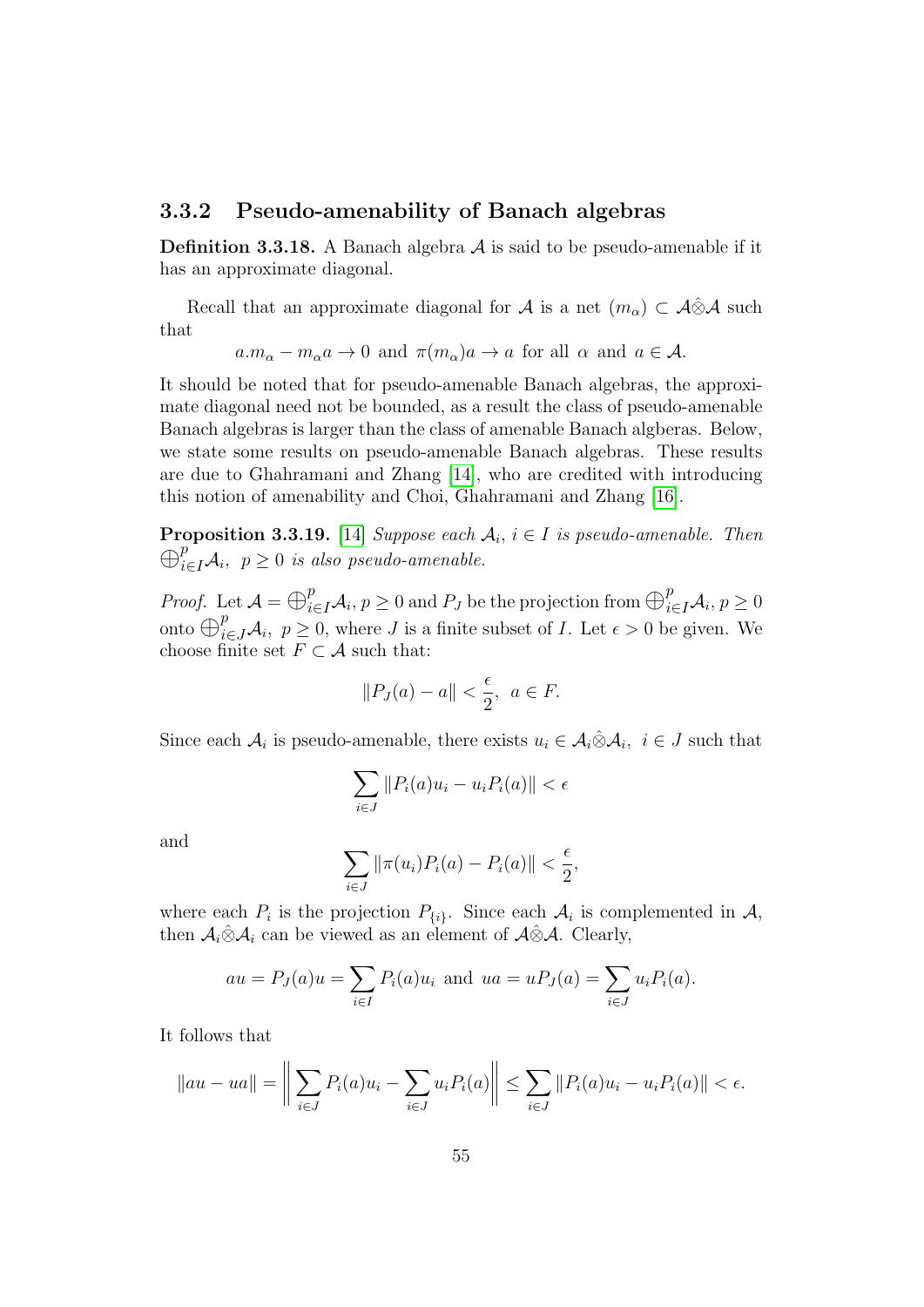Also since  $\pi$  is an A-bimodule homomorphism,

$$
\|\pi(u)a - a\| = \|\pi(ua) - a\| \n= \left\|\pi\left(\sum_{i \in J} u_i P_i(a)\right) - a\right\| = \left\|\sum_{i \in J} \pi(u_i P_i(a)) - a\right\| \n= \left\|\sum_{i \in J} (\pi(u_i P_i(a)) - P_i(a) + P_i(a)) - a\right\| \n= \left\|\sum_{i \in J} (\pi(u_i P_i(a) - P_i(a))) + \sum_{i \in J} P_i(a) - a\right\| \n\leq \left\|\sum_{i \in J} (\pi(u_i) P_i(a)) - P_i(a)\right\| + \left\|\sum_{i \in J} P_i(a) - a\right\| \n\leq \sum_{i \in J} \|\pi(u_i) P_i(a) - a\| + \|P_J(a) - a\| \n\sum_{i \in J} \|\pi(u_i) P_i(a) - P_i(a)\| + \|P_J(a) - a\| \n< \frac{\epsilon}{2} + \frac{\epsilon}{2} \n= \epsilon.
$$

**Proposition 3.3.20.** [\[14\]](#page-97-4) Let  $A$  and  $B$  be Banach algebras. If  $A$  is pseudoamenable and

 $\Box$ 

$$
\theta: \mathcal{A} \rightarrow \mathcal{B}
$$

is a continuous epimorphism, then  $\mathcal B$  is pseudo-amenable.

*Proof.* Since  $A$  is pseudo-amenable, then  $A$  has an apprimate diagonal and so there exists a net  $(m_\alpha) \subset \mathcal{A} \hat{\otimes} \mathcal{A}$ , such that

$$
a.m_{\alpha}-m_{\alpha}.a \to 0, \ \pi(m_{\alpha})a \to a.
$$

Also since  $\theta$  is an epimorphism, then for every  $b \in \mathcal{A}$ , there exists  $a \in \mathcal{A}$  such that  $\theta(a) = b$ . Define a map

$$
\theta \otimes \theta: \mathcal{A} \hat{\otimes} \mathcal{A} \to \mathcal{B} \hat{\otimes} \mathcal{B}.
$$

Clearly,  $\theta \otimes \theta$  is a Banach bimodule homomorphism. Let  $m_{\alpha} = \sum_{k} a_k^{(\alpha)} \otimes b_k^{(\alpha)}$ k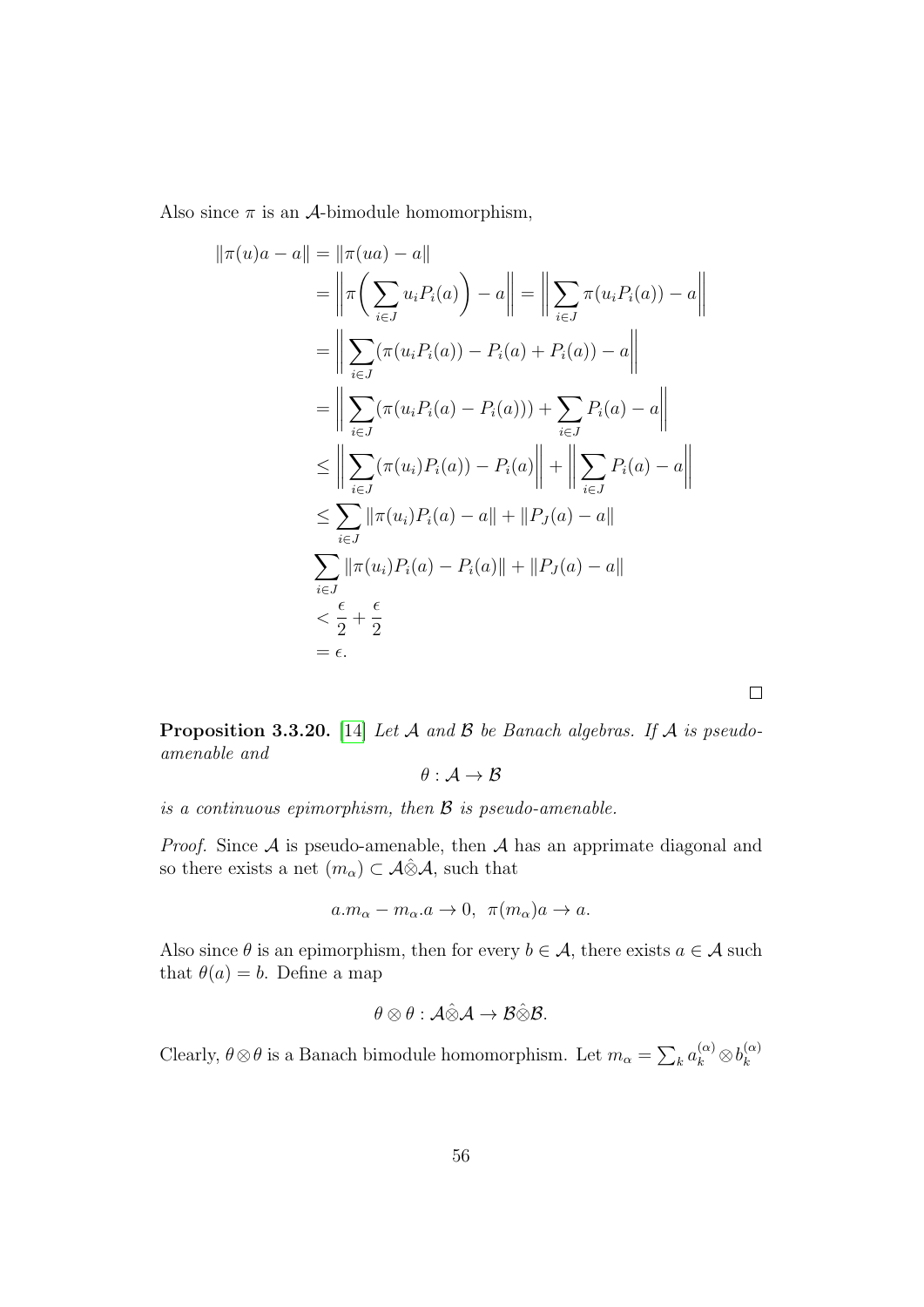for all  $\alpha$ . Then for any  $b \in \mathcal{B}$ ,

$$
\lim_{\alpha} b.(\theta \otimes \theta)(m_{\alpha}) = \lim_{\alpha} \theta(a)(\theta \otimes \theta) \left( \sum_{k} a_{k}^{(\alpha)} \otimes b_{k}^{(\alpha)} \right)
$$

$$
= \lim_{\alpha} \theta(a) \sum_{k} \theta(a_{k}^{(\alpha)}) \otimes \theta(b_{k}^{(\alpha)})
$$

$$
= \lim_{\alpha} \sum_{k} \theta(a a_{k}^{(\alpha)}) \otimes \theta(b_{k}^{(\alpha)})
$$

$$
= \lim_{\alpha} (\theta \otimes \theta) \left( \sum_{k} a_{k}^{(\alpha)} \otimes b_{k}^{(\alpha)} \theta(a) \right)
$$

$$
= \lim_{\alpha} (\theta \otimes \theta)(m_{\alpha})\theta(a)
$$

$$
= \lim_{\alpha} (\theta \otimes \theta)(m_{\alpha}).b.
$$

Also,

$$
\lim_{\alpha} \pi_{\mathcal{B}}((\theta \otimes \theta)(m_{\alpha}))b = \lim_{\alpha} \pi_{\mathcal{B}}(\theta \otimes \theta) \bigg(\sum_{k} a_k^{(\alpha)} \otimes b_k^{(\alpha)}\bigg)\theta(a)
$$

$$
= \lim_{\alpha} \pi_{\mathcal{B}}\bigg(\sum_{k} \theta(a_k^{(\alpha)}) \otimes \theta(b_k^{(\alpha)})\theta(a)\bigg)
$$

$$
= \lim_{\alpha} \pi_{\mathcal{B}}\bigg(\sum_{k} \theta(a_k^{(\alpha)}) \otimes \theta(b_k^{(\alpha)}a)\bigg)
$$

$$
= \lim_{\alpha} \theta\bigg(\sum_{k} a_k^{(\alpha)}b_k^{(\alpha)}a\bigg)
$$

$$
= \lim_{\alpha} \theta(\pi_{\mathcal{A}}(m_{\alpha})a) = \theta(a) = b.
$$

Hence  $((\theta \otimes \theta)(m_{\alpha}))$  is an approximate diagonal for  $\beta$ . Therefore,  $\beta$  is pseudoamenable.  $\Box$ 

The following is another interesting hereditary property of pseudo-amenable Banach algebras.

Theorem 3.3.21. [\[14\]](#page-97-4) Let A be a pseudo-amenable Banach algebra, and I a two-sided closed ideal of A. If I has an approximate identity, say  $(x_{\alpha})$ such that the associated left and right multiplication operators  $L_{\alpha}: \alpha \mapsto x_{\alpha}a$ and  $R_{\alpha}: a \mapsto ax_{\alpha}$  from A into I are uniformly bounded, then I is pseudoamenable.

Proof. By the uniform boundedness of the left and right multiplication operators on  $(x_{\alpha})$ , there exists a constant  $K \geq 1$  such that  $||x_{\alpha}m|| \leq K||m||$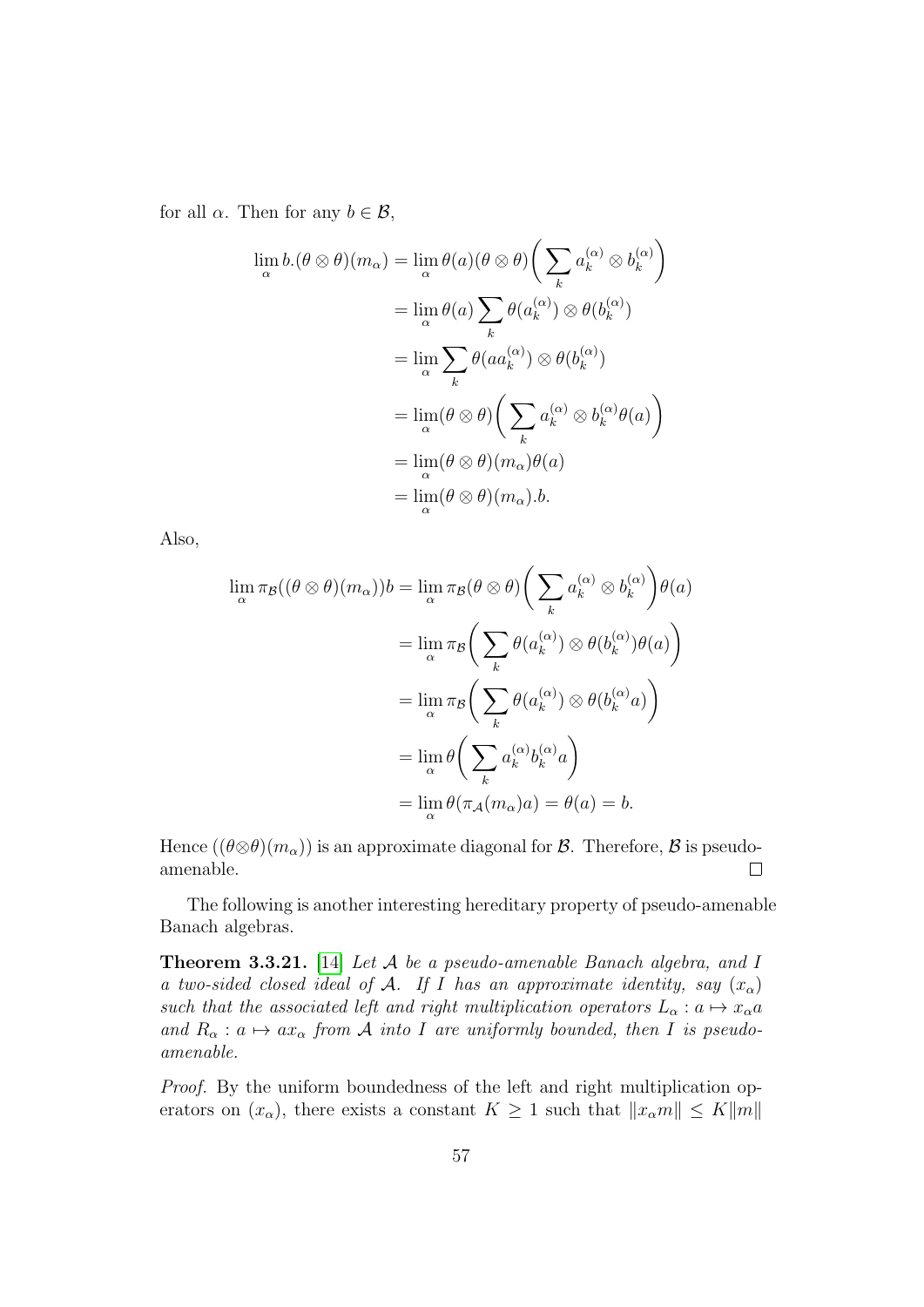and  $||x_{\alpha}m|| \le K||m||$  for all  $\alpha$  and  $m \in \mathcal{A}\hat{\otimes}\mathcal{A}$ . Suppose  $(m_{\beta}) \subset \mathcal{A}\hat{\otimes}\mathcal{A}$  is an approximate diagonal for A. Then given  $\epsilon > 0$  and finite set  $F \subset I$ , we choose  $\beta$  such that

$$
\|am_\beta - m_\beta a\| \leq \frac{\epsilon}{2K^2}
$$

and

$$
\|\pi(m_{\beta})a - a\| \le \frac{\epsilon}{2K},
$$

for  $a \in F$ . Then choose  $\alpha$  such that

$$
||ax_{\alpha}-x_{\alpha}a|| < \frac{\epsilon}{4||m_{\beta}||K}, \ \ ||x_{\alpha}a-a|| < \frac{\epsilon}{4},
$$

and

$$
\|\pi(m_{\beta})(x_{\alpha}a-a)\| < \frac{\epsilon}{4K}, \ (a \in F).
$$

We then have that

$$
||ax_{\alpha}m_{\beta}x_{\alpha} - x_{\alpha}m_{\beta}a|| = ||ax_{\alpha}m_{\beta}x_{\alpha} - x_{\alpha}am_{\beta}x_{\alpha} + x_{\alpha}am_{\beta}x_{\alpha} - x_{\alpha}m_{\beta}x_{\alpha}a||
$$
  
\n
$$
\leq ||ax_{\alpha}m_{\beta}x_{\alpha} - x_{\alpha}am_{\beta}x_{\alpha}|| + ||x_{\alpha}am_{\beta}x_{\alpha} - x_{\alpha}m_{\beta}x_{\alpha}a||
$$
  
\n
$$
= ||ax_{\alpha}m_{\beta}x_{\alpha} - x_{\alpha}am_{\beta}ax_{\alpha}||
$$
  
\n
$$
+ ||x_{\alpha}am_{\beta}x_{\alpha} - x_{\alpha}m_{\beta}ax_{\alpha} + x_{\alpha}m_{\beta}ax_{\alpha} - x_{\alpha}m_{\beta}x_{\alpha}a||
$$
  
\n
$$
\leq ||ax_{\alpha}m_{\beta}x_{\alpha} - x_{\alpha}m_{\beta}ax_{\alpha}|| + ||x_{\alpha}m_{\beta}ax_{\alpha} - x_{\alpha}m_{\beta}x_{\alpha}a||
$$
  
\n
$$
= ||(ax_{\alpha} - x_{\alpha})m_{\beta}x_{\alpha}|| + ||x_{\alpha}m_{\beta}(ax_{\alpha} - x_{\alpha}a)||
$$
  
\n
$$
+ ||x_{\alpha}(am_{\beta} - m_{\beta}a)x_{\alpha}|| + ||x_{\alpha}m_{\beta}(ax_{\alpha} - x_{\alpha}a)||
$$
  
\n
$$
\leq 2||ax_{\alpha} - x_{\alpha}a||K||m_{\beta}|| + ||x_{\alpha}m_{\beta}||||am_{\beta} - m_{\beta}a||
$$
  
\n
$$
\leq 2||ax_{\alpha} - x_{\alpha}a||K||m_{\beta}|| + ||am_{\beta} - m_{\beta}a||K^2
$$
  
\n
$$
< \frac{2\epsilon}{4||m_{\beta}||K}K||m_{\beta}|| + \frac{\epsilon}{2K^2}K^2 = \frac{\epsilon}{2} + \frac{\epsilon}{2} = \epsilon.
$$

Also,

$$
\|\pi(x_{\alpha}m_{\beta}x_{\alpha})a - a\| = \|\pi(x_{\alpha}m_{\beta}x_{\alpha})a - \pi(x_{\alpha}m_{\beta})a + \pi(x_{\alpha}m_{\beta})a - x_{\alpha}a + x_{\alpha}a - a\|
$$
  
\n
$$
\leq \|\pi(x_{\alpha}m_{\beta}x_{\alpha})a - \pi(x_{\alpha}m_{\beta})a\| + \|\pi(x_{\alpha}m_{\beta})a - x_{\alpha}a\|
$$
  
\n
$$
+ \|x_{\alpha}a - a\|
$$
  
\n
$$
\leq K \|\pi(m_{\beta})(x_{\alpha} - a)\| + K \|\pi(m_{\beta})a - a\| + \|x_{\alpha}a - a\|
$$
  
\n
$$
< K \frac{\epsilon}{4K} + K \frac{\epsilon}{2K} + \frac{\epsilon}{4} = \epsilon,
$$

for all  $a \in F$ . It therefore follows that a subnet of  $(x_{\alpha} m_{\beta} x_{\alpha}) \subset I \hat{\otimes} I$  is an approximate diagonal for  $I$ . Therefore,  $I$  is pseudo-amenable.  $\Box$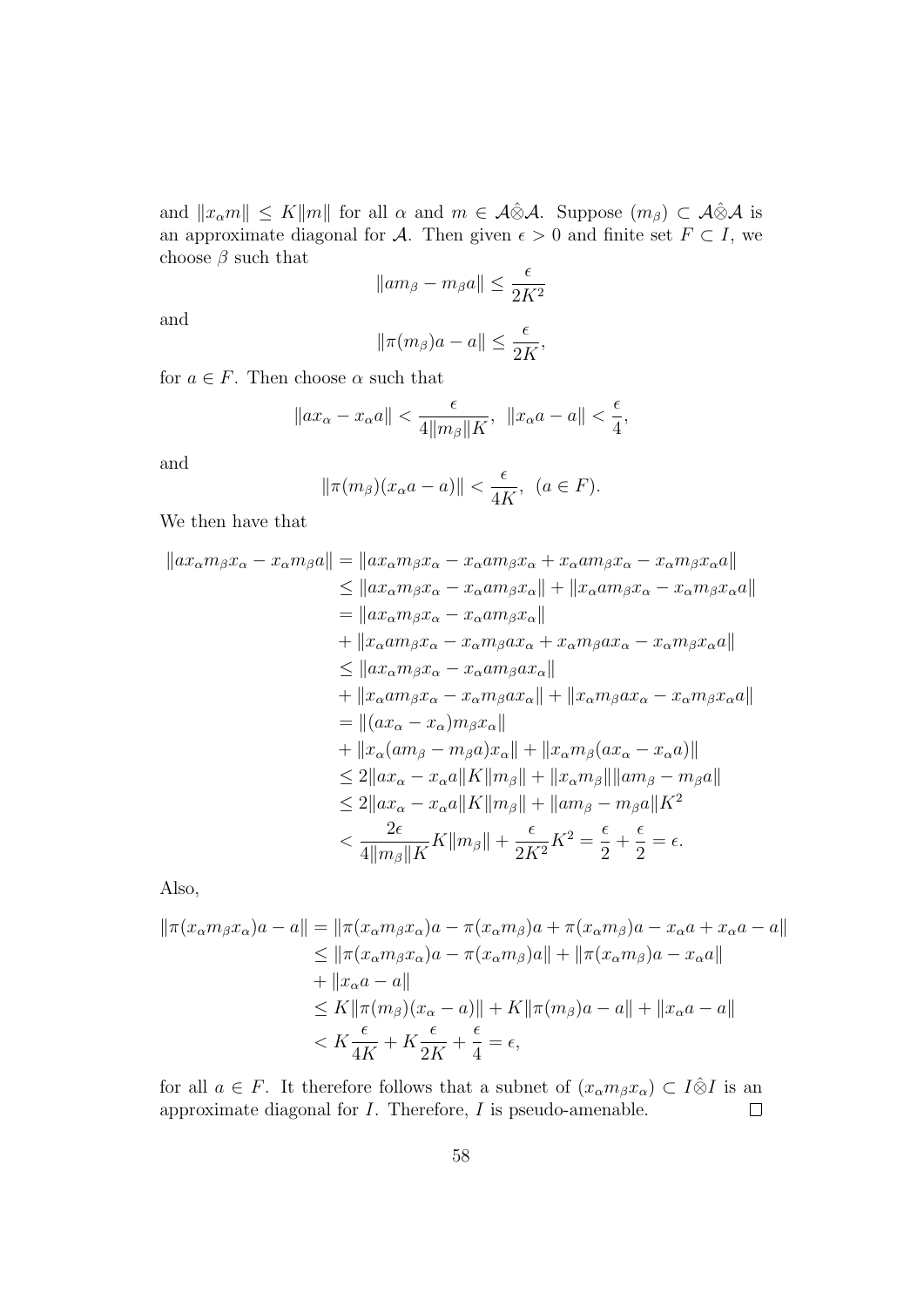**Corollary 3.3.22.** [\[14\]](#page-97-4) Let  $A$  be a pseudo-amenable Banach algebra, and I a two-sided closed ideal of A. If I has a bounded approximate identity, then I is pseudo-amenable.

*Proof.* Let  $(x_{\alpha})$  be a bounded approximate identity for I. Clearly,  $L_{\alpha}$ :  $a \mapsto ax_{\alpha}$  and  $R_{\alpha}: a \mapsto x_{\alpha}a$  are uniformly bounded, therefore I is pseudoamenable.  $\Box$ 

**Proposition 3.3.23.** [\[16\]](#page-97-5) If  $A^{**}$  is pseudo-amenable, so is A.

*Proof.* The proof follows from **Theorem [\(3.3.14\)](#page-59-0)**. Since  $A$  is a subset of  $\mathcal{A}^{**}$  under the canonical embedding, we may choose  $(N_v)$  to be in  $\mathcal{A}$  so that for any  $a \in \mathcal{A}$ ,

$$
a.N_v - N_v.a \xrightarrow{w^*} 0, \ \pi(N_v)a \xrightarrow{w^*} a.
$$

By applying **Theorem [\(2.1.16\(](#page-15-0)iii))**, we obtain another net  $(\zeta_v) \subset A$  such that

$$
a.\zeta_v - \zeta_v.a \xrightarrow{\|.\|} 0
$$
 and  $\pi(\zeta_v)a \xrightarrow{\|.\|} a$ .

 $\Box$ 

## 3.3.3 Some relationships between notions of amenability of Banach algebras

The following results show some interesting relationships involving approximate amenability, pseudo-amenability and weak amenability.

<span id="page-66-0"></span>Theorem 3.3.24. [\[38\]](#page-98-3) For a Banach algebra A, the following statements are equivalent.

- $(i)$  A is approximately amenable.
- $(ii)$  A is w\*-approximately amenable.
- $(iii)$  A is approximately contractible.
- (iv)  $A^{\#}$  is pseudo-amenable.

*Proof.* (*i*)  $\implies$  (*ii*) Obvious.

 $(ii) \implies (iii)$  Suppose A is w<sup>\*</sup>-approximately amenable. Then  $A^{\#}$  is also w<sup>\*</sup>-approximately amenable. That is there exists a net  $(M_v) \subset (\mathcal{A}^{\#}\hat{\otimes} \mathcal{A}^{\#})^{**}$ such that for each  $a \in \mathcal{A}$ ,  $a.M_v - M_v.a \to 0$  and  $\pi^{**}(M_v) \to e$  in the  $w^{*}$ topology on  $(\mathcal{A}^{\#}\hat{\otimes}\mathcal{A}^{\#})^{**}$  and  $(\mathcal{A}^{\#})^{**}$  respectively. Let  $\epsilon > 0$  be given, we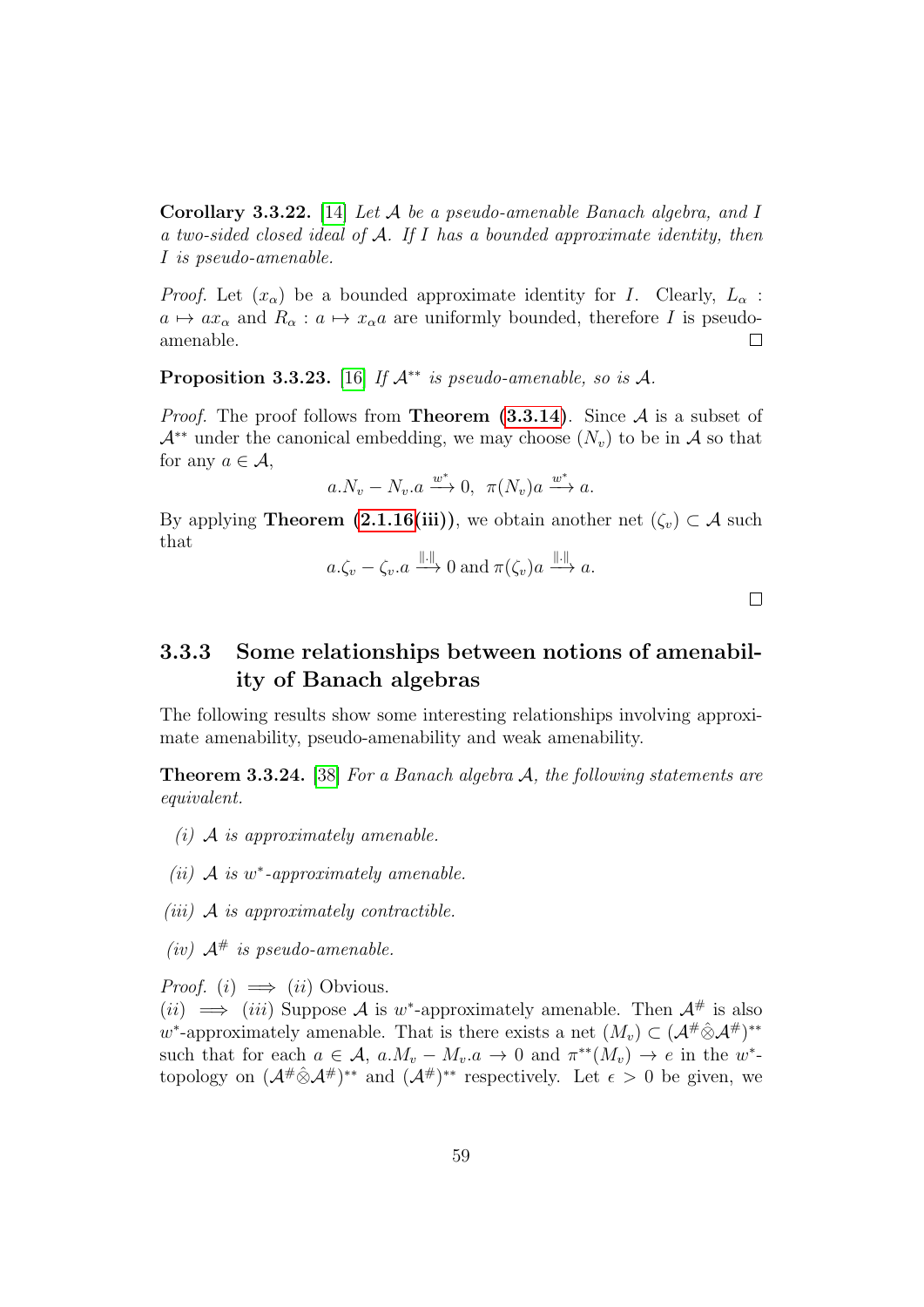take finite subsets  $F \subset \mathcal{A}^{\#}, \ \Phi \subset (\mathcal{A}^{\#})^*$ , and  $N \subset (\mathcal{A}^{\#}\hat{\otimes}\mathcal{A}^{\#})^{**}$ . Then there exists  $v$  such that

$$
|\langle a.f - f.a, M_v \rangle| = |\langle f, a.M_v - M_v.a \rangle| < \epsilon
$$

and

$$
|\langle \phi, \pi^{**}(M_v) - e \rangle| < \epsilon,
$$

for all  $a \in F$ ,  $\phi \in \Phi$  and  $f \in N$ . By **Theorem [\(2.1.16\(](#page-15-0)ii))**, and the w<sup>\*</sup>-continuity of  $\pi^{**}$ , there exists  $m \in \mathcal{A}^{\#}\hat{\otimes} \mathcal{A}^{\#}$  such that

$$
|\langle f, a.m - m.a \rangle| = |\langle a.f - f.a, m \rangle| < \epsilon
$$

and

$$
|\langle \phi, \pi(m) - e \rangle| < \epsilon,
$$

for all  $a \in F$ ,  $\phi \in \Phi$  and  $f \in N$ . Thus we have a net  $(m_\alpha) \subset A\hat{\otimes}A^{\#}$ such that for every  $a \in A^{\#}$ ,  $a.m_{\alpha}-m_{\alpha}.a \to 0$  and  $\pi(m_{\alpha}) \to e$  in the wtopology on  $\mathcal{A}^{\#}\hat{\otimes}\mathcal{A}^{\#}$  and  $\mathcal{A}^{\#}$  respectively. Passing to convex combination and applying **Theorem [\(2.1.16\(](#page-15-0)iii))**, we obtain a net  $(m_\beta) \subset A^{\#}\hat{\otimes}A^{\#}$  such that  $a.m_\beta - m_\beta.a \to 0$  and  $\pi(m_\beta) \to e$  in the  $\|.\|$ -topology on  $\mathcal{A}^{\#}\hat{\otimes} \mathcal{A}^{\#}$  and  $\mathcal{A}^{\#}$  respectively. It then follows that *(iii)* holds.  $(iii) \implies (iv)$  This follows from **Theorem [\(3.3.10\)](#page-58-0)**.  $(iv) \implies (i)$  This follows from **Theorem [\(3.3.7\)](#page-56-0)**.  $\Box$ 

Remark 3.3.25. Clearly, the result shows that approximate amenability as a concept is stronger than pseudo-amenability. In the case when the Banach algebra has a bounded approximate identity, then the Banach algebra being pseudo-amenable is equivalent to it being approximately amenable [\[50\]](#page-99-1).

The following result is a direct application of Theorem [\(3.3.24\)](#page-66-0).

**Proposition 3.3.26.** [\[14\]](#page-97-4) For a Banach algebra  $A$ , the following statements are equivalent.

- (i) A has an approximate diagonal  $(m_\alpha)_{\alpha\in I} \subset \hat{\mathcal{A}} \otimes \mathcal{A}$  such that  $(\pi(m_\alpha))_{\alpha\in I}$ is bounded.
- (ii)  $\mathcal A$  is pseudo-amenable and has a bounded approximate identity.
- (iii) A is approximately amenable and has a bounded approximate identity.
- *Proof.* (*i*)  $\implies$  (*ii*) Obvious

 $(ii) \implies (iii)$  From Theorem [\(3.3.24\)](#page-66-0), it suffices to show that A is  $w^*$ -approximately amenable. Let X be a Banach A-bimodule. Since A has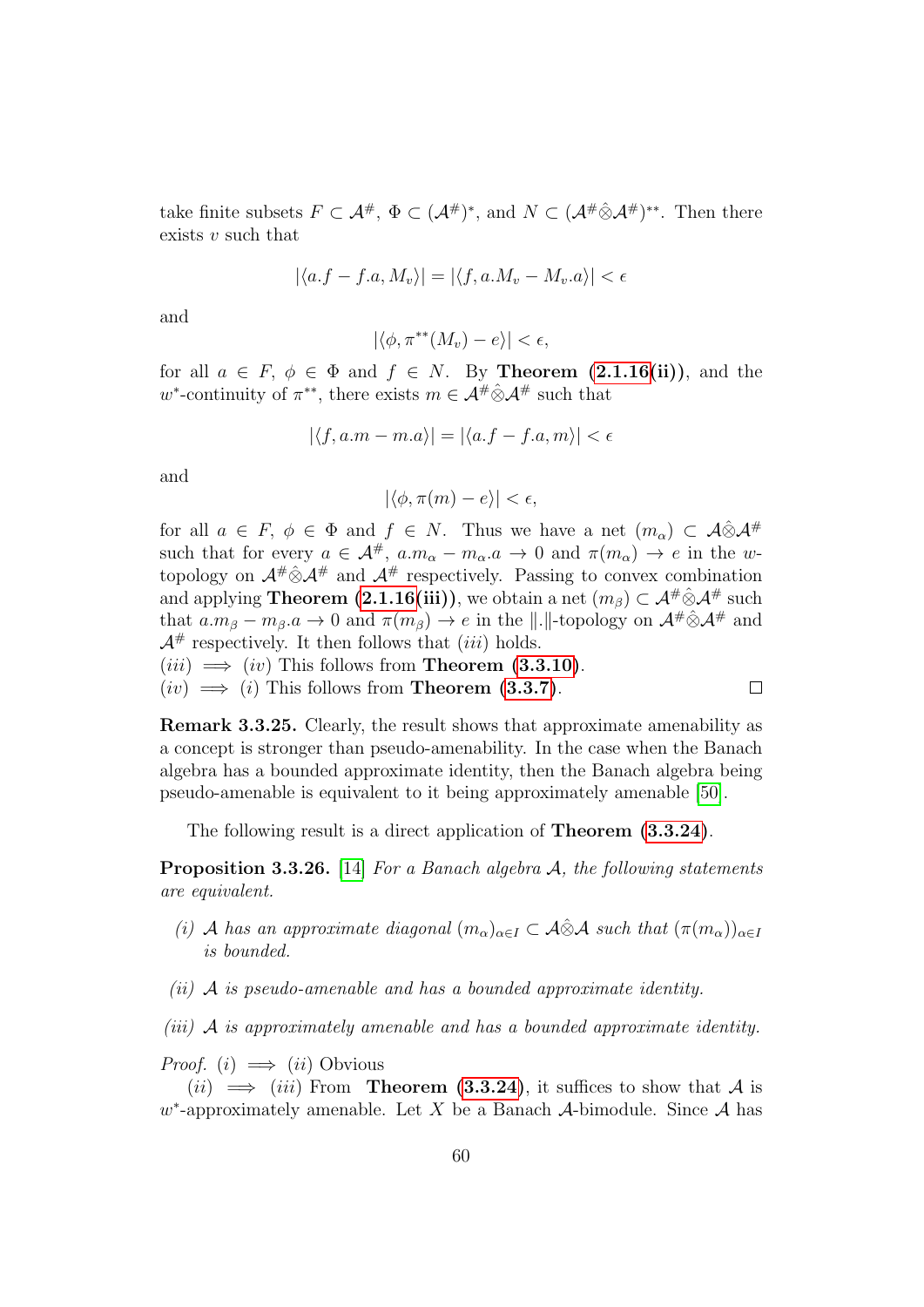a bounded approximate identity, we may assume without loss of generality that X is neo-unital. Let  $D: \mathcal{A} \to X^*$  be a continuous derivation. We show that  $D$  is  $w^*$ -approximately inner. Consider the following.

Let  $(m_\alpha)$  be an approximate diagonal for A and  $\Phi : \mathcal{A} \hat{\otimes} \mathcal{A} \to X^*$  a bounded linear map determined by

$$
\Phi(a\otimes b)=aDb.
$$

Clearly,

$$
\|\Phi(a\otimes b)\| = \|aDb\| \le \|a\| \|b\| \|D\|,
$$

which shows that

$$
\|\Phi\| \le \|D\|.
$$

Let 
$$
m_{\alpha} = \sum_{k} a_{k}^{(\alpha)} \otimes b_{k}^{(\alpha)}
$$
 for all  $\alpha$ . Then  
\n
$$
a\Phi(m_{\alpha}) = a\Phi\left(\sum_{k} a_{k}^{(\alpha)} \otimes b_{k}^{(\alpha)}\right) = a\sum_{k} \Phi(a_{k}^{(\alpha)} \otimes b_{k}^{(\alpha)})
$$
\n
$$
= \sum_{k} a a_{k}^{(\alpha)} Db_{k}^{(\alpha)} - \sum_{k} a_{k}^{(\alpha)} D(b_{k}^{(\alpha)} a) + \sum_{k} a_{k}^{(\alpha)} D(b_{k}^{(\alpha)} a)
$$
\n
$$
= \sum_{k} (a a_{k}^{(\alpha)} Db_{k}^{(\alpha)} - a_{k}^{\alpha} D(b_{k}^{(\alpha)} a)) + \sum_{k} a_{k}^{(\alpha)} b_{k}^{(\alpha)} Da + \sum_{k} a_{k}^{(\alpha)} D(b_{k}^{(\alpha)}) a
$$
\n
$$
= \sum_{k} (\Phi(a a_{k}^{(\alpha)} \otimes b_{k}^{(\alpha)}) - \Phi(a_{k}^{(\alpha)} \otimes b_{k}^{(\alpha)} a)) + \sum_{k} a_{k}^{(\alpha)} b_{k}^{(\alpha)} Da
$$
\n
$$
+ \sum_{k} \Phi(a_{k}^{(\alpha)} \otimes b_{k}^{(\alpha)}) a
$$
\n
$$
= \Phi\left(\sum_{k} a a_{k}^{(\alpha)} \otimes b_{k}^{(\alpha)} - \sum_{k} a_{k}^{(\alpha)} \otimes b_{k}^{(\alpha)} a\right) + \sum_{k} a_{k}^{(\alpha)} b_{k}^{(\alpha)} Da
$$
\n
$$
+ \Phi\left(\sum_{k} a_{k}^{(\alpha)} \otimes b_{k}^{(\alpha)}\right) a
$$
\n
$$
= \Phi(a m_{\alpha} - m_{\alpha} a) + \pi(m a_{\alpha}) D(a) + \Phi(m_{\alpha}) a, \ (a \in \mathcal{A}).
$$

That is,

$$
\pi(m_{\alpha})D(a) = (a\zeta_{\alpha} - \zeta_{\alpha}a) - \Phi(am_{\alpha} - m_{\alpha}a),
$$

where  $\zeta_{\alpha} = \Phi(m_{\alpha})$ . Since X is neo-unital,  $D(a) = w^* - \lim_{\alpha} \pi(m_{\alpha})D(a)$ . Also

$$
\|\Phi(am_\alpha - m_\alpha a)\| \le \|\Phi\| \|am_\alpha - m_\alpha a\| \le \|D\| \|am_\alpha - m_\alpha a\| \to 0.
$$

Therefore,  $D(a) = w^* - \lim_{\alpha} (a\zeta_{\alpha} - \zeta_{\alpha}a), (a \in \mathcal{A}).$ (*iii*)  $\implies$  (*i*) Let (*e<sub>β</sub>*) be a bounded approximate approximate identity for A. Since A is approximately amenable, then by **Theorem [\(3.3.24\)](#page-66-0)**,  $A^{\#}$  is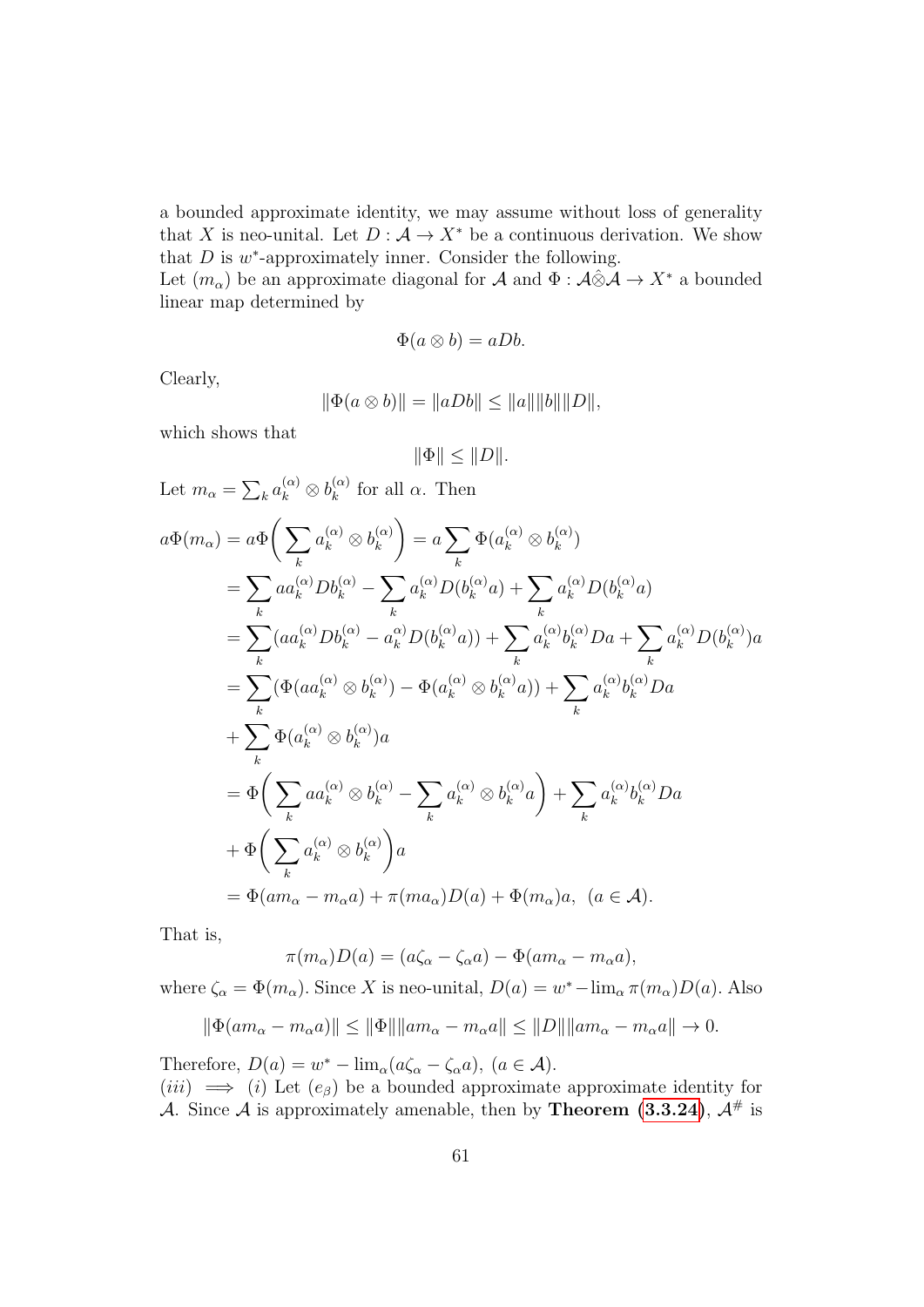pseudo-amenable. Let  $(M_{\alpha})$  be an approximate diagonal for  $\mathcal{A}^{\#}$ . Without loss of generality, let  $\pi(M_{\alpha}) = e$ . We set

$$
M_{\alpha}=u_{\alpha}+F_{\alpha}\otimes e+e\otimes G_{\alpha}+c_{\alpha}e\otimes e, u_{\alpha}\in \mathcal{A}\otimes \mathcal{A}, F_{\alpha}, G_{\alpha}\in \mathcal{A}, c_{\alpha}\in \mathbb{C},
$$

for all  $\alpha$ . Notice that

$$
e = \pi(M_{\alpha}) = \pi(u_{\alpha}) + F_{\alpha}e + G_{\alpha}e + c_{\alpha}e = F_{\alpha} + G_{\alpha} + c_{\alpha}.
$$

Since  $e \notin \mathcal{A}$ ,  $\pi(u_{\alpha}) + F_{\alpha} + G_{\alpha} \neq e$ , so that  $c_{\alpha}e = e$ ,  $\implies c_{\alpha} = 1$  for all  $\alpha$ . It follows that  $\pi(u_{\alpha}) + F_{\alpha} + G_{\alpha} = 0$ . Also,

$$
au_{\alpha} - u_{\alpha}a - F_{\alpha} \otimes a + a \otimes G_{\alpha} = aM_{\alpha} - M_{\alpha}a + aF_{\alpha} \otimes e + c_{\alpha}ae \otimes e - e \otimes G_{\alpha}a
$$

$$
- e \otimes c_{\alpha}e \to aF_{\alpha} \otimes e + c_{\alpha}a \otimes e - e \otimes G_{\alpha}a - e \otimes c_{\alpha}a
$$

$$
\to 0,
$$

whenever  $aF_{\alpha} \rightarrow -a$ ,  $G_{\alpha}a \rightarrow -a$ . Set  $m = m_{(\alpha,\beta)} = u_\alpha + F_\alpha \otimes e_\beta + e_\beta \otimes G_\alpha + e_\beta \otimes e_\beta$ . Then for any  $a \in \mathcal{A}$ ,

$$
am - ma = au_{\alpha} - u_{\alpha}a + ae_{\beta} \otimes G_{\alpha} - F_{\alpha} \otimes e_{\beta}a + aF_{\alpha} \otimes e_{\beta} + ae_{\beta} \otimes e_{\beta}
$$
  

$$
- e_{\beta} \otimes G_{\alpha}a - e_{\beta} \otimes G_{\alpha}a - e_{\beta} \otimes_{\beta}
$$
  

$$
\xrightarrow{\beta} au_{\alpha} \otimes u_{\alpha}a + a \otimes G_{\alpha} - F_{\alpha} \otimes a - a \otimes e_{\beta} + a \otimes e_{\beta} + e_{\beta} \otimes a - e_{\beta} \otimes a
$$
  

$$
\xrightarrow{\alpha, \beta} 0.
$$

Also,

$$
\pi(m) = \pi(u_{\alpha}) + F_{\alpha}e_{\beta} + e_{\beta}G_{\alpha} + e_{\beta}^{2}
$$

$$
\xrightarrow{\beta} \pi(u_{\alpha}) + F_{\alpha} + G_{\alpha} + e_{\beta}
$$

$$
= 0 + e_{\beta} = e_{\beta}.
$$

Then clearly, for any  $a \in \mathcal{A}$ ,  $\pi(m)a \to a$ . That  $(\pi(m_{\alpha}))$  is bounded readily follows from the fact that  $A$  has a bounded approximate identity.  $\Box$ 

**Proposition 3.3.27.** [\[14\]](#page-97-4) Let A be a Banach algebra with a central approximate identity. If  $A$  is approximately amenable, then it is pseudo-amenable.

*Proof.* Let  $(e_{\alpha})$  be a central approximate identity for A. Then given  $\epsilon > 0$ and finite subset F of A, there exists  $e_{\alpha_1}, e_{\alpha_2} \in (e_{\alpha})$  such that

$$
||e_{\alpha_1}a - a|| < \frac{\epsilon}{2}, \ ||e_{\alpha_1}e_{\alpha_2}a - e_{\alpha_1}a|| < \frac{\epsilon}{2}, \ a \in F.
$$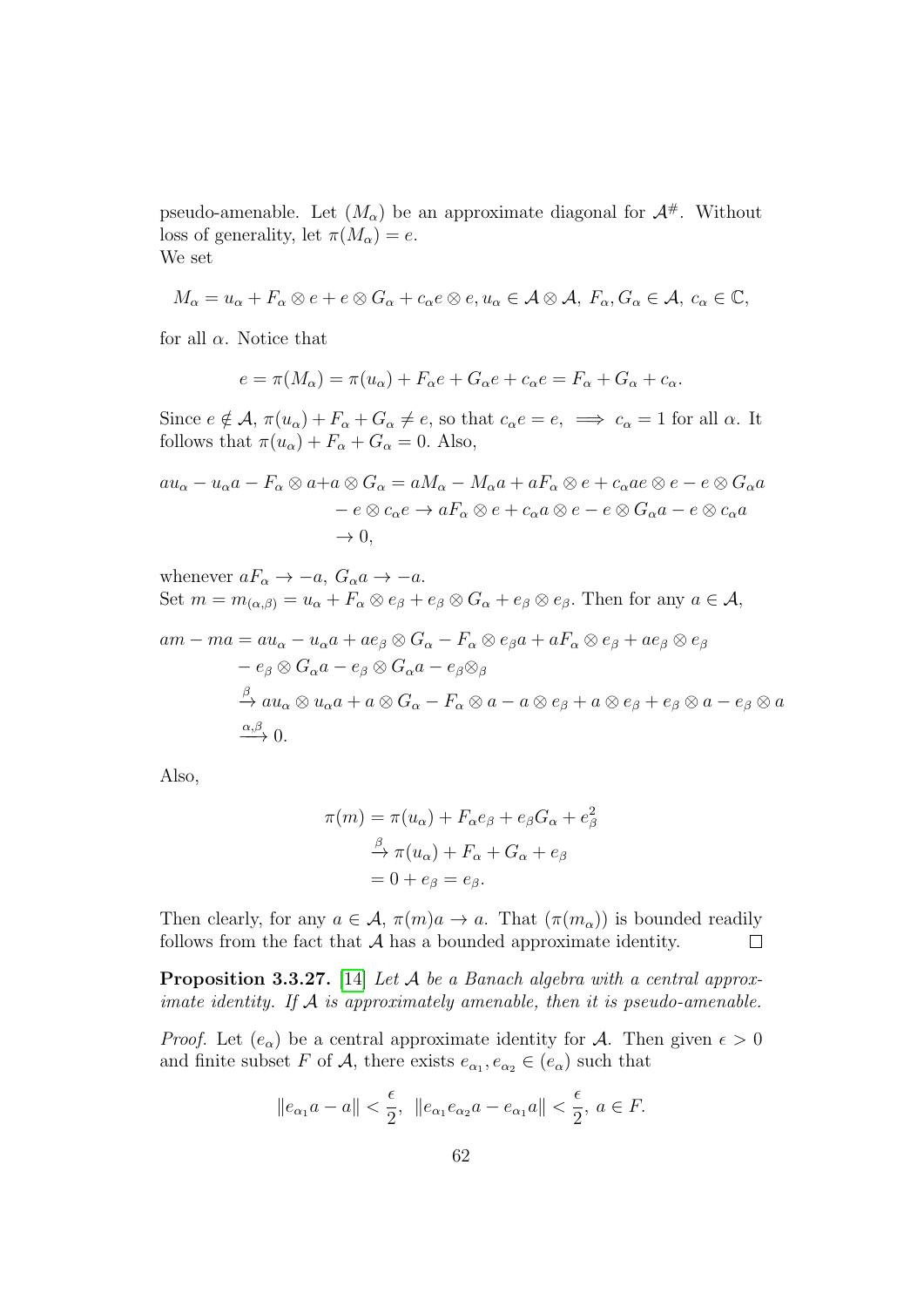Let  $D: \mathcal{A} \to X = \ker \pi$  be a bounded derivation defined by

$$
D(a) = ae_{\alpha_1} \otimes e_{\alpha_2} - e_{\alpha_1} \otimes e_{\alpha_2} a.
$$

Since  $A$  is approximately amenable, then by **Theorem [\(3.3.24\)](#page-66-0)**, it is approximately contractible, so that there exists a  $u = u(e_{\alpha 1}, e_{\alpha_2}, \epsilon, F) \in X$ , such that

$$
||D(a) - (au - ua)|| < \epsilon, \ (a \in F).
$$

Set  $M = e_{\alpha_1} \otimes e_{\alpha_2} - u$ . Then clearly,  $M \in \mathcal{A} \hat{\otimes} \mathcal{A}$ . It follows that,

$$
||aM - Ma|| = ||a(e_{\alpha_1} \otimes e_{\alpha_2} - u) - (e_{\alpha_1} \otimes e_{\alpha_2} - u)a||
$$
  
=  $||ae_{\alpha_1} \otimes e_{\alpha_2} - au - e_{\alpha_1} \otimes e_{\alpha_2}a + ua||$   
=  $||ae_{\alpha_1} \otimes e_{\alpha_2} - e_{\alpha_1} \otimes e_{\alpha_2}a - (au - ua)||$   
=  $||D(a) - (au - ua)|| < \epsilon$ .

Also,

$$
\|\pi(M)a - a\| = \|\pi(e_{\alpha_1} \otimes e_{\alpha_2} - u)a - a\|
$$
  
\n
$$
= \|\pi(e_{\alpha_1} \otimes e_{\alpha_2})a - \pi(u)a - a\|
$$
  
\n
$$
= \|e_{\alpha_1}e_{\alpha_2}a - a\|
$$
  
\n
$$
\leq \|e_{\alpha_1}e_{\alpha_2}a - e_{\alpha_1}a\| + \|e_{\alpha_a}a - a\|
$$
  
\n
$$
= \|e_{\alpha_2}e_{\alpha_1}a - e_{\alpha_1}a\| + \|e_{\alpha_a}a - a\|
$$
  
\n
$$
< \epsilon,
$$

for  $a \in F$ . Hence M is an approximate diagonal for A.

Corollary 3.3.28. [\[14\]](#page-97-4) Any approximately amenable commutative Banach algebra is pseudo-amenable.

*Proof.* Let  $b, c \in \mathcal{A}$  be fixed such that for any finite set F,

$$
||ba - a|| < \frac{\epsilon}{2}, \ ||cba - ba|| < \frac{\epsilon}{2}, \ (a \in F).
$$

Let  $D : \mathcal{A} \to X = \ker \pi$  be a bounded derivation determined by

$$
D(a) = ab \otimes c - b \otimes ca.
$$

Then the rest of the proof follows.

We state the following without proof.

Proposition 3.3.29. [\[13\]](#page-96-3) Any pseudo-amenable Banach algebra is weakly amenable. A pseudo-amenable Banach algebra with reflexive underlying space is permanently approximately weakly amenable.

 $\Box$ 

 $\Box$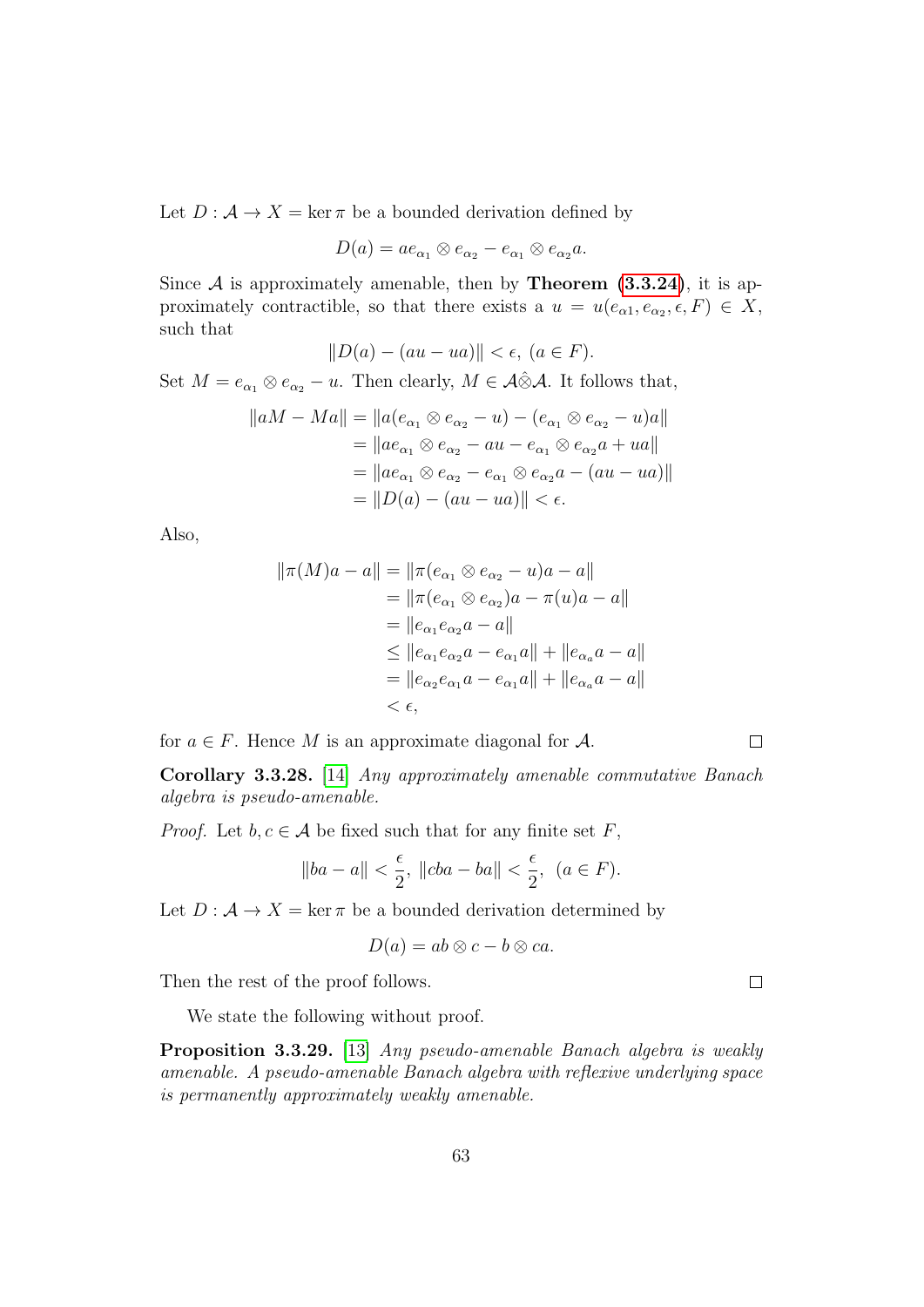# Chapter 4

# Amenability property of  $C(\mathcal{X})$

In this chapter, we discuss some interesting algebraic and topological properties of  $C(\mathcal{X})$ . In the case where X is a compact Hausdorff space, we give the proof of the amenability of  $C(\mathcal{X})$  which is a result due to Seinberg. We further discuss the construction of a bounded approximate diagonal for  $C(\mathcal{X})$ , a result credited to Abtahi and Zhang.

# 4.1 The Banach algebra  $C(\mathcal{X})$

Recall that for a non empty set  $S$ ,  $\mathbb{C}^S$  the collection of all complex valued functions on  $S$  is a commutative unital algebra with respect to pointwise product. Also recall that for a locally compact Hausdorff space  $\mathcal{X}, C(\mathcal{X})$  is the algebra of all complex valued continuous functions over  $\mathcal{X}$ . We noted that  $C(\mathcal{X})$  is a subalgebra of  $\mathbb{C}^{\mathcal{X}}$  and is therefore commutative. We also defined  $C^b(\mathcal{A}) \subset C(\mathcal{X})$  as the algebra of all bounded, continuous complex valued functions over  $\mathcal X$  and  $C^b(\mathcal X)$  equipped with the norm

$$
\|\phi\|_{\infty} = \sup_{t \in \mathcal{X}} |\phi(t)| \quad (\phi \in C^{b}(\mathcal{X})),
$$

is a Banach algebra, where  $\|.\|_{\infty}$  is the uniform norm. A function  $\phi \in C(\mathcal{X})$ is said to vanish at infinity if given  $\epsilon > 0$ , there exists a compact set  $M_{\epsilon} \subset \mathcal{X}$ , such that  $|\phi(t)| < \epsilon$ , for every  $t \in \mathcal{X} \setminus M_{\epsilon}$ . We denote by  $C_0(\mathcal{X})$ , the collection of all  $\phi \in C(\mathcal{X})$  that vanish at infinity. Clearly each  $\phi \in C_0(\mathcal{X})$  is bounded, which implies that  $C_0(\mathcal{X})$  is a subalgebra of  $C^b(\mathcal{X})$ . Notice further that the limit of a sequence of continuous functions that vanish at infinity also vanishes at infinity, it follows that  $C_0(\mathcal{X})$  is closed and is therefore a Banach algebra when equipped with the uniform norm. Since the constant functions, the zero function excluded, do not satisfy this property,  $C_0(\mathcal{X})$  is not unital.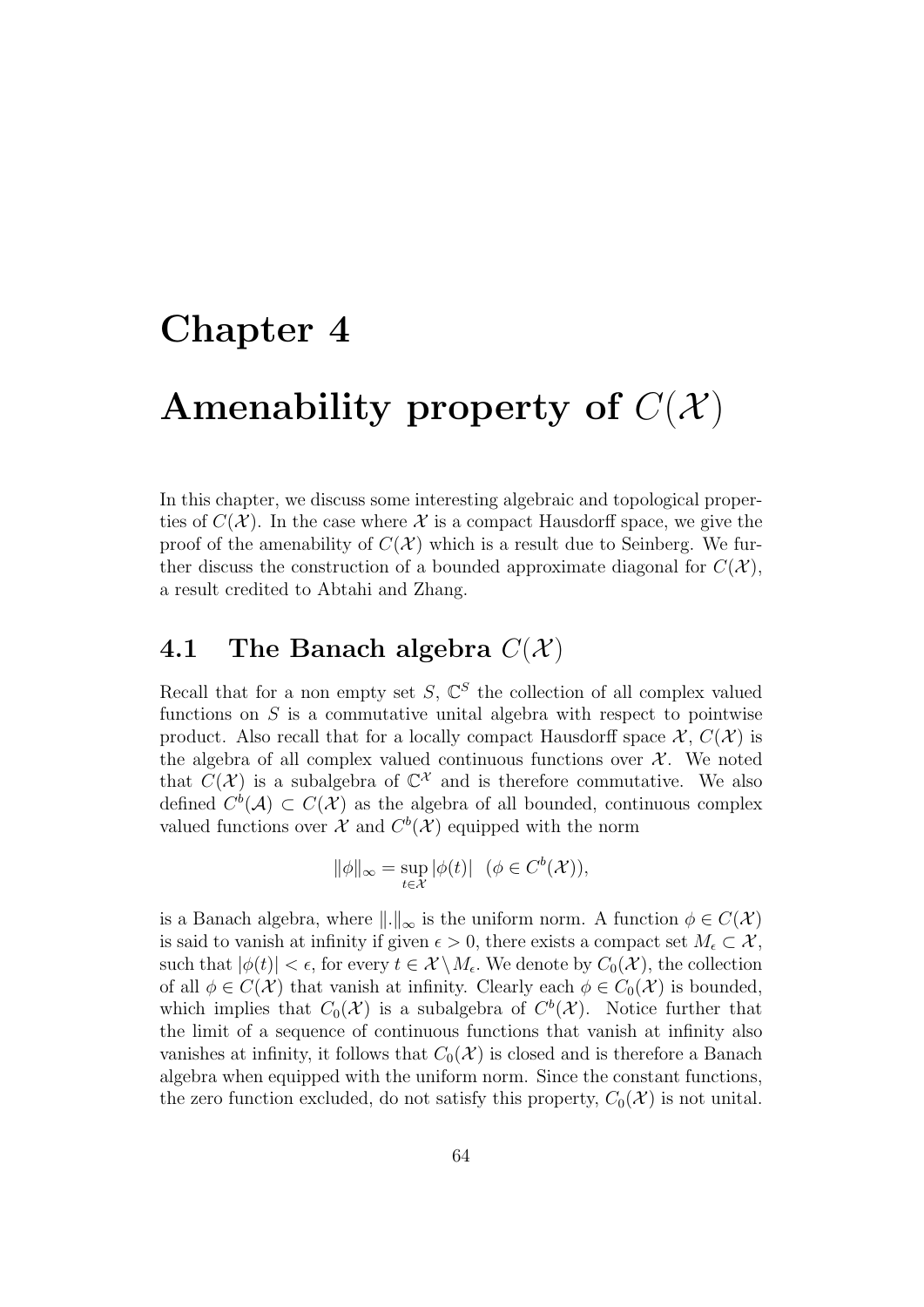Let  $\tilde{Z}(\phi) = \{t \in \mathcal{X} : \phi(t) = 0\}$ , the support of  $\phi$ , supp $\phi = \mathcal{X} \setminus \tilde{Z}(\phi)$ . The collection of all  $\phi \in C(\mathcal{X})$  with compact support is denoted by  $C_c(\mathcal{X})$ . It should be noted that  $C_c(\mathcal{X})$  is not necessarily a Banach algebra and that  $C_c(\mathcal{X})$  is dense in  $C_0(\mathcal{X})$ . It follows that,  $C_0(\mathcal{X})$  is referred to as the completion of  $C_c(\mathcal{X})$ . In [\[43\]](#page-99-0), it is shown that a subalgebra  $\mathbb{H}$  of  $\mathbb{C}^{\mathcal{X}}$  seperates the points of X if for every distinct points  $s, t \in \mathcal{X}$ , there exists  $\phi \in \mathbb{H}$  such that  $\phi(s) \neq \phi(t)$ . The subalgebra H seperates strongly the points of X if it seperates the points of X, and for every  $t \in \mathcal{X}$  there exists  $\varphi \in \mathbb{H}$  such that  $\varphi(t) \neq 0.$ 

**Proposition 4.1.1.** [\[43\]](#page-99-0) Let  $\mathcal X$  be a non empty locally compact space and let A be a subalgebra of  $C_0(\mathcal{X})$  which seperates strongly the points of X. Then A is a function algebra on  $\mathcal{X}$ .

For a completely regular topological space, say  $\Omega$ , the following is an interesting property of  $C^b(\Omega)$ .

<span id="page-72-0"></span>Lemma 4.1.2. [\[9\]](#page-96-0)

- (i) Let U be an open neighboorhood of a compact set  $K$ , there exists a  $\phi \in C^b(\Omega)$  such that  $0 \leq \phi \leq 1$  and supp  $\phi \subset U$ , if  $\varphi \in C^b(K)$ , there exists  $a \tilde{\varphi} \in C^b(\Omega)$  such that  $\tilde{\varphi}|_K = \varphi$  and supp  $\tilde{\varphi} \subset U$ .
- (ii) If  $\{U_i, i = 1, 2, ..., n\}$  is an open cover of K, then there exist  $h_i \in C^b(\Omega)$ ,  $i = 1, 2, ..., n$ , such that  $0 \leq h_i \leq 1$ , supp  $h_i \subset U_i$ , and  $\sum_{i=1}^{n} h_i(t) = 1$ for all  $t \in K$ .

Remark 4.1.3. Since a locally compact Hausdorff space is completely regular, we may choose  $\mathcal{X} = \Omega$ .

**Remark 4.1.4.** The collection  $\{h_1, h_2, ..., h_n\}$  is referred to as the partition of unity.

Another interesting subalgebra of  $C(\mathcal{X})$  is  $C_{\mathbb{R}}(\mathcal{X})$ , the algebra of all continuous real valued functions on  $\mathcal{X}$ . Notice that since  $\mathbb{R}$  is a Banach space, it then follows that  $C_{\mathbb{R}}(\mathcal{X})$  is indeed a Banach algebra. It should be noted that in the case when X is compact,  $C_c(\mathcal{X}) = C_0(\mathcal{X}) = C^b(\mathcal{X}) = C(\mathcal{X})$ .

#### 4.2 Amenability of  $C(\mathcal{X})$

The Gel'fand representation theorem shows that any commutative C<sup>\*</sup>-algebra A is isometrically isomorphic to  $C_0(\Phi_{\mathcal{A}})$ , where  $\Phi_{\mathcal{A}}$  is the character space of A. Recall that  $\Phi_{\mathcal{A}}$  is a locally compact Hausdorff space with respect to the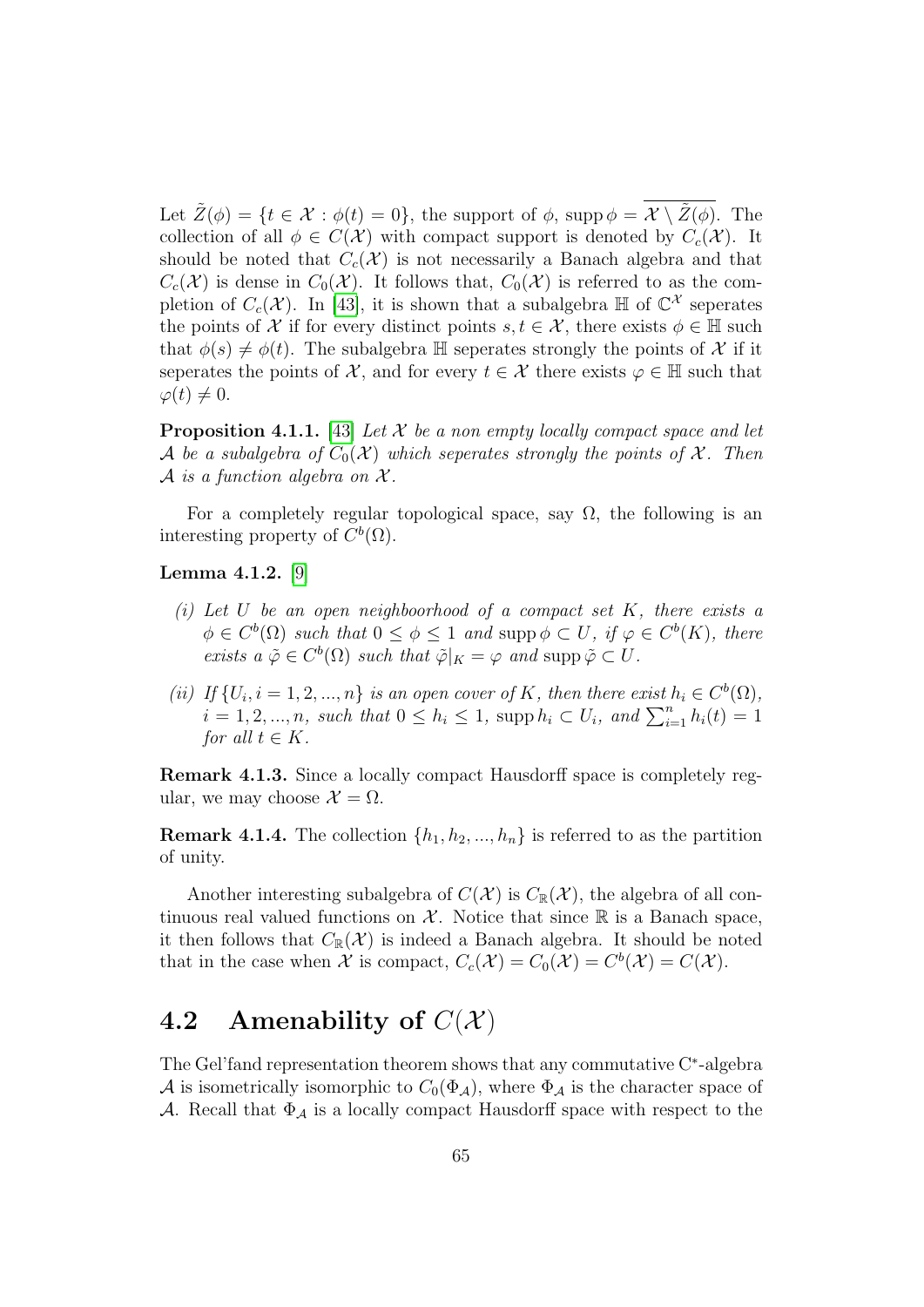Gel'fand topology described earlier. Also recall that  $\Phi_{\mathcal{A}}$  has a one point compactification  $\Phi_{\mathcal{A}} \cup \varphi_{\infty}$  where  $\varphi_{\infty}$  is the zero functional. In general, for a locally compact Hausdorff space  $\mathcal{X}$ , the unitization of  $C_0(\mathcal{X})$  is  $C(\mathcal{Y})$ , where  $\mathcal Y$  is the one point compactification of  $\mathcal X$ . Furthermore, **Corollary** [\(3.1.31\)](#page-48-0) shows that if the unitization of a Banach algebra is amenable, so is the Banach algebra. It then follows that studying the amenability properties of  $C_0(\mathcal{X})$  gives a rich insight into the amenability properties of a rich collection of Banach algebras.

The proof of the amenability of the Banach algebra  $C(\mathcal{X})$  by Seinberg depends substantially on the version of Stone - Weierstass theorem given below.

<span id="page-73-0"></span>**Theorem 4.2.1** (Stone - Weierstrass). Let X be a locally compact Hausdorff space and  $\mathcal B$  a subalgebra of  $C_0(\mathcal X)$ .  $\mathcal B$  is dense if it is closed under complex conjugation, seperates points of  $X$  and does not varnish identically at any point of  $\mathcal X$ .

We give the proof of the result due to Seinberg below.

**Theorem 4.2.2.** [\[48\]](#page-99-1) Let X be a compact Hausdorff space, then  $C(\mathcal{X})$  is amenable.

*Proof.* Let  $G = C_{\mathbb{R}}(\mathcal{X})$ . Clearly, G is an additive abelian group and is therefore amenable as a group. This further shows that the group algebra  $l^1(G)$  is amenable as a Banach algebra. Notice that each  $f \in l^1(G)$  is of the form  $f = \sum_{h \in G} a_h \delta_h$ , where  $\delta_h$  is the characteristic function of  $(h)$ ,  $a_h \in \mathbb{R}$ and  $\sum_{h \in G} |a_h| < \infty$ .

Let

$$
\theta: l^1(G) \mapsto C(\mathcal{X})
$$

be determined by

$$
\theta\bigg(\sum_{h\in G} a_h \delta_h\bigg) = \sum_{h\in G} a_h \exp(ih)
$$

Clearly,

$$
\|\theta(f)\|_{G} = \left\|\theta\left(\sum_{h\in G} a_h \delta_h\right)\right\| = \left\|\sum_{h\in G} a_h \exp(ih)\right\| \le \sum_{h\in G} |a_h| \|\exp(ih)\| \le \sum_{h\in G} |a_h|
$$
  

$$
\le \left\|\left(\sum_{h\in G} a_h \delta_h\right)\right\|_{G} = \|f\|_{G}
$$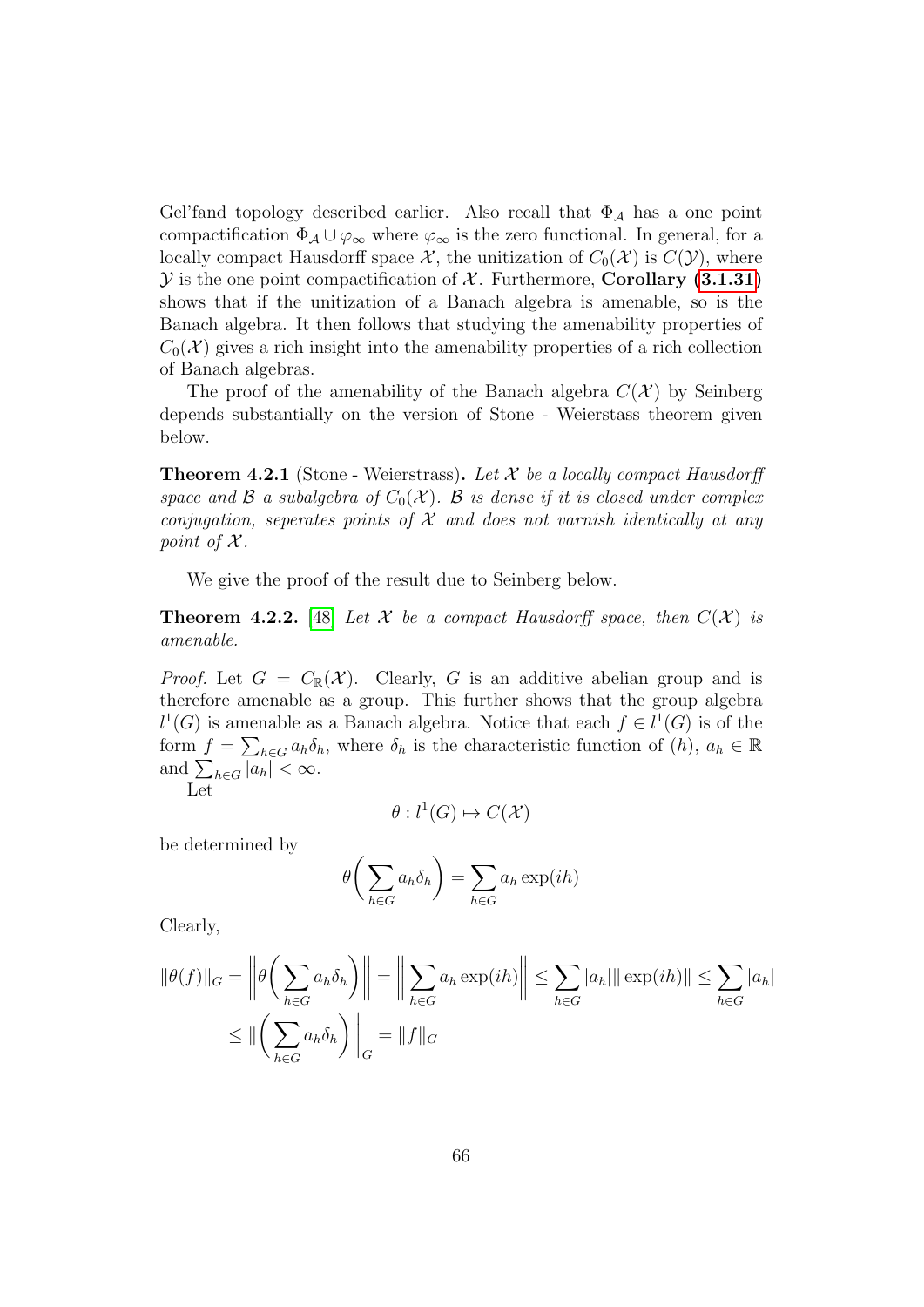Also,

$$
\theta\bigg(\sum_{h_1\in G} a_{h_1}\delta_{h_1} \star \sum_{h_2\in G} a_{h_2}\delta_{h_2}\bigg) = \theta\bigg(\sum_{h_1+h_2=h_3} a_{h_1}a_{h_2}\delta_{h_3}\bigg)
$$
  
\n
$$
= \sum_{h_3\in G} a_{h_1}a_{h_2} \exp(ih_3)
$$
  
\n
$$
= \sum_{h_3\in G} a_{h_1}a_{h_2} \exp(ih_1) \exp(ih_2)
$$
  
\n
$$
= \sum_{h_1\in G} a_{h_1} \exp(ih_1) \sum_{h_2\in G} a_{h_2} \exp(ih_2)
$$
  
\n
$$
= \theta\bigg(\sum_{h_1\in G} a_{h_1}\delta_{h_1}\bigg)\theta\bigg(\sum_{h_2\in G} a_{h_2}\delta_{h_2}\bigg).
$$

This shows that  $\theta$  is a norm decreasing homomorphism and is therefore continuous. Notice that  $\theta(l^1(G))$  contains the identity element in  $C(\mathcal{X})$ . Furthermore,  $\theta(l^1(G))$  seperates points of X. Notice that for any  $h \in$  $C_{\mathbb{R}}(\mathcal{X}), \ \overline{\exp(ih)} = \exp(i\overline{h}) = \exp(-ih) \in C(\mathcal{X}),$  so that for every  $f \in l^1(G),$ 

$$
\overline{\theta(f)} = \theta\bigg(\sum_{h \in G} a_h \delta_h\bigg) = \sum_{h \in G} a_h \exp(ih) = \sum_{h \in G} a_h \exp(-ih).
$$

It follows

$$
\overline{\theta(f)} = \theta(\overline{f}) \in \theta(l^1(G)),
$$

so that  $\theta(l^1(G))$  is closed under complex conjugation. By applying **Theorem**  $(4.2.1), \ \theta(l^1(G))$  $(4.2.1), \ \theta(l^1(G))$  is dense in  $C(\mathcal{X})$ . It therefore follows from Theorem  $(3.1.24)$  that  $C(\mathcal{X})$  is amenable.  $\Box$ 

Although Seinberg already gave a concise proof of the amenability of  $C(\mathcal{X})$  for a compact Hausdorff space  $\mathcal{X}$ , the abstractness of the proof given by Seinberg does not allow for a genaralisation of the amenability property of  $C(\mathcal{X})$  to the Banach algebra  $C(\mathcal{X}, \mathcal{A})$  for a non commutative Banach algebra A. Recall the famous result of Johnson, which showed that a Banach algebra is amenable if and only if it has a bounded approximate diagonal. Abtahi and Zhang [\[2\]](#page-96-1) in 2010, constructed a bounded approximate diagonal for  $C(\mathcal{X})$ for a compact Hausdorff space  $\mathcal X$  making use of the following result due to Helemskii.

<span id="page-74-0"></span>**Lemma 4.2.3.** [\[25\]](#page-97-0) For Banach algebras A and B, if  $u = \sum_{i=1}^{n} u_i \otimes v_i \in$  $\mathcal{A}\hat{\otimes}\mathcal{B}$ , then the projective tensor norm of u,

$$
||u||_p \leq \frac{1}{n} \sum_{k=1}^n ||\sum_{l=1}^n u_l \zeta^{kl}|| \sum_{j=1}^n v_j \zeta^{-kj}||,
$$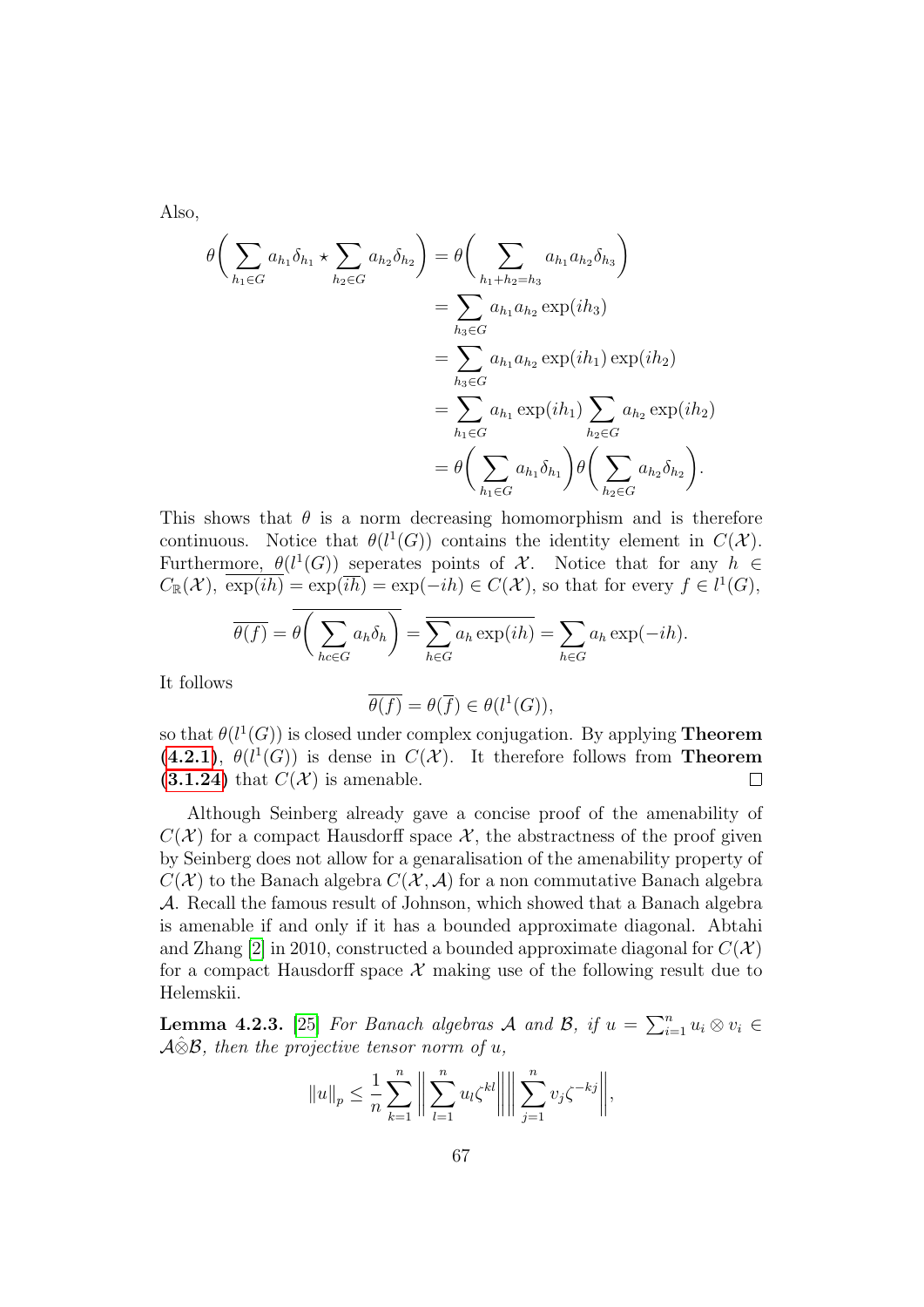where  $\zeta = e^{2\frac{\pi i}{n}}$ .

The following lemma by Abtahi and Zhang is a direct consequence of Lemma [\(4.2.3\)](#page-74-0).

<span id="page-75-0"></span>**Lemma 4.2.4.** [\[2\]](#page-96-1) Let  $n \in \mathbb{N}$  and  $z_k, w_k \in \mathbb{C}, k \in \mathbb{N}_n$ . Let  $\zeta = e^{i\theta}$ , where  $\theta = \frac{2\pi}{n}$  $\frac{2\pi}{n}$ . Then

$$
\frac{1}{n}\sum_{k=1}^{n}\left|\sum_{l=1}^{n}z_{l}\zeta^{kl}\right|\left|\sum_{j=1}^{n}w_{j}\zeta^{-kj}\right|\leq\frac{1}{2}\bigg(\sum_{l=1}^{n}|z_{i}|^{2}+\sum_{j=1}^{n}|w_{j}|^{2}\bigg).
$$

*Proof.* Let  $1 \leq k \leq n$ , let  $\alpha_k =$   $\sum_{n=1}^{\infty}$  $_{l=1}$  $z_l \zeta^{kl}$ and  $\beta_k =$  $\begin{array}{c} \begin{array}{c} \begin{array}{c} \end{array} \\ \begin{array}{c} \end{array} \end{array} \end{array}$  $\sum_{n=1}^{\infty}$  $j=1$  $w_j \zeta^{-kj}$ . If

$$
A = \frac{1}{n} \sum_{k=1}^{n} \alpha_k \beta_k,
$$

then clearly,

$$
A \le \frac{1}{2n} \sum_{k=1}^{n} (\alpha_k^2 + \beta_k^2).
$$

Notice that

$$
\alpha_k^2 = \left(\sum_{l=1}^n z_l \zeta^{kl}\right) \left(\overline{\sum_{l=1}^n z_l \zeta^{kl}}\right) = \sum_{l=1}^n z_l \zeta^{kl} \sum_l^n \bar{z}_l \zeta^{-kl} = \sum_{l=1}^n |z_l|^2 + 2 \operatorname{Re} \sum_{j < l} z_j \bar{z}_j \zeta^{kl-l-j}.
$$

For  $1 \leq j < l \leq n$ ,  $\zeta^{l-j}$  is clearly an nth root of unity and  $\zeta^{l-j} \neq 1$ , so that

$$
\sum_{l=1}^{n} \zeta^{k(l-j)} = 0.
$$

Therefore,

$$
\alpha_k^2 = \left(\sum_{l=1}^n z_l \zeta^{kl}\right) \left(\overline{\sum_{l=1}^n z_l \zeta^{kl}}\right) = \sum_{l=1}^n z_l \zeta^{kl} \sum_{l=1}^n \bar{z}_l \zeta^{-kl} = \sum_{l=1}^n |z_l|^2
$$
  
+ 2 \operatorname{Re} \sum\_{j < l} z\_j \bar{z}\_j \zeta^{k(l-j)} = \sum\_{l=1}^n |z\_l|^2.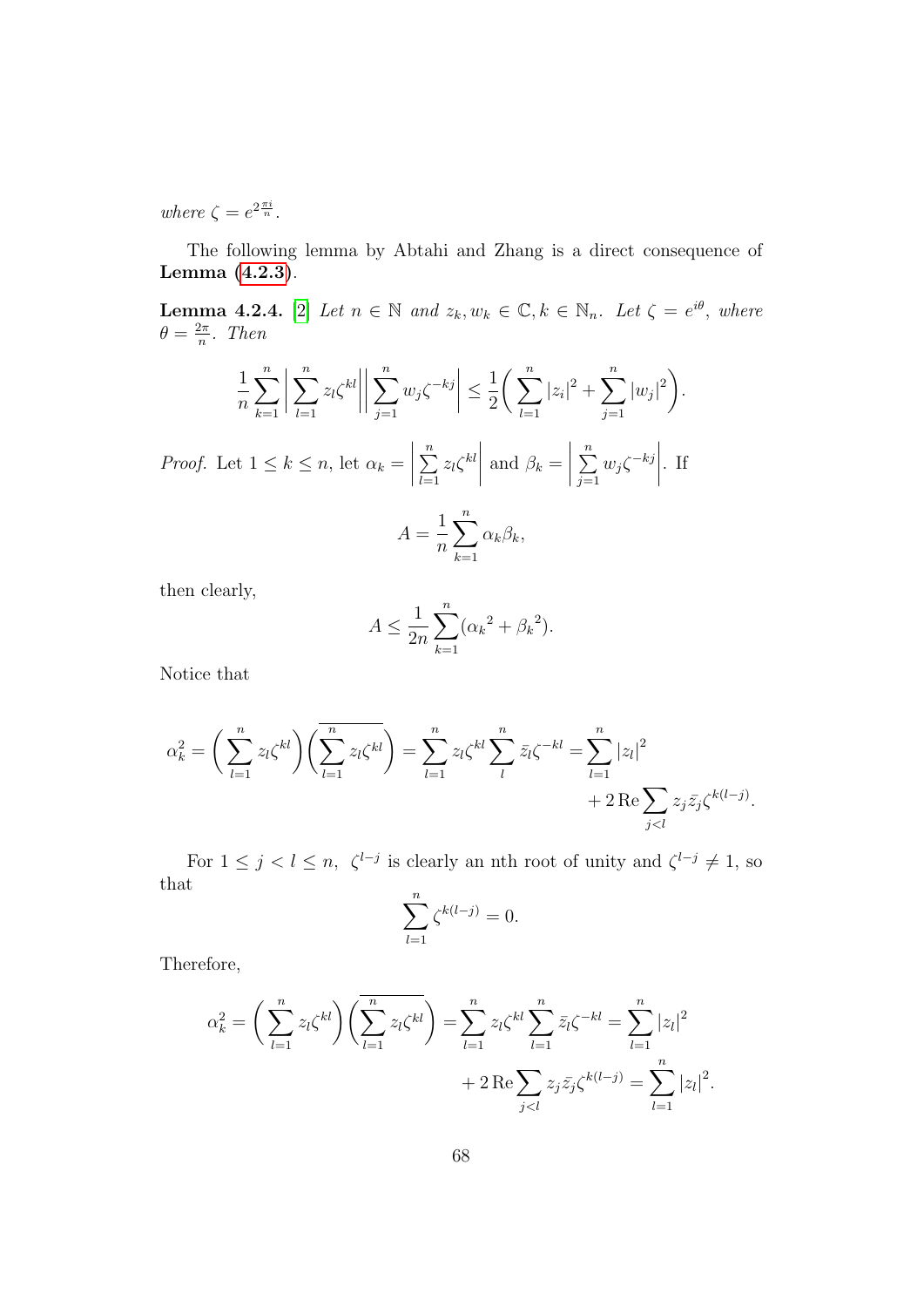In a similar manner, we obtain

$$
\beta_k^2 = \sum_{j=1}^n |w_j|^2.
$$

Hence the proof follows.

<span id="page-76-0"></span>**Corollary 4.2.5.** [\[2\]](#page-96-1) Let X be a compact space, let  $u = \sum_{k=1}^{n} u_k \otimes v_k \in$  $C(\mathcal{X})\hat{\otimes}C(\mathcal{X})$ . Then,

 $\Box$ 

$$
||u||_p \leq \frac{1}{2} \left( \left\| \sum_{i=1}^n |u_i|^2 \right\|_{\infty} + \left\| \sum_{j=1}^n |v_j|^2 \right\|_{\infty} \right).
$$

*Proof.* Let  $u = \sum_k u_k \otimes v_k \in C(\mathcal{X}) \otimes C(\mathcal{X})$ . By combining **Lemma** [\(4.2.3\)](#page-74-0) and Lemma [\(4.2.4\)](#page-75-0), we have that

$$
||u||_p \leq \frac{1}{n} \sum_{k}^{n} \left\| \sum_{i=1}^{n} u_i \zeta^{ki} \right\| \left\| \sum_{j=1}^{n} v_j \zeta^{-kj} \right\| \leq \frac{1}{2} \left( \sum_{i=1}^{n} |u_i|^2 + \sum_{j=1}^{n} |v_j|^2 \right)
$$
  

$$
\leq \frac{1}{2} \left( \left\| \sum_{i=1}^{n} |u_i|^2 \right\| + \left\| \sum_{j=1}^{n} |v_j|^2 \right\| \right).
$$

We now give the constructive proof of the amenability of  $C(\mathcal{X})$  for compact Hausdorff space  $\mathcal{X}$ .

**Theorem 4.2.6.** [\[2\]](#page-96-1) Let X be a compact Haursdorff space, then  $C(\mathcal{X})$  has a bounded approximate diagonal and is therefore amenable.

*Proof.* Let F be a finite subset of  $C(\mathcal{X})$  and  $\epsilon > 0$ . Given  $t \in \mathcal{X}$ , there exists a neighbourhood  $V_t$  of t such that, if  $t_* \in V_t$  and  $\phi \in F$ , then  $|\phi(t_*) - \phi(t)| < \frac{\epsilon}{2}$  $rac{\epsilon}{2}$ . Since  $X$  is compact, it has a finite cover. Without loss of generality, we choose open subsets  $V_1, V_2, ..., V_n \subset \mathcal{X}$ , such that  $\mathcal{X} = \bigcup_{i=1}^n V_i$ . Each  $V_i$  for  $i = 1, 2, ..., n$  is chosen such that  $V_i = V_{t_i}$  for each i. That is each  $V_i$  is a neighbourhood of  $t_i \in \mathcal{X}, i = 1, 2, ..., n$ . Hence by **Lemma [\(4.1.2\(](#page-72-0)ii))**, there exists a partition of unity  $\{h_1, h_2, ..., h_n\}$  such that  $\text{supp}(h_k) \subset V_k, 1 \leq k \leq n$ , and  $\sum_{k=1}^{n} h_k = 1$  on  $\mathcal{X}$ . Let  $u_k =$  $\binom{n}{k}$  $\overline{h_k}, u = \sum_{k=1}^n u_k \otimes u_k, k = 1, 2, ..., n.$ Then

$$
\pi(u) = \pi\bigg(\sum_{k=1}^n u_k \otimes u_k\bigg) = \sum_{k=1}^n \pi(u_k \otimes u_k) = \sum_{k=1}^n u_k^2 = \sum_{k=1}^n h_k = 1,
$$

for every  $t \in \mathcal{X}$ . It suffices to show that: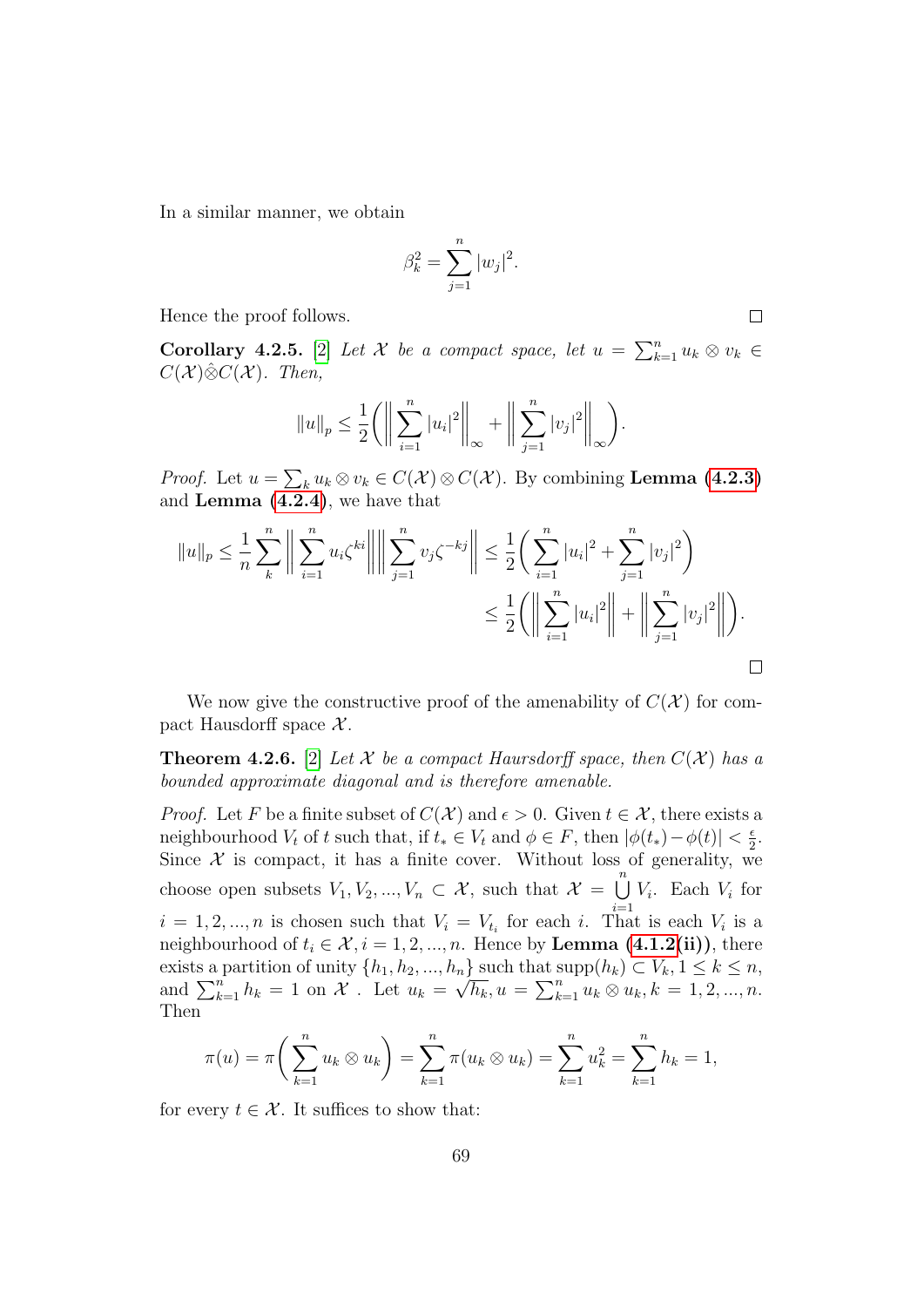- (i)  $||u||_p \leq 1$ ,
- (ii)  $\|\phi u u\phi\|_p < \epsilon$  for all  $\phi \in F$ .

By Corollary [\(4.2.5\)](#page-76-0),

$$
||u||_p \leq \frac{1}{2} (||\sum_{k=1}^n |u_k|^2 || + ||\sum_{k=1}^n |u_k|^2 ||) \leq \frac{1}{2} (||\sum_{k=1}^n h_k || + ||\sum_{k=1}^n h_k ||)
$$
  
=  $\frac{1}{2} (1 + 1) = 1.$ 

In addition, let  $\phi \in F$ , we choose each  $\phi_k$  such that  $\phi_k = \phi - \phi(x_k)$ . Notice that for any  $s \in V_k$ ,

$$
|\phi_k(s)| = |\phi(s) - \phi(t_k)| \le \frac{\epsilon}{2}.
$$

Also,

$$
\phi u - u\phi = \sum_{k=1}^{n} (\phi u_k \otimes u_k - u_k \otimes u_k \phi)
$$
  
= 
$$
\sum_{k=1}^{n} (\phi u_k \otimes u_k - u_k \otimes \phi u_k)
$$
  
= 
$$
\sum_{k=1}^{n} (\phi u_k \otimes u_k - \phi(t_k)u_k \otimes u_k + \phi(t_k)u_k \otimes u_k - u_k \otimes u_k)
$$
  
= 
$$
\sum_{k=1}^{n} (\phi u_k \otimes u_k - \phi(t_k)u_k \otimes u_k + u_k \otimes \phi(t_k)u_k - u_k \otimes \phi u_k)
$$
  
= 
$$
\sum_{k=1}^{n} ((\phi - \phi(t_k))u_k \otimes u_k - u_k \otimes (\phi - \phi(t_k)u_k))
$$
  
= 
$$
\sum_{k=1}^{n} \phi_k u_k \otimes u_k - \sum_{k=1}^{n} u_k \otimes \phi_k u_k.
$$

Therefore,

$$
\|\phi u - u\phi\|_p = \left\|\sum_{k=1}^n \phi_k u_k \otimes u_k - \sum_{k=1}^n u_k \otimes \phi_k u_k\right\|_p
$$
  

$$
\leq \left\|\sum_{k=1}^n \phi_k u_k \otimes u_k\right\|_p + \left\|\sum_{k=1}^n u_k \otimes \phi_k u_k\right\|_p.
$$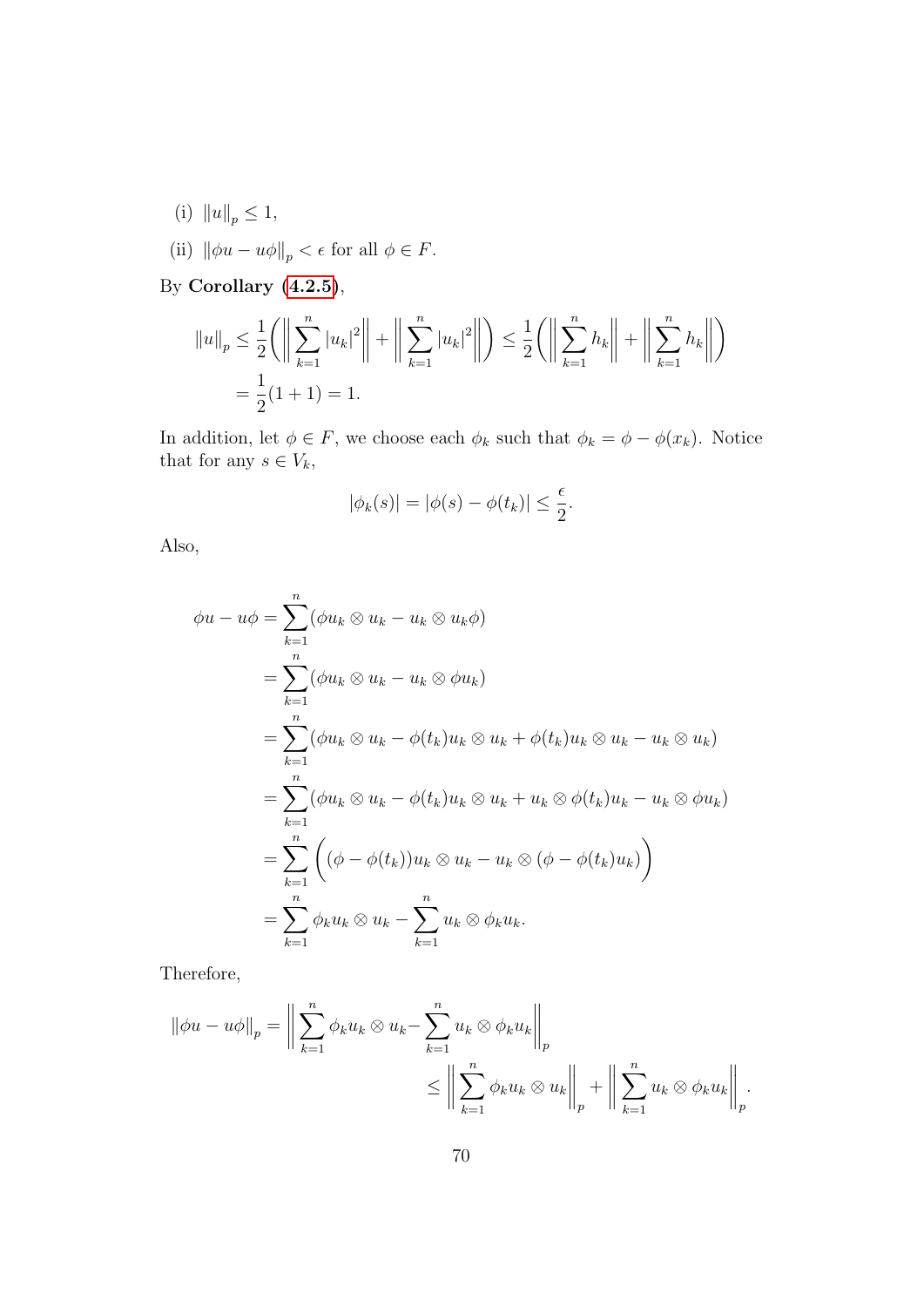We set

$$
\delta = \frac{\epsilon}{2}.
$$

It then follows that

$$
\sum_{k=1}^n \phi_k u_k \otimes u_k = \frac{\sqrt{\delta}}{\sqrt{\delta}} \sum_{k=1}^n \phi_k u_k \otimes u_k = \sum_{k=1}^n \frac{1}{\sqrt{\delta}} \phi_k u_k \otimes \sqrt{\delta} u_k.
$$

By applying Corollary [\(4.2.5\)](#page-76-0),

$$
\left\| \sum_{k=1}^{n} \phi_k u_k \otimes u_k \right\|_p \leq \frac{1}{2} \left( \left\| \sum_{k=1}^{n} \frac{1}{\delta} |\phi_k u_k|^2 \right\|_{\infty} + \left\| \sum_{k=1}^{n} \delta |u_k|^2 \right\|_{\infty} \right)
$$
  
\n
$$
= \frac{1}{2} \left( \left\| \sum_{k=1}^{n} \frac{1}{\delta} |\phi_k|^2 |u_k|^2 \right\|_{\infty} + \left\| \sum_{k=1}^{n} \delta |u_k|^2 \right\|_{\infty} \right)
$$
  
\n
$$
= \frac{1}{2} \left( \left\| \sum_{k=1}^{n} \frac{1}{\delta} |\phi_k|^2 h_k \right\|_{\infty} + \left\| \sum_{k=1}^{n} \delta h_k \right\|_{\infty} \right)
$$
  
\n
$$
= \frac{1}{2} \left( \frac{1}{\delta} \left\| \sum_{k=1}^{n} |\phi_k|^2 h_k \right\|_{\infty} + \delta \left\| \sum_{k=1}^{n} h_k \right\|_{\infty} \right)
$$
  
\n
$$
\leq \frac{1}{2} \left( \frac{2}{\epsilon} \frac{\epsilon^2}{4} + \frac{\epsilon}{2} \right) = \frac{1}{2} \left( \frac{\epsilon}{2} + \frac{\epsilon}{2} \right) = \frac{\epsilon}{2}.
$$

In a similar manner, we obtain

$$
\bigg\|\sum_{k=1}^n u_k \otimes \phi_k u_k\bigg\|_p < \frac{\epsilon}{2}.
$$

Hence,

$$
\|\phi u - u\phi\|_p < \frac{\epsilon}{2} + \frac{\epsilon}{2} = \epsilon.
$$

 $\Box$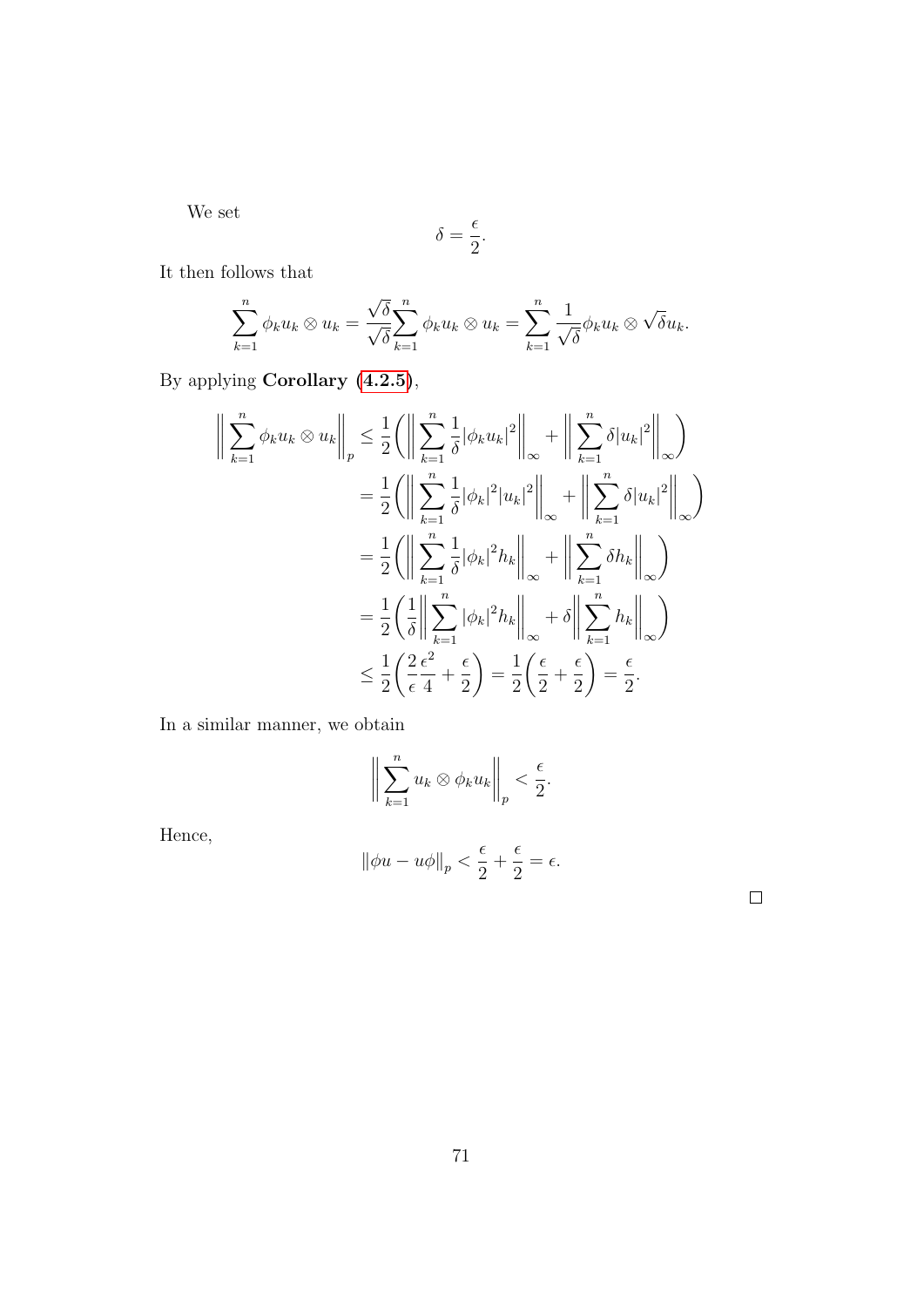## Chapter 5

# Some notions of amenability of  $C(\mathcal{X}, \mathcal{A})$

Let  $\mathcal X$  be a compact Hausdorff space and  $\mathcal A$  a Banach algebra. In this chapter, we discuss some important properties of the Banach algebra  $C(\mathcal{X}, \mathcal{A})$ . We also give the construction of a bounded approximate diagonal for  $C(\mathcal{X}, \mathcal{A})$ and show that  $C(\mathcal{X}, \mathcal{A})$  is amenable if and only if A is amenable. This result is credited to Ghamarshoushtari and Zhang, see [\[17\]](#page-97-1). We further discuss the weak amenability of  $C(\mathcal{X}, \mathcal{A})$  and show that if  $\mathcal{A}$  is commutative and weakly amenable, then  $C(\mathcal{X}, \mathcal{A})$  is also weakly amenable. This result can be found in [\[49\]](#page-99-2) and is due to Zhang.

### 5.1 The Banach algebra  $C(\mathcal{X}, \mathcal{A})$

Let  $\mathcal X$  be a compact Hausdorff space and  $\mathcal A$  a Banach algebra. The collection of all A-valued continuous functions on X is denoted by  $C(\mathcal{X}, \mathcal{A})$ . If we define a pointwise product and the uniform norm:

$$
\left\|f\right\|_{\infty}=\sup_{t\in\mathcal{X}}\left\|f(t)\right\|_{\mathcal{A}}\;\;(f\in C(\mathcal{X},\mathcal{A}))
$$

on  $C(\mathcal{X}, \mathcal{A})$ , where  $\|.\|_{\mathcal{A}}$  is the norm on  $\mathcal{A}$ , then  $C(\mathcal{X}, \mathcal{A})$  is a Banach algebra. It should be noted that  $C(\mathcal{X}, \mathcal{A})$  is not in general a commutative Banach algebra, and is commutative if  $\mathcal A$  is also commutative. Let I be a closed two sided ideal of A. Notice that for any  $f \in C(\mathcal{X}, \mathcal{A}), g \in C(\mathcal{X}, I), fg(x) =$  $f(x)g(x) \in I$  and  $gf(x) = g(x)f(x) \in I$ , for all  $x \in \mathcal{X}$ . This shows that  $C(\mathcal{X}, I)$  is a closed two sided ideal of  $C(\mathcal{X}, \mathcal{A})$ . In particular,  $C(\mathcal{X}, \mathcal{A})$  is a closed two sided ideal of  $C(\mathcal{X}, \mathcal{A}^{\#})$ . As a matter of fact, the algebraic structure of  $C(\mathcal{X}, \mathcal{A})$  is determined by the Banach algebra  $\mathcal{A}$ .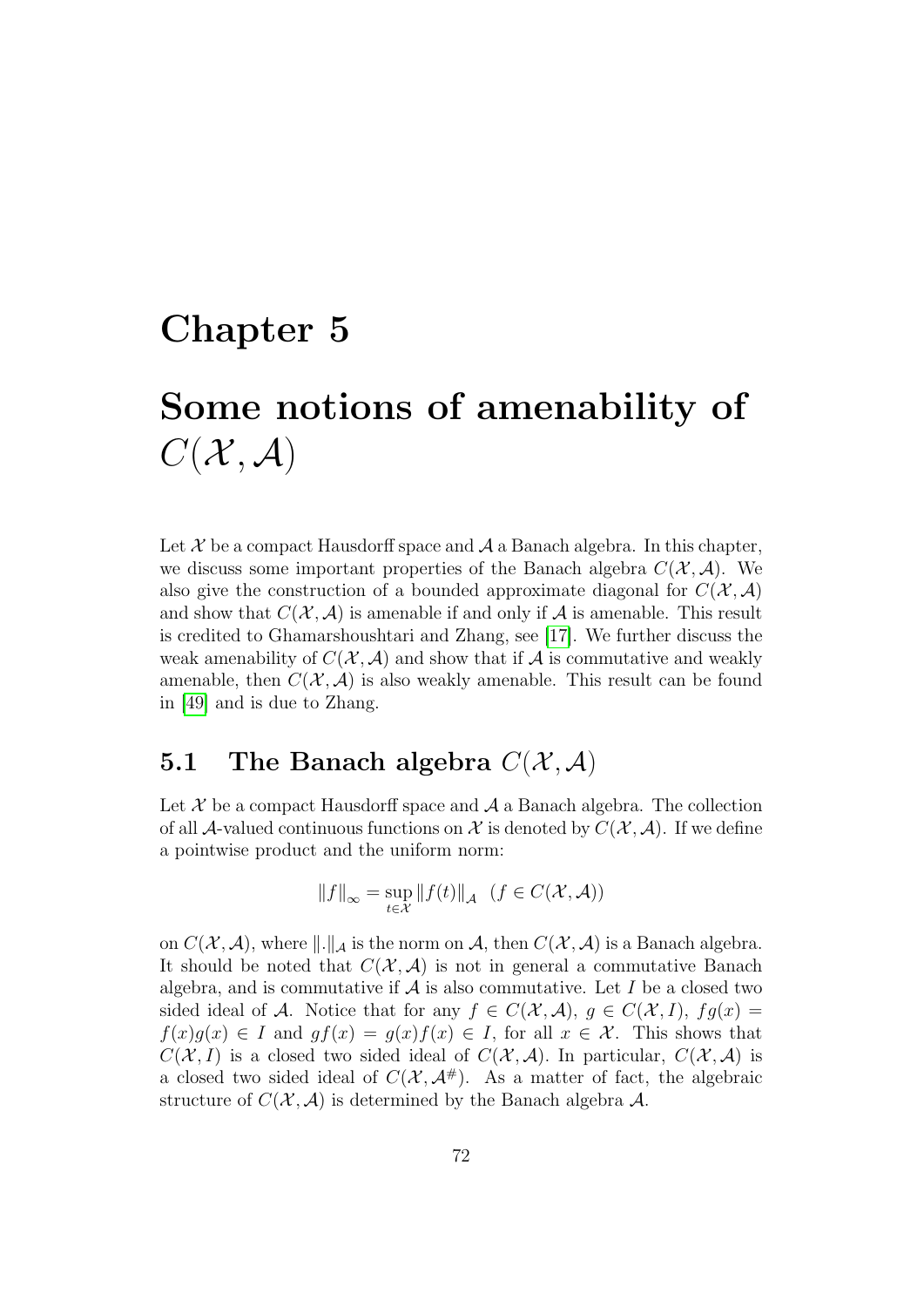The following is an important result by Hausner, which serves as a basis for the proofs of some of the results in this chapter.

<span id="page-80-1"></span>**Lemma 5.1.1.** [\[24\]](#page-97-2) Let  $f \in C(\mathcal{X}, \mathcal{A})$  and  $\epsilon > 0$ . Then there exist  $a_i \in \mathcal{A}$ , and  $\phi_i \in C(\mathcal{X})$  such that:

$$
\left\|f - \sum_{i=1}^n \phi_i a_i\right\|_{\infty} < \epsilon.
$$

**Remark 5.1.2.** The result above shows that  $\overline{C(\mathcal{X})\mathcal{A}} = C(\mathcal{X}, \mathcal{A})$ . That is,  $\lim\{\phi a : \phi \in C(\mathcal{X}), a \in \mathcal{A}\}\$ is dense in  $C(\mathcal{X}, \mathcal{A})$ .

The following result shows that the Banach algebra  $C(\mathcal{X}, \mathcal{A})$  is identified with the injective tensor product  $C(\mathcal{X})\tilde{\otimes}A$ , where the relationship is determined by the map;

$$
(\phi \otimes a)(x) = \phi(x)a, \quad x \in \mathcal{X}, \quad \phi \in C(\mathcal{X}), \quad a \in \mathcal{A}.
$$

<span id="page-80-0"></span>**Theorem 5.1.3.** [\[43\]](#page-99-0) Let  $\mathcal X$  be a locally compact Hausdorff space and  $\mathcal A$  a Banach algebra. Then the map defined above induces an isometric algebra isomorphism of  $C_0(\mathcal{X})\tilde{\otimes}A$  onto  $C_0(\mathcal{X}, A)$ .

Remark 5.1.4. The proof of Theorem [\(5.1.3\)](#page-80-0) shows that the image of  $C_0(\mathcal{X})\tilde{\otimes}\mathcal{A}$  is closed under complex conjugation and seperates points of X and is therefore dense in  $C_0(\mathcal{X}, \mathcal{A})$  by **Theorem [\(4.2.1\)](#page-73-0)**. It should be noted that since a compact space is also locally compact, the result also holds for  $C(\mathcal{X}, \mathcal{A})$  when the Hausdorff space X is compact.

### 5.2 Amenability of  $C(\mathcal{X}, \mathcal{A})$

It is known that the algebraic properties of  $C(\mathcal{X}, \mathcal{A})$  derives from those of the range Banach algebra A. We are often interested in finding out if this further implies that the amenability properties of  $C(\mathcal{X}, \mathcal{A})$  can be inferred directly from that of  $\mathcal{A}$ . Ghamarshoushtari and Zhang [\[17\]](#page-97-1) recently gave an all important answer to this question. They showed that  $C(\mathcal{X}, \mathcal{A})$  being amenable is equivalent to  $A$  being amenable. It should be noted that the result is a generalisation of the result due to Abtahi and Zhang [\[2\]](#page-96-1), which was the focus of our study in the previous chapter and that it relies heavily on the important inequality due to Grothendieck which is given below.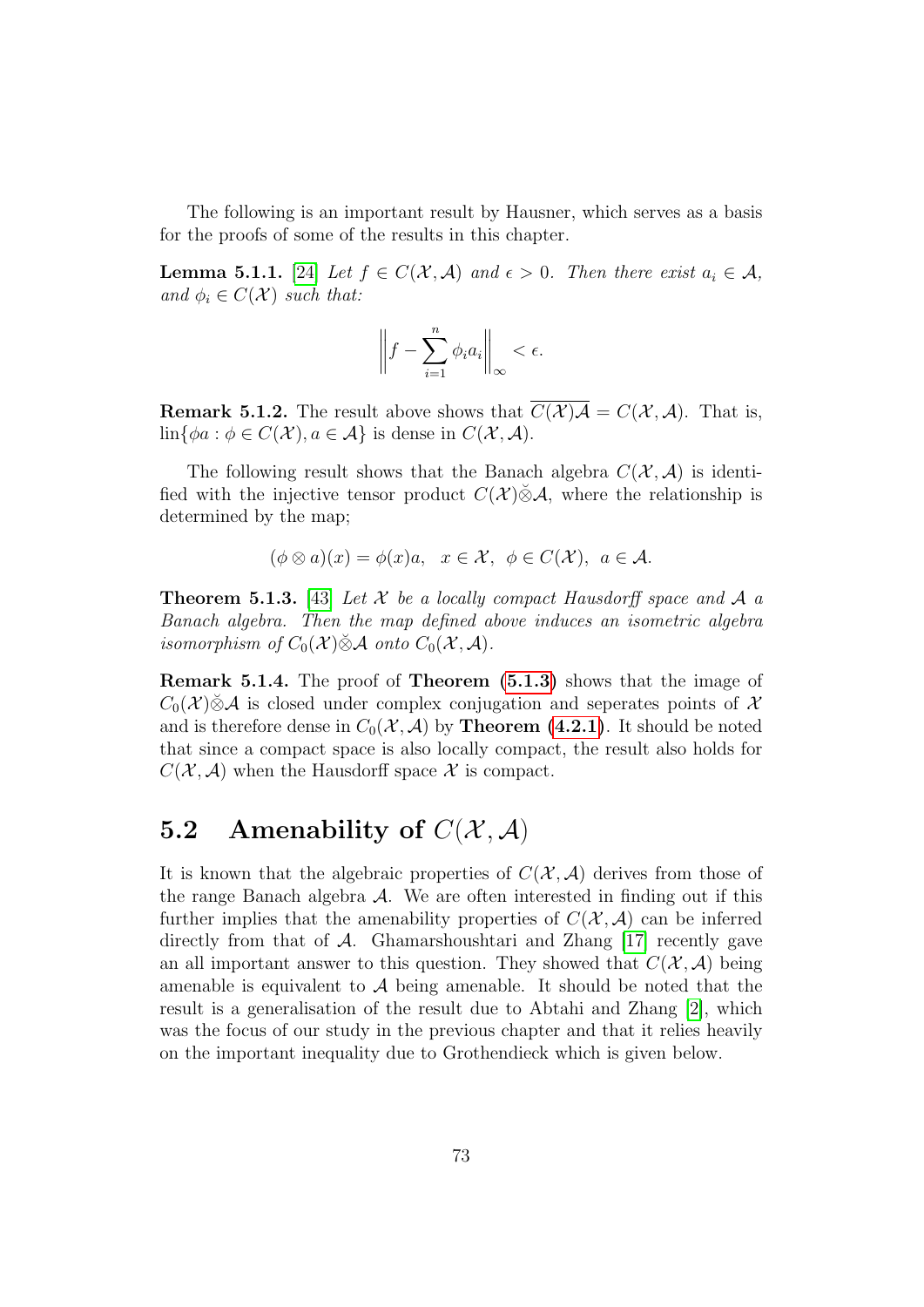<span id="page-81-0"></span>**Theorem 5.2.1** (Grothendieck). Let  $\mathcal{X}_1, \mathcal{X}_2$  be compact Hausdorff spaces, and let  $\Phi$  be a bounded scalar valued bilinear form on  $C(\mathcal{X}_1) \otimes C(\mathcal{X}_2)$ . Then there exists probability measures  $\mu_1, \mu_2$  on  $\mathcal{X}_1, \mathcal{X}_2$  respectively, such that

$$
|\Phi(\varphi_1,\varphi_2)|\leq K \|\Phi\|\bigg(\int_{\mathcal{X}_1}|\varphi_1|^2d\mu_1\int_{\mathcal{X}_2}|\varphi_2|^2d\mu_2\bigg)^{\frac{1}{2}}, (\varphi_1\in C(\mathcal{X}_1),\varphi_2\in C(\mathcal{X}_2)).
$$

**Remark 5.2.2.** The smallest of such  $K$  is referred to as the Grothendieck constant denoted by  $\mathcal{K}_G^{\mathbb{C}}$ . In [\[23\]](#page-97-3), we see that  $\frac{4}{\pi} \leq \mathcal{K}_G^{\mathbb{C}} < 1.405$ .

<span id="page-81-2"></span>**Corollary 5.2.3.** [\[17\]](#page-97-1) Let  $\mathcal{X}_1, \mathcal{X}_2$  be compact Hausdorff spaces, let  $u =$  $\sum_{k=1} \phi_i \otimes \varphi_i \in C(\mathcal{X}_1) \otimes C(\mathcal{X}_2)$ . Then,

$$
||u||_p \le c \left( \left\| \sum_{k=1}^n |\phi_i|^2 \right\|_{\infty} + \left\| \sum_{k=1}^n |\phi_i|^2 \right\|_{\infty} \right),
$$

where  $c = \frac{1}{2} \mathcal{K}_G^{\mathbb{C}}$ 

*Proof.* Let  $\phi \otimes \varphi$  be an elemental tensor in  $C(\mathcal{X}_1) \otimes C(\mathcal{X}_2)$ . Then by **Theorem**  $(5.2.1),$  $(5.2.1),$ 

$$
\begin{aligned} \|\phi \otimes \varphi\|_{p} &= \sup_{\Phi \in \mathcal{B}^{2}(C(\mathcal{X}_{1}), C(\mathcal{X}_{2}))} |\Phi(\phi, \varphi)| \\ &\leq \mathcal{K}_{G}^{\mathbb{C}} \bigg( \int |\phi|^{2} d\mu_{1} \int |\varphi|^{2} d\mu_{2} \bigg)^{\frac{1}{2}} \leq c \bigg( \int |\phi|^{2} d\mu_{1} + \int |\varphi|^{2} d\mu_{2} \bigg). \end{aligned}
$$

It then follows that for any  $u = \sum_{i=1}^{n} \phi_i \otimes \varphi_i$ ,

$$
||u||_p \le c \bigg( \int \sum_{i=1}^n |\phi_i|^2 d\mu_1 + \int \sum_{i=1}^n |\varphi_i|^2 d\mu_2 \bigg) \le c \bigg( \bigg\| \sum_{i=1}^n |\phi_i|^2 \bigg\|_{\infty} + \bigg\| \sum_{i=1}^n |\varphi_i|^2 \bigg\|_{\infty} \bigg).
$$

We now give the proof of the result due to Ghamarshoushtari and Zhang.

<span id="page-81-1"></span>**Theorem 5.2.4.** [\[17\]](#page-97-1) Let X be a compact Hausdorff space and A a Banach algebra,  $C(\mathcal{X}, \mathcal{A})$  has a bounded approximate diagonal if and only if A has a bounded approximate diagonal.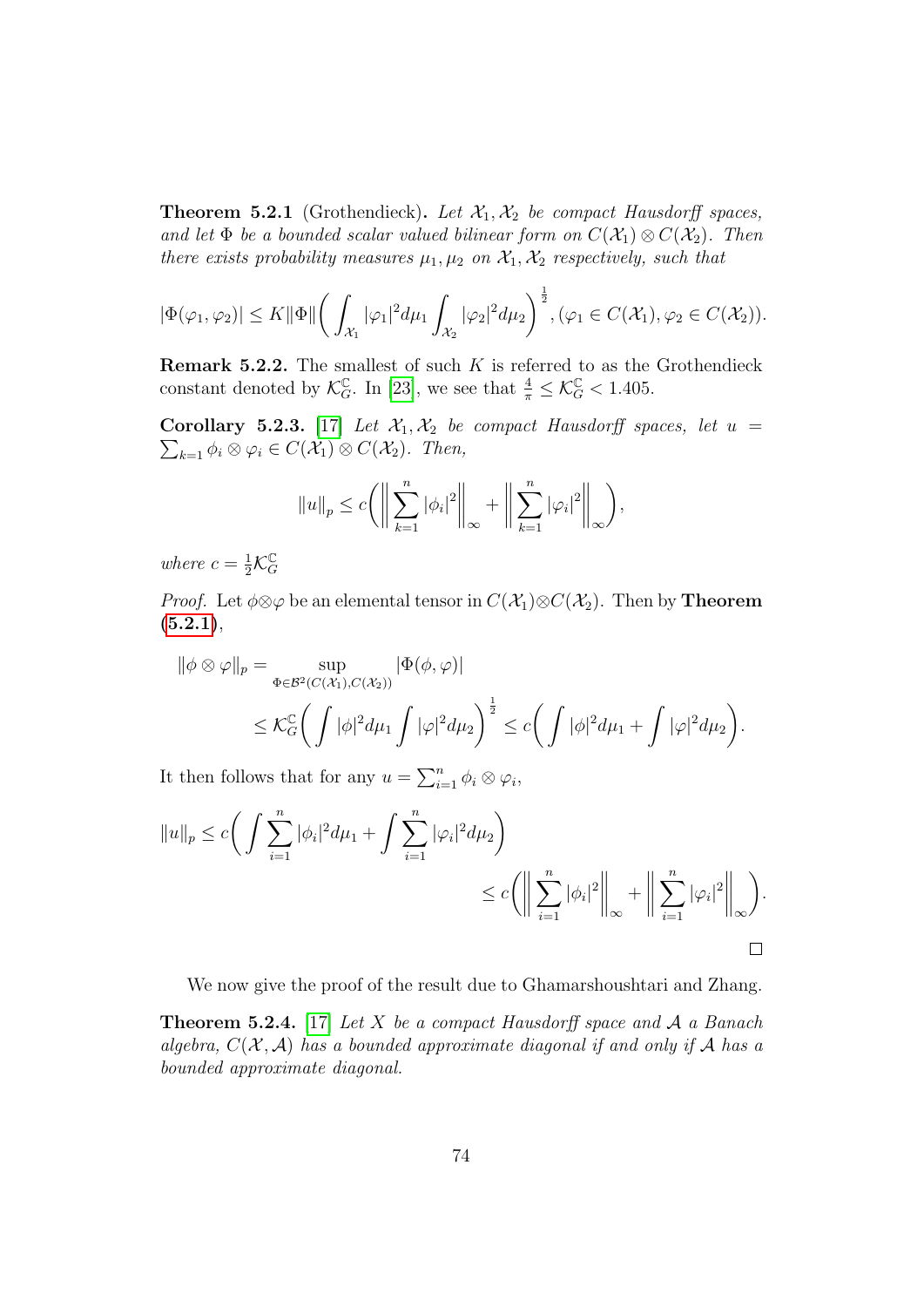*Proof.* Let  $u = \sum_i u_i \otimes v_i \in C(\mathcal{X}) \hat{\otimes} C(\mathcal{X}), \ \alpha = \sum_j \alpha_j \otimes \beta_j \in \mathcal{A} \hat{\otimes} \mathcal{A}$ . We define a map,

$$
T: \bigg(C(\mathcal{X})\hat{\otimes}C(\mathcal{X}), \mathcal{A}\hat{\otimes}\mathcal{A}\bigg) \to C(\mathcal{X},\mathcal{A})\hat{\otimes}C(\mathcal{X},\mathcal{A}),
$$

by

$$
T(u,\alpha)=\sum_{i,j}u_i\alpha_j\otimes v_i\beta_j.
$$

Clearly,

$$
||T(u, \alpha)|| = \left\| \sum_{i,j} u_i \alpha_j \otimes v_i \beta_j \right\| \leq \sum_{i,j} ||u_i \alpha_j \otimes v_i \beta_j||_p \leq ||u||_p ||\alpha||_p.
$$

This shows that T is bounded if u and  $\alpha$  are bounded. Suppose  $(\alpha_{\lambda}) \subset \mathcal{A} \hat{\otimes} \mathcal{A}$ is a bounded approximate diagonal for  $A$ , then, there exists  $K > 0$  such that  $\|\alpha_{\lambda}\|_{n} \leq K$ , for all  $\lambda$ . Let  $F \subset C(\mathcal{X}, \mathcal{A})$  be a finite set, our aim is to show that given  $\epsilon > 0$ , there exists  $U = U_{(F,\epsilon)} \subset C(\mathcal{X}, \mathcal{A}) \otimes C(\mathcal{X}, \mathcal{A})$  and a constant  $K_1 > 0$  such that for any  $f \in F$ ,

- (i)  $||U||_p \leq K_1$ ,
- (ii)  $||f.U-U.f||_p < \epsilon$ ,
- (iii)  $\|\pi(U)f f\| < \epsilon$ .

Recall that for any  $\phi \in C(\mathcal{X})$  and  $a \in \mathcal{A}$ ,  $\phi a \in C(\mathcal{X}, \mathcal{A})$ . Also by **Lemma** [\(5.1.1\)](#page-80-1),  $V = \text{lin}\{\phi a : \phi \in C(\mathcal{X}), a \in \mathcal{A}\}\$ is dense in  $C(\mathcal{X}, \mathcal{A})$ . Hence naturally we have two cases for the nature of the finite set  $F$ .

**Case 1:** Suppose each  $f \in F$  is of the form  $\sum_{k} \phi_k a_k, \phi_k \in C(\mathcal{X})$ ,  $a_k \in \mathcal{A}$ . Clearly the collection of the  $a_k$ s in the finite set F form a finite set  $F_A \subset \mathcal{A}$ and the collection of the  $\phi_k$ s form a finite set  $F_C \subset C(\mathcal{X})$ . Let  $L > 0$  be such that  $||b||_{\mathcal{A}} \leq L, b \in F_{\mathcal{A}}, ||\phi||_{\infty} \leq L, \phi \in F_{C}.$  By the compactness of X, there exist a finite cover  $V_1, ..., V_n$  of X such that  $\mathcal{X} = \bigcup_{i=1}^{n}$  $i=1$  $V_i$  and

$$
|\phi(s) - \phi(t)| < \frac{\epsilon}{8cNL\|\alpha\|_p}, \quad \phi \in F_C, \ \ s, t \in V_i, \ i = 1, \dots, n.
$$

By applying Lemma [\(4.1.2\(](#page-72-0)ii)), we obtain continuous functions  $h_1, ..., h_n \in$  $C(\mathcal{X})$  such that supp $(h_i) \subset V_i$ ,  $\sum_{i=1}^n h_i = 1$  on  $\mathcal{X}$ .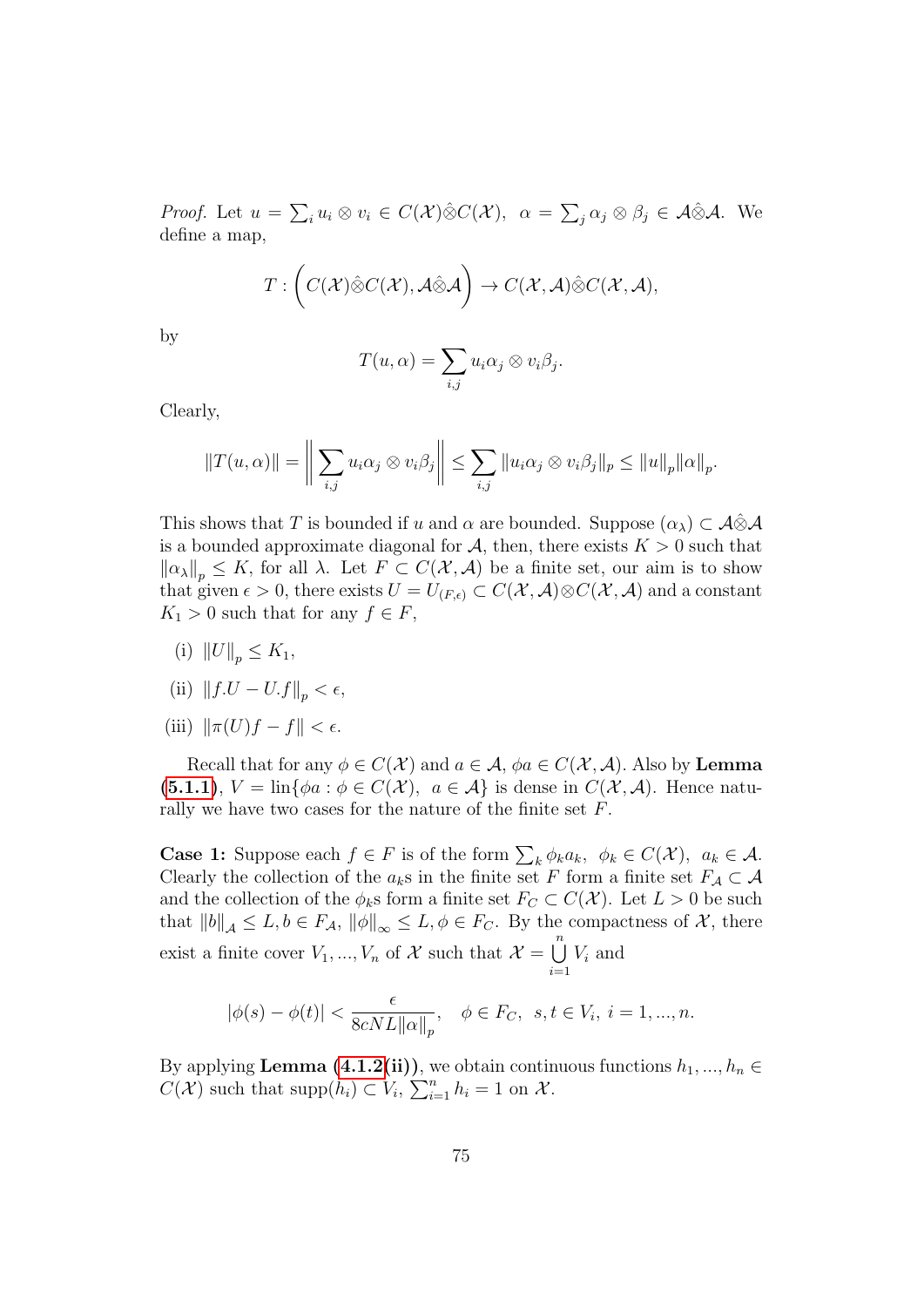Let  $u = \sum_{i=1}^n u_i \otimes u_i \in C(\mathcal{X}) \otimes C(\mathcal{X})$ , where  $u_i =$ √  $\overline{h_i}$ . Clearly  $\|u\|_p \leq 2c$ and

$$
\|\phi.u-u.\phi\|_{P} \le \bigg\|\sum_{i} (\phi-\phi(t_i))u_i\otimes u_i\bigg\|_{P} + \bigg\|\sum_{i} u_i\otimes(\phi-\phi(t_i))u_i\bigg\|_{P} < \frac{\epsilon}{2LN\|\alpha\|_{P}}.
$$

In addition, for any  $\alpha \in (\alpha_{\lambda}),$ 

$$
\|b.\alpha - \alpha.b\|_p < \frac{\epsilon}{4cNL}, \quad \|\pi(\alpha)b - b\|_{\mathcal{A}} < \frac{\epsilon}{4NL}.
$$

We therefore have that,

$$
\left\|U\right\|_p=\left\|T(u,\alpha)\right\|_p\leq \left\|u\right\|_p\!\left\|\alpha\right\|_p\leq 2Kc
$$

for all  $\alpha \in (\alpha_{\lambda})$ . We set  $K_1 = 2Kc$ . Notice that

$$
f.U = \sum_{k} \phi_{k} a_{k} T(u, \alpha) = \sum_{k} \phi_{k} a_{k} \sum_{i,j} u_{i} \alpha_{j} \otimes v_{i} \beta_{j}
$$

$$
= \sum_{k} \sum_{i,j} \phi_{k} u_{i} a_{k} \alpha_{j} \otimes v_{i} \beta_{j} = \sum_{k} T(\phi_{k} u, a_{k} \alpha).
$$

Also,

$$
U.f = T(u, \alpha) \sum_{k} \phi_{k} a_{k} = \sum_{i,j} u_{i} \alpha_{j} \otimes v_{i} \beta_{j} \sum_{k} \phi_{k} a_{k}
$$

$$
= \sum_{k} \sum_{i,j} u_{i} \alpha_{j} \otimes v_{i} \phi_{k} \beta_{j} a_{k} = \sum_{k} T(u \phi_{k}, \alpha a_{k}).
$$

Notice that ,

$$
T(\phi_k u, a_k \alpha - \alpha a_k) = \sum_{i,j} \phi_k u_i a_k \alpha_j \otimes v_i \beta_j a_k - \sum_{i,j} \phi_k u_i \alpha_j \otimes v_i \beta_j a_k
$$
  
= 
$$
T(\phi_k u, \alpha a_k) - T(\phi_k u, \alpha a_k).
$$

And,

$$
T(\phi_k u - u\phi_k, \alpha a_k) = \sum_{i,j} \phi_k u_i \alpha_j \otimes v_i \beta_j a_k - \sum_{i,j} u_i \alpha_j \otimes v_i \phi_k \beta_j a_k
$$
  
= 
$$
T(\phi_k u, \alpha a_k) - T(u\phi_k, \alpha a_k).
$$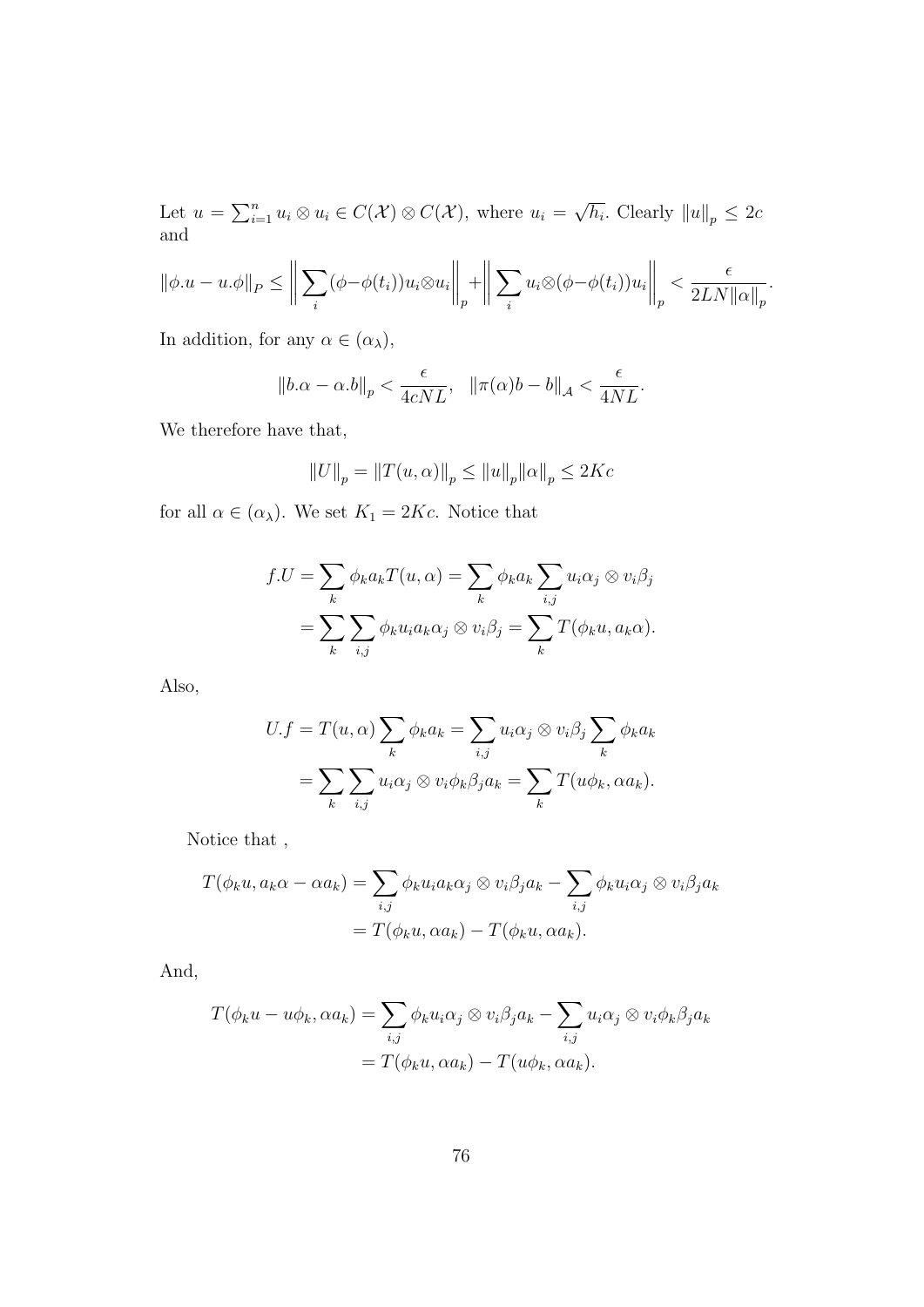We have that,

$$
||f.U - U.f||_p = \left\| \sum_k T(\phi_k u, a_k \alpha) - \sum_k T(u\phi_k, \alpha a_k) \right\|_p
$$
  
\n
$$
\leq \left\| \sum_k T(\phi_k u, a_k \alpha - \alpha a_k) - \sum_k T(\phi_k u - u\phi_k, \alpha a_k) \right\|_p
$$
  
\n
$$
\leq \sum_k ||T(\phi_k u, a_k \alpha - \alpha a_k)||_p + \sum_k ||T(\phi_k u - u\phi_k, \alpha a_k)||_p
$$
  
\n
$$
\leq \sum_k ||u||_p ||\phi_k||_\infty ||a_k \alpha - \alpha a_k||_p + \sum_k ||\phi_k u - u\phi_k||_p ||\alpha||_p ||a_k||_A
$$
  
\n
$$
\leq 2Lc \frac{\epsilon}{4cNL} \sum_k 1 + ||\alpha||_p L \frac{\epsilon}{2||\alpha||_p LN} \sum_k 1
$$
  
\n
$$
\leq NL \left( 2c \frac{\epsilon}{4cNL} + ||\alpha||_p \frac{\epsilon}{2||\alpha||_p LN} \right) = \epsilon.
$$

Further more,

$$
\|\pi(U)f - f\| = \|\pi(u)\pi(\alpha)f - f\|
$$
  
\n
$$
= \|\pi(\alpha)f - f\| = \left\|\pi(\alpha)\sum_{k} \phi_{k} a_{k} - \sum_{k} \phi_{k} a_{k}\right\|_{\infty}
$$
  
\n
$$
= \left\|\sum_{k} \phi_{k}(\pi(\alpha)a_{k} - a_{k})\right\|_{\infty} \le \sum_{k} \|\phi_{k}(\pi(\alpha)a_{k} - a_{k})\|_{\infty}
$$
  
\n
$$
= \sum_{k} \|\phi_{k}\|_{\infty} \|\pi(\alpha)a_{k} - a_{k}\|_{\mathcal{A}} \le \sum_{k} L \|\pi(\alpha)a_{k} - a_{k}\|_{\mathcal{A}}
$$
  
\n
$$
< L \frac{\epsilon}{NL} \sum_{k} 1 \le NL \frac{\epsilon}{NL} = \epsilon.
$$

Case 2:

Let F be any finite set in  $C(\mathcal{X}, \mathcal{A})$ , notice that every  $f \in C(\mathcal{X}, \mathcal{A})$  is approximately equal to  $f_{\epsilon} = \sum_{k=1}^{n} \phi_k a_k$ , where  $\phi_k \in C(\mathcal{X})$ ,  $a_k \in \mathcal{A}$ . In addition, since X is a compact set, there exists  $X_1, ..., X_n \subset \mathcal{X}$ , such that  $\mathcal{X} = \bigcup^{n}$  $\bigcup_{k=1} X_k$  and  $||f(x) - f(y)||_{\mathcal{A}} < \epsilon$ , for  $x, y \in X_k$ . Let  $a_k = f(x_k)$  for each  $x_k \in X_k$ . From **Lemma** [\(4.1.2\(](#page-72-0)ii)), there are  $\phi_k \in C(\mathcal{X})$ , such that  $\text{supp}(\phi_k) \subset \mathcal{X}_k$  for all  $k = 1, ..., n, 0 \le \phi_k(x) \le 1, x \in \mathcal{X}$ , and  $\sum_k \phi_k = 1$  on  $\mathcal{X}$ . Clearly,  $f_{\epsilon} = \sum_{k} \phi_{k} a_{k}$  satisfies the requirement. We may choose each  $f_{\epsilon} = \sum_{k} \phi_{k} a_{k}$  such that for any  $f \in F$ ,

$$
||f - f_{\epsilon}||_{\infty} < \min\left\{\frac{\epsilon}{4K}, \frac{\epsilon}{8Kc}\right\}.
$$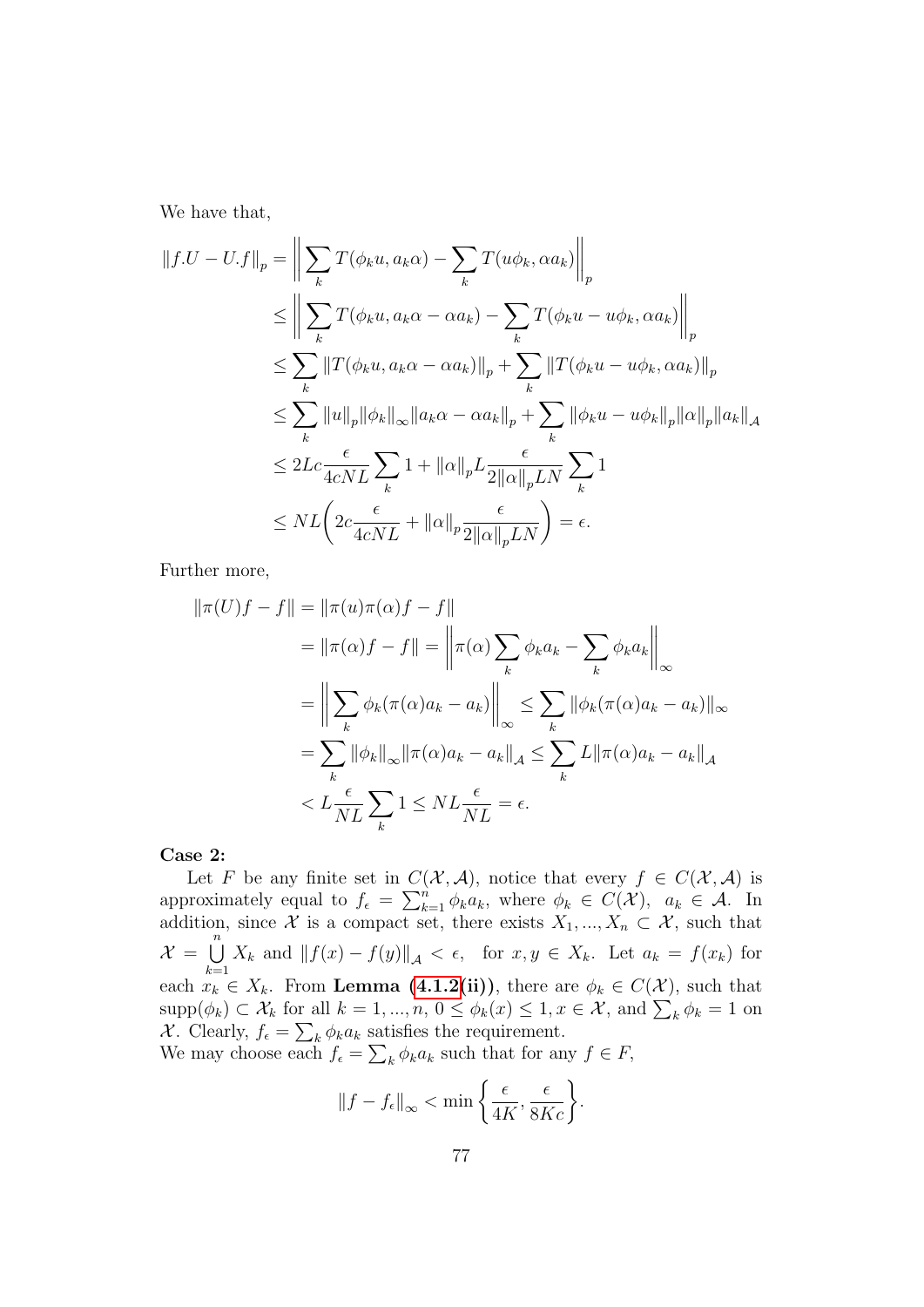It follows that  $F_{\epsilon} = \{f_{\epsilon}, f \in F\}$  is a finite subset of  $C(\mathcal{X}, \mathcal{A})$  satisfying all the conditions in Case 1, so that there exists a  $U = T(u, \alpha) \in$  $C(\mathcal{X}, \mathcal{A}) \hat{\otimes} C(\mathcal{X}, \mathcal{A})$ , such that,

$$
||U||_p \le 2Kc, \quad ||f_{\epsilon}.U - U.f_{\epsilon}||_p < \frac{\epsilon}{2}, \ ||\pi(U)f_{\epsilon} - f_{\epsilon}||_{\mathcal{A}} < \frac{\epsilon}{2}, \quad f_{\epsilon} \in F_{\epsilon}.
$$

Hence for any  $f \in F$ ,

$$
||f.U - U.f||_p = ||(f - f_{\epsilon} + f_{\epsilon}).U - U.(f - f_{\epsilon} + f_{\epsilon})||_p
$$
  
\n
$$
= ||f.U - f_{\epsilon}.U + f_{\epsilon}.U - U.f + U.f_{\epsilon} - U.f_{\epsilon}||_p
$$
  
\n
$$
= ||(f - f_{\epsilon}).U + (f_{\epsilon} - f).U + f_{\epsilon}.U - U.f_{\epsilon}||_p
$$
  
\n
$$
\leq ||(f - f_{\epsilon}).U||_p + ||(f_{\epsilon} - f).U||_p + ||f_{\epsilon}.U - U.f_{\epsilon}||_p
$$
  
\n
$$
\leq ||f - f_{\epsilon}||_{\infty}||U||_p + ||f_{\epsilon} - f||_{\infty}||U||_p + ||f_{\epsilon}.U - U.f_{\epsilon}||_p
$$
  
\n
$$
< 2\frac{\epsilon}{8Kc}2Kc + \frac{\epsilon}{2} = \epsilon.
$$

Also,

$$
\|\pi(U)f - f\| = \|\pi(U)(f - f_{\epsilon} + f_{\epsilon}) - (f - f_{\epsilon} + f_{\epsilon})\|
$$
  
\n
$$
= \|\pi(U)f - \pi(U)f_{\epsilon} + \pi(U)f_{\epsilon} - f + f_{\epsilon} - f_{\epsilon}\|
$$
  
\n
$$
= \|\pi(U)(f - f_{\epsilon}) + f_{\epsilon} - f + \pi(U)f_{\epsilon} - f_{\epsilon}\|
$$
  
\n
$$
\leq \|\pi(U)(f - f_{\epsilon})\| + \|f_{\epsilon} - f\| + \|\pi(U)f_{\epsilon} - f_{\epsilon}\|
$$
  
\n
$$
\leq \|\pi(U)\|\|f - f_{\epsilon}\|_{\infty} + \|f_{\epsilon} - f\|_{\infty} + \|\pi(U)f_{\epsilon} - f_{\epsilon}\|
$$
  
\n
$$
= \|\pi(u)\pi(\alpha)\|\|f - f_{\epsilon}\|_{\infty} + \|f_{\epsilon} - f\|_{\infty} + \|\pi(U)f_{\epsilon} - f_{\epsilon}\|
$$
  
\n
$$
= \|\pi(\alpha)\|\|f - f_{\epsilon}\|_{\infty} + \|f_{\epsilon} - f\|_{\infty} + \|\pi(U)f_{\epsilon} - f_{\epsilon}\|
$$
  
\n
$$
\leq \|\alpha\|_{p}\|f - f_{\epsilon}\|_{\infty} + \|f_{\epsilon} - f\|_{\infty} + \|\pi(U)f_{\epsilon} - f_{\epsilon}\|
$$
  
\n
$$
< K \frac{\epsilon}{4K} + \frac{\epsilon}{4} + \frac{\epsilon}{2} = \epsilon.
$$

This shows that  $C(\mathcal{X}, \mathcal{A})$  has a bounded approximate diagonal. Conversely, Suppose  $C(\mathcal{X}, \mathcal{A})$  has a bounded approximate diagonal, then it is amenable. We define a linear map

$$
\theta: C(\mathcal{X}, \mathcal{A}) \to \mathcal{A}, \ f \mapsto f(t_0) \ (f \in C(\mathcal{X}, \mathcal{A})),
$$

where  $t_0$  is fixed in X. Clearly,  $\theta$  is an epimorphism so that by **Theorem** [\(3.1.24\)](#page-45-0), A has a bounded approximate diagonal.

 $\Box$ 

**Remark 5.2.5.** Notice that since  $A$  is asummed to be amenable then it has a bounded approximate identity. Without loss of generality, we may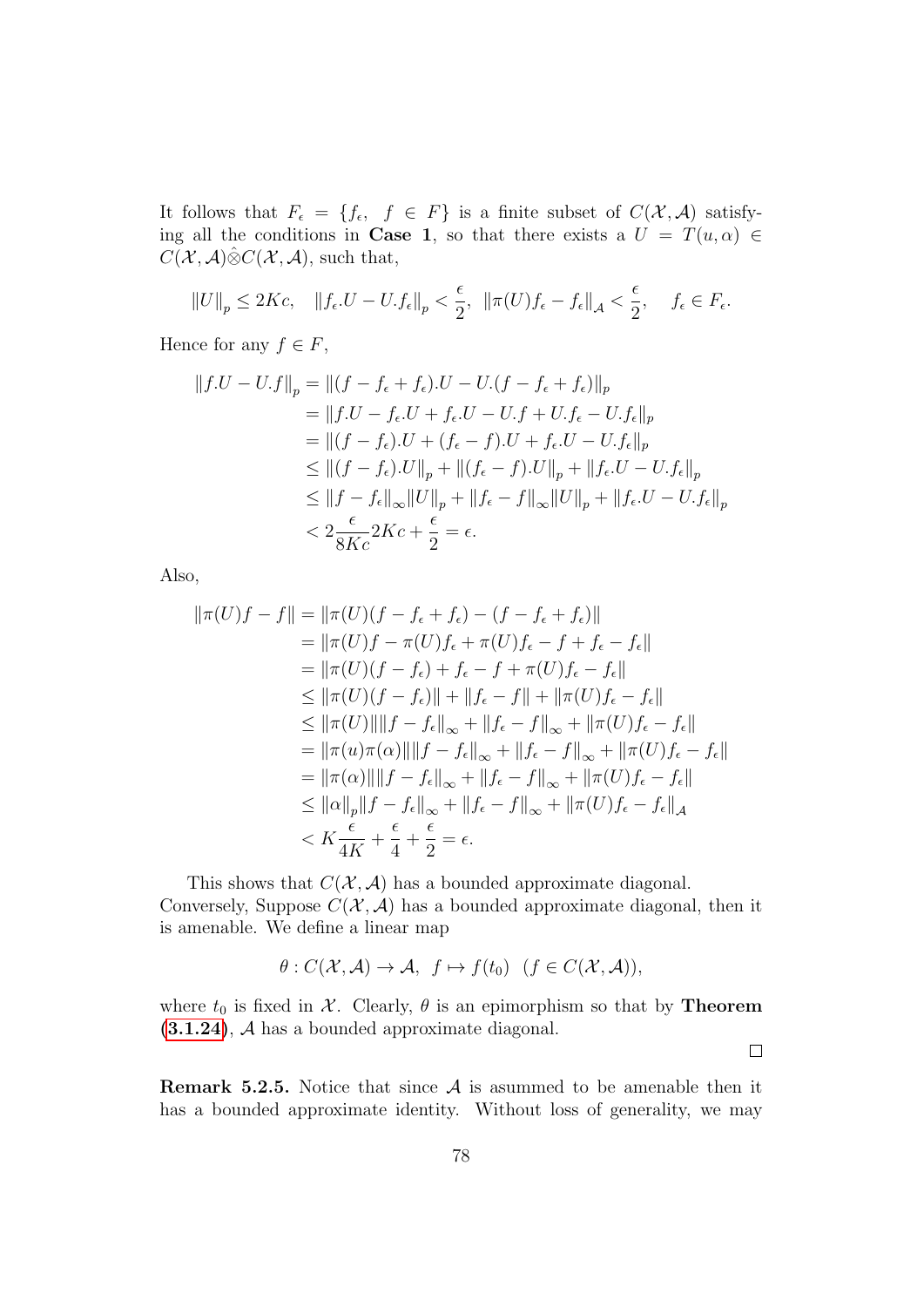suppose that  $(\pi(\alpha_{\lambda}))$  is a bounded approximate identity for A. Recall that a bounded approximate identity for  $\mathcal A$  is also a bounded approximate identity for  $C(\mathcal{X}, \mathcal{A})$ , it then follows that given  $\epsilon > 0, \alpha \in (\alpha_{\lambda}), \ f \in F \subset C(\mathcal{X}, \mathcal{A}),$ 

$$
\|\pi(U)f - f\| = \|\pi(u)\pi(\alpha)f - f\| = \|\pi(\alpha)f - f\| < \epsilon.
$$

This is an alternative proof of part *(iii)* of the requirements for  $(U_\lambda)$  to be a bounded approximate diagonal for  $C(\mathcal{X}, \mathcal{A})$ .

Remark 5.2.6. By virtue of Theorem [\(5.1.3\)](#page-80-0), an alternative way to show that  $C(\mathcal{X}, \mathcal{A})$  is amenable whenever  $\mathcal A$  is amenable is to determine if  $C(\mathcal{X})\tilde\otimes\mathcal{A}$ is amenable. It also serves as an abstract proof of the afore-stated theorem.

#### 5.3 Weak amenability of  $C(\mathcal{X}, \mathcal{A})$

Let  $\mathcal X$  be a compact Hausdorff space. In the section above, we showed that we are often interested in determining if the amenability properties of  $C(\mathcal{X}, \mathcal{A})$  can be derived from that of its range algebra  $\mathcal{A}$ . The case of the weak amenability of  $C(\mathcal{X}, \mathcal{A})$  is no different. Recently, Zhang [\[49\]](#page-99-2) showed that for a commutative Banach algebra  $A$ , the implication actually holds. This section will be entirely concerned with discussing the proof by Zhang. Consider the following.

<span id="page-86-0"></span>**Theorem 5.3.1.** [\[17\]](#page-97-1) Let  $X$  be a compact Hausdorff space and  $A$  be a commutative Banach algebra with a bounded approximate identity. If  $A$  is weakly amenable, then so is  $C(\mathcal{X}, \mathcal{A})$ .

*Proof.* Since A is commutative, so is  $C(\mathcal{X}, \mathcal{A})$ . Also, A is a closed subalgebra of  $C(\mathcal{X}, \mathcal{A})$ . It follows that for any  $a \in \mathcal{A}, q \in C(\mathcal{X}, \mathcal{A}), aq, qa \in C(\mathcal{X}, \mathcal{A}),$ and;

 $\|ag\|_{\infty} \leq \|a\| \|g\|_{\infty}, \|ga\|_{\infty} \leq \|a\| \|g\|_{\infty},$ 

which shows that  $C(\mathcal{X}, \mathcal{A})$  is a Banach  $\mathcal{A}$ -bimodule. Also note that  $C(\mathcal{X}, \mathcal{A})$ is a Banach  $C(\mathcal{X})$ -bimodule. By virtue of **Definition [\(3.2.1\)](#page-49-0)**, we are to show that every continuous derivation from  $C(\mathcal{X}, \mathcal{A})$  into  $C(\mathcal{X}, \mathcal{A})^*$  is trivial. Let

$$
D:C(\mathcal{X},\mathcal{A})\to C(\mathcal{X},\mathcal{A})^*
$$

be a continuous derivation. Since  $A$  is a closed subalgebra of  $C(\mathcal{X}, \mathcal{A})$ ,

$$
D|_{\mathcal{A}} : \mathcal{A} \to C(\mathcal{X}, \mathcal{A})^*
$$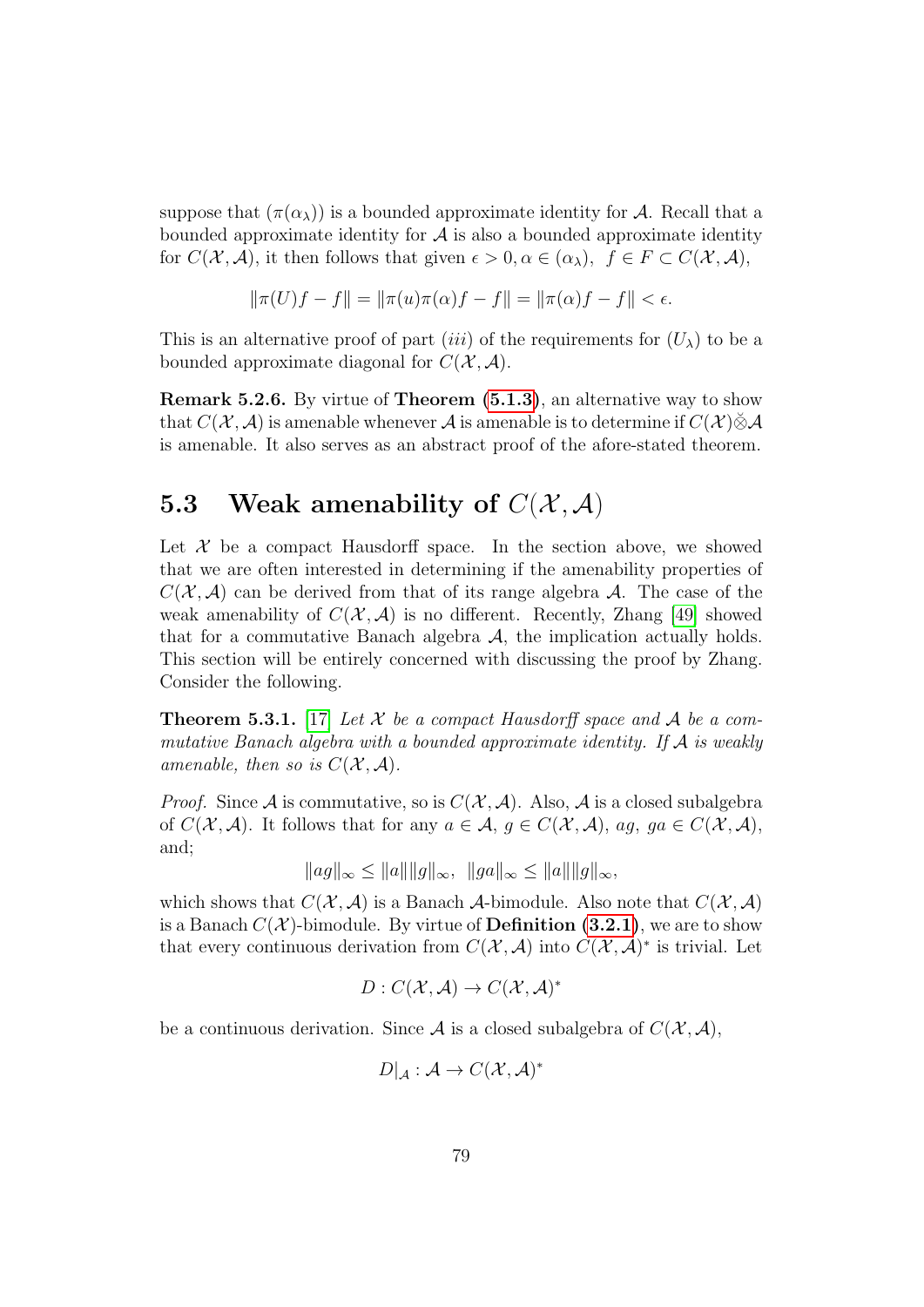is a continuous derivation. But  $\mathcal A$  is commutative and weakly amenable, it then follows that  $D|_{\mathcal{A}} \equiv 0$ . Let  $(e_{\lambda})$  be a bounded approximate identity for A. Then clearly for any  $g \in C(\mathcal{X}, \mathcal{A}),$ 

$$
||ge_{\lambda} - g||_{\infty}, ||e_{\lambda}g - g||_{\infty} \to 0,
$$

for all  $\lambda$ . That is  $(e_{\lambda})$  is indeed a bounded approximate identity for  $C(\mathcal{X}, \mathcal{A})$ . Since  $D|_{\mathcal{A}} \equiv 0$ , it follows that  $w^* - \lim_{\lambda} D(e_{\lambda}) = 0$  for all  $\lambda$ . **Claim:** For each  $\phi \in C(\mathcal{X}), w^* - \lim_{\lambda} D(\phi e_{\lambda})$  exists.

To prove our claim, we show that all weak\* subnets of  $(D(\phi e_{\lambda}))$  converge to the same limit. Let  $(e_i)$ ,  $(e_i)$  be convergent subnets of  $(e_{\lambda})$ . Suppose  $w^* - \lim_i D(\phi e_i)$  and  $w^* - \lim_j D(\phi e_j)$  exists. Then

$$
D(\phi e_i) = w^* - \lim_{j} D(\phi e_j e_i) = \lim_{j} (\phi e_j) D(e_i) + w^* - D(\phi e_j) e_i
$$
  
=  $\phi D(e_i) + w^* - \lim_{j} D(\phi e_j) e_i$ .

It follows that

$$
w^* - \lim_{i} D(\phi e_i) = \lim_{i} \phi D(e_i) + w^* - \lim_{i} D(\phi e_i) e_i
$$
  
= 0 + w^\* - \lim\_{i} D(\phi e\_i) = w^\* - \lim\_{i} D(\phi e\_i).

That is, our claim holds. It then follows that the continuous linear map:  $\tilde{D}: C(\mathcal{X}) \to C(\mathcal{X}, \mathcal{A})^*$ , given by  $\tilde{D}(\phi) = w^* - \lim_{\lambda} D(\phi e_{\lambda})$  is well defined. Notice that for  $\phi_1, \phi_2 \in C(\mathcal{X}),$ 

$$
\tilde{D}(\phi_1 \phi_2) = w^* - \lim_j D(\phi_1 \phi_2 e_j) = w^* - \lim_j (\lim_i D(\phi_1 e_i \phi_2 e_j))
$$
  
=  $w^* - \lim_j \phi_1 D(\phi_2 e_j) + w^* - \lim_i D(\phi_1 e_i) \phi_2 = \phi_1 \tilde{D}(\phi_2) + \tilde{D}(\phi_1) \phi_2.$ 

Hence,  $\tilde{D}$  is indeed a derivation. Since  $C(\mathcal{X})$  is commutative and amenable,  $D \equiv 0$ . For any  $\phi \in C(\mathcal{X}), a \in \mathcal{A}$ ,

$$
D(\phi a) = \tilde{D}(\phi).a + \phi.D_{\mathcal{A}}(a) = 0.
$$

So that  $D = 0$  on  $\text{lin}\{\phi a : \phi \in C(\mathcal{X}), a \in \mathcal{A}\}\$ . But  $\text{lin}\{\phi a : \phi \in C(\mathcal{X}), a \in \mathcal{A}\}\$ is dense in  $C(\mathcal{X}, \mathcal{A})$ , as is the case in **Theorem [\(5.2.4\)](#page-81-1)**. Therefore,  $D \equiv 0$ on  $C(\mathcal{X}, \mathcal{A})$ . Hence,  $C(\mathcal{X}, \mathcal{A})$  is weakly amenable.  $\Box$ 

The following is a more general form of the result stated above.

**Theorem 5.3.2.** [\[49\]](#page-99-2) Let X be a compact Hausdorff space and A a commutative Banach algebra. Then  $C(\mathcal{X}, \mathcal{A})$  is weakly amenable if and only if A is weakly amenable.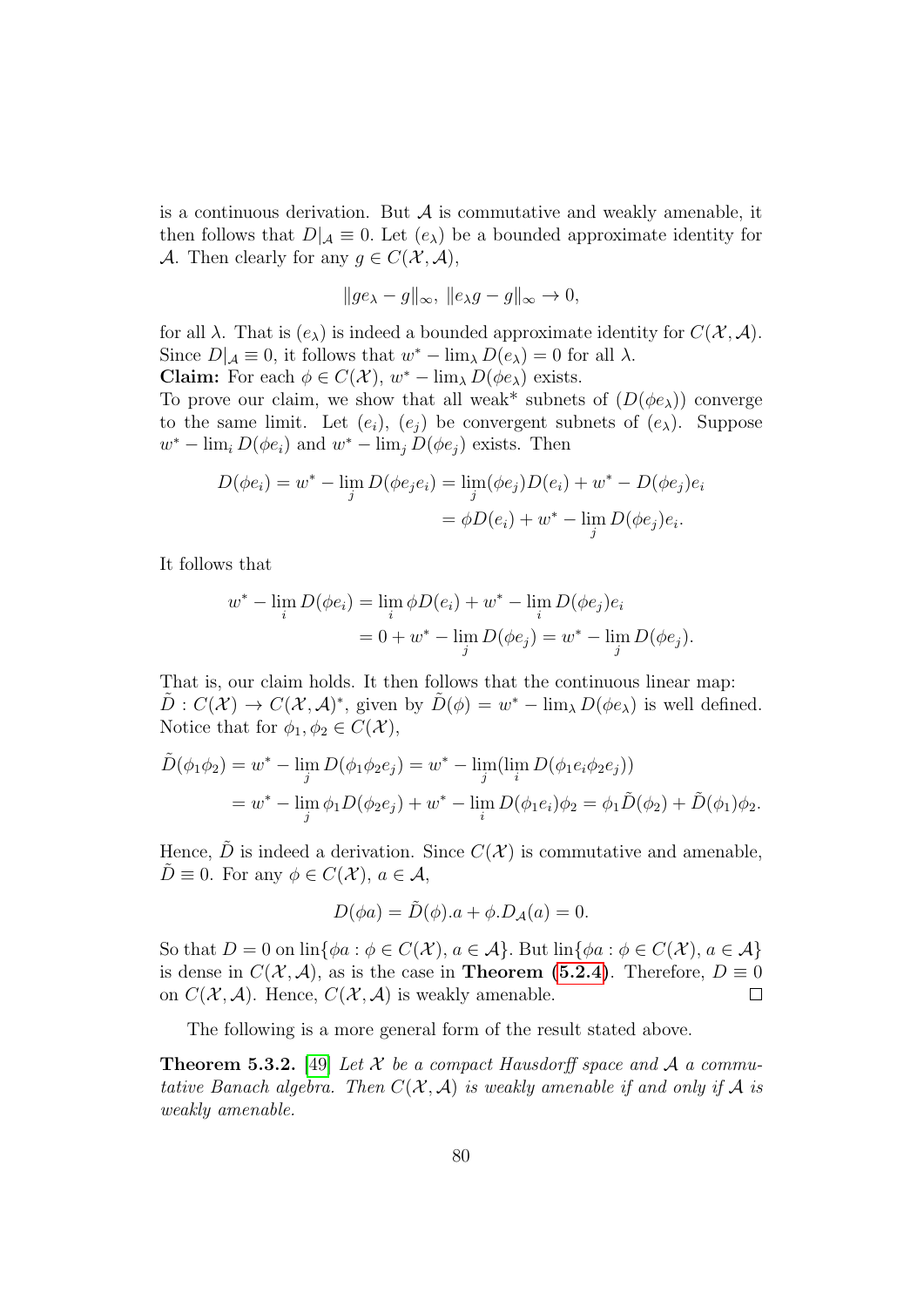*Proof.* Suppose A is weakly amenable, then by **Corollary** [\(3.2.10\)](#page-53-0),  $A^{\#}$  is weakly amenable. Since  $A^{\#}$  is unital, it must have a bounded approximate identity. By Theorem [\(5.3.1\)](#page-86-0),  $C(\mathcal{X}, \mathcal{A}^{\#})$  is weakly amenable. Recall that  $C(\mathcal{X}, \mathcal{A})$  is a closed ideal of  $C(\mathcal{X}, \mathcal{A}^{\#})$  and that A being commutative implies  $C(\mathcal{X}, \mathcal{A})$  is commutative. Hence by **Theorem [\(3.2.9\)](#page-52-0)**, it suffices to show that  $C(\mathcal{X}, \mathcal{A})^2$  is dense in  $C(\mathcal{X}, \mathcal{A})$ . Consider the following.

Recall that  $\text{lin}\{\phi a : \phi \in C(\mathcal{X}), a \in \mathcal{A}\}\$ is dense in  $C(\mathcal{X}, \mathcal{A})$ . By Proposition [\(3.2.4\)](#page-49-1), the weak amenability of A implies  $\mathcal{A}^2$  is dense in A, so that  $\text{lin}\{ha : a\}$  $h \in V, a \in \mathcal{A}\}$  is dense in  $C(\mathcal{X}, \mathcal{A})$ , where  $V = \text{lin}\{\phi a : \phi \in C(\mathcal{X}), a \in \mathcal{A}\}.$ It therefore follows that  $C(\mathcal{X}, \mathcal{A})^2$  is dense in  $C(\mathcal{X}, \mathcal{A})$ .  $\Box$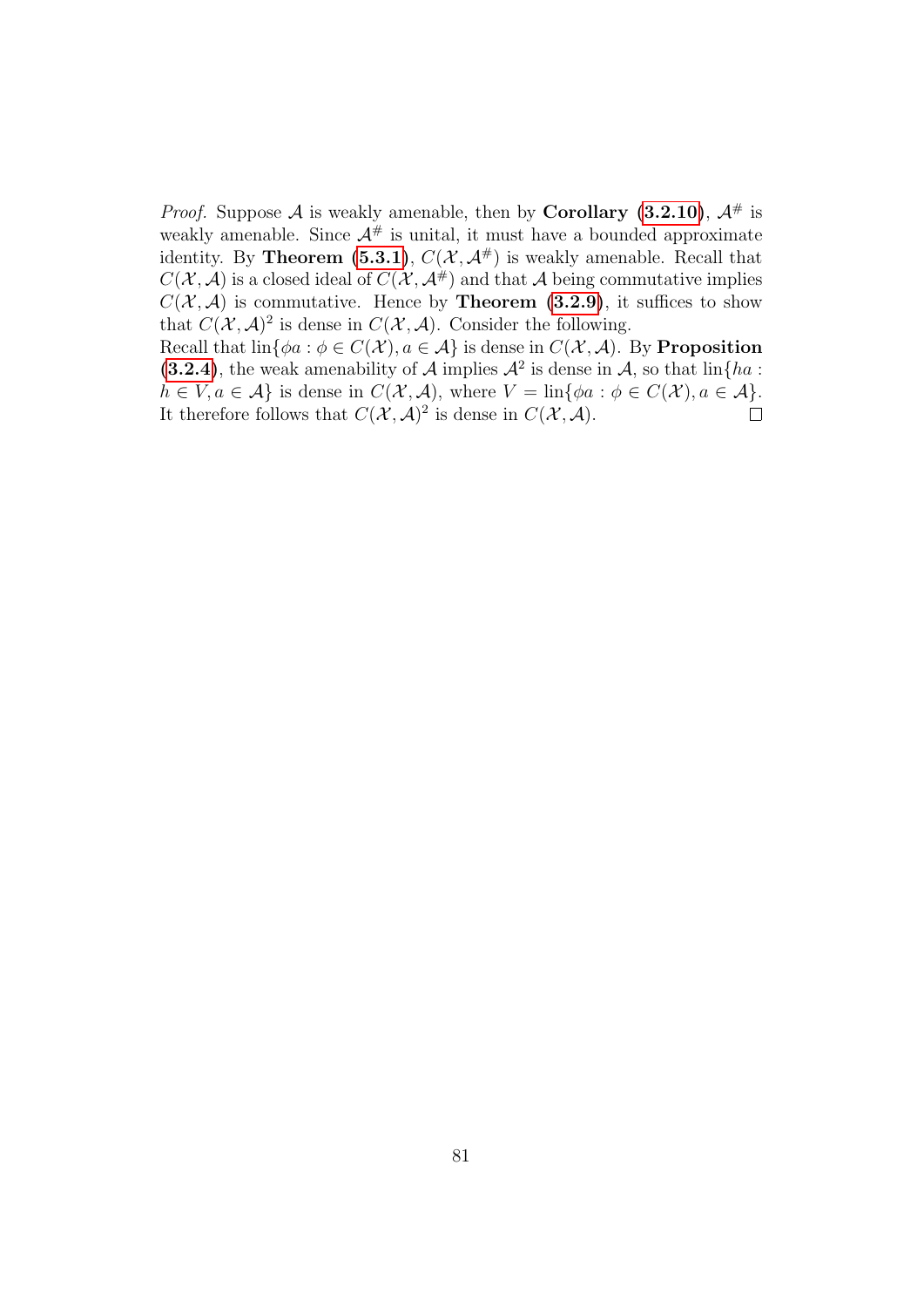### Chapter 6

# Pseudo-amenability of  $C(\mathcal{X}, \mathcal{A})$

In this chapter, we give results obtained from our study. These results serve as our contribution to knowledge. In particular, for a Banach algebra A with a bounded approximate identity such that  $\mathcal{A} \hat{\otimes} \mathcal{A}$  is norm irregular, we show that if  $A$  has an aproximate diagonal which is bounded with respect to the multiplier norm on  $\mathcal{A} \hat{\otimes} \mathcal{A}$ , then  $C(\mathcal{X}, \mathcal{A})$  has an aproximate diagonal. This result provides a partial answer to the question of pseudo-amenability of  $C(\mathcal{X}, \mathcal{A})$  which follows from the work of Ghamarshoushtari and Zhang in [\[17\]](#page-97-1).

#### 6.1 Norm irregularity of  $C(\mathcal{X}, \mathcal{A})$

For a Banach algebra  $A$ , the multiplier semi-norm on  $A$  is defined as;

$$
||a||_M = \sup_{b \in \mathcal{A}, ||b|| \le 1} \{ ||ab||, ||ba|| \}, (a \in \mathcal{A}).
$$

Clearly, max $\{\|ab\|, \|ba\|\} \le \|a\|_M \|b\|$  for all  $a, b \in \mathcal{A}$ , so that  $\|a\|_M \le \|a\|$ . Recall that the annihilator ideal of  $A$  denoted by  $ann(A)$  is defined as

$$
\operatorname{ann}(\mathcal{A}) = \{a \in \mathcal{A} : ab = ba = 0, b \in \mathcal{A}\}.
$$

If ann(A) =  $\{0\}$ , then  $\|.\|_M$  is indeed an algebra norm on A called the multiplier norm. If the Banach algebra  $A$  is norm irregular, in the sense that  $\Vert \cdot \Vert_M$  does not coincide with and is strictly weaker than  $\Vert \cdot \Vert$ , then  $\Vert \cdot \Vert_M$  is not necessarily a complete norm on A, that is,  $(A, \|.\|_M)$  is not a Banach algebra. The completion of  $A$  with respect to the multiplier norm is denoted by  $A$ . Notice that for a locally compact Hausdorff space,  $ann(C_0(\mathcal{X}, \mathcal{A})) = \{0\}$ . It then follows that  $(\Vert .\Vert_{\infty})_M$  is a norm on  $C_0(\mathcal{X}, \mathcal{A})$ . The following result shows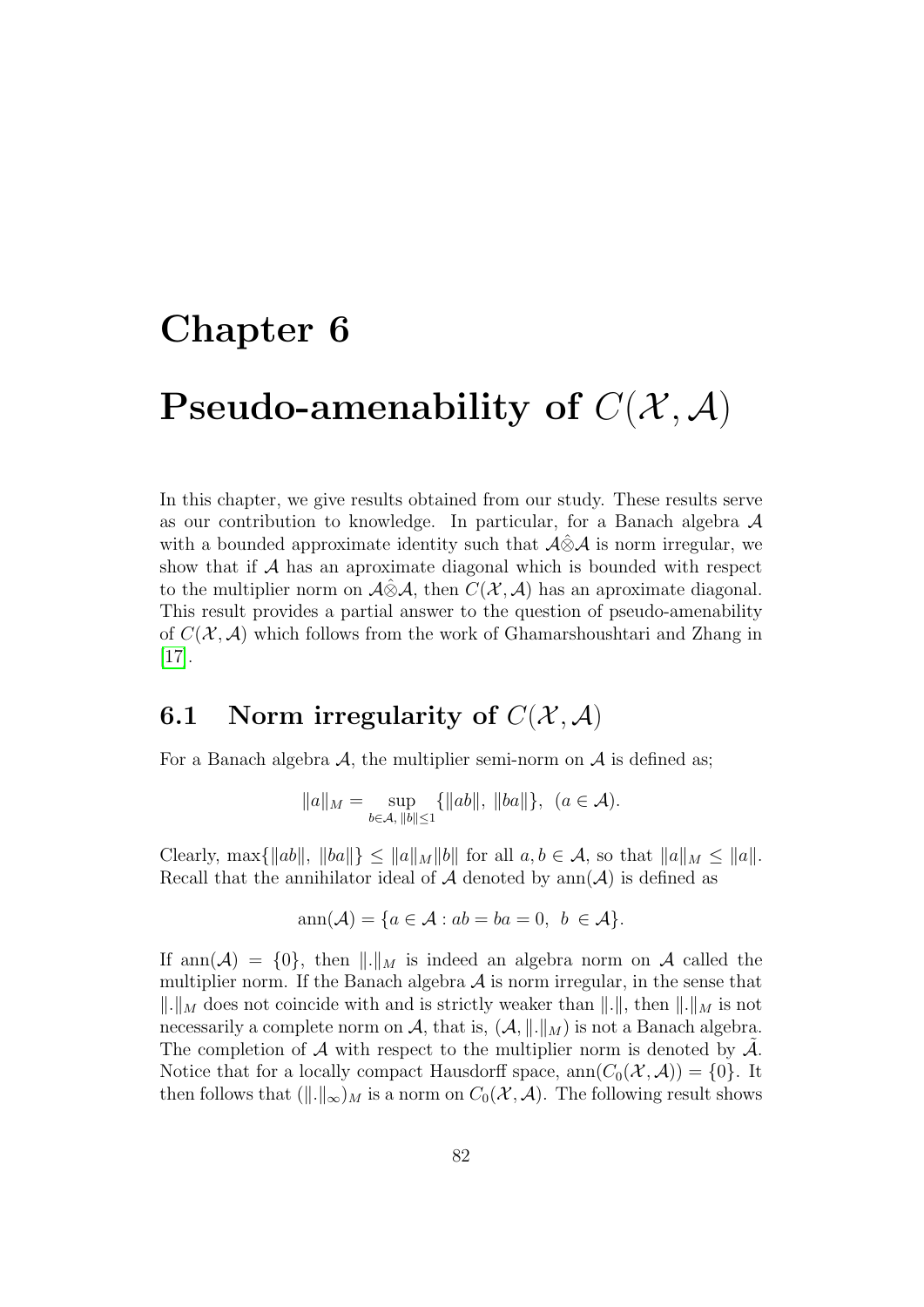that the multiplier norm on  $C_0(\mathcal{X}, \mathcal{A})$  is determined by the multiplier norm on A. Here, we make use of the notation;

$$
||f||_{\infty}^{(M)} = \sup_{t \in \mathcal{X}} ||f(t)||_M, \ (f \in C_0(\mathcal{X}, \mathcal{A})).
$$

**Proposition 6.1.1.** [\[40\]](#page-98-0) Let X be a locally compact Hausdorff space and A a Banach algebra. Then, the multiplier norm on  $C_0(\mathcal{X}, \mathcal{A})$  satisfies

$$
(\|f\|_{\infty})_M = \|f\|_{\infty}^{(M)} \ \ (f \in C_0(\mathcal{X}, \mathcal{A})).
$$

Remark 6.1.2. Since a compact space is also locally compact, the result above holds for  $C(\mathcal{X}, \mathcal{A})$ , where X is a compact Hausdorff space.

#### 6.2 Results

Let A be a Banach algebra and  $\mathcal X$  a compact Hausdorff space. In the previous chapter, we gave the construction of a bounded approximate diagonal for  $C(\mathcal{X}, \mathcal{A})$  and showed that  $C(\mathcal{X}, \mathcal{A})$  has a bounded approximate diagonal if and only if  $A$  has a bounded approximate diagonal. It should be noted that the construction relies heavily on the norm boundedness condition on the approximate diagonal for A. Recall that  $A$  is pseudo-amenable if it has an approximate diagonal, which need not be bounded. Hence, the construction of an approximate diagonal for  $C(\mathcal{X}, \mathcal{A})$  given earlier fails if we remove the condition that the approximate diagonal for  $A$  is bounded with respect to the projective norm on  $\mathcal{A} \hat{\otimes} \mathcal{A}$ . In other words, it is unknown if the possession of an approximate diagonal by  $C(\mathcal{X}, \mathcal{A})$  follows from the possession from an approximate diagonal by  $A$ . Our main result shows that under certain restrictions, if A has an approximate diagonal, then so does  $C(\mathcal{X}, \mathcal{A})$ .

Recall that for a norm irregular Banach algebra, say  $(A, \|.\|)$ , the multiplier norm on A denoted by  $\|\cdot\|_M$  is strictly weaker than  $\|\cdot\|$ , so that the normed algebra  $(A, \|\cdot\|_M)$  is not necessarily complete. Let  $\alpha \in \mathcal{A} \hat{\otimes} \mathcal{A}$  such that  $\alpha = \sum_i a_i \otimes b_i$ , the multipler norm on  $\mathcal{A} \hat{\otimes} \mathcal{A}$  assumes the form

$$
\langle ||\alpha||_p \rangle_M = \sup_{||\beta||_p \le 1} {\{ ||\alpha\beta||_p, ||\beta\alpha||_p \} \over \sup_{\inf \sum_j ||\alpha_j|| ||\beta_j|| \le 1} {\{ \inf \sum_{i,j} ||a_i\alpha_j|| ||b_i\beta_j||, \ inf \sum_{i,j} ||\alpha_j a_i|| ||\beta_j b_i|| \} }},
$$

where the infimum is taken over all finite representations of  $\alpha$  and  $\beta =$  $\sum_j \alpha_j \otimes \beta_j$ . Since the projective tensor norm on  $\mathcal{A} \hat{\otimes} \mathcal{A}$  depends on the norm on A, it then follows that if  $\mathcal{A}\hat{\otimes}\mathcal{A}$  is norm irregular, so is  $\mathcal{A}$ .

The following lemma is an important component of our main result.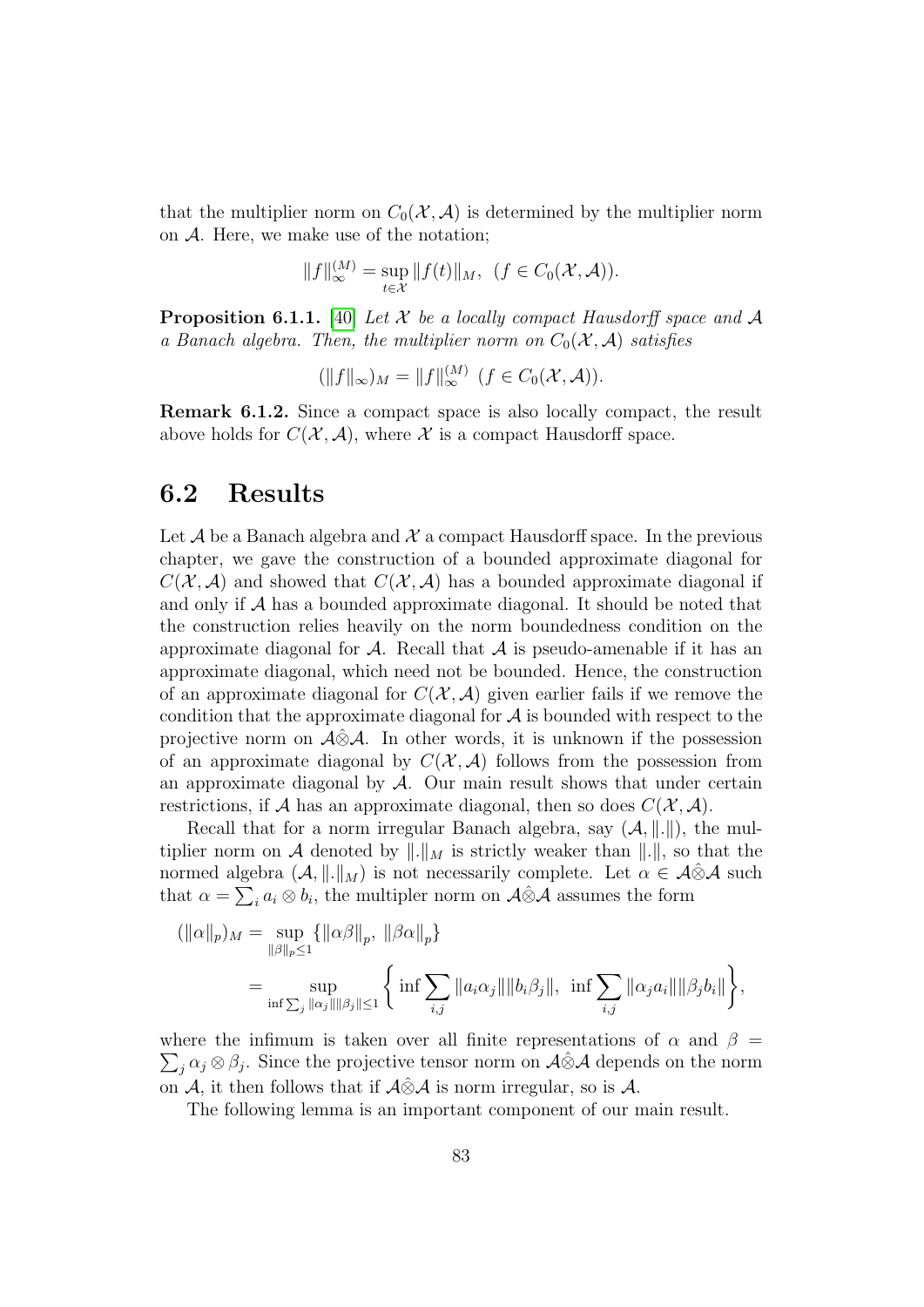<span id="page-91-0"></span>**Lemma 6.2.1.** Let  $\mathcal A$  be a Banach algebra with a bounded approximate identity and let  $(\Vert .\Vert_p)_M$  be the multiplier semi-norm on  $\mathcal{A}\hat{\otimes}\mathcal{A}$ . Then there exists  $K > 0$  such that

$$
||a\beta||_p \le K(||\beta||_p) \le ||a||,
$$

for all  $a \in \mathcal{A}, \ \beta \in \mathcal{A} \hat{\otimes} \mathcal{A}$ .

*Proof.* Let  $(e_{\alpha})$  be a bounded approximate identity for A. Then there exists a  $C > 0$  such that  $||e_{\alpha}|| \leq C$  for all  $\alpha$ .

**Case 1:** Suppose  $1 \leq ||e_{\alpha}|| \leq C$ , for all  $\alpha$ . Then for any  $a \in \mathcal{A}$  and  $\beta \in \mathcal{A} \hat{\otimes} \mathcal{A},$ 

$$
||a\beta||_p \le ||(a \otimes e_\alpha)\beta||_p
$$
  
\n
$$
\le (||\beta||_p)_M ||a|| ||e_\alpha||
$$
  
\n
$$
\le K(||\beta||_p)_M ||a||.
$$

Here, we chose  $K = C$ .

**Case 2:** Suppose  $C < 1$ , then  $||e_{\alpha}|| < 1$  for all  $\alpha$ . It then follows that there exists  $L > 1$  such that  $L||e_\alpha|| \geq 1$  for all  $\alpha$ . For any  $a \in \mathcal{A}$  and  $\beta \in \mathcal{A}\hat{\otimes}\mathcal{A}$ ,

$$
||a\beta||_p \le L||(a \otimes e_{\alpha})\beta||_p
$$
  
\n
$$
\le L(||\beta||_p)_{M}||a||||e_{\alpha}||
$$
  
\n
$$
\le LC(||\beta||_p)_{M}||a||
$$
  
\n
$$
= K(||\beta||_p)_{M}||a||,
$$

where  $K = LC$ .

We now give our main result.

<span id="page-91-1"></span>**Theorem 6.2.2.** Let X be a compact Hausdorff space and  $(A, \|\cdot\|)$  be a Banach algebra with a bounded approximate identity such that  $\mathcal{A}\hat{\otimes}\mathcal{A}$  is norm irregular. If A has an approximate diagonal which is bounded with respect to the multiplier norm on  $\mathcal{A}\hat{\otimes}\mathcal{A}$ , then  $C(\mathcal{X},\mathcal{A})$  has an approximate diagonal.

Proof. We define a linear map

$$
T:(C(\mathcal{X})\hat{\otimes}C(\mathcal{X}),\mathcal{A}\hat{\otimes}\mathcal{A})\to C(\mathcal{X},\mathcal{A})\hat{\otimes}C(\mathcal{X},\mathcal{A}),
$$

determined by

$$
T(v, \beta) = \sum_{i,j} u_i \alpha_j \otimes v_i \beta_j,
$$

where  $v = \sum_i u_i \otimes v_i \in C(\mathcal{X}) \otimes C(\mathcal{X})$  and  $\beta = \sum_j \alpha_j \otimes \beta_j$ . Notice that

$$
\sum_{i,j} ||u_i \alpha_j|| ||v_j \beta_j|| \leq \sum_i ||u_i|| ||v_i|| \sum_j ||\alpha_j|| ||\beta_j||.
$$

 $\Box$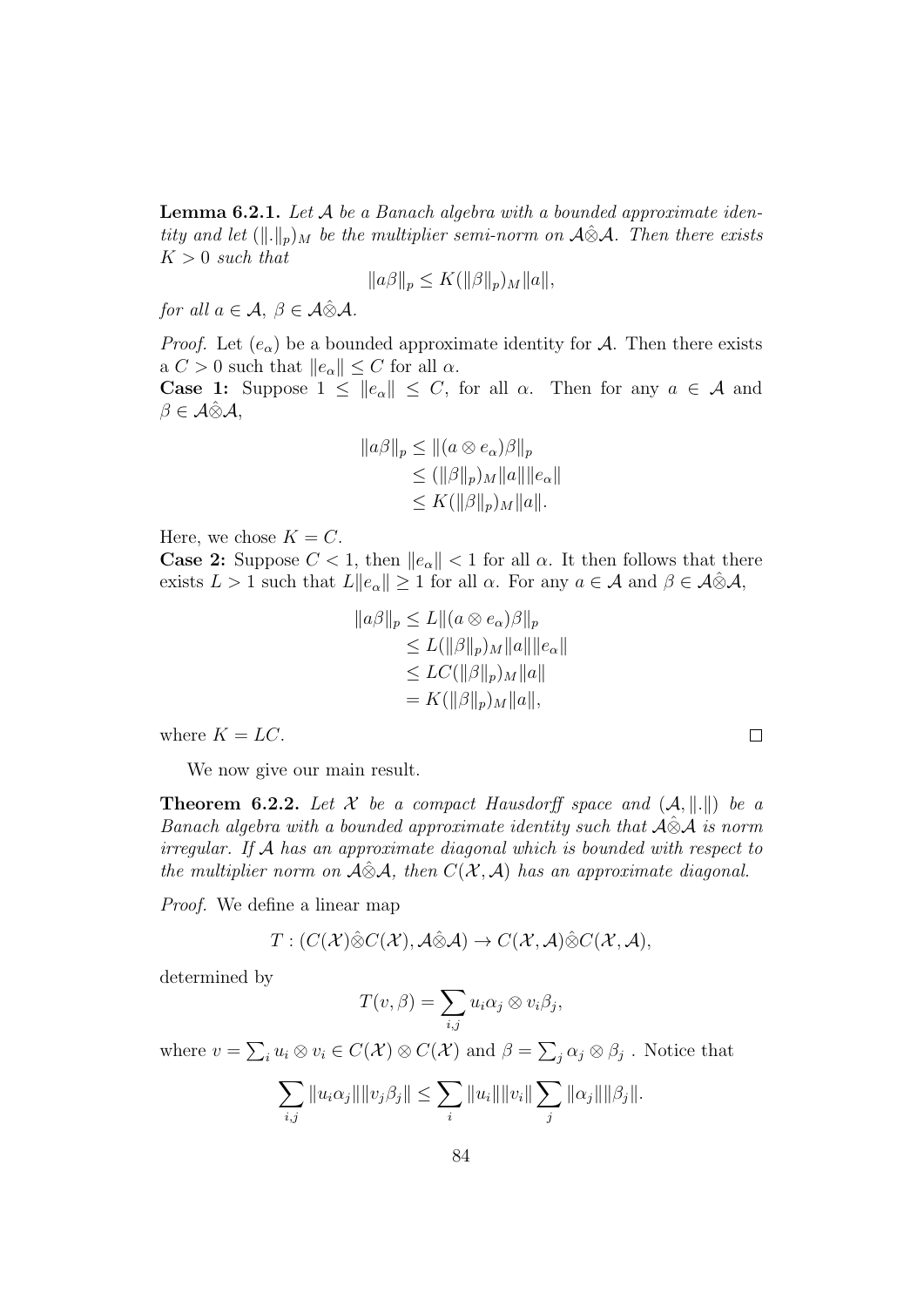It follows that  $||T(v, \beta)||_p \leq ||v||_p ||\beta||_p$ , where  $||.||_p$  is the projective tensor norm. By a similar argument in the proof of **Proposition**  $(3.3.19)$ , we show that for every  $\epsilon > 0$  and finite set  $F \subset C(\mathcal{X}, \mathcal{A})$  there exists  $U =$  $U_{(F,\epsilon)} \in C(\mathcal{X},\mathcal{A}) \hat{\otimes} C(\mathcal{X},\mathcal{A})$  such that

- (i)  $||g.U-U.g||_p < \epsilon$ , and
- (ii)  $\|\pi(U)q q\| < \epsilon$ , for all  $q \in F$ .

Let  $(\alpha_{\lambda})$  be an approximate diagonal for A bounded with respect to  $(\Vert .\Vert_p)_M$ on  $\mathcal{A} \otimes \mathcal{A}$ . Then there exists  $K_1 > 0$  such that  $(\|\alpha_\lambda\|_p)_M \leq K_1$  for all  $\lambda$ . Let  $\epsilon > 0$  and let  $F \subset C(\mathcal{X}, \mathcal{A})$  be a fixed finite subset. For fixed finite subsets  $\sum_{j} \phi_j a_j \in F$ , where the sum is finite. Let L be a positive real number such  $F_C, F_A$  in  $C(\mathcal{X})$  and A respectively,  $\phi_j s \in F_C$  and  $a_j s \in F_A$ , we see that that

$$
\|a\| < L, \ \|\phi\| < L,
$$

for every  $a \in F_{\mathcal{A}}$  and  $\phi \in F_{\mathcal{C}}$ . Since  $(\alpha_{\lambda})$  is an approximate diagonal for  $\mathcal{A}$ , it then follows that for any  $b \in F_A$ ,

$$
||b.\alpha - \alpha.b|| < \frac{\epsilon}{8cNL}, \|\pi(\alpha)b - b\| < \frac{\epsilon}{4cNL} \text{ for some } \alpha \in (\alpha_{\lambda}),
$$

where  $N$  is a positive integer chosen to be no less than the number of terms in the finite sums  $\sum_{j} \phi_j a_j$ , and c is the constant in **Theorem [\(5.2.3\)](#page-81-2)**. Since X is compact, there exist finite open sets  $V_i \subset X$ ,  $i = 1, 2, ..., n$  such that  $\mathcal{X} = \bigcup^{n}$  $i=1$  $V_i$  and

$$
|\phi(x) - \phi(y)| < \frac{\epsilon}{16KK_1NL} \quad (\phi \in F_C, \ x, y \in V_i).
$$

By applying **Lemma** [\(4.1.2\(](#page-72-0)ii)), we obtain continuous functions  $h_i \in C(\mathcal{X})$ ,  $i = 1, 2, ..., n$  such that  $\text{supp}(h_i) \subset V_i$ ,  $h_i \in [0, 1]$  for all  $i$  and  $\sum_i h_i = 1$  on X. Let  $u_i = \sqrt{h_i}$  and  $u = \sum_i^n u_i \otimes u_i$ . Clearly,  $\pi(u) = 1$  on  $\overline{\mathcal{X}}$ ,  $||u||_p \leq 2c$ and for every  $\phi \in F_C$ ,

$$
\|\phi.u - u.\phi\|_p \le \left\|\sum_i (\phi - \phi(t_i))u_i \otimes u_i\right\|_p + \left\|\sum_i u_i \otimes (\phi - \phi(t_i))u_i\right\|_p < \frac{\epsilon}{4KK_1NL},
$$

where K is the constant in **Lemma** [\(6.2.1\)](#page-91-0). Since  $\text{lin}\{\phi a : \phi \in C(\mathcal{X}), a \in \mathcal{A}\}\$ A} is dense in  $C(\mathcal{X}, \mathcal{A})$ , it then follows that for any  $g \in F$ ,

$$
\left\|g - \sum_j \phi_j a_j\right\|_{\infty} < \frac{\epsilon}{8\|\alpha\|_p c}.
$$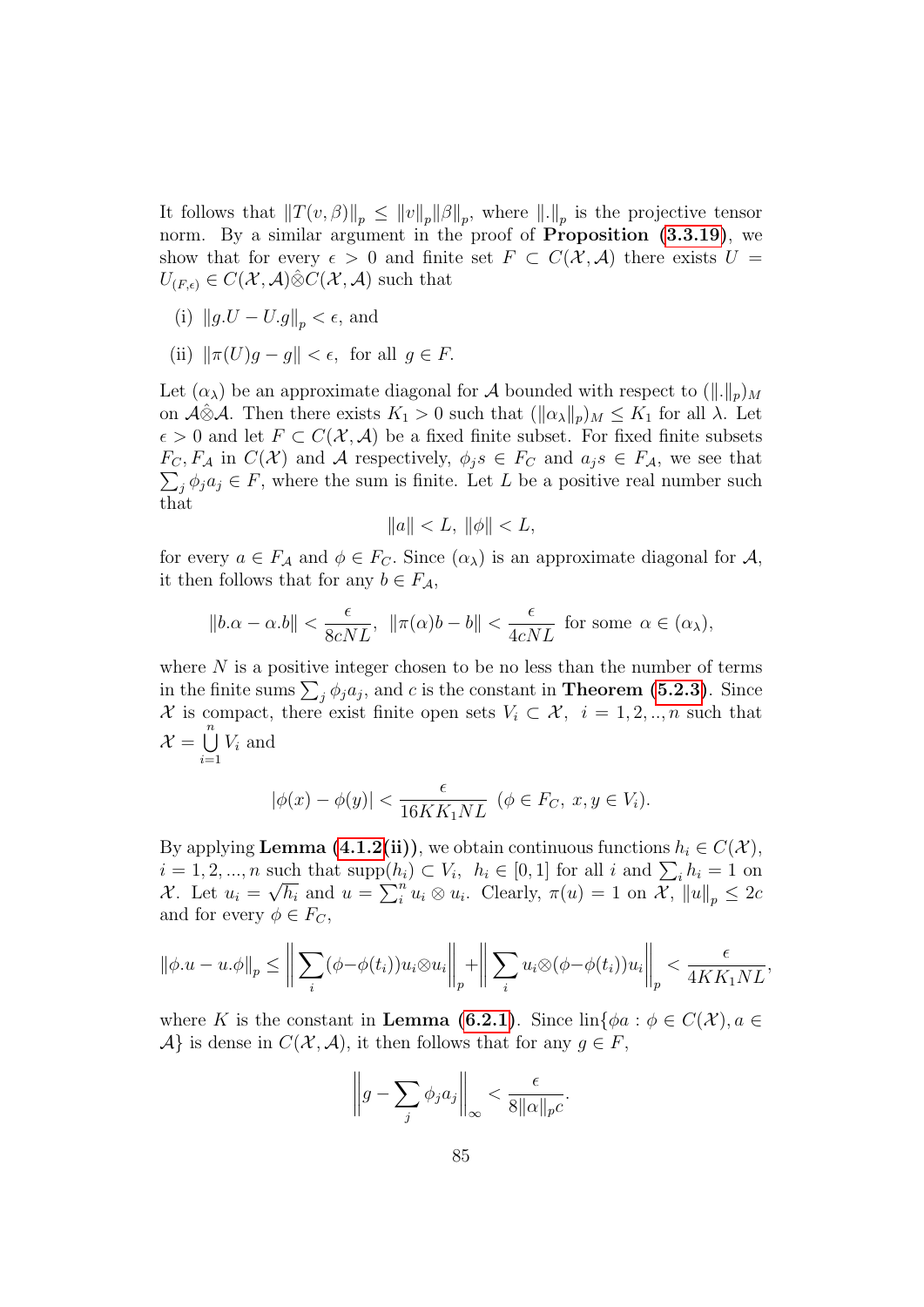Thus for any  $\alpha \in (\alpha_{\lambda}),$ 

$$
\left\| \sum_{i} \phi_{j} a_{j} T(u, \alpha) - T(u, \alpha) \sum_{j} \phi_{j} a_{j} \right\| = \left\| \sum_{j} \phi_{j} a_{j} T(u, \alpha) - \sum_{j} T(u, \alpha) \phi_{j} a_{j} \right\|
$$
  
\n
$$
= \left\| \sum_{j} T(\phi_{j} u, a_{j} \alpha) - \sum_{j} T(u \phi_{j}, \alpha a_{j}) \right\|
$$
  
\n
$$
\leq \sum_{j} \|T(\phi_{j} u, a_{j} \alpha) - T(u \phi_{j}, \alpha a_{j})\|
$$
  
\n
$$
\leq \sum_{j} \|T(\phi_{j} u, a_{j} \alpha) - T(u \phi_{j}, a_{j} \alpha) \|
$$
  
\n
$$
+ \sum_{j} \|T(u \phi_{j}, a_{j} \alpha) - T(u \phi_{j}, \alpha a_{j})\|
$$
  
\n
$$
\leq \sum_{j} \|\phi_{j} u - u \phi_{j}\|_{p} \|a_{j} \alpha\|_{p}
$$
  
\n
$$
+ \sum_{j} \|u \phi_{j}\| \|a_{j} \alpha - \alpha a_{j}\|_{p}.
$$

Since  $A$  has a bounded approximate identity, we apply Lemma  $(6.2.1)$  and obtain

$$
\sum_{j} ||\phi_{j}u - u\phi_{j}||_{p} ||a_{j}\alpha||_{p} + \sum_{j} ||u\phi_{j}|| ||a_{j}\alpha - \alpha a_{j}||_{p}
$$
  
\n
$$
\leq \sum_{j} ||\phi_{j}u - u\phi_{j}||_{p} K ||a_{j}|| (||\alpha||_{p})_{M}
$$
  
\n
$$
+ \sum_{j} ||u||_{p} ||\phi_{j}||_{\infty} ||a_{j}\alpha - \alpha a_{j}||_{p}
$$
  
\n
$$
= K(||\alpha||_{p})_{M} \sum_{j} ||\phi_{j}u - u\phi_{j}||_{p} ||a_{j}||
$$
  
\n
$$
+ ||u||_{p} \sum_{j} ||\phi_{j}||_{\infty} ||a_{j}\alpha - \alpha a_{j}||_{p}
$$
  
\n
$$
< K K_{1} L \frac{\epsilon}{4K K_{1} NL} \sum_{j} 1 + 2c L \frac{\epsilon}{8cNL} \sum_{j} 1
$$
  
\n
$$
\leq K K_{1} L \frac{\epsilon}{4K K_{1} NL} N + 2c L \frac{\epsilon}{8cNL} N
$$
  
\n
$$
= \frac{\epsilon}{2}.
$$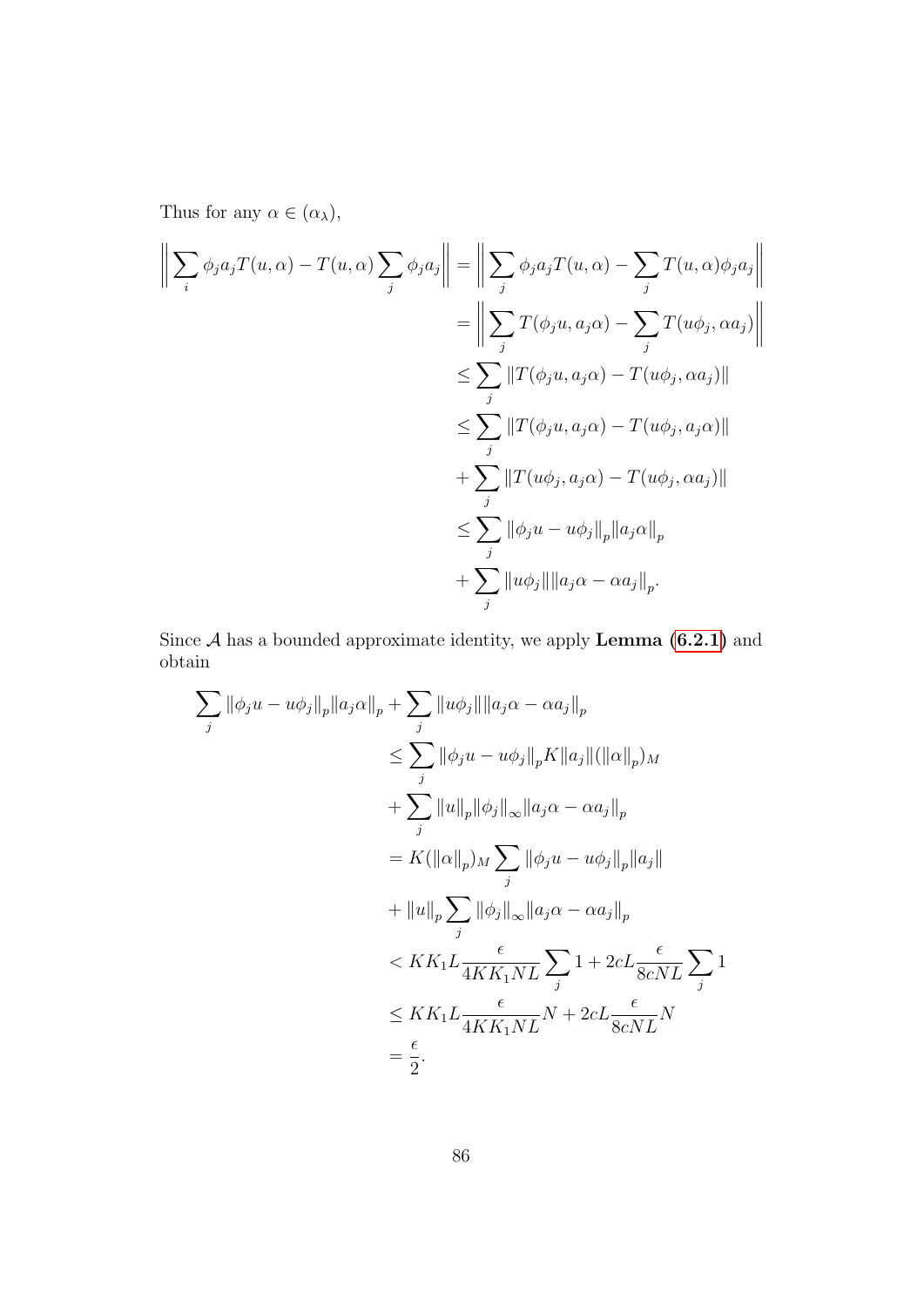Set  $f_N = \sum_j \phi_j a_j$ , so that for any  $g \in F$ ,

$$
||gT(u, \alpha) - T(u, \alpha)g|| = ||(g - f_N + f_N)T(u, \alpha) - T(u, \alpha)(g - f_N + f_N)||
$$
  
\n
$$
\leq ||(g - f_N)T(u, \alpha)|| + ||f_NT(u, \alpha) - T(u, \alpha)f_N||
$$
  
\n
$$
+ ||T(u, \alpha)(g - f_N)||
$$
  
\n
$$
\leq 2||T(u, \alpha)|| ||g - f_N||_{\infty} + ||f_NT(u, \alpha) - T(u, \alpha)f_N||
$$
  
\n
$$
\leq 2||u||_p ||\alpha||_p ||g - f_N||_{\infty} + ||f_NT(u, \alpha) - T(u, \alpha)f_N||
$$
  
\n
$$
\leq 4c||g - f_N||_{\infty} ||\alpha||_p + ||f_NT(u, \alpha) - T(u, \alpha)f_N||
$$
  
\n
$$
< 4c \frac{\epsilon}{8||\alpha||_p c} ||\alpha||_p + \frac{\epsilon}{2} = \epsilon.
$$

Also,

$$
\left\| \pi(T(u,\alpha)) \sum_{j} \phi_{j} a_{j} - \sum_{j} \phi_{j} a_{j} \right\| = \left\| \pi(u) \pi(\alpha) \sum_{j} \phi_{j} a_{j} - \sum_{j} \phi_{j} a_{j} \right\|
$$

$$
= \left\| \sum_{j} \phi_{j} (\pi(\alpha) a_{j} - a_{j}) \right\|
$$

$$
\leq \sum_{j} \|\phi_{j}\|_{\infty} \|\pi(\alpha) a_{j} - a_{j}\|
$$

$$
< NL \frac{\epsilon}{4cNL} < \frac{\epsilon}{2}, \ (2c = \mathcal{K}_{G}^{\mathbb{C}} > 1).
$$

Let  $f_N$  be as defined earlier. Without loss of generality, we may suppose  $\|\alpha\|_p \geq 1$ . Then for any  $g \in F$ ,

$$
\|\pi(T(u,\alpha))g - g\| = \|\pi(T(u,\alpha))(g - f_N + f_N) - (g - f_N + f_N)\|
$$
  
\n
$$
= \|\pi(T(u,\alpha))(g - f_N) + \pi(T(u,\alpha))f_N - f_N - (g - f_N)\|
$$
  
\n
$$
\leq \|\pi(\alpha)(g - f_N)\| + \|\pi(T(u,\alpha))f_N - f_N\| + \|g - f_N\|
$$
  
\n
$$
\leq \|\pi(\alpha)\|_M \|g - f_N\|_\infty + \|\pi(T(u,\alpha))f_N - f_N\| + \|g - f_N\|_\infty
$$
  
\n
$$
\leq \|\alpha\|_p \|g - f_N\|_\infty + \|\pi(T(u,\alpha))f_N - f_N\| + \|g - f_N\|_\infty
$$
  
\n
$$
\leq 2\|\alpha\|_p \|g - f_N\|_\infty + \|\pi(T(u,\alpha))f_N - f_N\|
$$
  
\n
$$
< 2\|\alpha\|_p \frac{\epsilon}{8\|\alpha\|_p} + \frac{\epsilon}{2} < \epsilon.
$$

We set  $T(u, \alpha) = U$ , the natural partial order  $(F_1, \epsilon_1) \prec (F_2, \epsilon_2)$  if and only if  $F_1 \subset F_2$ ,  $\epsilon_1 \geq \epsilon_2$ , ensures we obtain a net  $(U_{(F,\epsilon)})$ , which is the desired approximate diagonal for  $C(\mathcal{X}, \mathcal{A})$ .  $\Box$ 

**Remark 6.2.3.** Since  $\mathcal A$  has a bounded approximate identity, by applying **Proposition [\(3.3.26\)](#page-67-0)**, we may assume that  $(\pi(\alpha_{\lambda}))$  is a bounded approxi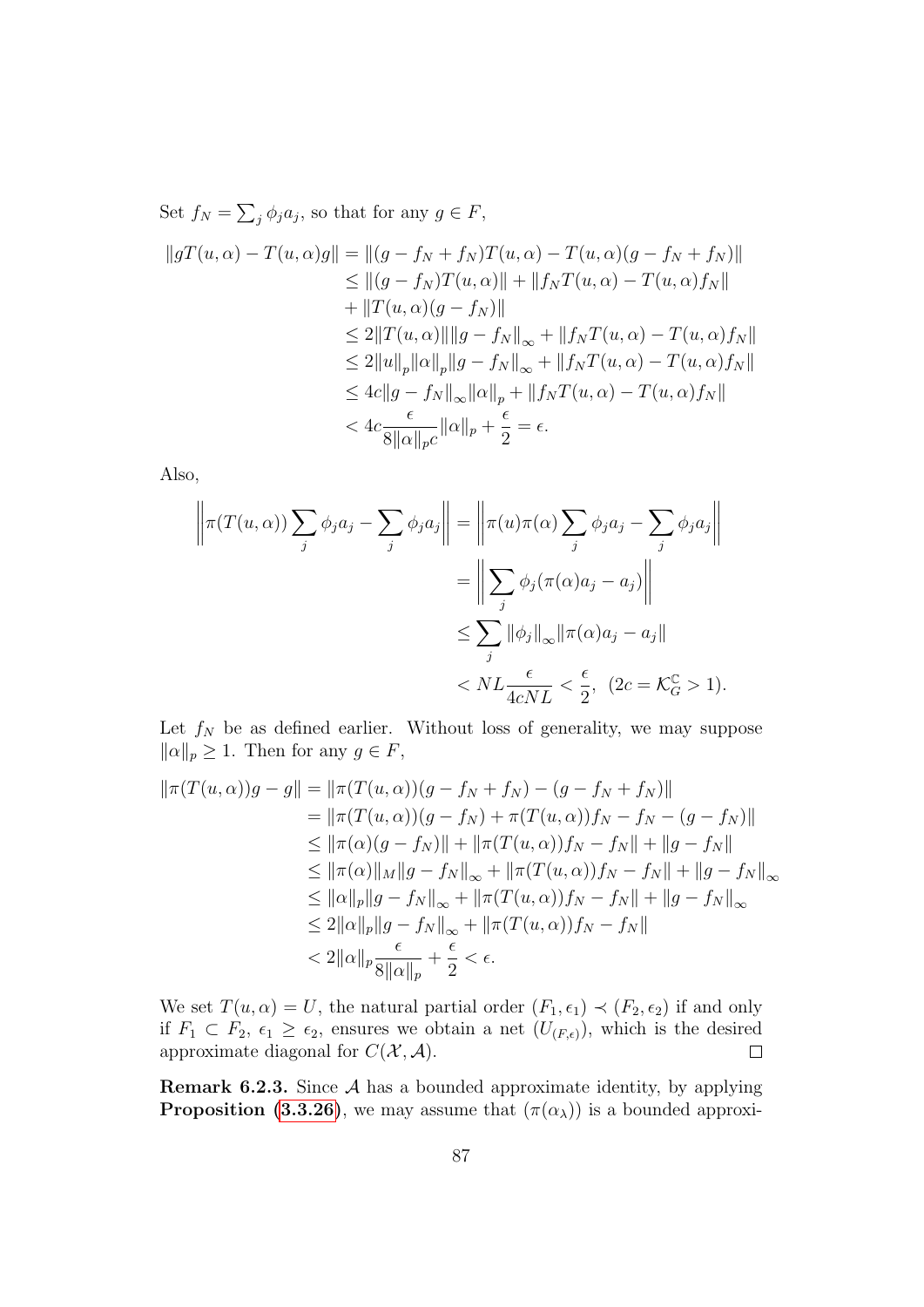mate identity for A. This further implies that  $(\pi(\alpha_{\lambda}))$  is a bounded approximate identity for  $C(\mathcal{X}, \mathcal{A})$ , so that for any  $g \in C(\mathcal{X}, \mathcal{A})$ ,  $\|\pi(T(u, \alpha)g - g\|_{\infty} =$  $\|\pi(\alpha)g - g\|_{\infty} \to 0$ , which serves as another proof for condition (*ii*).

**Remark 6.2.4.** Clearly, the map  $C(\mathcal{X}, \mathcal{A}) \to \mathcal{A}, f \mapsto f(t_0)$ , where  $t_0$  is fixed in  $\mathcal X$  is a continuous epimorphism. This shows that the converse of **Theorem**  $(6.2.2)$  clearly holds, that is, if  $C(\mathcal{X}, \mathcal{A})$  has an aproximate diagonal, then A has an approximate diagonal.

We define 
$$
||\alpha||_p^{(M)} = \inf \sum_i ||a_i||_M ||b_i||_M
$$
, where  $\alpha = \sum_i a_i \otimes b_i$  and  
\n
$$
\sum_i ||a_i||_M ||b_i||_M =
$$
\n
$$
\sup_{\sum_j ||\alpha_j||, \sum_j ||\beta_j|| \le 1} \left\{ \sum_{i,j} ||a_i \alpha_j|| ||b_i \beta_j||, \sum_{i,j} ||\alpha_j a_i|| ||b_i \beta_j||, \sum_{i,j} ||a_i \alpha_j|| ||\beta_j b_i||, \sum_{i,j} ||\alpha_j a_i|| ||\beta_j b_i|| \right\},
$$

each of the sums being finite.

 $(1, 1)$ 

Proposition 6.2.5. The multiplier norm on  $\mathcal{A}\hat{\otimes}\mathcal{A}$  satisfies

 $(\|\alpha\|_p)_M \leq \|\alpha\|_p^{(M)}$  $_{p}^{\left( M\right) },\alpha\in\mathcal{A}\hat{\otimes}\mathcal{A}.$ 

*Proof.* Let  $\{\alpha_j\}$ ,  $\{\beta_j\}$  be finite collections of elements in  $\mathcal{A}_{[1]}$  chosen such that  $\|\alpha_j\|, \|\beta_j\| \leq \frac{1}{\sqrt{2}}$  $\frac{1}{N}$ ,  $\{p_j\}$  be inner conections of elements in  $\mathcal{A}_{[1]}$  chosen such that  $\sqrt{N}$  is no less than the number of terms in any finite representation of  $\beta = \sum_j \alpha_j \otimes \beta_j$ . Clearly,  $\sum_j ||\alpha_j||, \sum_j ||\beta_j|| \leq 1$ , and

$$
\|\beta\|_p = \inf \sum_j \|\alpha_j\| \|\beta_j\| \le \inf \sum_j \|\alpha_j\| \sum_j \|\beta_j\| \le 1.
$$

This shows that  $\beta \in (\mathcal{A} \hat{\otimes} \mathcal{A})_{[1]}$ . It then follows that for any  $\alpha = \sum_i a_i \otimes b_i \in$  $\mathcal{A} \hat{\otimes} \mathcal{A},$ 

$$
\|\alpha \beta\|_{p} = \inf \sum_{i,j} \|a_{i}\alpha_{j}\| \|b_{i}\beta_{j}\| \leq \inf \sum_{i,j} \|a_{i}\|_{M} \|\alpha_{j}\| \|b_{i}\|_{M} \|\beta_{j}\|
$$
  

$$
\leq \inf \sum_{i} \|a_{i}\|_{M} \|b_{i}\|_{M} \inf \sum_{j} \|\alpha_{j}\| \|\beta_{j}\| \leq \inf \sum_{i} \|a_{i}\|_{M} \|b_{i}\|_{M}.
$$

In a similar manner, we obtain

$$
\|\beta\alpha\|_p \le \inf \sum_i \|a_i\|_M \|b_i\|_M.
$$

Therefore,  $(\|\alpha\|_p)_M \leq \inf \sum_i \|a_i\|_M \|b_i\|_M = \|\alpha\|_p^{(M)}$  $\frac{(M)}{p}$ .

 $\Box$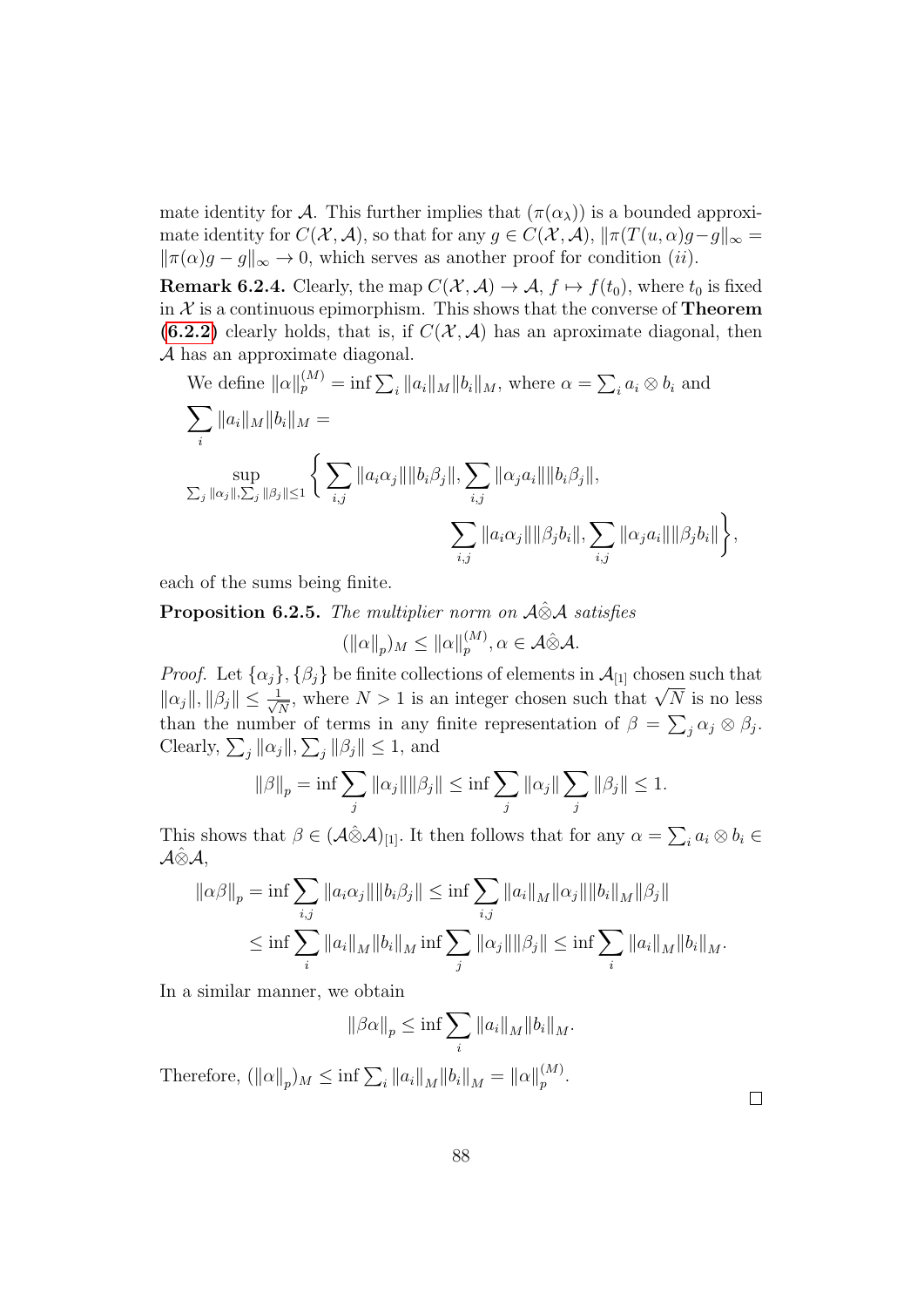# Bibliography

- [1] M. A. Abel. "A description of closed ideals in algebras of continuous vector-valued functions". In: Math Notes 30 (1981), pp. 887 –892.
- <span id="page-96-1"></span>[2] M. Abtahi and Y. Zhang. "A new proof of the amenability of  $C(\mathcal{X})$ ". In: Bull. Aust. Math. Soc. 81 (2010), pp. 414 –417.
- [3] G. R. Allan. Introduction to Banach spaces and algebras. Oxford: Clarendon Press, 2010.
- [4] J. Arhippainen and J. Kauppi. "Generalization of the B<sup>∗</sup>-algebras  $(C_0(\mathcal{X}), \|\cdot\|_{\infty})$ ". In: *Math. Nachr.* 282 (2009), pp. 7 –15.
- [5] F. F. Bonsall and J. Duncan. Complete normed algebras. Berlin Heiderlberg: Springer-Verlag, 1973.
- [6] P. C. Curtis and R. J. Loy. "The Structure of amenable Banach algebras". In: J. London Math. Soc. 2.40 (1989), pp. 89 –104.
- [7] W. G. Bade, P. C. Curtis and H. G. Dales. "Amenability and weak amenability for Beurling and Lipschitz algebras". In: Proc. London Math. Soc. 3.2 (1987), pp. 359 –377.
- [8] H. G. Dales. Banach algebras and automatic continuity. New York: London Mathematical Society Monographs. New Series, 24. The Clarendon Press, Oxford University Press, 2000.
- <span id="page-96-0"></span>[9] W. E. Dietrich. "The maximal ideal space of the topological algebra  $C(X, E)$ ". In: *Math. Ann.* 183 (1969), pp. 201 –212.
- [10] R. S. Doran and J. Wichmann. Approximate identities and factorization in Banach modules. New York: Springer-Verlag Berlin Heidelberg, 2009.
- [11] B. Forrest. "Amenability and derivations on Fourier algebras". In: Proc. Amer. Math. Soc. 104.2 (1988), pp. 437 -442.
- [12] F. Ghahramani and R. J. Loy. "Approximate amenability of tensor products of Banach algebras". In: arXiv preprint (2016), arXiv:1604.08681.
- [13] F. Ghahramani and R. J. Loy. "Generalised notions of amenability". In: J. Funct. Analysis 208 (2004), pp. 229 –260.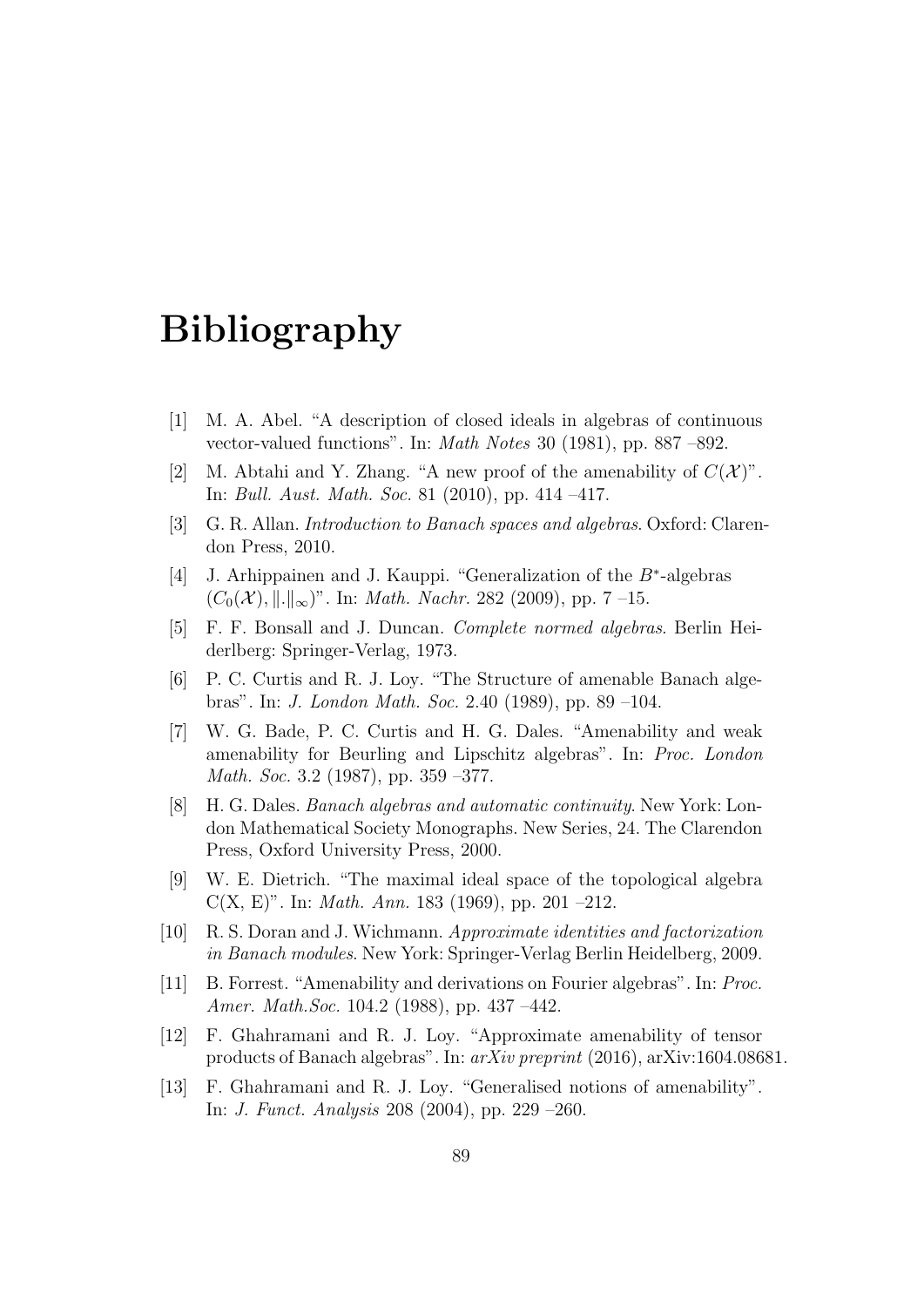- [14] F. Ghahramani and Y. Zhang. "Pseudo-amenable and pseudo-contractible Banach algebras". In: Math. 'Proc. Camb. Phil. Soc. 142 (2007), pp. 111 –123.
- [15] H.G. Dales, F. Ghahramani and N. Grønbæk. "Derivations into iterated duals of Banach algebras". In: Studia Mathematica 128.1 (1998), pp. 19 –84.
- [16] Y. Choi, F. Ghahramani and Y. Zhang. "Approximate amenability and pseudo-amenability of various classes of Banach algebras". In: J. Funct. Anal. 256.10 (2009), pp. 3158 –3191.
- <span id="page-97-1"></span>[17] R. Ghamarshoustari and Y. Zhang. "Amenability properties of Banach algebra valued continuous functions". In: J. Math. Anal. Appl. 422  $(2015)$ , pp. 1335 -1341.
- [18] M. E. Gordji and R. Memarbashi. "Derivations into duals of ideals of Banach algebras". In: Proc. Indian Acad. Sci. 114.4 (2004).
- [19] Frédéric Gourdeau. "Amenability of Lipschitz algebras". In: *Math. Proc.* Cambridge Philos. Soc. 112.3 (1992).
- [20] N. Grønbæk. "Amenability and weakly amenable of tensor algebras and algebras of nuclear operators". In: J. Australian Math. Soc. 51.3 (1991), pp. 483 –488.
- [21] A. Grothendieck. "Produits tessoriels topologiques et espaces nuclé aires". In: Memoirs Amer. Math. Soc. 16 (1955).
- [22] A. Grothendieck. "Résumé de la théorié métrique des produits tensoriels topologiques". In: *Reprint of Bol. Soc. Math. So Paulo* 8 (1953), pp. 1 –79.
- <span id="page-97-3"></span>[23] U. Haagerup. "A new upper bound for the complex Grothendieck constant". In: Israel J. Math. 60 (1987), pp. 199 –224.
- <span id="page-97-2"></span>[24] A. Hausner. "Ideals in a certain Banach algebra". In: Proc. Amer. Math. Soc. 8 (1957), pp. 246 –249.
- <span id="page-97-0"></span>[25] A. Ya. Helemskii. Banach and locally convex algebras. Oxford: Oxford University Press, 1993.
- [26] A. Ya. Helemskii. "Flat Banach modules and amenable algebras". In: Trans. Moscow Math. Soc. (1984); Amer. Math. Soc. Translation (1985), pp. 199 –224.
- [27] B. E. Johnson. "Approximate diagonals and cohomology of certain annihilator Banach algebras". In: Amer. J. Math. 92.3 (1972), pp. 685 –698.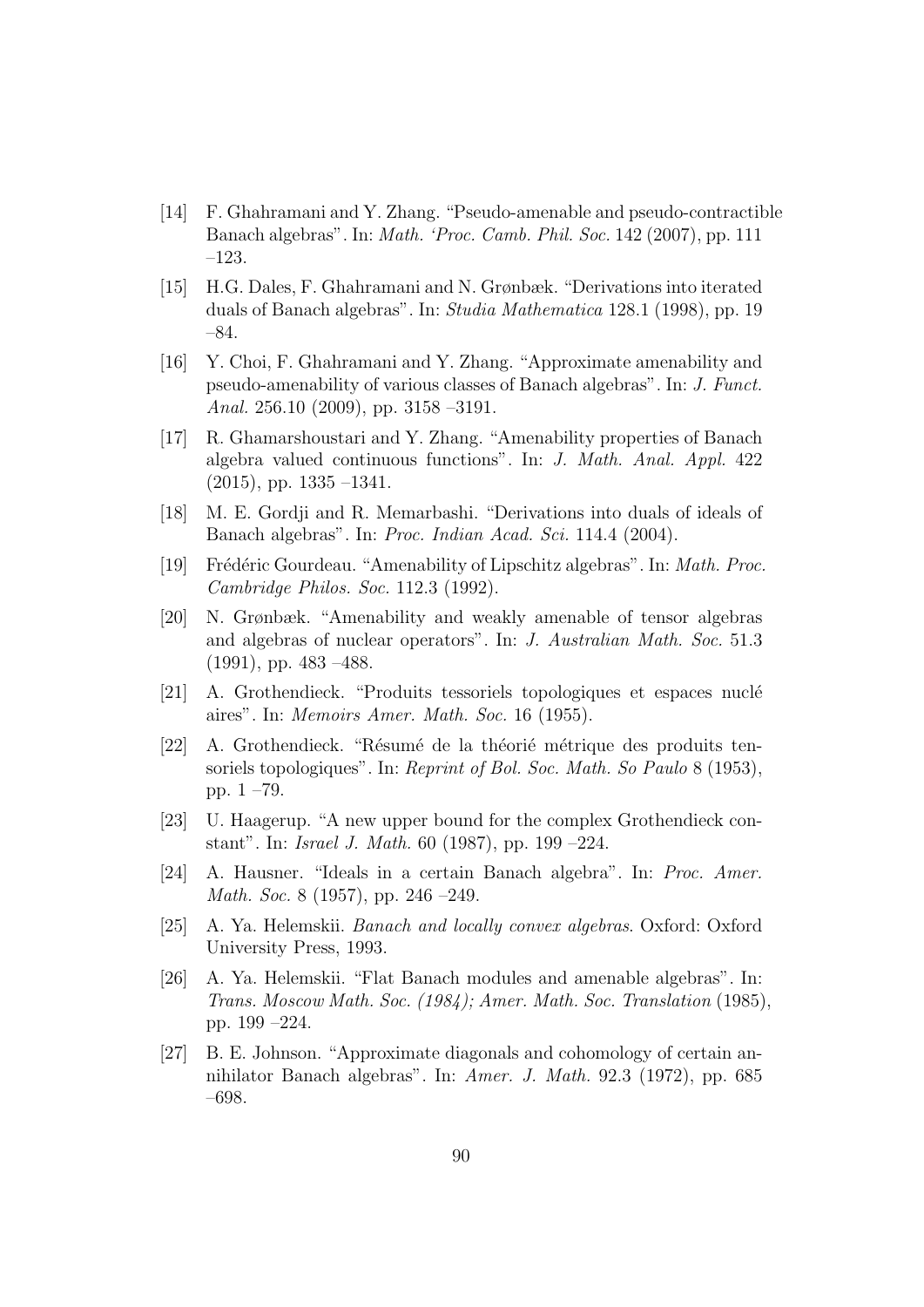- [28] B. E. Johnson. "Cohomology in Banach algebras". In: Memoirs of the American Mathematical Society (1972).
- [29] B.E. Johnson. "Weak amenability for group algebras". In: Bull. Lond. Math. Soc. 23 (1991), pp. 281 –284.
- [30] N. Grønbæk, B. E. Johnson and G.A. Willis. "Amenability of Banach algebras of compact operators". In: Israel J. Math. 1-3 (1994), pp. 289 –324.
- [31] E. Kaniuth. A Course in Commutative Banach Algebras. Springer-Verlag, 2009.
- [32] I. Kaplansky. "Topological rings". In: Amer. J. Math. 69 (1947), pp. 153 –183.
- [33] J. W. Kitchen and D. A. Robbins. "Maximal ideals in algebras of vector-valued functions". In: *Int. J. Math. Sci.* 19 (1996), pp.  $549 -$ 554.
- [34] B. M. Lashkarizadeh and H. Samea. "Approximate amenability of certain semigroup algebras". In: Semigroup forum 71.2 (2005).
- [35] A. T. M. Lau and R. J. Loy. "Weak amenability of Banach algebras on locally compact groups". In: J. Funct. Anal. 145.1 (1997), pp. 175 –204.
- [36] H. G. Dales, P. Aiena, J. Eschmeier, K. Laursen and G. A. Willis. Introduction to Banach algebras, Operators and Harmonic analysis. New York: Cambridge University press, 2003.
- [37] F. Ghahramani, R. J. Loy and G. A. Willis. "Amenability and weak amenability of second conjugate Banach algebras". In: Proc. Amer. Math. Soc. 124.8 (1996).
- [38] F. Ghahramani, R. J. Loy and Y. Zhang. "Generalised notions of amenability II". In: J. Funct. Analysis 254 (2008), pp. 1776 –1810.
- [39] M. Rostami M. Essmaili and A. R. Melghalchi. "Pseudo-cotractibility and pseudo-amenability of semi-group algebras". In: Arch. Math. 97  $(2011)$ , pp. 167 -177.
- <span id="page-98-0"></span>[40] J. Mattas. "Segal algebras, approximate identities and norm irregularities in  $C_0(\mathcal{X}, \mathcal{A})$ ". In: Studia Mathematica 215.2 (2013), pp. 111 –123.
- [41] O. T. Mewomo. "Derivations into iterated duals of ideals of Banach algebras". In: An. Shrinf. Univ. AI. I. Cuza Iasai Math. (NS) (2010), pp. 189 –198.